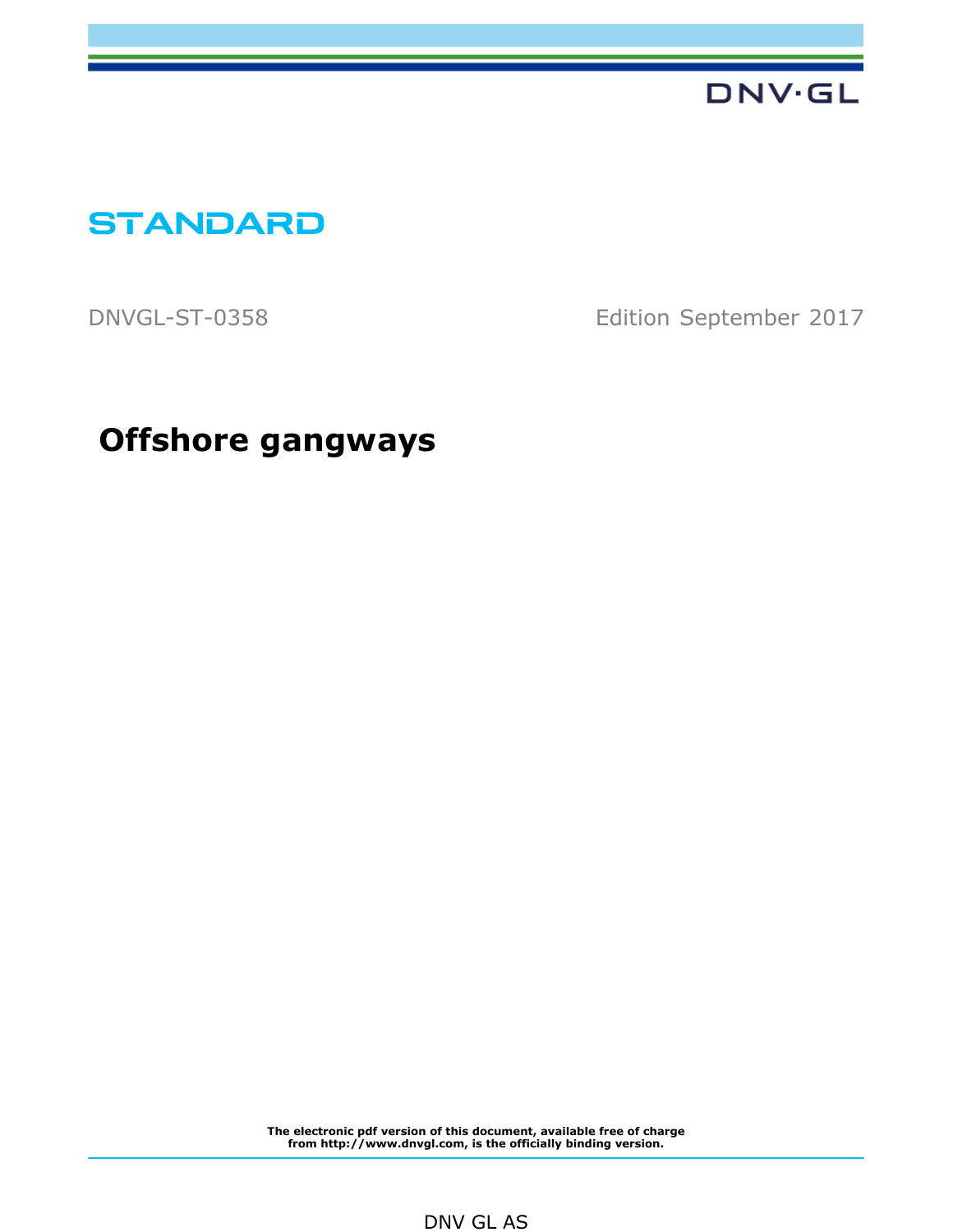## **FOREWORD**

DNV GL standards contain requirements, principles and acceptance criteria for objects, personnel, organisations and/or operations.

© DNV GL AS September 2017

Any comments may be sent by e-mail to *rules@dnvgl.com*

This service document has been prepared based on available knowledge, technology and/or information at the time of issuance of this document. The use of this document by others than DNV GL is at the user's sole risk. DNV GL does not accept any liability or responsibility for loss or damages resulting from any use of this document.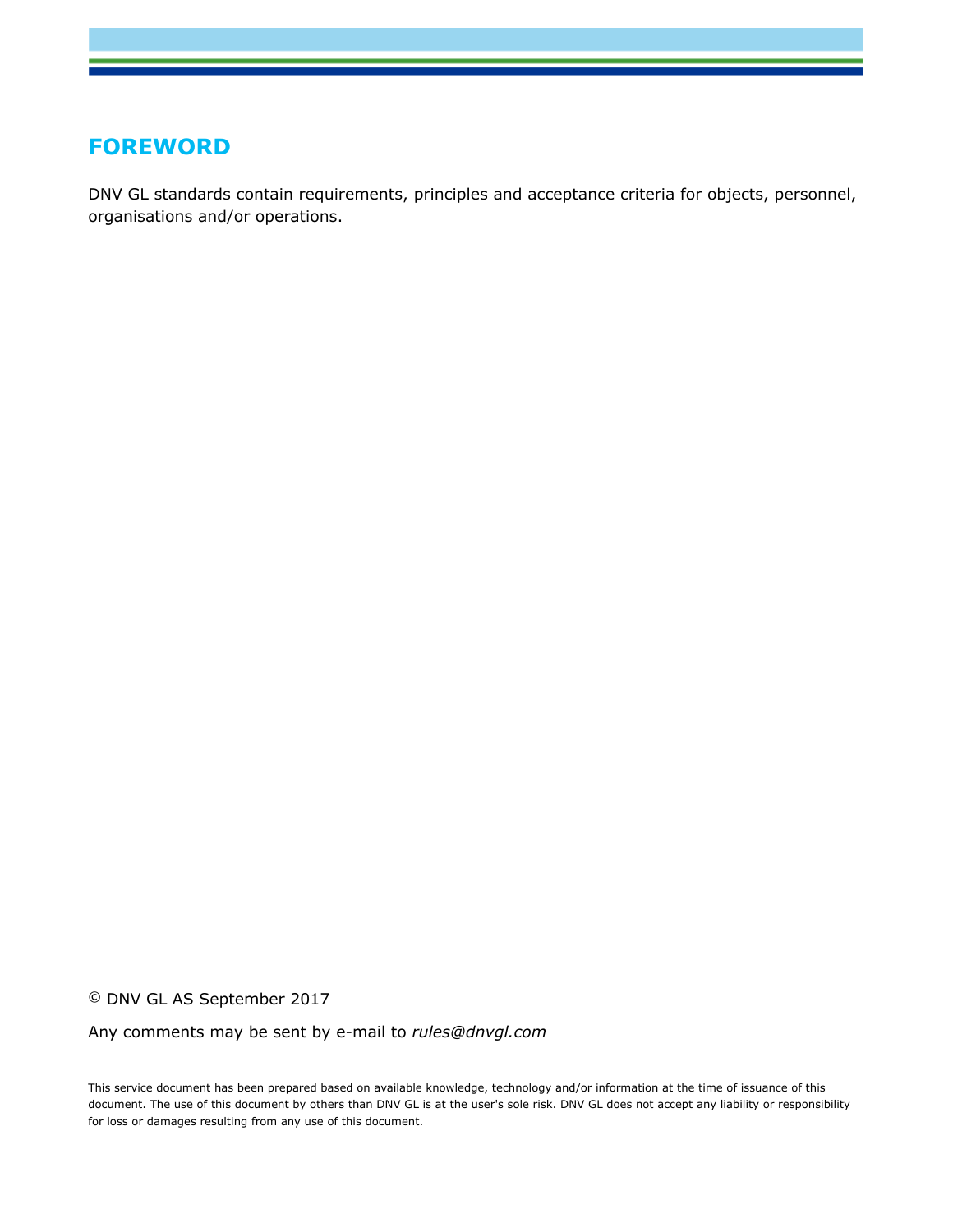### <span id="page-2-0"></span>**CHANGES – CURRENT**

This document supersedes the December 2015 edition of DNVGL-ST-0358.

Changes in this document are highlighted in red colour. However, if the changes involve a whole chapter, section or sub-section, normally only the title will be in red colour.

## **Main changes October 2017**

- Sec.1 Introduction
- $-$  Sec.1 [1.3.1.]: Application of standard redefined in order to accommodate the introduction of the **Walk2work** class notation and modular class scheme.
- Sec.1 [1.3.3.]: Fluid service transfers allowed when cables/pipes are fitted with break-away systems.
- $-$  Sec.1 [1.4.3]: Type 4 gangways has been included.
- $-$  Sec.1 [1.6]: References have been updated.
- Sec.1 [1.7.2]: Definitions have been updated.
- Sec.2 Documentation and certification
- Sec.2 Table 2-1: Documentation requirements have been updated/clarified.
- Sec.2 Table 2-2: Clarification has been added.
- Sec.2 [2.2.2.6]: Clarification regarding applicability of scope of work have been added.
- Sec.2 [2.2.3]: Clarification has been added.
- Sec.2 [2.2.4]: Section has been added.

#### • Sec.3 Materials and fabrication

- Sec.3 Table 3-2: New table has been added.
- Sec.3 [3.5.7]: Clarification has been added.
- Sec.3 [3.5.8]: New section bas been added.
- Sec.4 Structural design and strength
- Sec.4 [4.1.5.4]: Rule text has been updated.
- Sec.4 [4.2.5]: Rule text has been updated.
- Sec.4 [4.3.1]: Requirements for composite materials added.
- Sec.4 [4.3.1.1]: Clarifications regarding LRFD design methodology have been added.
- Sec.4 [4.3.3]: Rule text has been clarified.
- Sec.4 [4.3.5]: Section has been updated.
- Sec.4 Table 4-4: Editorial changes have been made.
- Sec.4 Table 4-5: Editorial changes have been made.

#### • Sec.5 Functional requirements

- Sec.5 [5.2]: New section added.
- Sec.5 [5.5]: Walkway design requirements have been updated.
- Sec.5 [5.6]: Clarification regarding the design requirement has been added.
- Sec.5 [5.7]: Clarification regarding emergency escape has been added.
- $-$  Sec.5 [5.9]: Text has been re-written.
- Sec.5 [5.10]: New section added.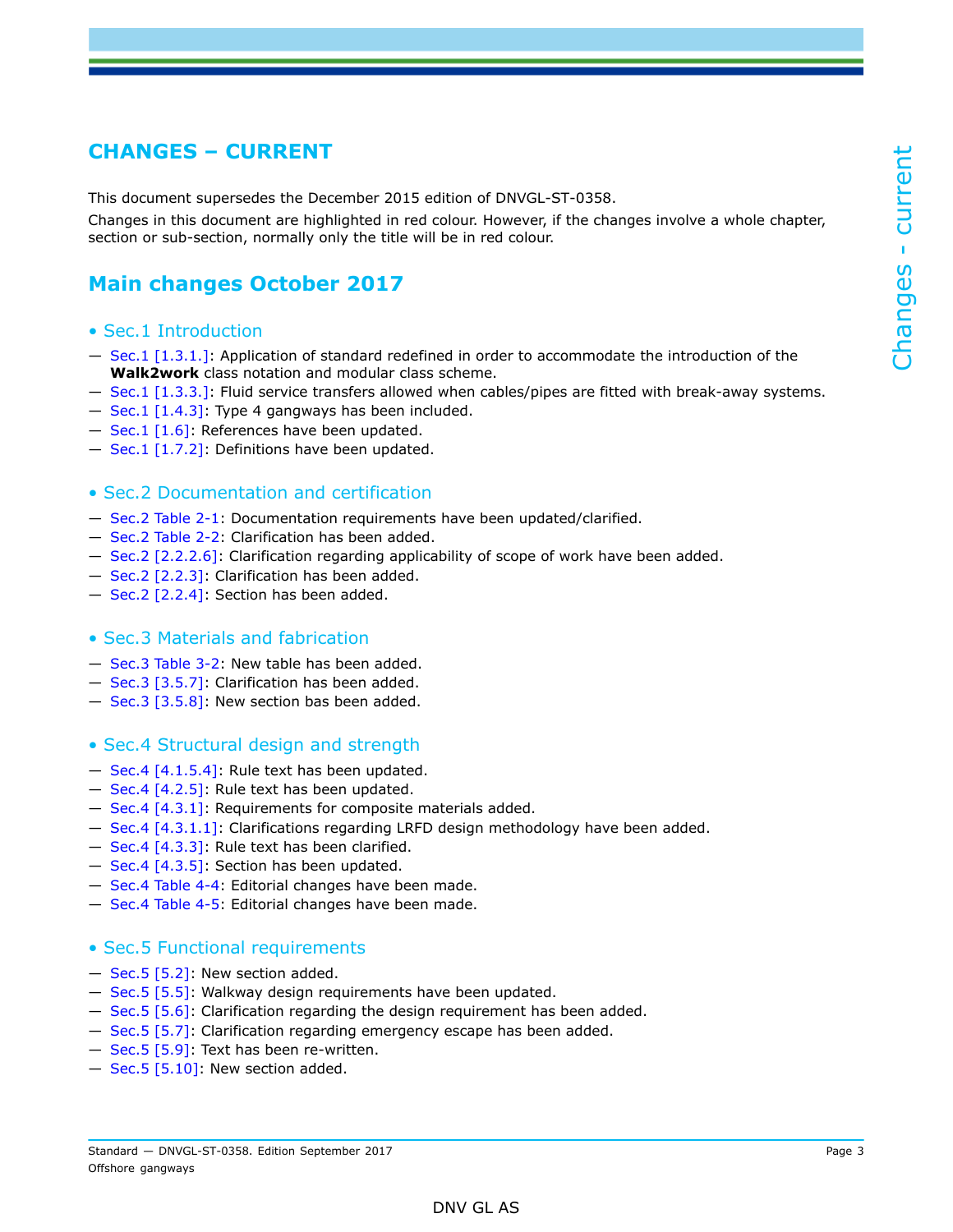- Sec.5 [5.11]: Operating angle now defined as range.
- Sec.5 [5.13]: Rule text has been updated.
- Sec.5 [5.14]: Certification requirements have been added.
- Sec.5 [5.15.1]: Clarification regarding compliance with a design standard has been added.
- Sec.5 [5.15.5]: Testing requirements aligned with class practice.
- Sec.5 [5.17]: Text has been clarified.
- Sec.5 [5.18]: Text has been re-written.
- Sec.6 Safety and safety equipment
- Sec.6 : Section has been re-written.

### • Sec. 7 Testing and marking

- Section renamed.
- $-$  Sec.7 [7.1]: New section has been added.
- Sec.7 [7.2.1]: Section has been updated to include requirements for gangways part of/ not part of a class notation
- Sec.7 [7.2.4]: Section has been updated to include more detailed testing requirements and simulator based testing
- Sec.7 [7.2.9]: New section has been added

### • Appendix A

- $-$  In-operation follow-up requirements have been updated, clarified and moved to App.B.
- Clarifications regarding the information to be stated in the PC issued by the manufacturer have been included.

### • Appendix B

— New appendix for periodical survey, tests and repairs,

### **Editorial corrections**

In addition to the above stated changes, editorial corrections may have been made.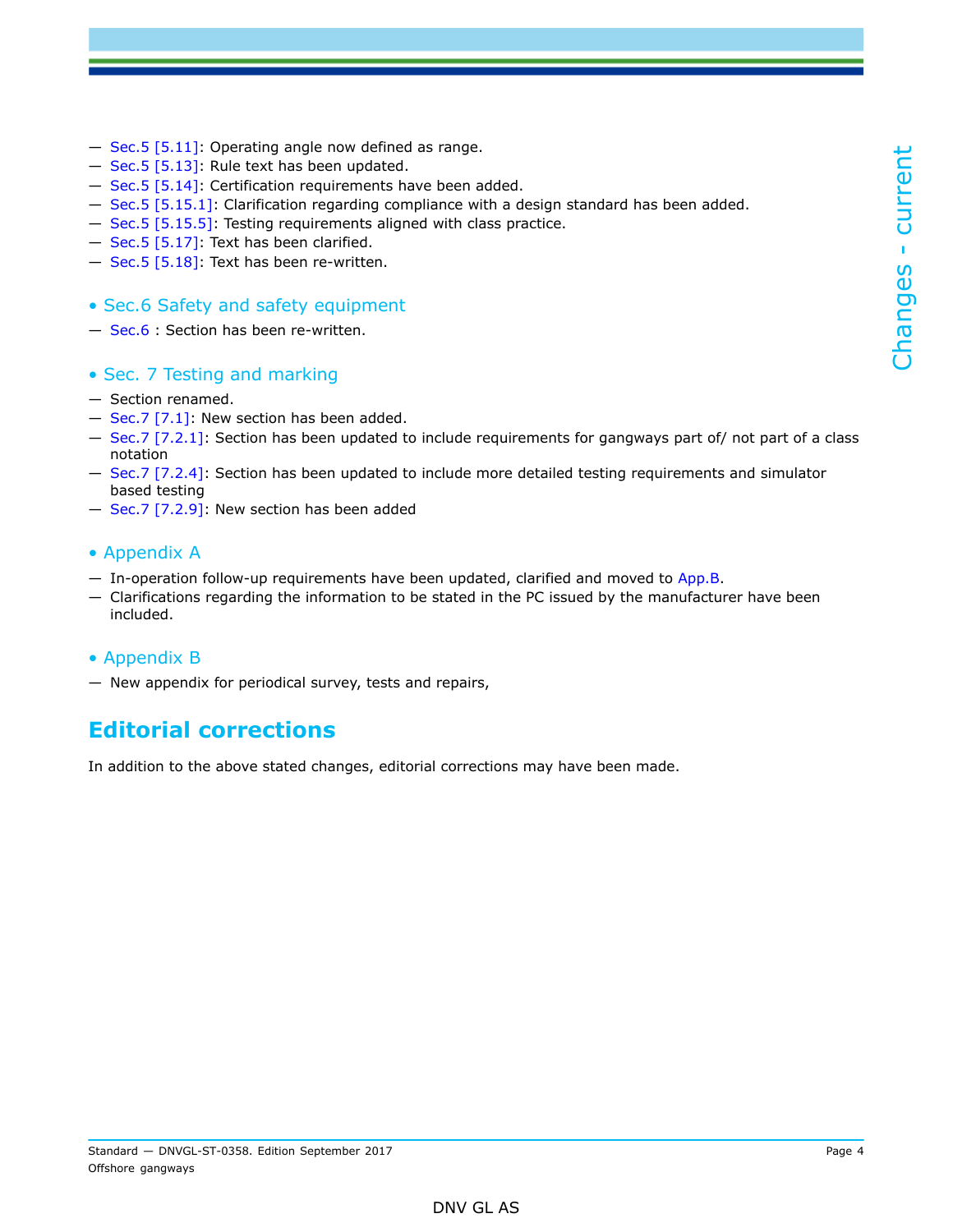## **CONTENTS**

| 3.4 Material manufacture survey, certification and testing |  |
|------------------------------------------------------------|--|
|                                                            |  |
|                                                            |  |
|                                                            |  |
|                                                            |  |
|                                                            |  |
|                                                            |  |
|                                                            |  |
|                                                            |  |
|                                                            |  |
|                                                            |  |
|                                                            |  |
|                                                            |  |
|                                                            |  |
|                                                            |  |

Contents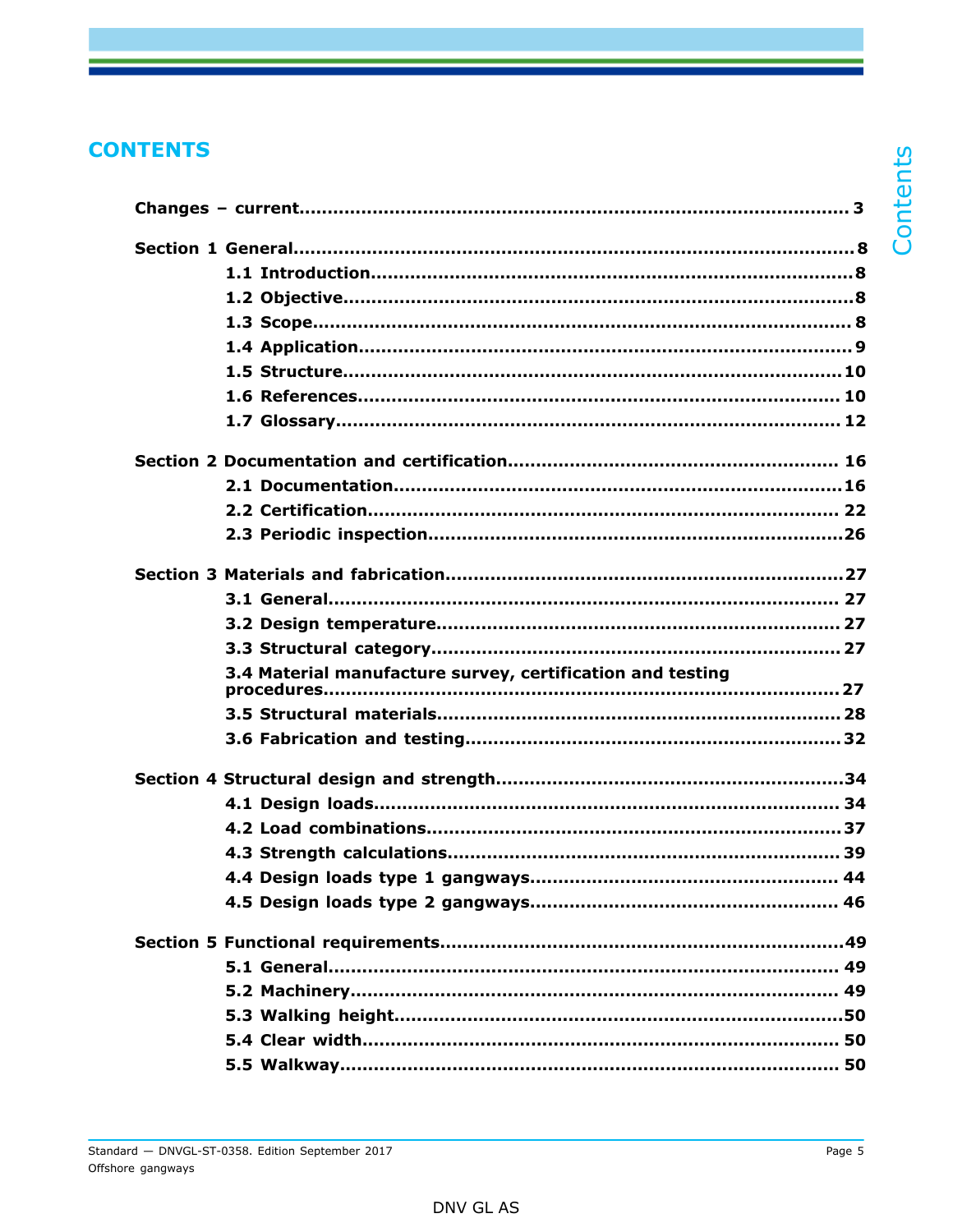| 5.14 Electrical installations, equipment and systems54                        |  |
|-------------------------------------------------------------------------------|--|
|                                                                               |  |
|                                                                               |  |
|                                                                               |  |
| 5.18 Control and monitoring systems for active motion                         |  |
|                                                                               |  |
|                                                                               |  |
|                                                                               |  |
|                                                                               |  |
|                                                                               |  |
|                                                                               |  |
|                                                                               |  |
|                                                                               |  |
|                                                                               |  |
|                                                                               |  |
|                                                                               |  |
|                                                                               |  |
|                                                                               |  |
|                                                                               |  |
|                                                                               |  |
|                                                                               |  |
|                                                                               |  |
|                                                                               |  |
| Appendix A Examples on basis for acceptance of product certificates issued by |  |
|                                                                               |  |
|                                                                               |  |
|                                                                               |  |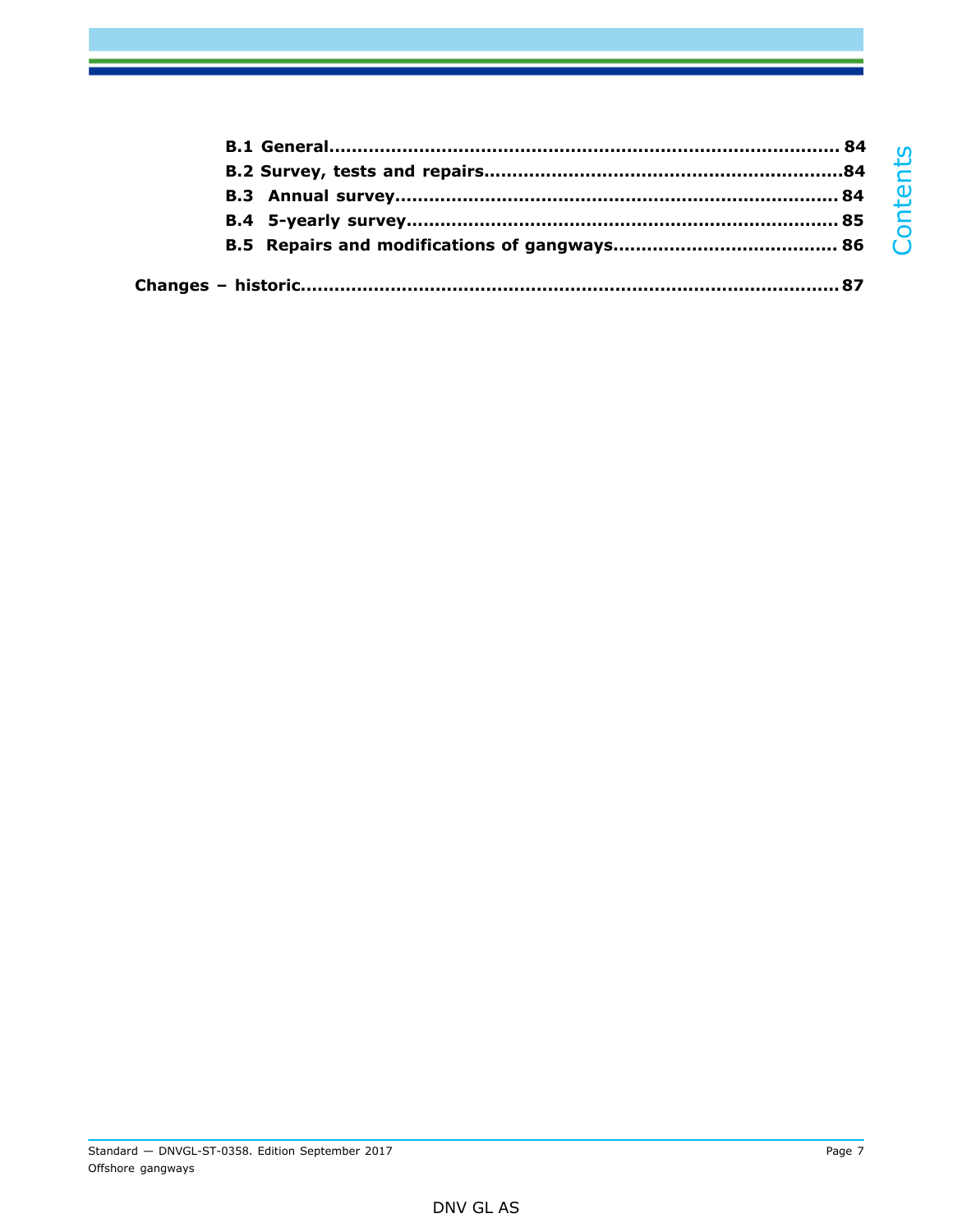# <span id="page-7-0"></span>**SECTION 1 GENERAL**

### <span id="page-7-1"></span>**1.1 Introduction**

However, the provisions in this standard should represent the technical conclusion resulted following the selection of the appropriate gangway system.

DNV GL has developed a walk to work (W2W) guidance, *Gangway access to offshore facilities* available on DNV GL website and free to download at [www.dnvgl.com/w2w,](www.dnvgl.com/w2w) to assist offshore facility operators achieve safe and efficient personnel transfers to/from their facilities via a gangway system on a workboat, ship or semi-submersible unit.

Prior to the proposal of a gangway design, it is recommended that the above mentioned document is used as a reference in better understanding the role of the gangway as an individual piece of equipment in the bigger picture of manning an offshore facility.

### <span id="page-7-2"></span>**1.2 Objective**

This standard provides technical and safety guidance for the design and certification of offshore gangways with the purpose of aiding in the development of an alternative solution for manning an offshore facility.

## <span id="page-7-3"></span>**1.3 Scope**

This offshore standard provides criteria and guidance for certification and verification of the design, materials, fabrication, installation, testing and follow-up of gangways used offshore.

### 1.3.1 General

This standard describes the procedures and requirements for obtaining certificates for offshore gangways. The following topics are covered:

- design approval
- materials
- welding
- production
- testing.

Requirements for operational procedures and training as required for type 3 gangways (see Sec.8), are not part of the scope.

The standard does not cover the gangway's interfaces with the vessel, i.e. welded structural connections and foundations, electrical/hydraulic power supply, integration with vessel systems or the influence the gangway might have on the supporting vessel stability, trim, etc. See relevant rules, DNVGL-CG-0156 and DNVGL-ST-E272 for further information.

### 1.3.2 Passive and active systems

The scope of this standard covers both passively and actively motion compensated gangways.

- The design of passive motion compensated gangways incorporates features that allow the gangway to accommodate the relative motions between vessels without making use of any external systems or equipment.
- Active motion compensation implies a system powered by an external power supply that reduces or cancels (compensates) the effect of the vessel motions (from one degree of freedom to all 6 degrees of freedom) on the gangway structure.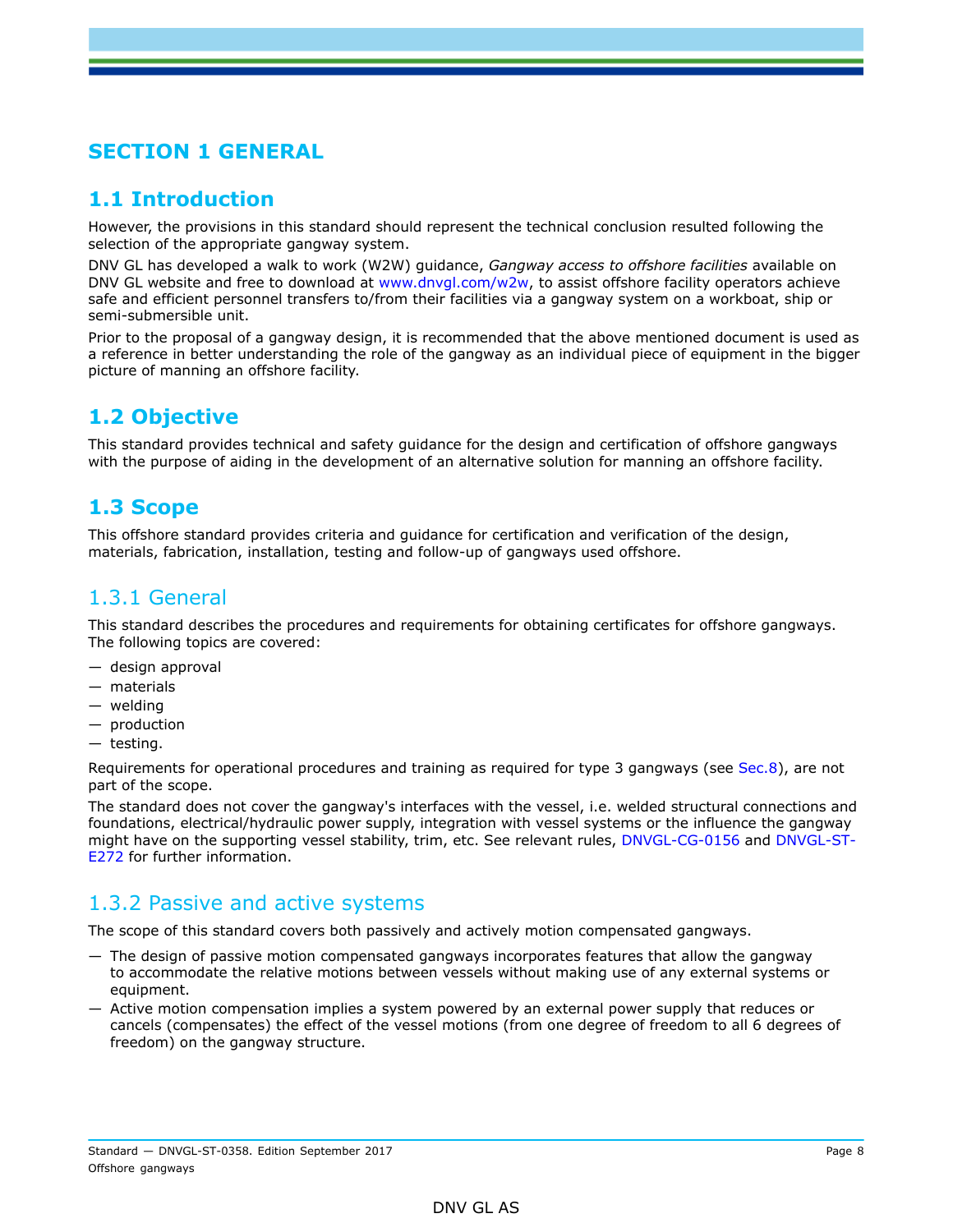## 1.3.3 Types of gangways

The standard covers the following types as related to the operation of the gangway. The appropriate type shall be agreed with DNV GL prior to commencing design.

### **1.3.3.1 Type 1**

Uncontrolled flow of people, routine personnel transfer.

- people move freely between the connected units
- connection time: indefinite
- gangway is usually supported in X, Y and Z axis directions at both ends
- gangway shall not be permanently connected to at least one of the units
- gangway shall contain means to self-detach at one end and move away in a safe manner and short time.

#### **1.3.3.2 Type 2**

Controlled flow of people, routine personnel transfer.

- People do not move freely between the connected units, the flow of people is controlled/regulated by means of manual (i.e. the gangway operator) or automatic control.
- Connection time: usually less than 24 hours, the control of the flow of people shall be ensured throughout the entire connection time.
- At least one end of the gangway is supported in the X, Y and Z axis directions.
- The gangway shall contain means to self-detach at one end and move away in a safe manner and short time.

#### **Guidance note:**

Connection time may be longer if it is documented that the controlled flow of people is ensured for the entire duration in which the two units are connected.

---e-n-d---o-f---g-u-i-d-a-n-c-e---n-o-t-e---

### **1.3.3.3 Type 3**

Controlled flow of people, engineered personnel transfer.

— gangways of more simplistic design to be used only in marine operation type personnel transfers.

#### **Guidance note:**

For definitions of routine personnel transfer and engineered personnel transfer see [1.7.2].

---e-n-d---o-f---g-u-i-d-a-n-c-e---n-o-t-e---

#### **1.3.3.4 Type 4**

Gangways that do not fall into any of the types defined above.

- typically, but not limited to, gangways of more simplistic design, connecting two fixed installations for a reduced period of time, that do not contain means to self-detach
- <span id="page-8-0"></span>— the applicable design requirements shall be agreed on a case-by-case basis with DNV GL.

### **1.4 Application**

### 1.4.1

This standard is applicable for certification of offshore gangways for vessels with class notation **Walk2work** or **Offshore service vessel (Windfarm maintenance)**. This standard may also be applied on a voluntary basis for verification or certification of offshore gangways temporary/permanently installed on a supporting vessel and intended to be used offshore.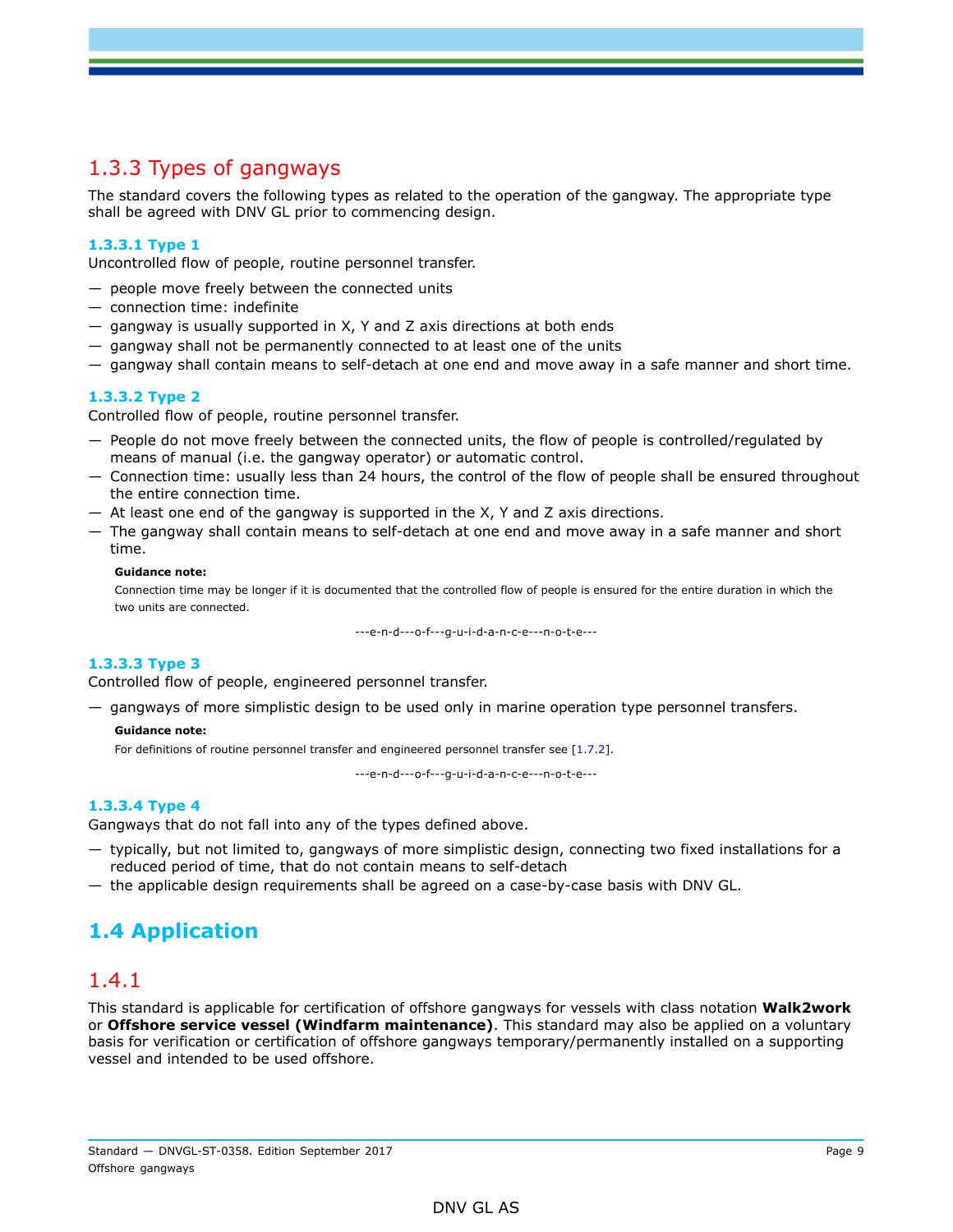Offshore gangways outside class scope may be included in DNVGL's modular class scheme to monitor, survey and document quality of portable offshore gangway system in operations.

#### **Guidance note:**

The scheme ensures traceability of portable equipment maintaining 5 yearly class survey cycles based on inspection items listed in this standard.

---e-n-d---o-f---g-u-i-d-a-n-c-e---n-o-t-e---

The standard does not apply to fixed gangways (bridges) permanently installed between two fixed installations, nor for vessel-shore gangways.

The standard is written for worldwide application. National and governmental regulations may include requirements in excess of the provisions given by this standard.

### 1.4.2

This standard applies to gangways used for shore connections connecting two assets which may be:

— floating

— fixed.

### 1.4.3 Cargo transfer

The provisions in this standard shall be applied to cargo transfers performed only by means of cargo trolleys over the gangway bridge and service/fluid transfers performed through cables and pipes/hoses fitted with break-away or automatic disconnection devices. The specifics of such systems shall be evaluated on a caseby-case basis.

Cargo transfers performed by motorized vehicles (e.g. fork lift trucks, etc.) and service/fluid transfers performed through permanently connected cables and pipes/hoses are not covered in this standard.

### <span id="page-9-0"></span>**1.5 Structure**

This document is structured as follows:

- Sec.2 provides information regarding documentation and certification requirements.
- Sec.3 to Sec.6 define the technical requirements offshore gangways.
- Sec.7 addresses the testing and marking requirements.
- Sec.8 defines the specific technical requirements for type 3 gangways.
- App.A provides guidance regarding the information to be included in the product certificates issued by the manufacturer for various gangway components.
- <span id="page-9-1"></span>— App.B covers recommendations for periodic examinations, tests and repairs.

### **1.6 References**

Only the latest revision of the following referenced standards at the time this document is applied shall be used.

#### **Table 1-1 Rules and standards for certification**

| Document code | Title                                                       |
|---------------|-------------------------------------------------------------|
| DNVGL-RU-HSLC | DNV GL rules for classification: High speed and light craft |
| DNVGL-RU-OU   | DNV GL rules for classification: Offshore units             |
| DNVGL-RU-SHIP | DNV GL rules for classification: Ships                      |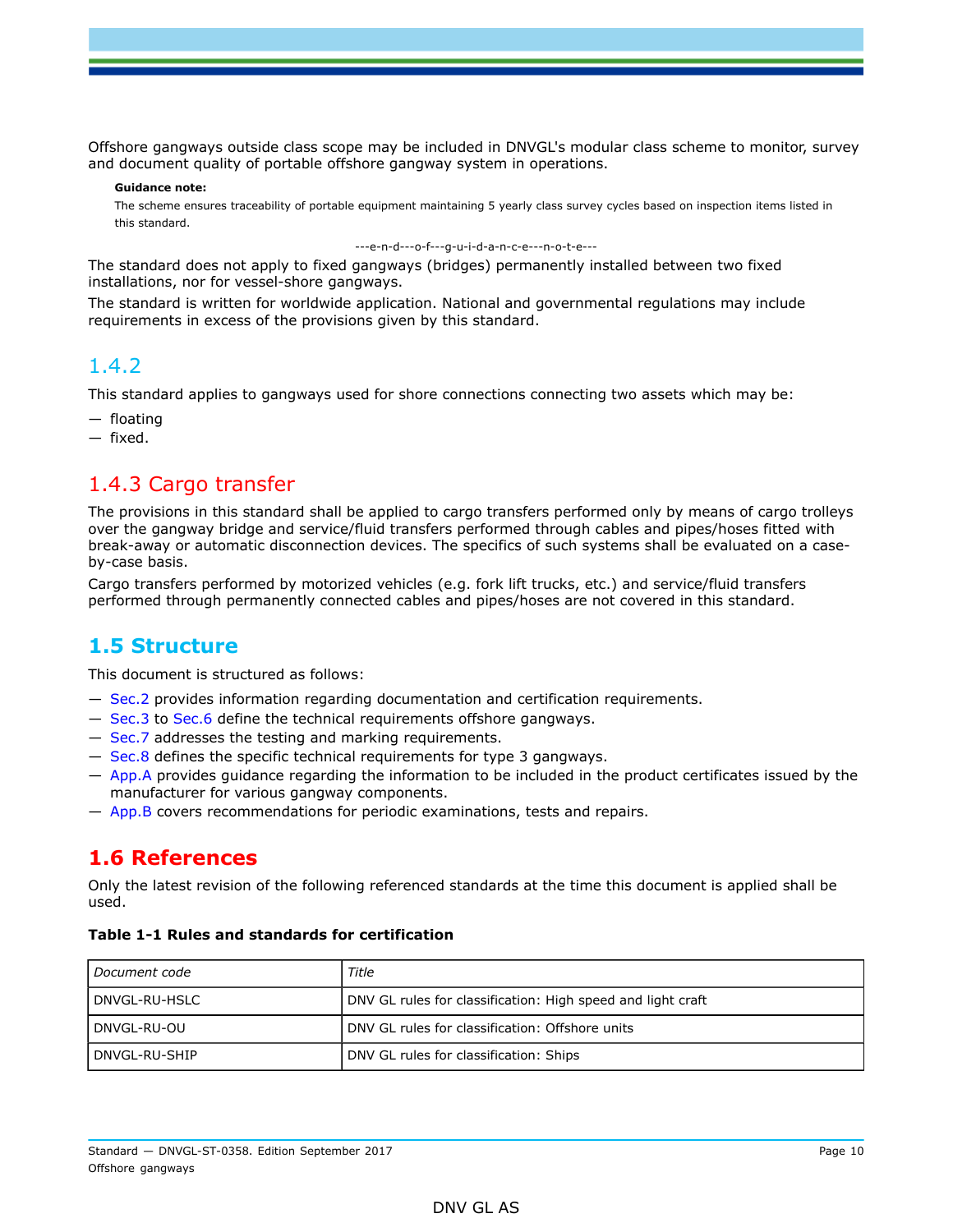| l Document code | Title                                                 |
|-----------------|-------------------------------------------------------|
| I DNVGL-ST-0378 | Standard for offshore and platform lifting appliances |
| DNVGL-ST-E272   | Offshore service modules                              |
| l DNVGL-ST-E273 | 2.7-3 portable offshore units                         |
| DNVGL-ST-N001   | Marine Operations and marine warranty                 |

### **Table 1-2 Offshore standards**

| Document code | Title                                                    |
|---------------|----------------------------------------------------------|
| DNVGL-OS-A101 | Safety principles and arrangements                       |
| DNVGL-OS-A201 | Winterization for cold climate operations                |
| DNVGL-OS-B101 | Metallic materials                                       |
| DNVGL-OS-C101 | Design of offshore steel structures, general LRFD method |
| DNVGL-OS-C401 | Fabrication and testing of offshore structures           |

### **Table 1-3 Class programmes**

| Document code | Title                                 |
|---------------|---------------------------------------|
| DNVGL-CG-0129 | Fatique assessment of ship structures |
| DNVGL-CG-0156 | Conversion of ships                   |
| DNVGL-CG-0194 | Hydraulic cylinders                   |

### **Table 1-4 Recommended practices**

| Document code | Title                                                        |
|---------------|--------------------------------------------------------------|
| DNVGL-RP-C203 | Fatigue design of offshore steel structures                  |
| DNVGL-RP-N101 | Risk management in marine - and subsea operations            |
| DNV-RP-C205   | Environmental Conditions and Environmental Loads             |
| DNV-RP-D102   | Failure Mode and Effect Analysis (FMEA) of Redundant Systems |

#### **Table 1-5 Other normative references**

| Document code | Title                                                                         |
|---------------|-------------------------------------------------------------------------------|
| EN 13001-3-1  | Cranes general design                                                         |
| EN 1993-1     | Design of steel structures (eurocode 3)                                       |
| EN 1999-1     | Design of aluminium structures (eurocode 9)                                   |
| EN 1993-6     | Crane supporting structures                                                   |
| MODU code     | IMO Code for the Construction and Equipment of Mobile Offshore Drilling Units |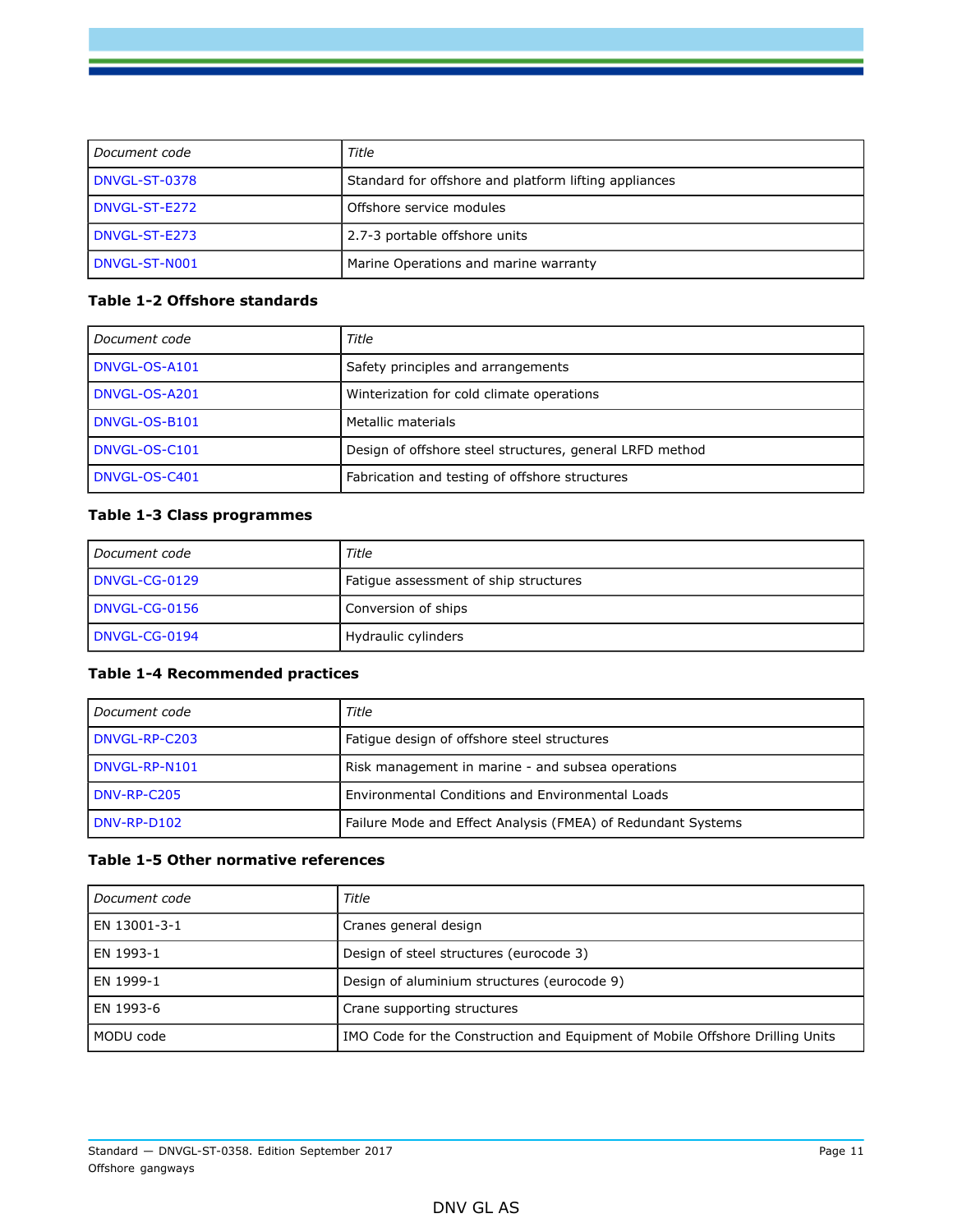# <span id="page-11-0"></span>**1.7 Glossary**

# 1.7.1 Abbreviations

### **Table 1-6 Abbreviations**

| Term         | Description                                           |
|--------------|-------------------------------------------------------|
| AMC          | active motion compensation                            |
| CoG          | center of gravity                                     |
| <b>DF</b>    | dynamic factor                                        |
| <b>DFF</b>   | design fatigue factor                                 |
| DP           | dynamic positioning                                   |
| FAT          | factory acceptance test                               |
| <b>FMEA</b>  | failure mode and effect analysis                      |
| G            | gangway self-weight                                   |
| HAZID        | hazard identification analysis                        |
| <b>HAZOP</b> | hazard and operability study                          |
| <b>HW</b>    | hardware                                              |
| <b>HPU</b>   | hydraulic power unit                                  |
| <b>IACS</b>  | International Association of Classification Societies |
| I/O          | input/output                                          |
| LL           | live loads                                            |
| <b>LRFD</b>  | load and resistance factor design                     |
| <b>MBL</b>   | minimum breaking load                                 |
| <b>MOA</b>   | maximum operational accelerations                     |
| MOU          | mobile offshore units                                 |
| MPI          | visual and magnetic particle                          |
| <b>MPS</b>   | manual protection system                              |
| <b>MRU</b>   | motion reference unit                                 |
| <b>MTA</b>   | maximum transit/parked accelerations                  |
| <b>NDT</b>   | non-destructive testing                               |
| PC           | product certificate                                   |
| <b>SAT</b>   | sea acceptance test                                   |
| <b>SLS</b>   | service limit state                                   |
| SW           | software                                              |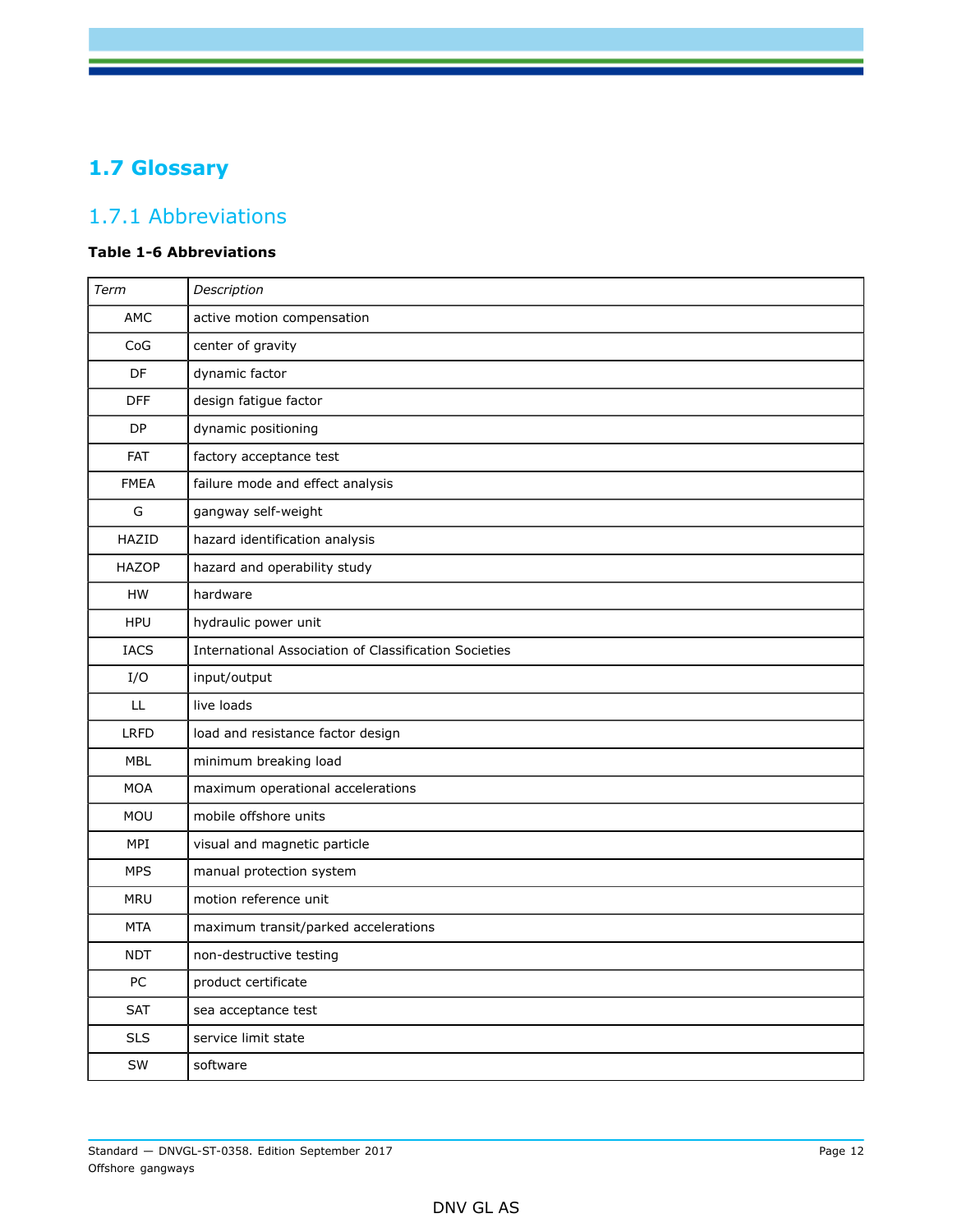| Term       | Description               |
|------------|---------------------------|
| TA         | type approval             |
| $T_D$      | design temperature        |
| <b>ULS</b> | ultimate limit state      |
| <b>VIV</b> | vortex induced vibrations |
| W2W        | walk to work              |
| <b>WSD</b> | work stress design        |

## 1.7.2 Definitions

### **Table 1-7 Definition of terms**

| Term                                                               | Definition                                                                                                                                                                                                                                                                               |  |
|--------------------------------------------------------------------|------------------------------------------------------------------------------------------------------------------------------------------------------------------------------------------------------------------------------------------------------------------------------------------|--|
| clear width                                                        | width of gangway from toe-board to toe-board or hand rail to hand rail, whichever is the<br>smallest                                                                                                                                                                                     |  |
|                                                                    | If the width varies along the length of the gangway, the smallest width shall represent the<br>clear width.                                                                                                                                                                              |  |
| DNV GL certificate (VL)                                            | a product or material certificate validated and signed by a surveyor from DNV GL will be<br>denoted a VL certificate (see DNVGL-RU-SHIP Pt.1 Ch.3 Sec.5)                                                                                                                                 |  |
| engineered personnel<br>transferring operation (over<br>a gangway) | short term operation (less than 4 hours, time frame in which the environmental<br>parameters can be considered stationary) under continuous monitoring of a landing and<br>transfer coordinator                                                                                          |  |
| essential control and<br>monitoring system                         | a system that needs to be in continuous operation for maintaining the gangway's<br>functionality                                                                                                                                                                                         |  |
| essential service and safety<br>function                           | a function that must be continuously available                                                                                                                                                                                                                                           |  |
| fail-operational                                                   | a system that continues to operate (e.g. to actively motion compensate) in case of a<br>single failure in the control system                                                                                                                                                             |  |
| fail-passive                                                       | a system that loses partly or completely its functionality (e.g. to actively motion<br>compensate) in case of control system single failure<br>The system can still be manually controlled.                                                                                              |  |
| gangway (assembly)                                                 | System intended to transfer personnel and cargo between 2 offshore vessels, typically<br>including a bridge and a pedestal.                                                                                                                                                              |  |
| gangway axis                                                       | $-$ X axis: principal axis oriented along the length of the gangway.<br>- Y axis: secondary axis, perpendicular to X axis, oriented across the length of the<br>gangway and in the floor/walkway plane.<br>- Z axis: secondary axis, perpendicular to the plane defined by X and Y axis. |  |
| inspection certificate 3.1                                         | a document issued by the manufacturer which contains the results of all the required tests<br>It shall certify that the tests have been carried out by the manufacturer on samples taken<br>from the delivered products direct, see EN 10204 and ISO 10474.                              |  |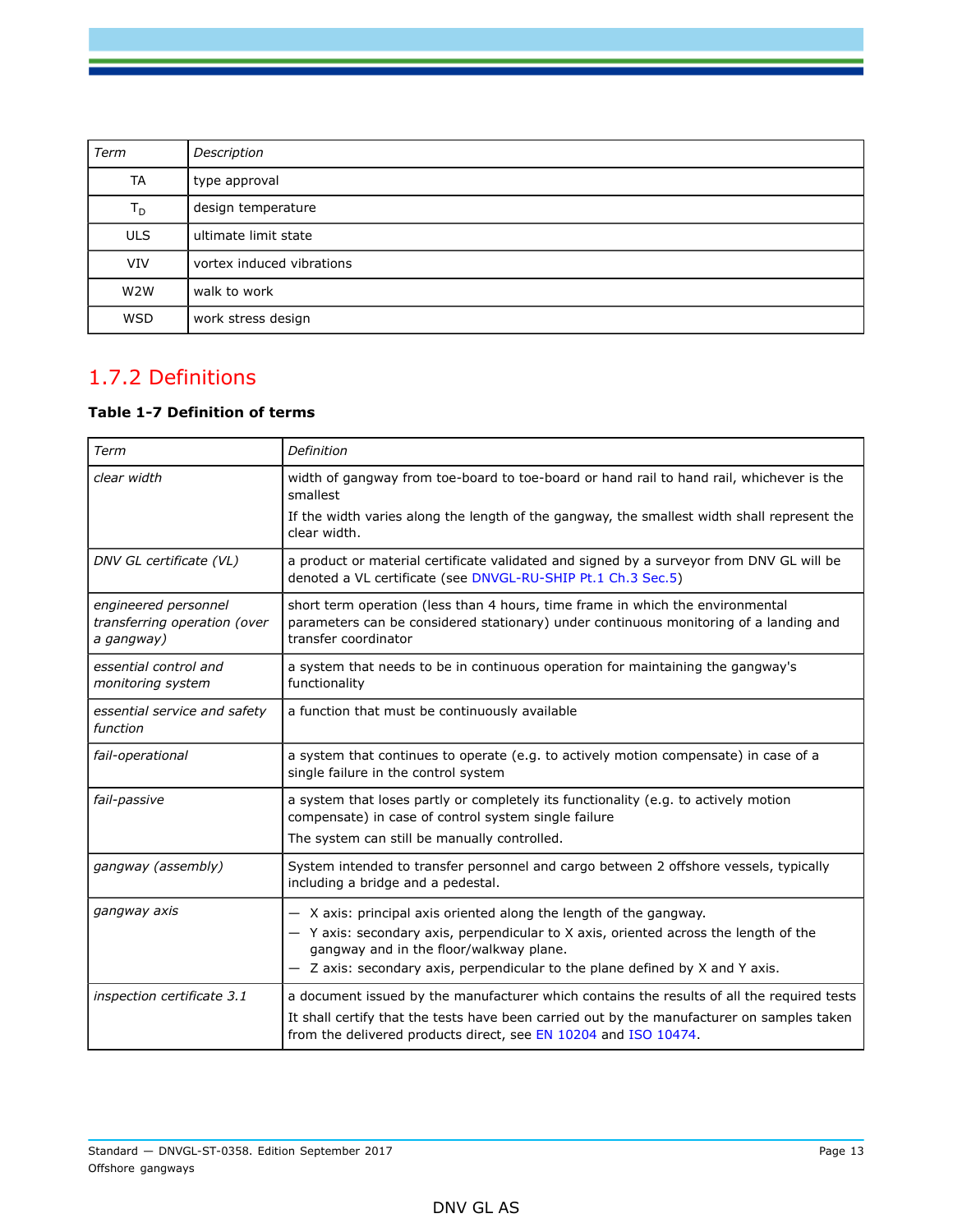| Term                                | Definition                                                                                                                                                                                                                                                                                                                                                                                                                               |
|-------------------------------------|------------------------------------------------------------------------------------------------------------------------------------------------------------------------------------------------------------------------------------------------------------------------------------------------------------------------------------------------------------------------------------------------------------------------------------------|
| inspection certificate 3.2          | a document prepared by both the manufacturer's authorized inspection representative,<br>independent of the manufacturing department, and either the purchaser's authorized<br>representative or the inspector designated by the official regulations and in which they<br>declare that the products supplied are in compliance with the requirements of the order<br>and in which tests results are supplied, see EN 10204 and ISO 10474 |
| landing and transfer<br>coordinator | person in charge of the engineered personnel transferring operation, ensures that all<br>aspects of the personnel transferring operation are according to the DNV GL approved<br>personnel transfer procedure, shall possess a thorough knowledge and have experience<br>with the actual operation                                                                                                                                       |
| live load (LL)                      | for marking purposes, it shall represent allowable number of persons on the gangway at<br>one moment                                                                                                                                                                                                                                                                                                                                     |
| manned personnel transfer           | engineered/marine personnel transferring operation (over a gangway) of short duration<br>(usually less than 4 hours) covered by specific operational procedures                                                                                                                                                                                                                                                                          |
| personnel transfer procedure        | document describing in detail all phases of the personnel transferring operation                                                                                                                                                                                                                                                                                                                                                         |
| product certificate (PC)            | a compliance document validated and signed by the issuing organization:                                                                                                                                                                                                                                                                                                                                                                  |
|                                     | $-$ identifying the product that the certificate applies to<br>- confirming compliance with referred requirements.                                                                                                                                                                                                                                                                                                                       |
|                                     | It is required that:                                                                                                                                                                                                                                                                                                                                                                                                                     |
|                                     | - The tests and inspections have been performed on the certified product itself, or on<br>samples taken from the certified product itself.<br>The tests were witnessed by a qualified representative of the organization issuing the<br>certificate, or his authorized representative (see DNVGL-RU-SHIP Pt.1 Ch.3 Sec.5).                                                                                                               |
| redundancy                          | ability of a component or system to maintain its function when one failure has occurred.<br>Redundancy can be achieved, for instance, by installation of multiple components,<br>systems or alternative means of performing a function.                                                                                                                                                                                                  |
| redundancy design intent            | hHigh level description of systems and components distribution into redundant groups<br>(e.g. narrative description of both the normal operation mode and the failed operation<br>mode)                                                                                                                                                                                                                                                  |
| reliability                         | ability of a component or system to perform its required function without failure during a<br>specified time interval                                                                                                                                                                                                                                                                                                                    |
| routine personnel transfer          | everyday routine personnel transfer, without specific supporting documentation (i.e. DNV<br>GL approved personnel transfer procedure)                                                                                                                                                                                                                                                                                                    |
| safety system                       | essential system consisting of a series of sub-systems and performing a series of essential<br>functions (i.e. essential safety functions) preventing the use of the gangway outside its<br>operational limitations (e.g. overload systems, break-away system, automatic release,<br>$etc.$ )                                                                                                                                            |
| safety function                     | functions that are related to overload protection i.e. break-away system (see $[6.7]$ ),<br>automatic/manual protection systems (see $[6.8]$ and $[6.9]$ ), protection against<br>movements outside operational limitations - i.e. limit switches, physical stops (see<br>[6.10.2]), protections against dangerous gangway movements i.e. emergency stop<br>function (see $[6.10.3]$ )                                                   |
| vessel                              | a common term for ships, craft, offshore units and offshore installations                                                                                                                                                                                                                                                                                                                                                                |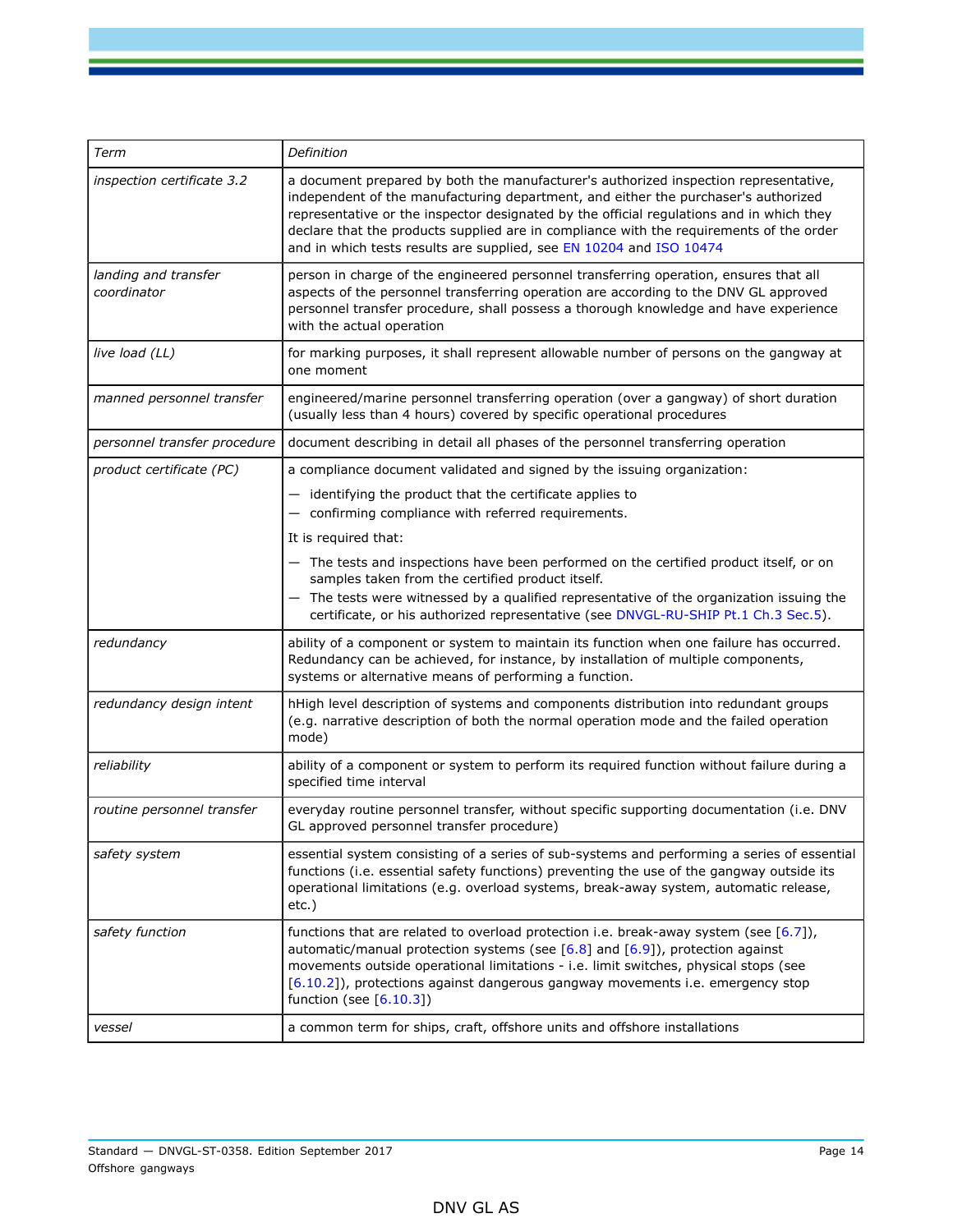| Term                                                               | Definition                                                                                                                  |
|--------------------------------------------------------------------|-----------------------------------------------------------------------------------------------------------------------------|
| weight of one fully kitted<br>person (including luggage/<br>tools) | 100 kg, to be used for establishing the live load (LL) of the gangway                                                       |
| worst case failure design<br>intent                                | refer to the minimum remaining capacity after any relevant single failure or common<br>cause (for a given operational mode) |

## 1.7.3 Verbal forms

### **Table 1-8 Definition of verbal forms**

| Term   | Definition                                                                                                                                                                                                                            |
|--------|---------------------------------------------------------------------------------------------------------------------------------------------------------------------------------------------------------------------------------------|
| may    | verbal form used to indicate a course of action permissible within the limits of the document                                                                                                                                         |
| shall  | verbal form used to indicate requirements strictly to be followed in order to conform to the document                                                                                                                                 |
| should | verbal form used to indicate that among several possibilities one is recommended as particularly suitable,<br>without mentioning or excluding others, or that a certain course of action is preferred but not necessarily<br>required |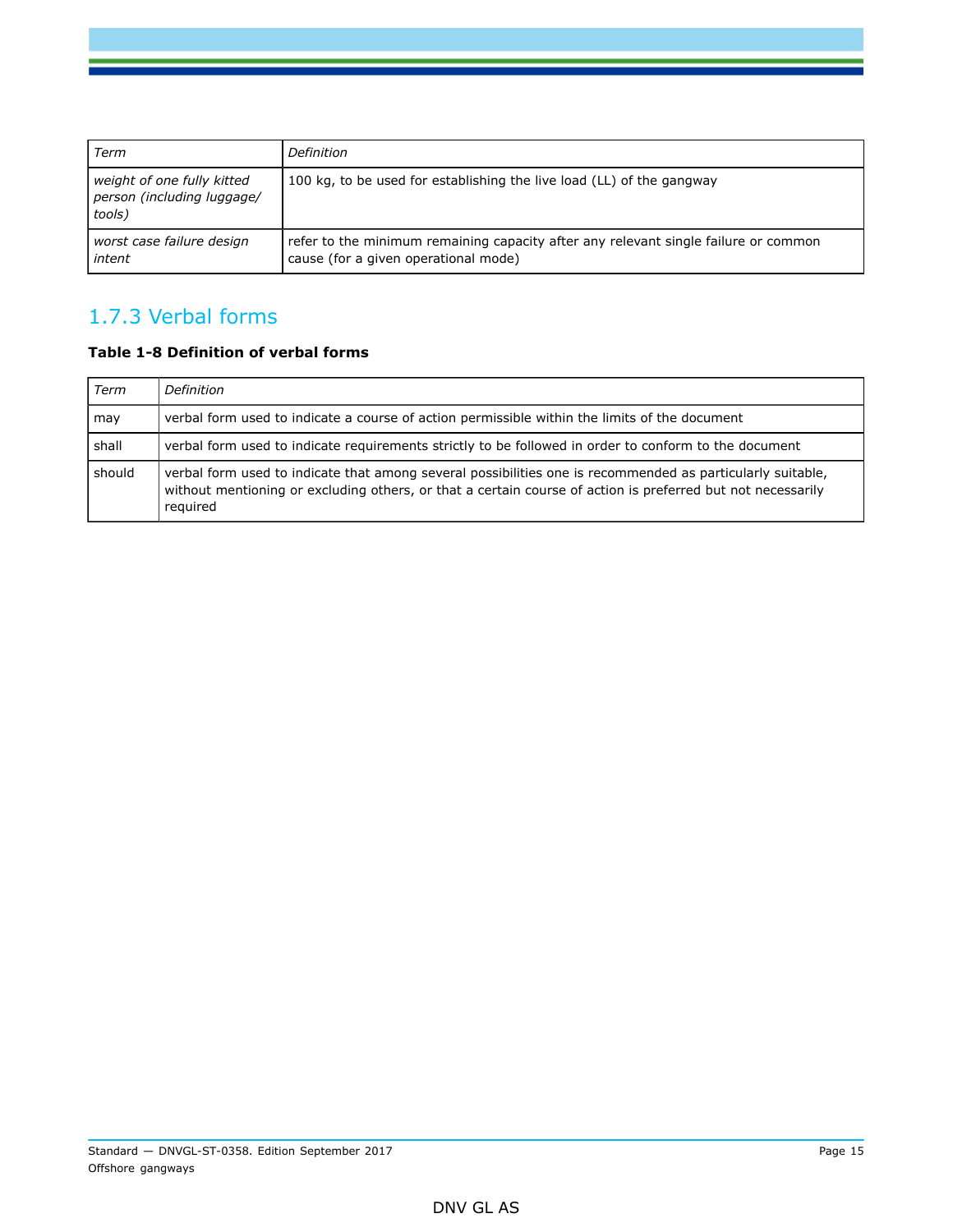# <span id="page-15-0"></span>**SECTION 2 DOCUMENTATION AND CERTIFICATION**

# <span id="page-15-1"></span>**2.1 Documentation**

### 2.1.1 Overview

Documentation shall be submitted as required by Table 2-1.

### **Table 2-1 Documentation requirements**

| Object                                                                                            | Documentation<br>type            | Additional description                                                                                                                                                                                                                              | info |
|---------------------------------------------------------------------------------------------------|----------------------------------|-----------------------------------------------------------------------------------------------------------------------------------------------------------------------------------------------------------------------------------------------------|------|
| C010 - design<br>Gangway<br>criteria<br>structure<br>C020 - assembly<br>or arrangement<br>drawing |                                  | Operational limitations (principal loads, environmental loads, vessel<br>motions, etc), gangway type                                                                                                                                                | FI.  |
|                                                                                                   |                                  | A drawing showing how the parts of a mechanical assembly are<br>arranged together (general arrangement)                                                                                                                                             | FI.  |
|                                                                                                   | C030 - detailed<br>drawing       | Gangway structure and components for slewing, luffing and telescoping<br>(including drives)<br>Winches with gears and brakes (when in use during personnel transfers)                                                                               | AP   |
|                                                                                                   | C040 - design<br>analysis        | See [2.1.2]                                                                                                                                                                                                                                         | FI.  |
| C050 - non-<br>destructive<br>testing (NDT)<br>plan                                               |                                  | A document describing the methods, extent and criteria for the non-<br>destructive testing that shall be performed                                                                                                                                  | AP   |
|                                                                                                   | Z051 - design<br>basis           | A document describing:<br>- regulatory basis for the design, i.e. applicable rules, regulations and<br>standards<br>- design principles applied<br>$-$ environmental conditions<br>$-$ technical specification<br>- gangway operational philosophy. | FI.  |
|                                                                                                   | Z060 - functional<br>description | A document describing:<br>- all functions incorporated in the system and their technical<br>realization<br>- all interfaces towards other systems, including their technical<br>realization                                                         | FI.  |
| Safety                                                                                            | G170 - Safety<br>philosophy      | A document that shall be submitted in the initial design phase, providing<br>information as per $[6.1]$                                                                                                                                             | FI.  |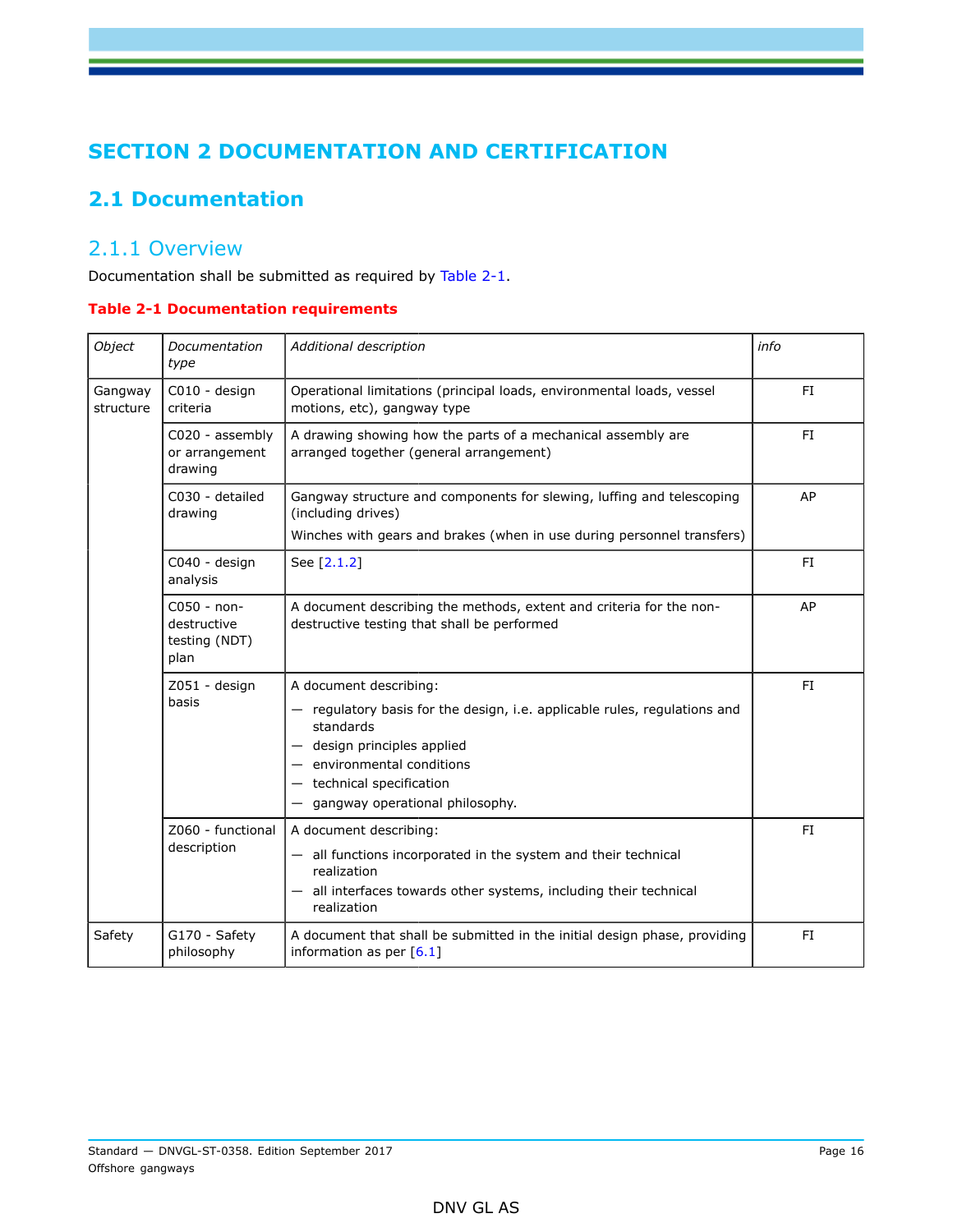| Object                                                 | Documentation<br>type                                       | Additional description                                                                                                                                                                                                                                                                                                                                                                                                                                                                                                                                      | info |
|--------------------------------------------------------|-------------------------------------------------------------|-------------------------------------------------------------------------------------------------------------------------------------------------------------------------------------------------------------------------------------------------------------------------------------------------------------------------------------------------------------------------------------------------------------------------------------------------------------------------------------------------------------------------------------------------------------|------|
| Testing<br>Z252 - test<br>procedure at<br>manufacturer |                                                             | A document describing the test configuration and test methods for<br>testing at the manufacturer's works, specifying for each test:<br>$-$ initial condition<br>- how to perform the test, what to observe during the test and<br>acceptance criteria for each test.<br>The tests shall cover normal modes and failure modes.                                                                                                                                                                                                                               | AP   |
|                                                        | Z253 - test<br>procedure for<br>quay and sea<br>trial       | As above; required for gangways permanently installed onboard DNVGL<br>vessels and/or included in class notations Walk2work or Windfarm<br>maintenance                                                                                                                                                                                                                                                                                                                                                                                                      | AP   |
| Power<br>supply                                        | $Z030 -$<br>arrangement plan                                | A drawing showing the power supply philosophy from main and back-up<br>source:<br>- Electrical supply-A diagram showing the philosophy regarding<br>connection to distribution boards, batteries, converters or<br>uninterruptible power supplies.<br>- Pneumatic supply-A diagram showing connection to compressors,<br>accumulators, reduction valves, dust filter and moisture filter, pipe<br>ratings and dew point.<br>- Hydraulic supply-A diagram showing connection to hydraulic power<br>units, accumulators, pumps and filters, and pipe ratings. | FI   |
| Electric<br>power<br>system                            | E170 - Electrical<br>schematic<br>drawing                   | A schematic drawing showing the configuration of the electrical circuits.<br>- single line diagram of the power distribution system<br>- schematic diagrams of the motor starter cabinet(s) and control/<br>safety system<br>- general arrangement diagram of the gangway showing all essential<br>electrical equipment (electric motor, control panels, limit switch,<br>etc.) with regards to hazardous area, as applicable<br>justification of the safety character of electrical equipment located in<br>hazardous areas, as applicable                 | AP   |
|                                                        | Z090 -<br>equipment list                                    | Including identification of equipment in hazardous areas (as applicable)                                                                                                                                                                                                                                                                                                                                                                                                                                                                                    | FI   |
| Hydraulic<br>power<br>system                           | $S011 -$<br>piping and<br>instrumentation<br>diagram (P&ID) |                                                                                                                                                                                                                                                                                                                                                                                                                                                                                                                                                             | AP   |
|                                                        | S042 - hydraulic<br>control diagram                         | A schematic diagram showing hydraulic control lines and associated<br>components such as actuators, valves and similar. The operational mode<br>that is shown, e.g. normal operation with pressure applied, shall be<br>stated. The failure mode of the components, e.g. close on loss of power,<br>shall be stated.                                                                                                                                                                                                                                        | AP   |
|                                                        | Z060 - functional<br>description                            | As above                                                                                                                                                                                                                                                                                                                                                                                                                                                                                                                                                    | FI   |
|                                                        | Z090 -<br>equipment list                                    |                                                                                                                                                                                                                                                                                                                                                                                                                                                                                                                                                             | FI.  |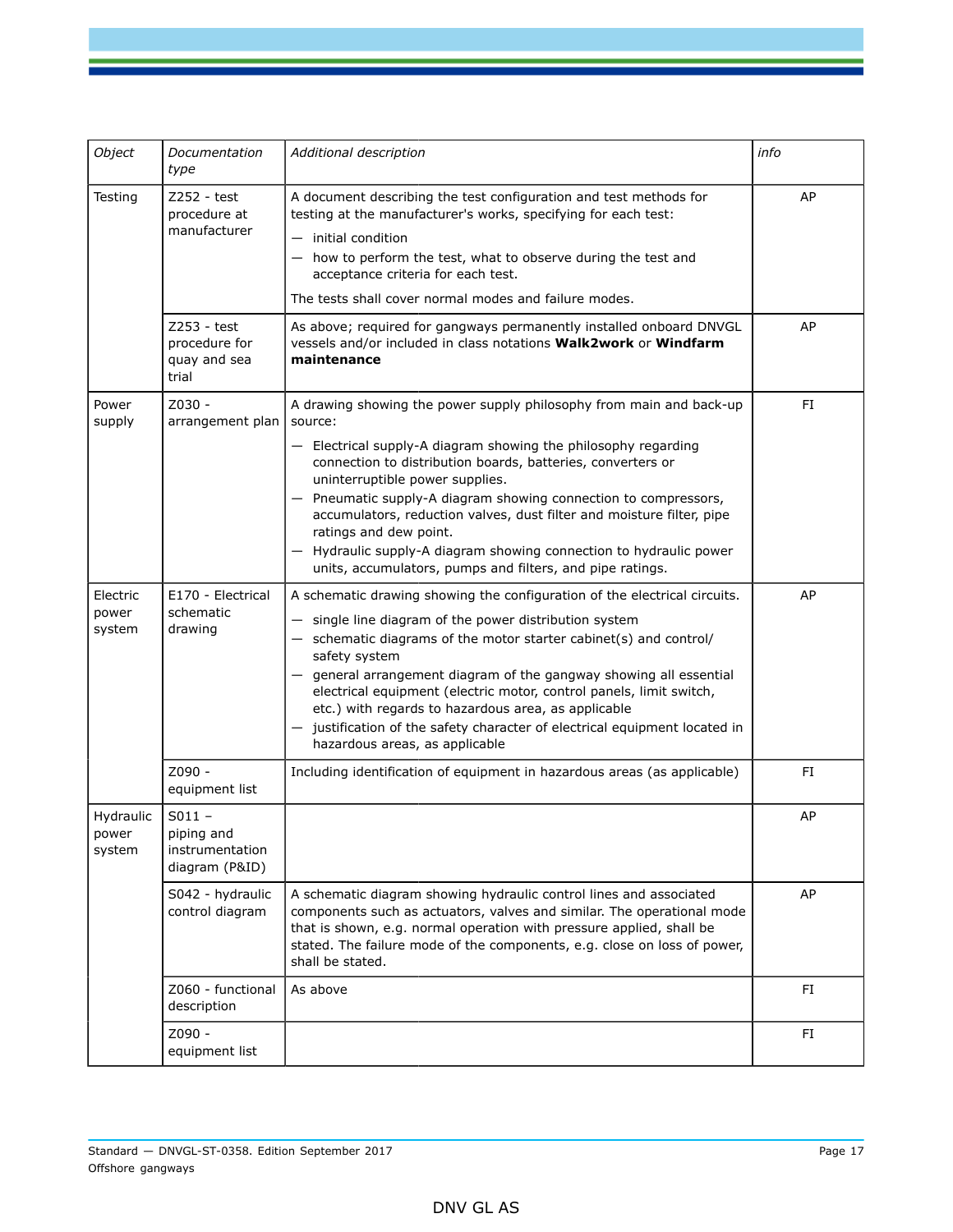| Object                                                                                   | Documentation<br>type | Additional description                                                                                                                                                                                       |                                                                                                                                                                                                                                                                                                                                                                                                                                                                                                        | info                                                                                                                                                                                                                                                                                                                        |
|------------------------------------------------------------------------------------------|-----------------------|--------------------------------------------------------------------------------------------------------------------------------------------------------------------------------------------------------------|--------------------------------------------------------------------------------------------------------------------------------------------------------------------------------------------------------------------------------------------------------------------------------------------------------------------------------------------------------------------------------------------------------------------------------------------------------------------------------------------------------|-----------------------------------------------------------------------------------------------------------------------------------------------------------------------------------------------------------------------------------------------------------------------------------------------------------------------------|
| Control<br>I200 - control<br>and<br>and monitoring<br>monitoring system<br>documentation |                       | A documentation package providing information corresponding to the<br>following set of documentation types, as relevant. Functional description<br>of safety system and the safety equipment to be included. |                                                                                                                                                                                                                                                                                                                                                                                                                                                                                                        |                                                                                                                                                                                                                                                                                                                             |
|                                                                                          |                       | I020 - control<br>system functional<br>description                                                                                                                                                           | A textual description with necessary supporting<br>drawings, diagrams and figures to cover:<br>1)<br>system configuration and arrangement<br>(overview of the entire system)<br>2)<br>system functionality covering control,<br>monitoring, alarm and safety functions<br>(allocation of functions to different system<br>items)<br>3)<br>redundancy principles and switching<br>mechanisms<br>self-diagnostics and alarming functionalities<br>4)<br>5)<br>safe states for each function implemented. | AP                                                                                                                                                                                                                                                                                                                          |
|                                                                                          |                       | $I030 - system$<br>block diagram<br>(topology)                                                                                                                                                               | A schematic drawing showing:<br>1)<br>arrangement of all main components<br>networks and connections between main<br>2)<br>components<br>interfaces with other systems<br>3)<br>redundancy.<br>4)                                                                                                                                                                                                                                                                                                      | AP                                                                                                                                                                                                                                                                                                                          |
|                                                                                          |                       | $I040 - user$<br>interface<br>documentation                                                                                                                                                                  | A description of:<br>1)<br>user interface functionality<br>2)<br>allocation of functions between work stations,<br>operator stations and user interfaces<br>3)<br>command transfer functionality.                                                                                                                                                                                                                                                                                                      | AP                                                                                                                                                                                                                                                                                                                          |
|                                                                                          |                       | I050 - power<br>supply<br>arrangement                                                                                                                                                                        |                                                                                                                                                                                                                                                                                                                                                                                                                                                                                                        | AP                                                                                                                                                                                                                                                                                                                          |
|                                                                                          |                       | $I110 - list of$<br>controlled and<br>monitored points                                                                                                                                                       | A list or index identifying all input and output<br>signals to the system containing at least:<br>1)<br>tag number<br>2)<br>service description<br>3)<br>type of signal (e.g. analogue/digital and<br>input/output)<br>system allocation to hardware units for all<br>4)<br>signals (control, safety, alarm, indication).                                                                                                                                                                              | AP                                                                                                                                                                                                                                                                                                                          |
|                                                                                          |                       |                                                                                                                                                                                                              | I320 - software<br>change handling<br>procedure                                                                                                                                                                                                                                                                                                                                                                                                                                                        | A procedure describing how software changes<br>to the system are proposed, evaluated and<br>implemented using a standardized, systematic<br>approach that ensures traceability, consistency and<br>quality, and that proposed changes are evaluated<br>in terms of their anticipated impact on the entire<br>vessel system. |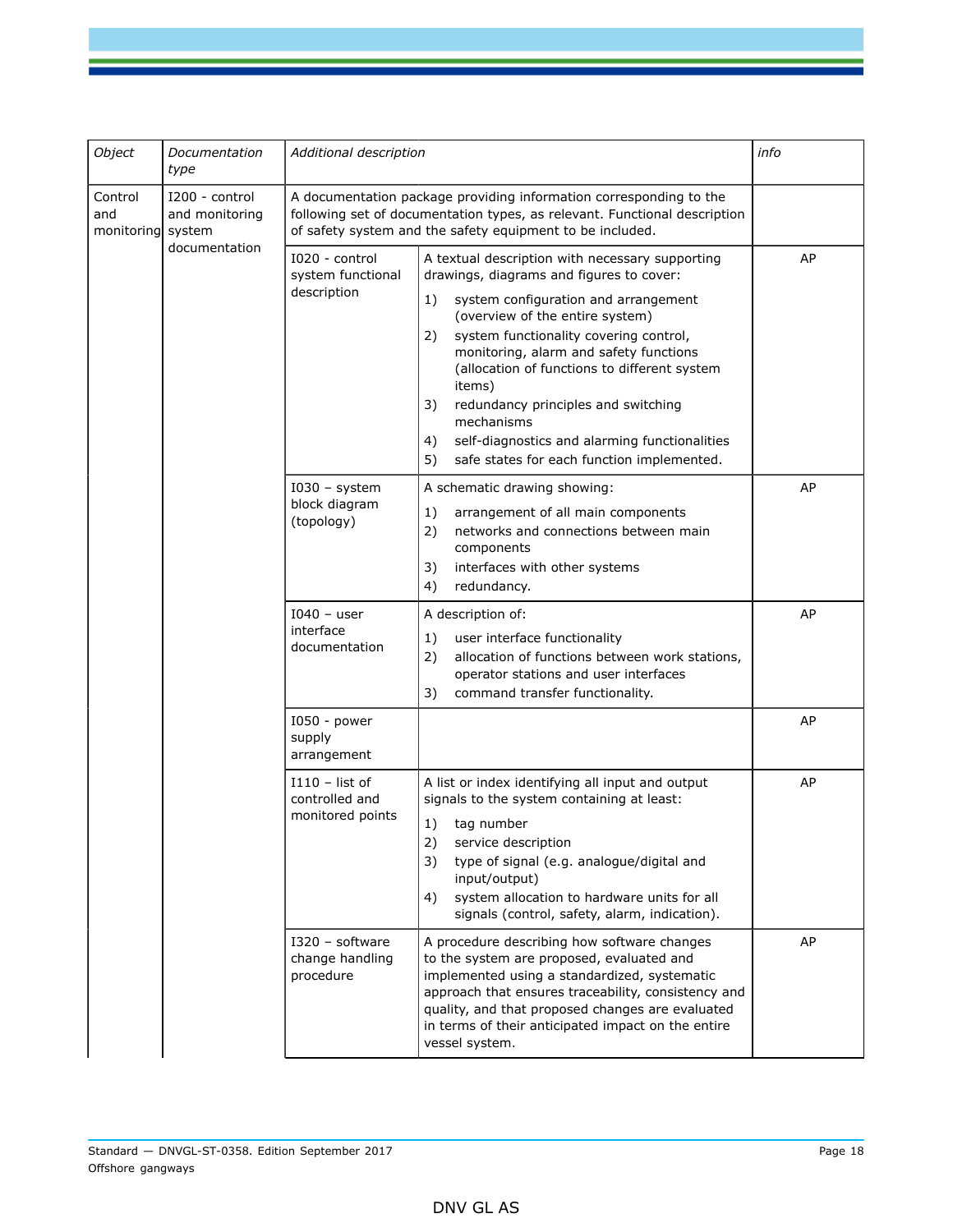| Object            | Documentation<br>type                                                | Additional description                                                                                                                                           |                                                                                                                                                                                                                                                                                                                                                                                                                                                              | info |
|-------------------|----------------------------------------------------------------------|------------------------------------------------------------------------------------------------------------------------------------------------------------------|--------------------------------------------------------------------------------------------------------------------------------------------------------------------------------------------------------------------------------------------------------------------------------------------------------------------------------------------------------------------------------------------------------------------------------------------------------------|------|
|                   |                                                                      | $Z252 - test$<br>procedure at<br>manufacturer                                                                                                                    | A document describing the test configuration and<br>test methods for testing at the manufacturer's<br>works, specifying for each test:<br>initial condition<br>1)<br>2)<br>how to perform the test<br>3)<br>what to observe during the test and<br>acceptance criteria for each test.<br>The tests shall cover normal modes and failure<br>modes.                                                                                                            | AP   |
|                   | I140 -software<br>quality plan                                       | description of the procedures for:<br>1)<br>2)<br>3)<br>software verification plans<br>software module testing<br>4)<br>5)<br>software integration testing<br>6) | Document to be sent to the approval centre and describing the software<br>life cycle activities. This document shall, as a minimum, contain the<br>software and hardware requirements specification<br>software and hardware design and development plans<br>software validation, both functionality and failure modes.<br>Items 3-6 may also be handled during manufacturing survey. They may<br>be part of a simulator based testing scope, see [7.2.4.2]. | FI.  |
|                   | Z070 - failure<br>mode description                                   | aspects shall be covered:<br>the system documentation                                                                                                            | Required for passive compensated gangways.<br>A document describing the effects due to failures in the systems, not<br>failures in the equipment supported by the systems. The following<br>$-$ list of failures which are subject to assessment, with references to<br>- description of the system response to each of the above failures,<br>including a list of gangway safe positions<br>- comments to the consequence of each of these failures.        | FI   |
|                   | Z071 - failure<br>mode and effect<br>analysis (FMEA)                 | identified and analysed.                                                                                                                                         | Required for active motion compensated gangways.<br>A document where the system response to possible failures are<br>The FMEA applies for the gangway redundant systems. See DNV-RP-<br>D102 Failure mode and effect analysis (FMEA) of redundant systems for<br>recommended practice when providing objective evidence of required<br>redundancy and fault tolerance, see also [5.18.2.2].                                                                  | FI   |
| Simulator<br>test | Z161 - operation<br>manual                                           | See [2.1.3]                                                                                                                                                      | FI                                                                                                                                                                                                                                                                                                                                                                                                                                                           |      |
| package           | I110 - List of<br>controlled and<br>monitored points<br>$(I/O$ list) | As above.                                                                                                                                                        |                                                                                                                                                                                                                                                                                                                                                                                                                                                              | FI   |
|                   | Test setup<br>block diagram<br>(topology)                            | A drawing showing PLCs, HMIs, network switches, simulators,<br>communication lines and interfaces, including hardware serial numbers.                            | FI                                                                                                                                                                                                                                                                                                                                                                                                                                                           |      |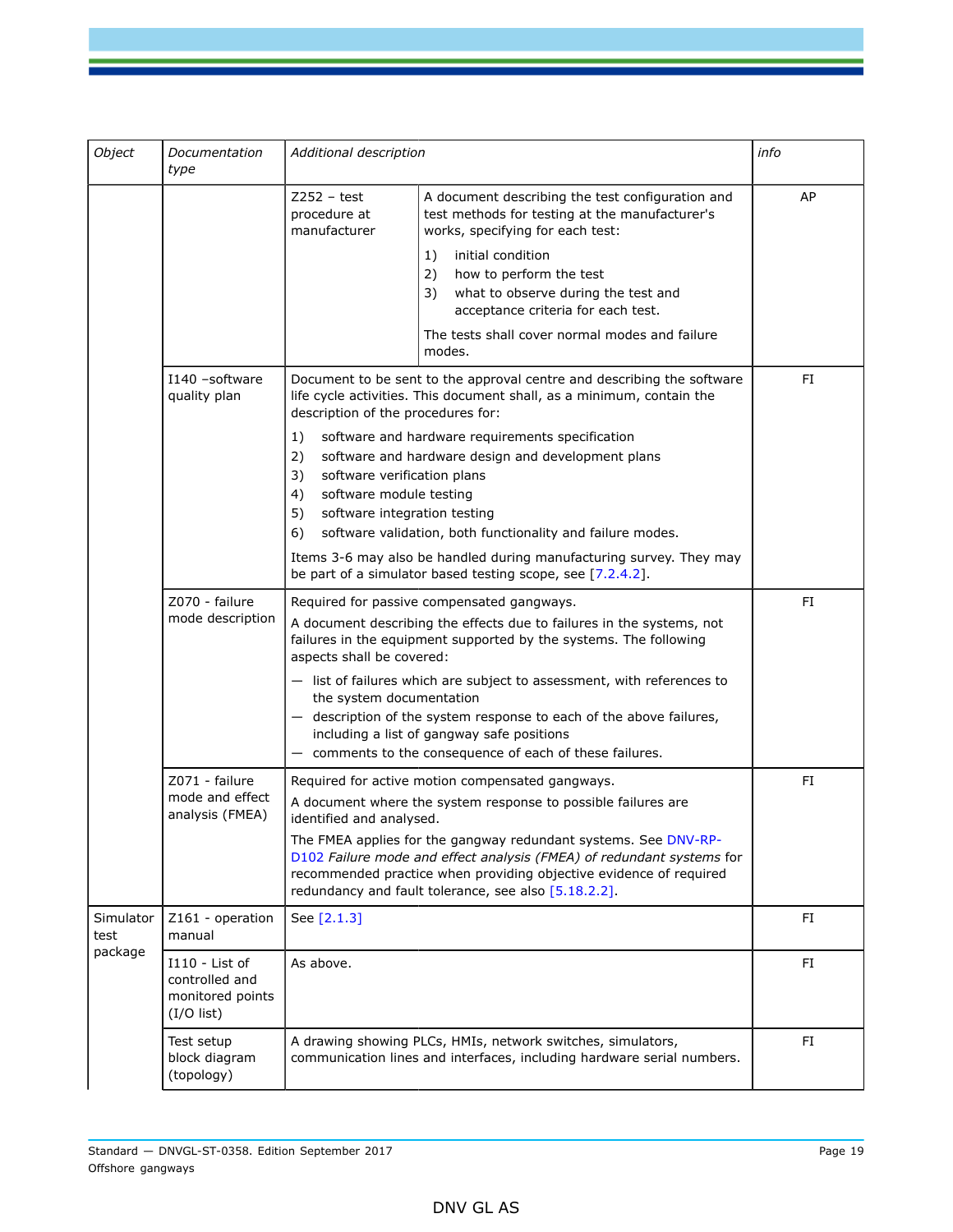| Object                                                               | Documentation<br>type                                           | Additional description                                                                                                                                                                                                                                                                                                                                                                                                                                                                                       | info |
|----------------------------------------------------------------------|-----------------------------------------------------------------|--------------------------------------------------------------------------------------------------------------------------------------------------------------------------------------------------------------------------------------------------------------------------------------------------------------------------------------------------------------------------------------------------------------------------------------------------------------------------------------------------------------|------|
| Simulator user<br>manual<br>Test setup<br>validation test<br>program |                                                                 | A document describing the simulator architecture, the simulator<br>functionality (how to introduce failures, how to trend signals etc.) and<br>the different graphical user interfaces (GUI).                                                                                                                                                                                                                                                                                                                | FI   |
|                                                                      |                                                                 | A document listing the validation tests to be performed, proving that<br>the simulator functionality is adequate for the testing scope, i.e. all the<br>modes and functions shall be included.                                                                                                                                                                                                                                                                                                               | AP   |
|                                                                      | Simulator test<br>program                                       | A document based on the functional description and FMEA/failure mode<br>description listing functions and failure modes to be tested specifying for<br>each test:                                                                                                                                                                                                                                                                                                                                            | AP   |
|                                                                      |                                                                 | - test case reference/ID number<br>$-$ initial condition<br>- how to perform the test, what to observe during the test and<br>acceptance criteria for each test.                                                                                                                                                                                                                                                                                                                                             |      |
|                                                                      | Simulator test<br>report                                        | A document including recorded results for each of the test cases as<br>included in the simulator test program.<br>Findings identified shall be described in the report including at least the<br>following information:                                                                                                                                                                                                                                                                                      | AP   |
|                                                                      |                                                                 | - test case reference/ID number<br>- description of the finding, including an explanation of why it is a<br>finding<br>- recommended action or follow-up<br>- responsible party for following-up corrective action<br>$-$ deadline for completion of the action.                                                                                                                                                                                                                                             |      |
|                                                                      |                                                                 | The document shall also include details / information about the system<br>and simulator setup for the simulator testing, such as:<br>- software version numbers for system under test<br>- software version numbers for simulator used for testing.                                                                                                                                                                                                                                                          |      |
| Fire<br>safety                                                       | G090 - area<br>safety chart or<br>fire protection<br>data sheet | The documentation related to equipment protection shall be based<br>on the assessment of the risk contributors as described in $[6.3.14]$ . A<br>document describing the fire safety system and the safety equipment,<br>including:<br>- fire area identification and location<br>area classification<br>$-$ type of ventilation                                                                                                                                                                             | AP   |
|                                                                      |                                                                 | - expected personnel occupancy<br>$-$ area enclosure and fire rating<br>- hazards<br>- types and locations of fire detectors<br>- types and locations of gas detectors<br>$-$ active fire protection<br>- a matrix relating typical input signals from detectors, release points,<br>etc. to typical output actions<br>arrangement drawing showing the primary and secondary escape<br>routes from the gangway and information regarding escape routes<br>and their directions, safe areas, muster stations. |      |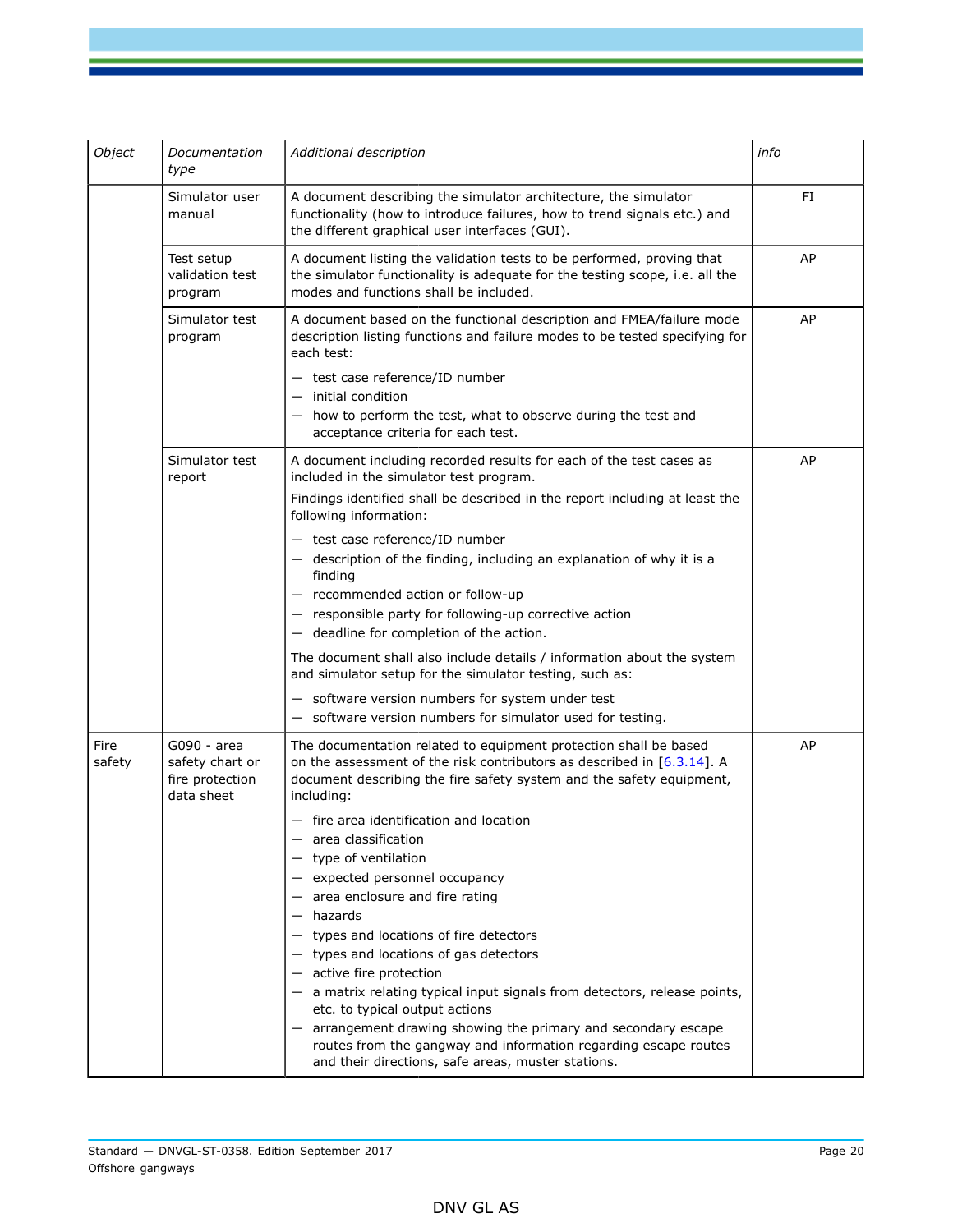| Object | Documentation<br>type | Additional description | info |
|--------|-----------------------|------------------------|------|
| FI     | $=$ for information   |                        |      |
| AP     | $=$ approved          |                        |      |

For general requirements for documentation, including definition of the info codes, see DNVGL-RU-SHIP-Pt.1 Ch.3 Sec.2 and DNVGL-RU-SHIP-Pt.1 Ch.3 Sec.3.

### 2.1.2 Design analysis

For structural parts and components above, the drawings shall be supplemented with calculations demonstrating that the structural strength complies with the requirements. The documentation shall contain information regarding objectives, premises, assumptions and conclusions. A complete listing of structural components and parts subjected to strength calculations shall be submitted. The list shall include information of:

- types of failures considered (excessive yielding, buckling, fatigue fracture)
- elastic or plastic analysis performed
- permissible stress (WSD) or limit state method (LRFD) used.

#### See Sec.4.

### 2.1.3 Operation manual

A manual shall be prepared, containing information regarding operation modes, operating instructions for normal and degraded operating modes, operational limitations, user interface description, transfer of control, redundancy, failure detection and identification facilities (automatic, manual), data security, access restrictions, special areas requiring user attention, procedures for start-up, restoration of functions, closedown (e.g. retrieval, parking, etc.). A few guidelines are provided below:

- The operational limitations, such as maximum number of persons on gangway (live load (LL)), the actual distribution of the LL along the gangway, operational length range, wind speed, operational luffing angle range, vessel accelerations, etc.
- Normal use of the gangway with information about:
	- deployment/retrieval procedures
	- operational procedure (preparations prior to personnel transfers, control of flow of people, etc.).
- Emergency procedures with information about:
	- fixed procedures as to when the gangway connection shall be interrupted and when it can be reestablished (hazard identification)
	- differentiation/definition of manual vs automatic disconnection situations.
- Continuous maintenance and repair routines to ensure that the gangway and all the appurtenant systems function properly at all times.

#### **Guidance note:**

Further guidance on the information to be included in the gangway manual may be found in EN 13852-1 Sec.7.

---e-n-d---o-f---g-u-i-d-a-n-c-e---n-o-t-e---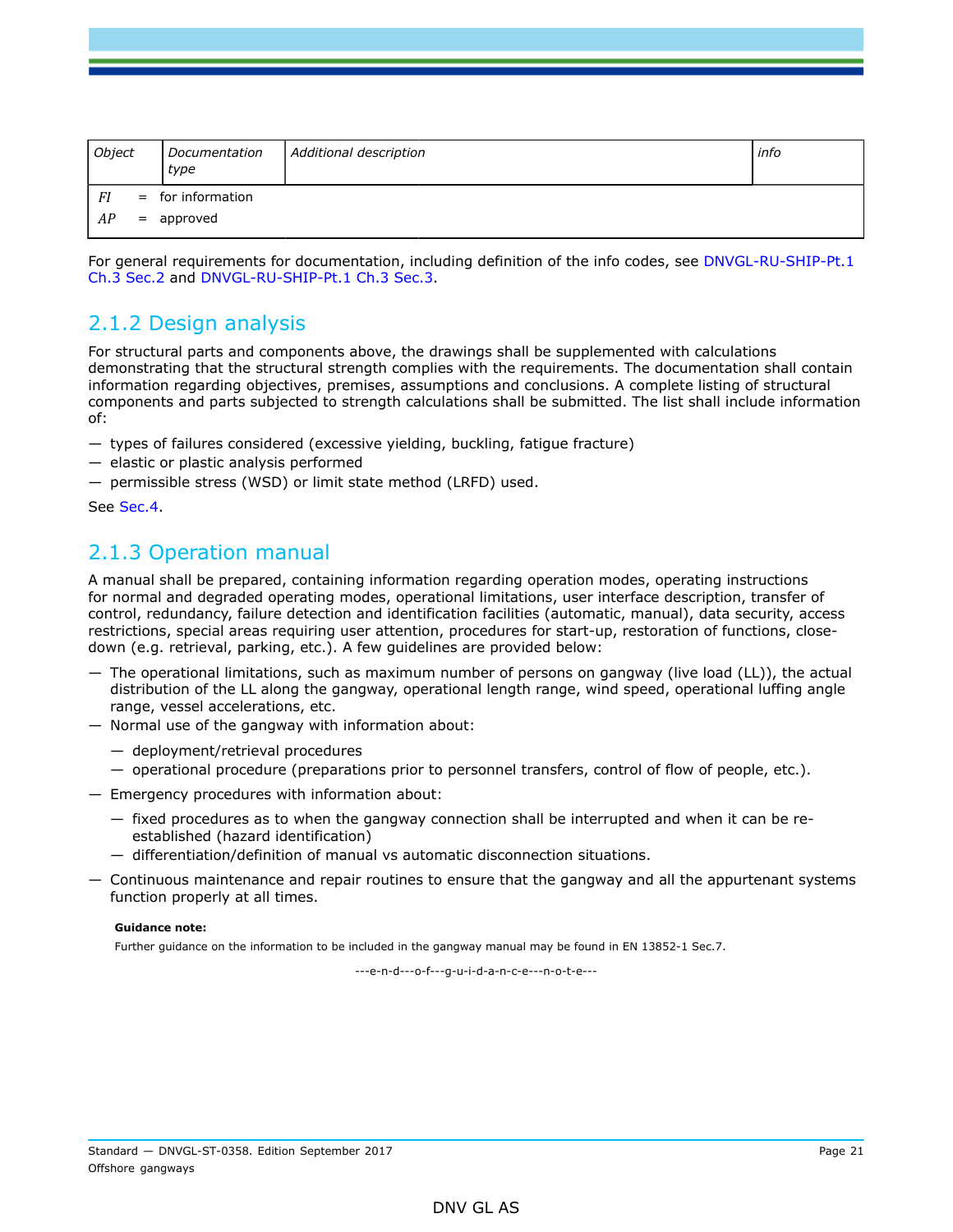# <span id="page-21-0"></span>**2.2 Certification**

### 2.2.1 General

Table 2-2 lists the certificate requirements for offshore gangways.

|  | Table 2-2 Certificate requirements for offshore gangways |  |  |  |
|--|----------------------------------------------------------|--|--|--|
|--|----------------------------------------------------------|--|--|--|

| Object                              | Certificate type | Issued by              | Certification standard | Additional description                                                                                                                                                                                                                                                                       |
|-------------------------------------|------------------|------------------------|------------------------|----------------------------------------------------------------------------------------------------------------------------------------------------------------------------------------------------------------------------------------------------------------------------------------------|
| Slewing rings                       | PC               | <b>DNVGL</b>           | <b>DNVG-ST-0378</b>    |                                                                                                                                                                                                                                                                                              |
| Hydraulic cylinders<br>Accumulators | PC               | <b>DNVGL</b>           | DNVGL-CG-0194          |                                                                                                                                                                                                                                                                                              |
| Winches                             | PC               | <b>DNVGL</b>           | <b>DNVGL-ST-0378</b>   | For luffing and telescoping winches.                                                                                                                                                                                                                                                         |
| <b>Sheaves</b>                      | PC               | DNVGL/<br>Manufacturer | <b>DNVG-ST-0378</b>    | Product certificate (PC) or work<br>certificate (W) issued by manufacturer<br>certificate will be satisfactory for un-<br>welded sheaves. For examples of<br>information typically included in work<br>certificates, see App.A.                                                              |
| Wire ropes                          | CG4              | <b>DNVGL</b>           | <b>DNVG-ST-0378</b>    | Certificate of test and thorough<br>examination of wire rope.                                                                                                                                                                                                                                |
|                                     |                  |                        |                        | Alternatively ILO form No.4 issued by<br>other competent person according to IL<br>152.                                                                                                                                                                                                      |
| Transmission gears<br>and brakes    | PC               | DNVGL/<br>Manufacturer | <b>DNVG-ST-0378</b>    | Applicable when transmitting braking<br>forces for luffing and telescoping, see<br>[4.3.5.5]                                                                                                                                                                                                 |
|                                     |                  |                        |                        | W issued by manufacturer may be<br>accepted provided that the winch is not<br>categorized as for lifting of personnel.                                                                                                                                                                       |
|                                     |                  |                        |                        | W issued by the manufacturer shall<br>state compliance of the design with the<br>approved drawings (see above C030).<br>The information to be included in the<br>PC shall be based on App.A.                                                                                                 |
| Slewing gear                        | PC               | Manufacturer           | <b>DNVG-ST-0378</b>    | Also other transmission gears for non-<br>critical applications, see [4.3.5.7].<br>W issued by the manufacturer shall<br>state compliance of the design with<br>the approved drawings (see above<br>Table 2-1 C030). The information to be<br>included in the PC shall be based on<br>App.A. |
| Hydraulic<br>components             | <b>TR</b>        | Manufacturer           | N/A                    |                                                                                                                                                                                                                                                                                              |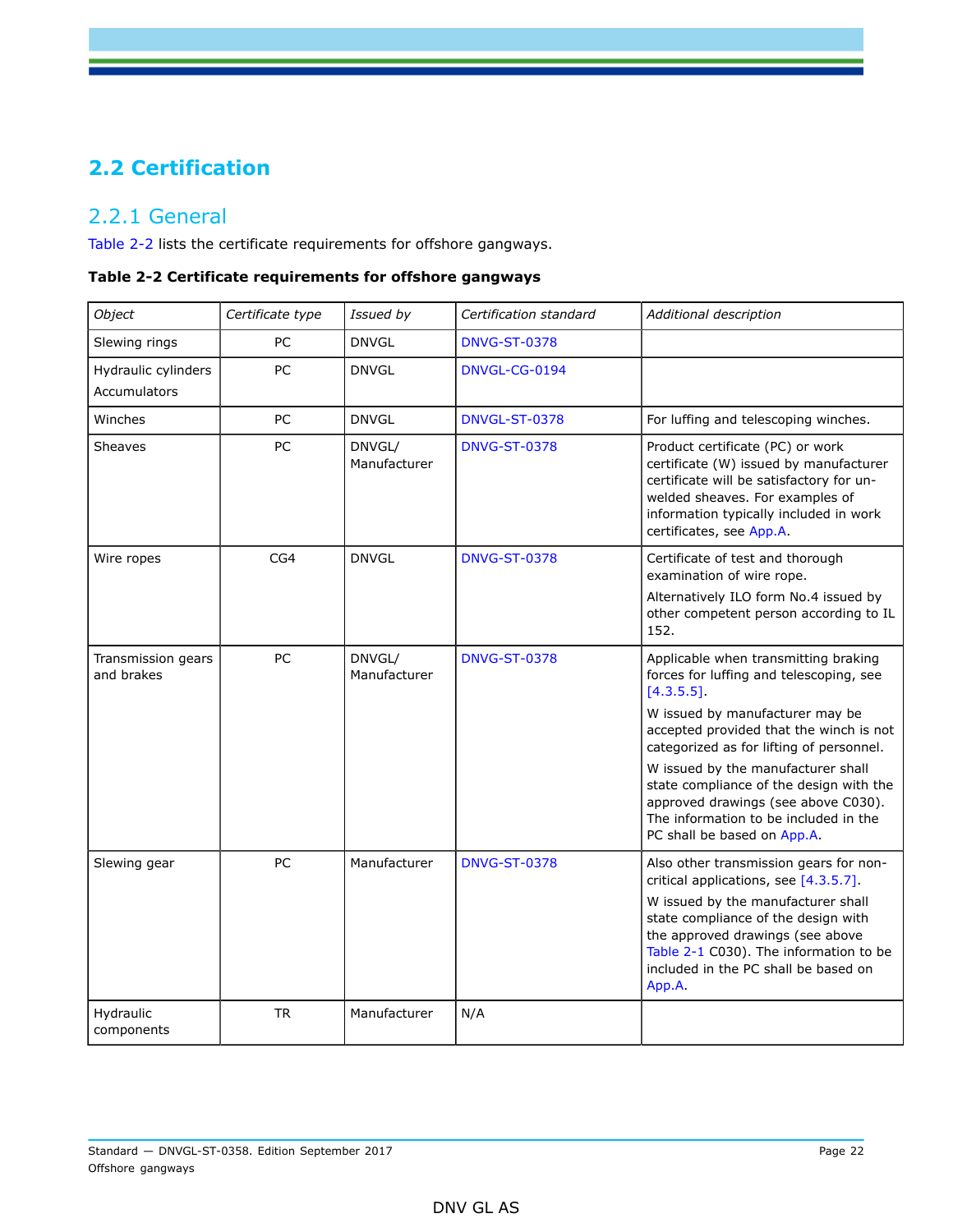| <b>Object</b>                                                       | Certificate type | Issued by    | Certification standard | Additional description                                                                                                                                                                               |  |  |
|---------------------------------------------------------------------|------------------|--------------|------------------------|------------------------------------------------------------------------------------------------------------------------------------------------------------------------------------------------------|--|--|
| Control system                                                      | $PC + TA$        | <b>DNVGL</b> | <b>DNVG-ST-0358</b>    | Product certificate, valid type approval<br>(TA) issued by DNV GL.<br>The gangway control system<br>comprising of electrical, hydraulic,<br>pneumatic, control and monitoring and<br>safety systems. |  |  |
| PC - Product Certificate MC - Material Certificate TP - Test Penort |                  |              |                        |                                                                                                                                                                                                      |  |  |

 $P =$  Product Certificate, MC = Material Certificate, TR = Test Report

For definition of certificate types, see DNVGL-RU-SHIP Pt.1 Ch.3 Sec.5.

## 2.2.2 Certification procedure

### **2.2.2.1 General**

The following activities are covered by this standard:

- design examination
- survey during fabrication and installation
- witness testing and marking.

### **2.2.2.2 Design examination**

Load-carrying and other important components of a gangway are subject to design review with respect to strength and suitability for its purpose. A design approval is granted when the design review has been concluded without detection of non-compliance towards this standard.

Strength review of components related to power supply and safety equipment is not part of the scope of this document.

Each gangway is normally given a separate design approval.

The design approval may be obtained either on a case-by-case basis or as a general type approval..

The type approval means that the design as approved can be applied for identical units to be fabricated, i.e. requested documents need not be submitted for each unit. The type approval is based on certain conditions and its period of validity may be limited. See DNVGL-CP-0338 *Type approval scheme*.

#### **2.2.2.3 Survey during fabrication**

A survey during manufacture of each separate gangway shall be carried out by DNV GL's surveyor in order to ascertain compliance with the approved drawings, other requirements of this certification standard, as well as general good workmanship.

As an alternative to survey during manufacture of each separate gangway, modified survey procedures and survey arrangements may be accepted, see DNVGL-CP-0337.

#### **2.2.2.4 Testing and marking**

Testing and marking shall be performed as per Sec.7 requirements.

#### **2.2.2.5 Extension of scope of work**

Upon request from the customer, the scope of work may be extended beyond the subjects and aspects covered in this certification standard. Extensions shall be agreed in writing. DNV GL may, if found necessary, require that the customer presents reference documents for the extended scope of work, such as authority regulations, norms and standards.

In case of disputes regarding interpretations of requirements on which extended work is based, the customer shall contact the publisher/owner of the requirements and obtain their written interpretation. If the publisher/owner is not willing to interpret the disputed requirement, or an interpretation for other reasons cannot be acquired, the DNV GL interpretation will prevail.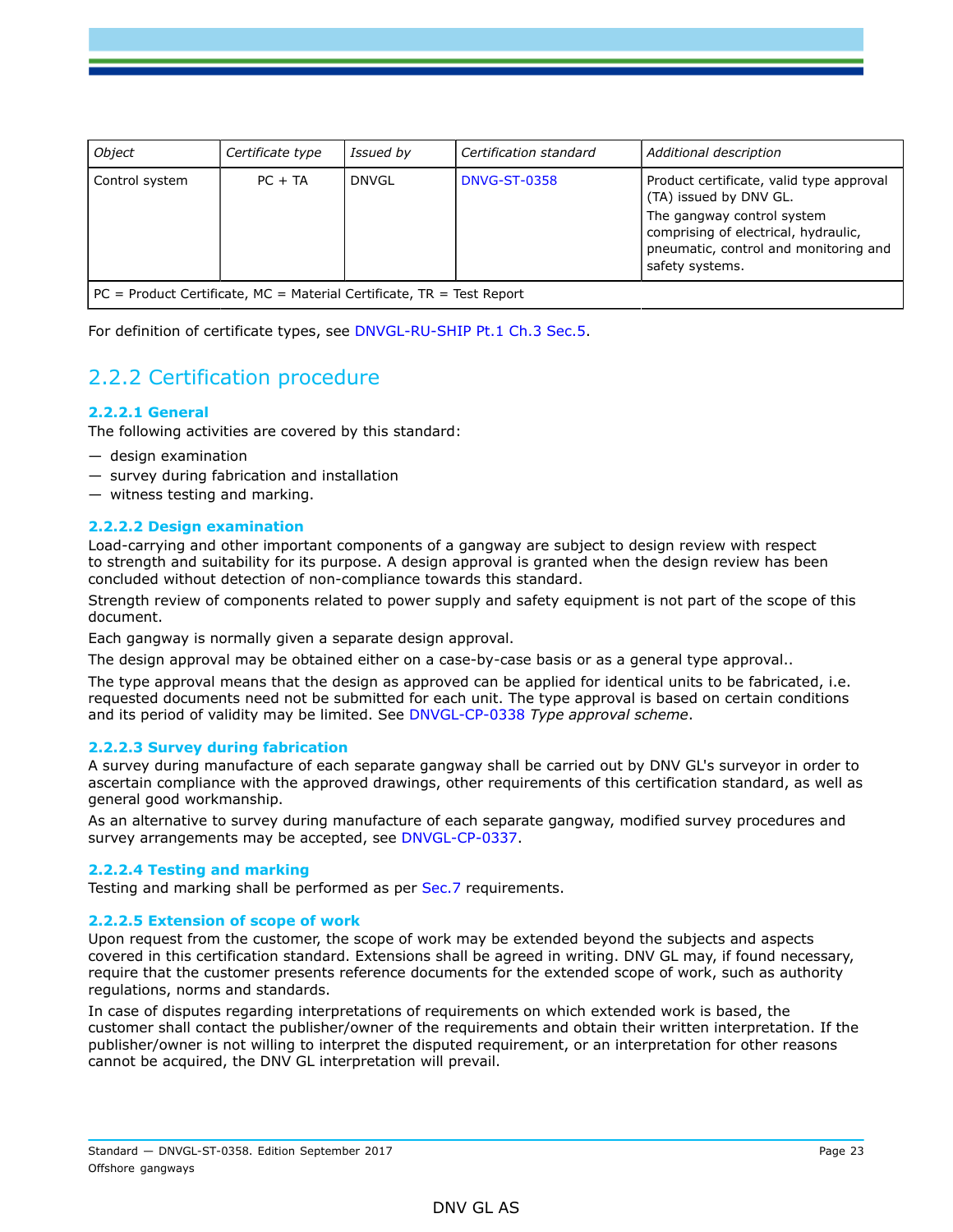#### **2.2.2.6 Limitation of scope of work**

Upon request from and agreed with the customer, parts of the scope of work, components, systems or specific aspects or requirements may be excluded from the scope of work specified in this certification standard. This will be annotated in the documentary evidence of the completed assignment (certificate). DNV GL will not agree to limit the scope of work or parts of the suggested services if they are of the opinion

that this may lead to hazards or unacceptable lowering of the safety standard.

A limitation of scope of work is not applicable when a DNV GL product certificate is required.

### 2.2.3 Certificate

As a minimum the certificate shall contain:

- reference to a signed factory acceptance tests report
- design parameters/limitations given in approval letter or type approval certificate
- list of certified sub-components (see Table 2-2, as applicable)
- reference to valid type approval certificates/approval letters for the certified sub-components
- $-$  list of tests to be carried out after installation on-board (as applicable, see [7.2.1].

DNV GL's formal documentation of the certification to the customer will be the product certificate issued upon completion of the project.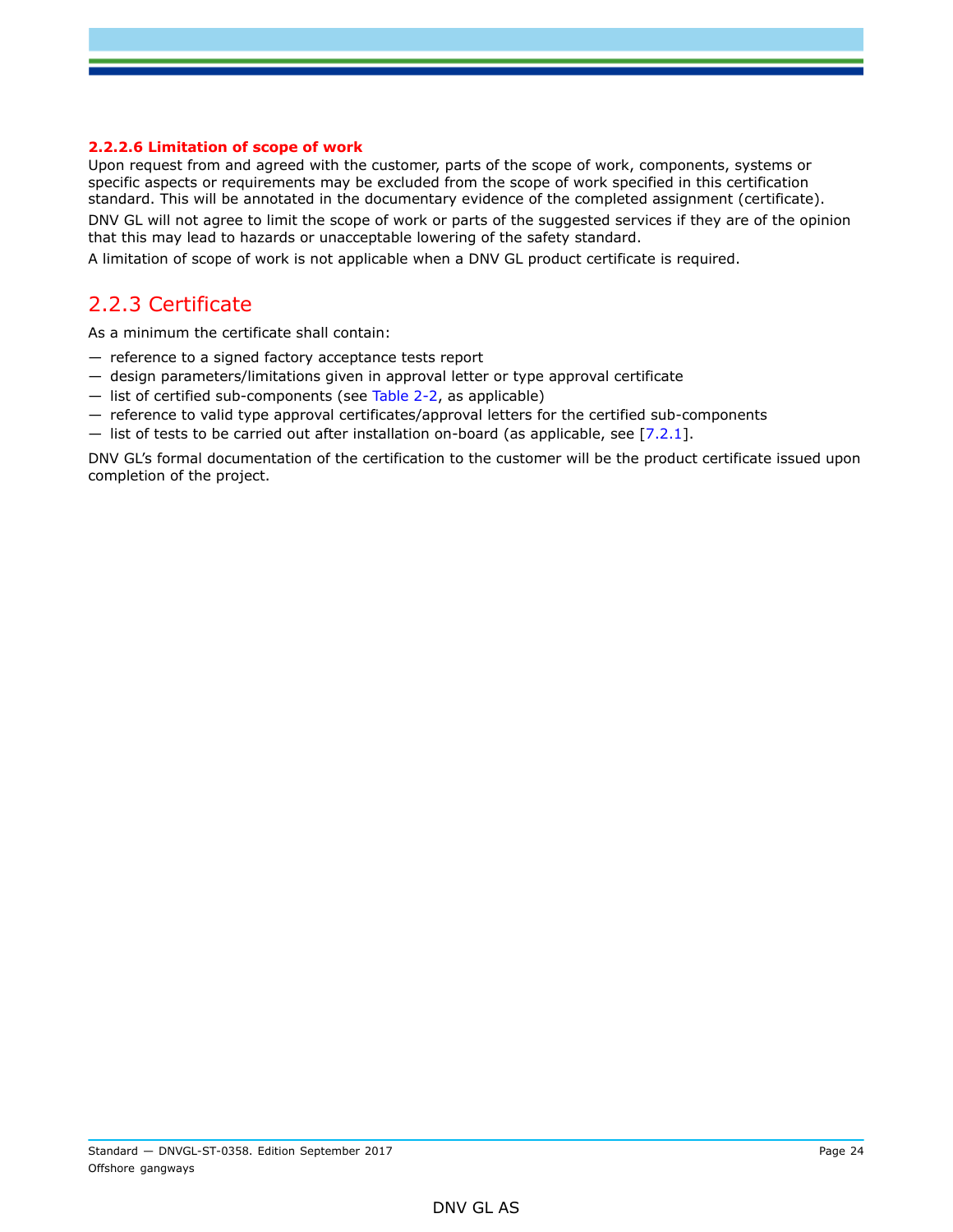# 2.2.4 Services



**Figure 2-1 Services offered and the associated documents issued by the society to prove compliance with rule requirements**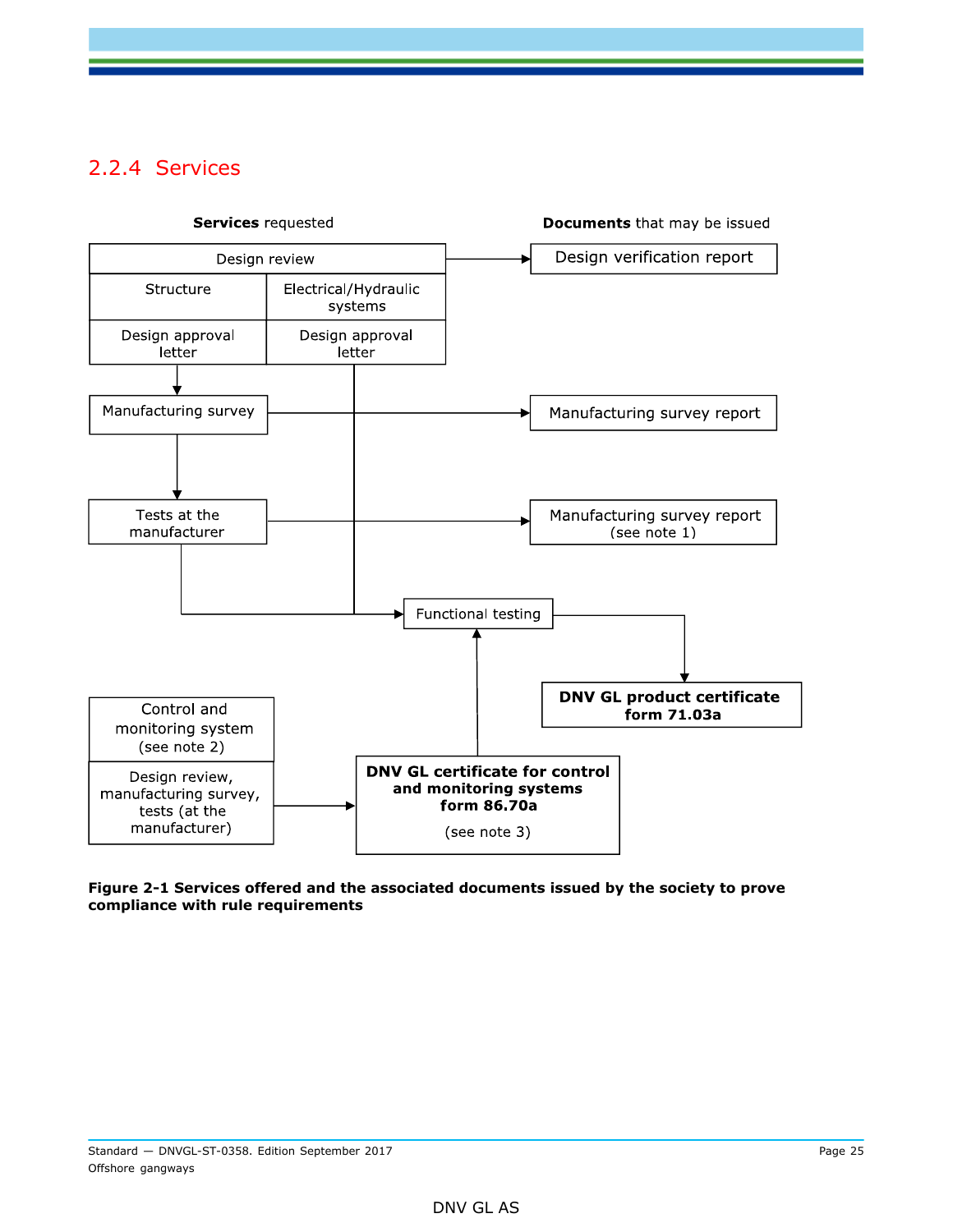#### **Note:**

- 1) The manufacturing survey report shall clearly state that only the gangway assembly structural part is covered. The DNV GL product certificate for the gangway shall be issued following the certification of the control and monitoring system and successful functional test of the fully assembled gangway (structure and control system).
- 2) Control and monitoring system is typically part of the same scope/delivery as the electrical and hydraulic system. If delivered by a 3<sup>rd</sup> party, the separate branch of the figure may be applied
- 3) The DNV GL certificate for control and monitoring systems may be combined with the DNV GL product certificate for the gangway assembly into one certificate.

---e-n-d---o-f---n-o-t-e---

# <span id="page-25-0"></span>**2.3 Periodic inspection**

### 2.3.1 General

It is recommended to have a regular inspection during operational use according to an established plan, either from manufacturer and/or as defined by regulatory bodies.

Periodic inspection may be required to be carried out by DNV GL as part of classification's scope annual survey. As an alternative, other inspection bodies or the original manufacturer/authorized representative (recognised by flag/state authorities) may carry out such inspections.

Notwithstanding the above, major repairs or modifications which may alter the certificate shall be approved by DNV GL.

### 2.3.2 Gangways included in class scope

Offshore gangways included in the class scope shall be subject to a periodical inspection regime as per requirements in App.B. The periodic inspections shall be carried out by DNV GL as part of classification's scope annual/every five years survey.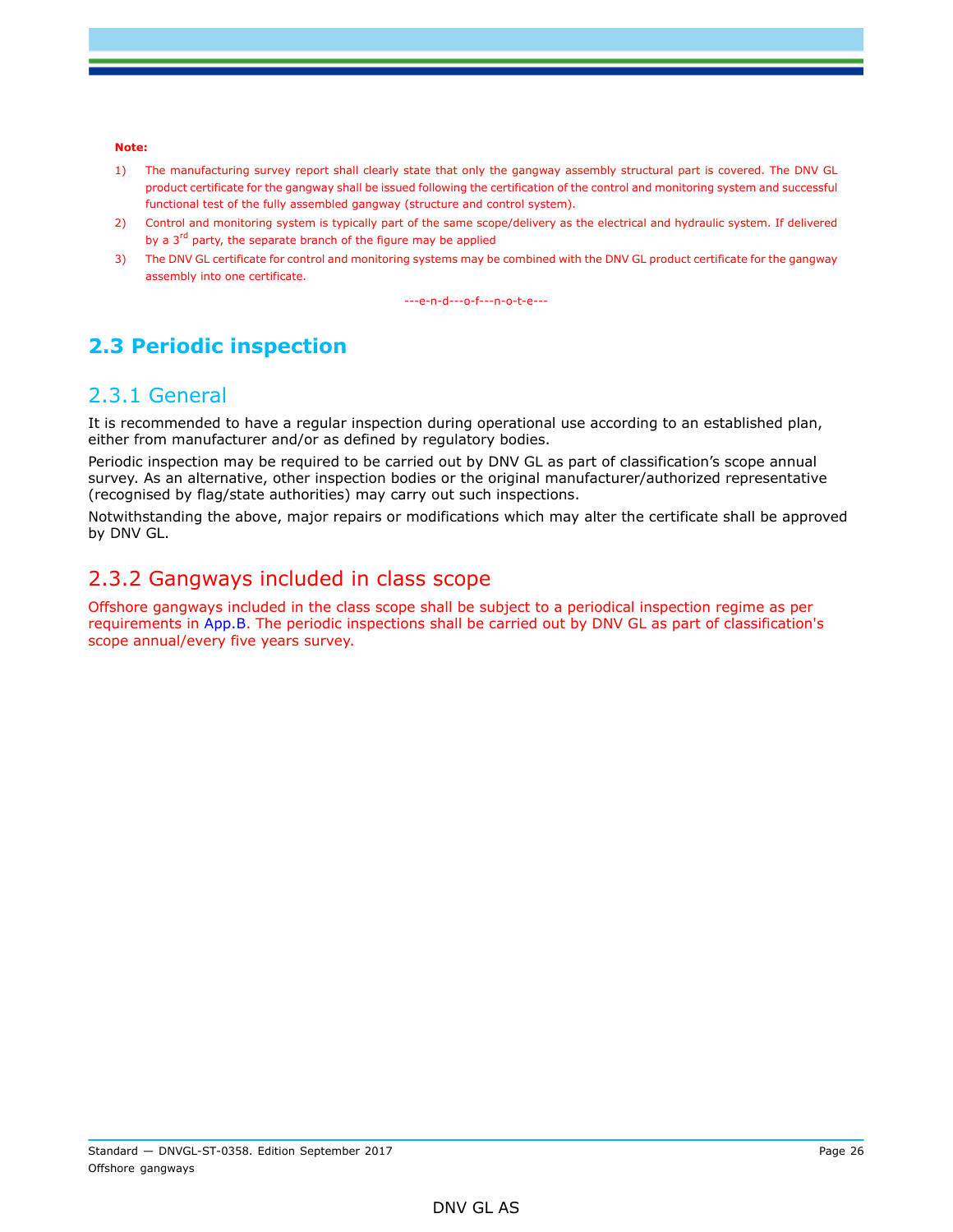# <span id="page-26-0"></span>**SECTION 3 MATERIALS AND FABRICATION**

## <span id="page-26-1"></span>**3.1 General**

This section describes the structural categorization, selection of materials and inspection principles to be applied in design and construction of offshore gangways.

The below requirements for materials for structural members and equipment are applicable for gangways with design temperature T<sub>D</sub> down to -30°C. Materials for gangways with design temperature below -30°C may be specially considered.

Materials with properties deviating from the requirements in this section may be accepted upon special consideration.

As an alternative, materials that comply with national or proprietary specifications may be accepted provided such specifications are considered by DNVGL to be equivalent to the requirements in DNVGL-OS-B101 or are especially approved.

## <span id="page-26-2"></span>**3.2 Design temperature**

Design temperature is a reference temperature used as a criterion for the selection of material grades.

The design temperature  $T_D$  for offshore gangways is defined as the lowest acceptable service temperature.

For gangways installed on vessels or mobile offshore units classified by DNV GL, the design temperatures of the gangway and the supporting vessel/unit are recommended to be compatible.

<span id="page-26-3"></span>If not otherwise specified, the design temperature shall be -20°C.

### **3.3 Structural category**

The following categorization will be used for structural members:

- Special: highly stressed areas where no redundancy for total collapse exists.
- Primary: structures carrying main load as well as components with highly stressed areas.
- Secondary: structures other than primary and special members.

Slewing bearings with flanges shall normally be categorized as special, other structure, including the pedestal, transmitting principle loads are normally categorized as primary.

The categories shall be agreed with DNV GL in each case.

Bolted connections shall be categorized according to DNVGL-ST-0378 [3.4.4.1].

**Guidance note:**

Highly stressed areas are considered to be areas utilized more than 85% of the allowable yield capacity.

---e-n-d---o-f---g-u-i-d-a-n-c-e---n-o-t-e---

### <span id="page-26-4"></span>**3.4 Material manufacture survey, certification and testing procedures**

Certificates covering specification of the chemical composition and mechanical properties shall be presented for all materials for all load-carrying structures and mechanical components. The test values shall show conformity with the approved specification. Test specimens shall be taken from the products delivered.

For testing/retesting procedures and requirements, see DNVGL-OS-B101, as applicable.

DNV GL approved material manufacturer will not be required.

Material certificate type 3.1 shall be provided for all materials used for special and primary structures.

Slewing rings with bolts, nuts, washers, etc. shall be provided with material certificates type 3.2.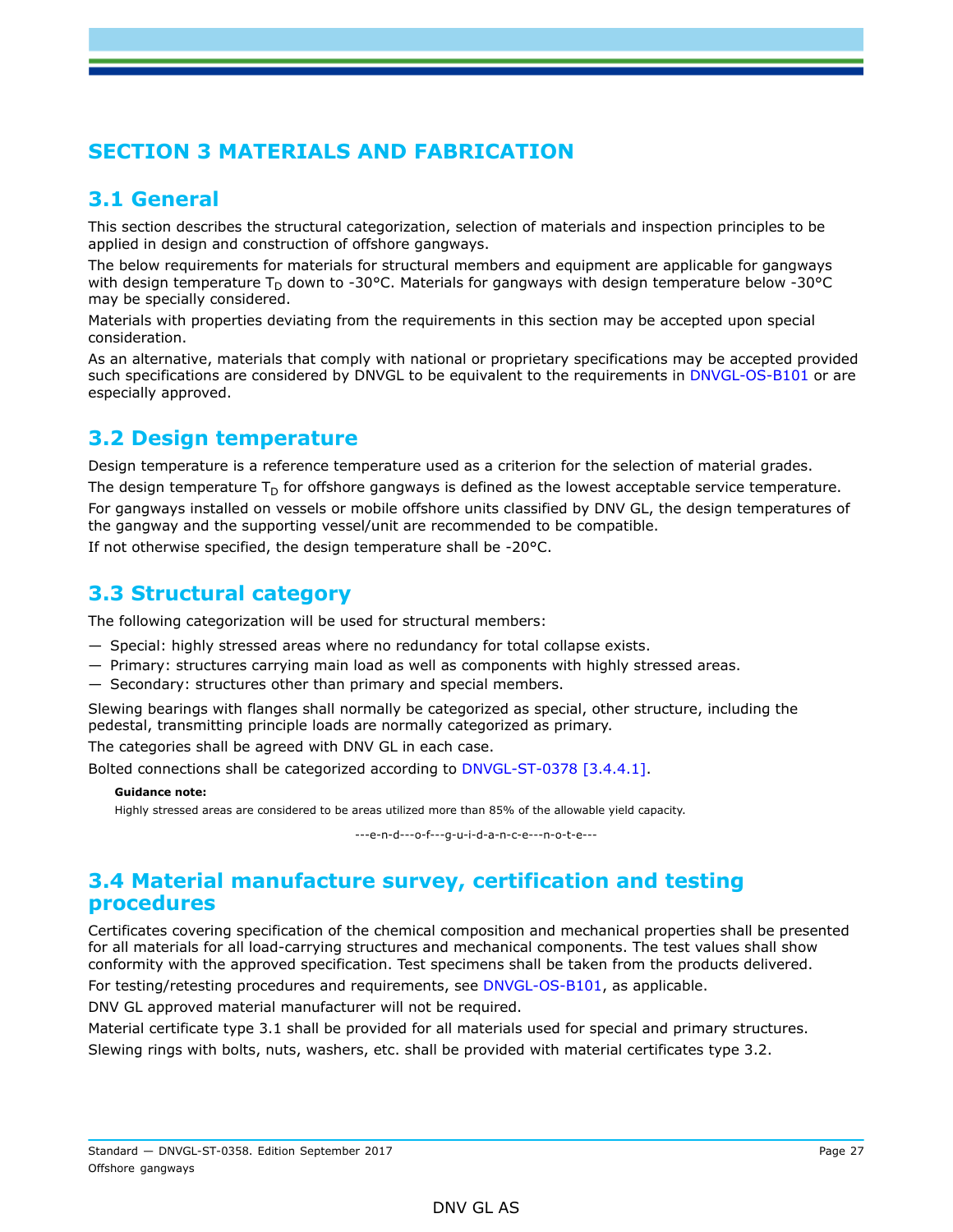**Guidance note:**

The document designation inspection certificate type 3.1, 3.2 and 2.1 are in accordance with ISO 10474.

---e-n-d---o-f---g-u-i-d-a-n-c-e---n-o-t-e---

Materials shall be adequately marked for identification. The marking shall at least comprise name or trade mark of the manufacturer, material grade, heat number and when referred to 3.2 certificates, the stamp of the purchaser's authorized representative.

Marking and identification of smaller items, e.g. bolts and nuts, shall be especially agreed upon between manufacturer and DNV GL, but shall at least comply with fastener product standard.

Materials without proper identification shall be rejected unless renewed testing verifies compliance with approved specifications. The number and type of tests will be decided in each case.

### <span id="page-27-0"></span>**3.5 Structural materials**

### 3.5.1 Rolled structural steel for welding

#### **3.5.1.1 General**

Certificates covering specification of the chemical composition and mechanical properties shall be presented for all materials for all load-carrying structures and mechanical components.

The requirements to chemical composition, mechanical properties, etc. are given in DNVGL-OS-B101.

As an alternative, materials that comply with national or proprietary specifications may be accepted provided such specifications show reasonable equivalence to the requirements in DNVGL-OS-B101 or are case-by-case approved.

The grade of steel to be used shall in general be related to the service temperature and thickness for the applicable structural category, see DNVGL-OS-C101 Table 3-5.

#### **3.5.1.2 Impact test**

Required impact test temperatures are dependent on  $T<sub>D</sub>$  and the material thickness. Impact test temperatures are given in Table 3-1 for structural steel for special, primary and secondary applications.

For structural members subjected to compressive and/or low tensile stresses, modified requirements may be considered, i.e. greater material thicknesses for the test temperatures specified.

Impact test temperature for flanges for slewing bearings shall be as for primary members given in Table 3-1 based on actual thickness.

When welding a thinner plate to a thicker plate, e.g. connecting a flange to the supporting structure for the flange, inserted reinforcement rings etc., the following shall apply, provided that the thicker plate does not contain butt welds. The impact test temperature shall be the lower of the temperatures according to Table 3-1, based on  $t_1$  or 0.25 x  $t_2$  where:

 $t_1$  = thickness of the thinner supporting plate

 $t_2$  = thickness of the flange.

However, the impact test temperature for the flange (thicker plate) shall not be higher than the required test temperature, based on  $t_2$  according to Table 3-1, plus 30 $^{\circ}$ C.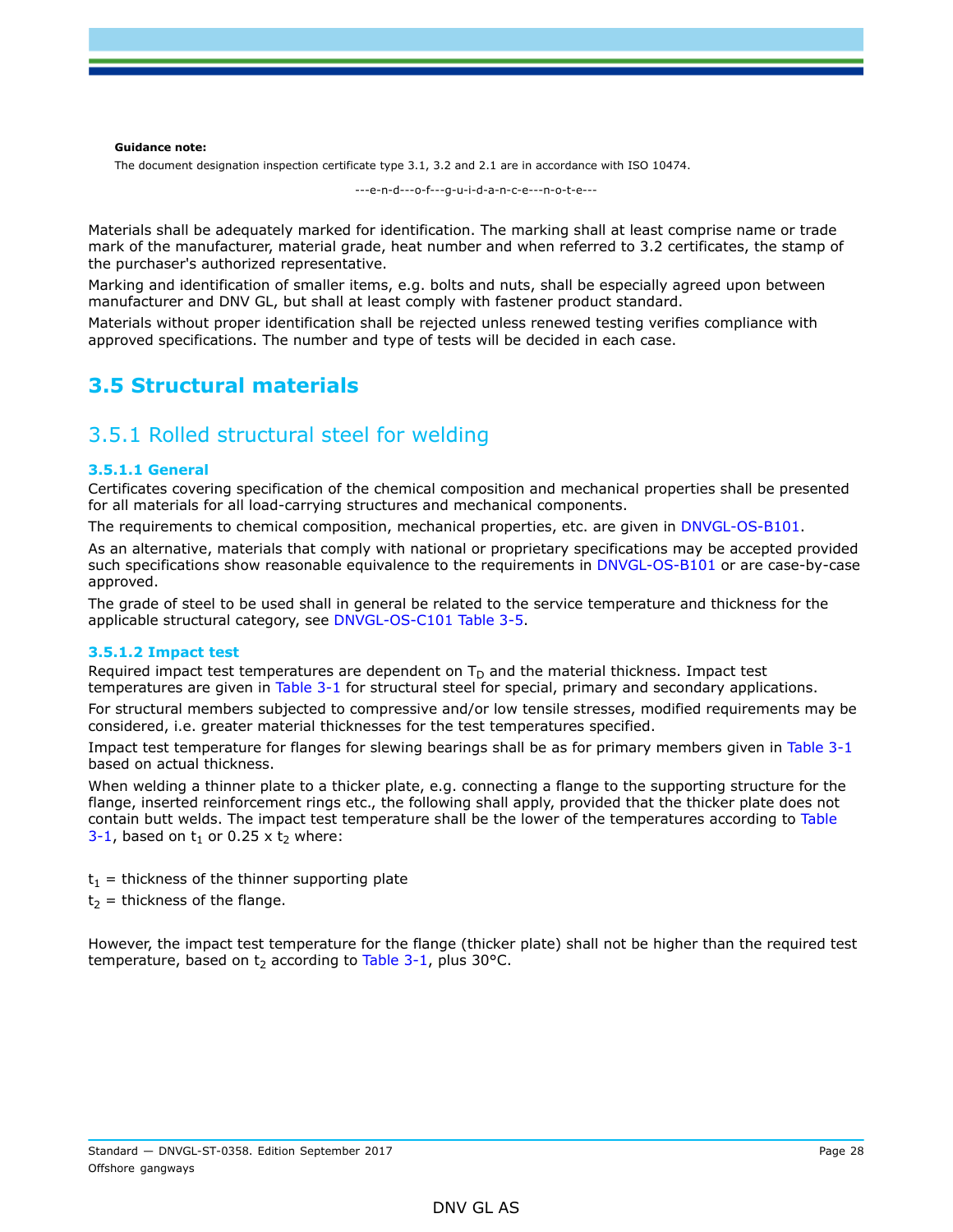| Material thickness t in mm | Impact test temperature in ${}^{\circ}C^{1)}$                     |                                                         |  |
|----------------------------|-------------------------------------------------------------------|---------------------------------------------------------|--|
|                            | Structural steel for special<br>and primary members <sup>2)</sup> | Structural steel for<br>secondary members <sup>2)</sup> |  |
| $6 \le t \le 12^{3}$       | $T_D + 10$                                                        | Test not required                                       |  |
| $12 < t \le 25$            | Тn                                                                | Test not required                                       |  |
| $25 < t \le 50$            | $T_D - 20$                                                        | Тn                                                      |  |
| t > 50                     | T <sub>n</sub> - 40                                               | $T_{D}$ - 10                                            |  |

#### **Table 3-1 Impact test temperatures for welded structural steel**

1) For steel with yield stress below 500 MPa, the test temperature need not be taken lower than -40°C. For steel with yield stress above 500 MPa, the test temperature shall not be taken higher than 0°C and not lower than  $-60$ °C.

2) See  $[3.3]$  for categorization.

3) For plate thickness less than 6 mm, charpy V testing will not be required.

Acceptance criteria shall be as per DNVGL-OS-B101 Ch.2 Sec.1 [5.3].

# 3.5.2 Rolled structural steel not for welding

#### **3.5.2.1 General**

Rolled steel for special and primary components other than those mentioned in [3.5.2.2] and [3.5.2.3] (e.g. mechanisms) shall be specified with reference to a recognized standard. The material shall be delivered in the following conditions:

- carbon and carbon/manganese steel in normalized condition
- alloy steel in quenched and tempered condition
- as rolled condition, when subjected to special consideration.

For all materials, impact toughness shall be documented by charpy V-notch impact tests. Test temperatures shall be as specified in Table 3-2 but, in the case of low calculated stresses, e.g. not exceeding 50 N/mm<sup>2</sup>, a test temperature of 20°C will be accepted. Required minimum impact energy value shall be as per DNVGL-OS-B101 Ch.2 Sec.1 [5.3].

#### **Table 3-2 Impact testing for rolled steel not for welding**

| Material thickness t in mm | Impact test temperature in °C |  |  |
|----------------------------|-------------------------------|--|--|
| $t \leq 10$                | Impact test not required      |  |  |
| $10 < t \leq 50$           | $T_D + 20$                    |  |  |
| $50 < t \leq 100$          | $T_D + 10$                    |  |  |
| t > 100                    |                               |  |  |

#### **3.5.2.2 Bolts and nuts**

Materials for bolts and nuts shall comply with the requirements in [3.5.4] for bolts and nuts.

#### **3.5.2.3 Rolled rings**

Rolled rings for important components such as slewing rings, toothed wheel rims etc. shall comply with the requirements for steel forgings, see [3.5.3].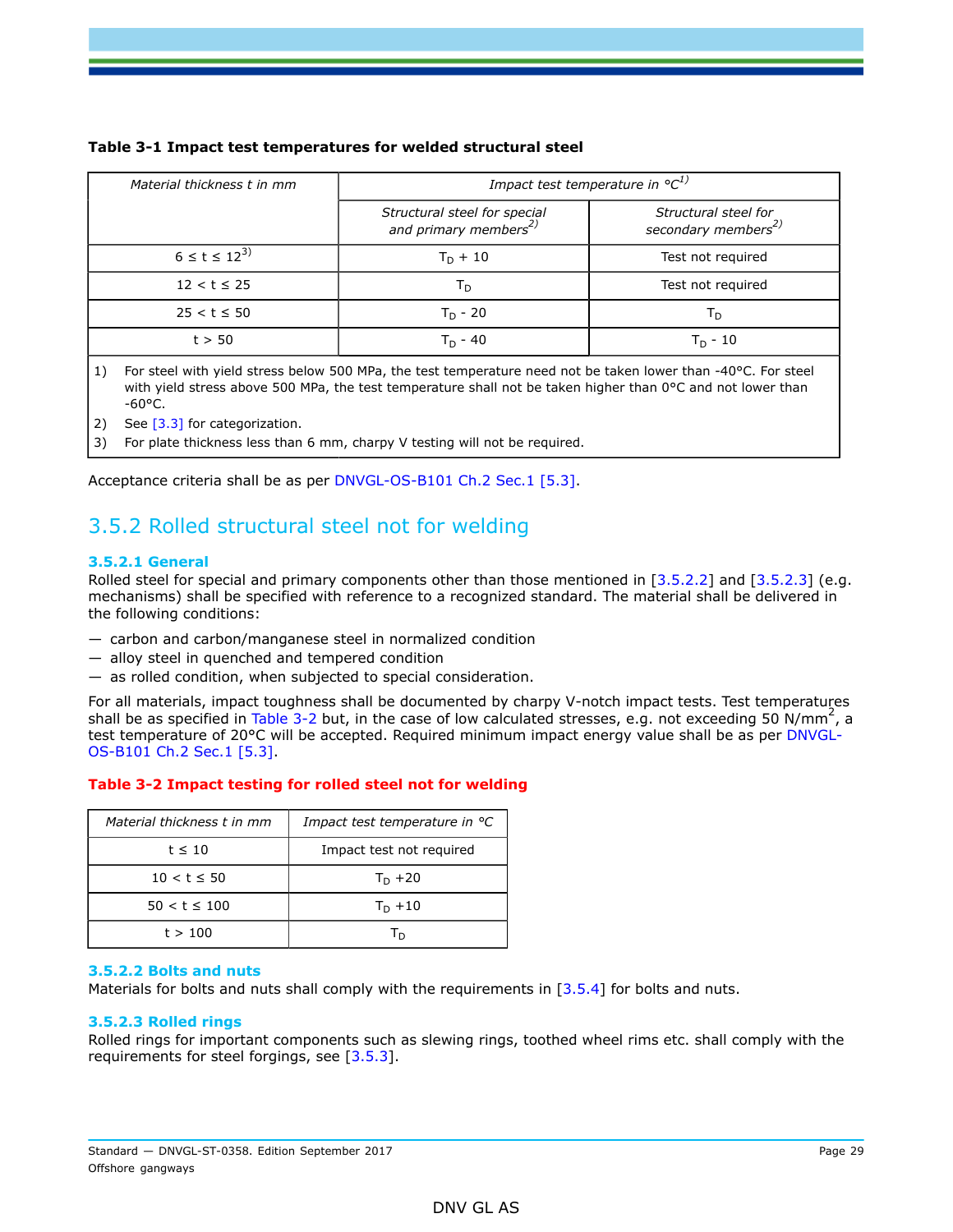# 3.5.3 Steel forgings

### **3.5.3.1 Steel forgings**

Steel forgings shall comply with the requirements in DNVGL-OS-B101.

As an alternative, materials that comply with national or proprietary specifications may be accepted provided such specifications show reasonable equivalence to the requirements in DNVGL-OS-B101 Ch 2 Sec 3 or are specially approved. As a minimum the following particulars shall be specified: manufacturing process, chemical composition, heat treatment, mechanical properties and non-destructive testing. For machinery components, see DNVGL-RU-SHIP Pt.4 Ch.2 Sec.3.

Impact testing requirements shall not be less than those in Table 3-3.

#### **Table 3-3 Impact testing for steel forgings**

| Design temperature $T_D$                           | Test temperature | Minimum charpy value |  |
|----------------------------------------------------|------------------|----------------------|--|
| $T_D \ge -20$ °C                                   | 0°C              | 27 J                 |  |
| $-20^{\circ}$ C > T <sub>D</sub> > $-30^{\circ}$ C | -20°C            | 27 J                 |  |
|                                                    | or               | (48J)                |  |
|                                                    | (0°C)            |                      |  |

### **3.5.3.2 Forged rings for slewing bearings**

Specifications of slewing rings essential for the structural and operational safety of the gangway are subject to individual approval by DNV GL. All relevant details shall be specified such as chemical composition, mechanical properties, heat treatment, depth and hardness of surface hardened layer and surface finish of fillets. Position of test specimens shall be indicated. Method and extent of non-destructive testing shall be specified and the testing procedures shall be stated. Detailed information about method of manufacture shall be submitted.

For each new material of which the manufacturer has no previous experience and for any change in heat treatment of a material previously used, a principal material examination shall be carried out. This means that DNV GL may impose additional requirements not specified in this standard. The results shall be submitted to DNV GL for consideration. The programme for such examination shall be agreed with DNV GL. All test results shall comply with the approved specifications.

Steel for slewing rings shall satisfy the requirements of Table 3-4.

#### **Table 3-4 Slewing ring materials**

|                                           | Heat treatment          | According to approved specification                                                    |  |  |
|-------------------------------------------|-------------------------|----------------------------------------------------------------------------------------|--|--|
| Charpy V-notch test temperature           |                         | Т <sub>D</sub>                                                                         |  |  |
|                                           | Average                 | 42                                                                                     |  |  |
| Single min. value<br>Charpy V-notch value |                         | 27                                                                                     |  |  |
|                                           | Elongation A5 (minimum) | 14%                                                                                    |  |  |
|                                           | Fatigue properties      | Documentation may be required by<br>type tests on specimen of ring section             |  |  |
|                                           | Fracture toughness      | Documentation may be required by type<br>tests on specimen of ring section in question |  |  |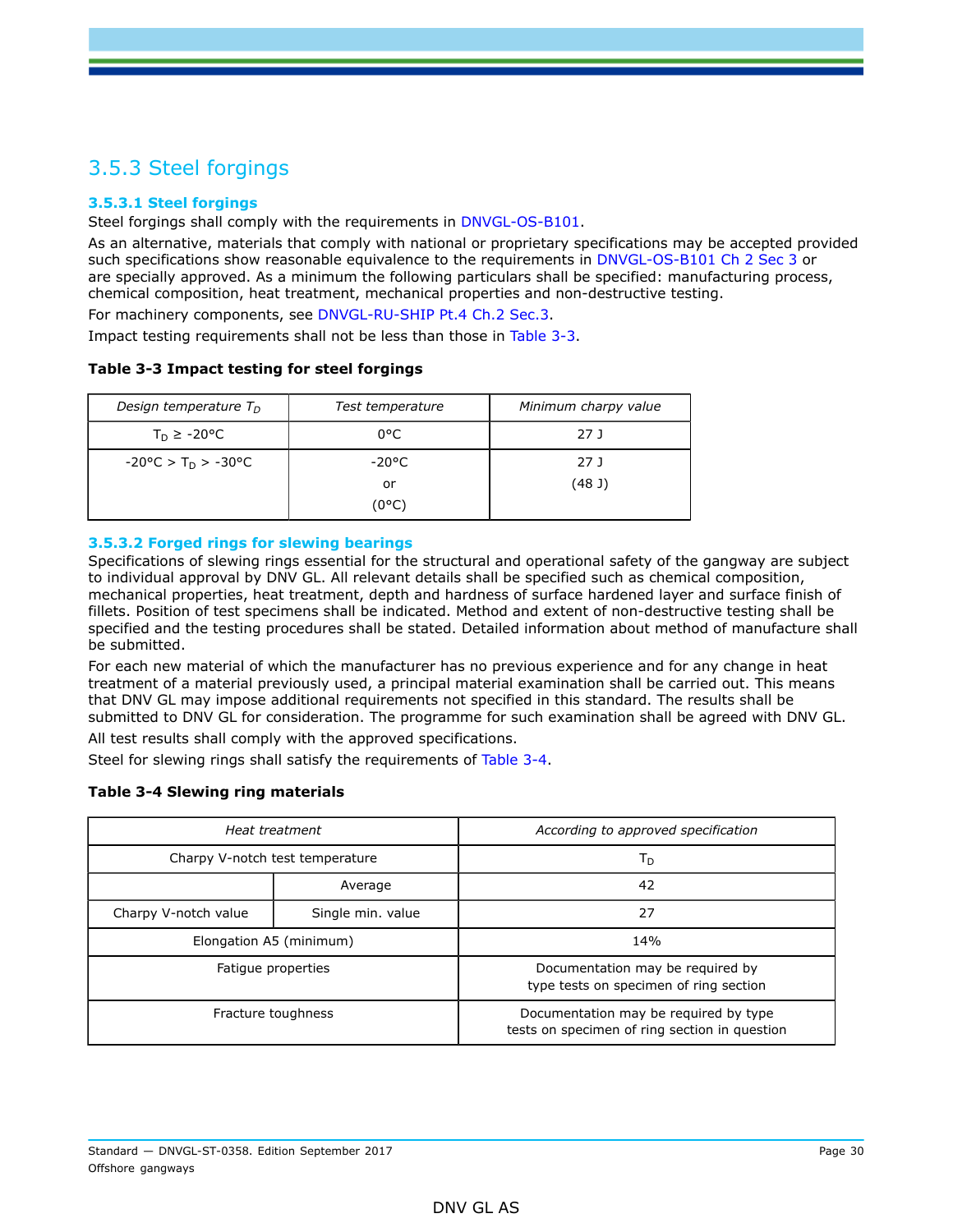# 3.5.4 Bolts and nuts

Bolt connections are normally considered to be in the following groups:

- Special: where bolts or nuts are part of a slewing ring connection.
- Primary: where the bolts or nuts are transferring principle loads.
- Secondary: where the bolts or nuts are transferring load, not belonging in the category special or primary. Examples are bolt connections in driver's cabin, platforms, stairs and ladders.

Bolts and nuts for use in connections categorized as special or primary shall conform with and be tested in accordance with a recognized standard, e.g. pertinent parts of ISO 898 or other recognized standard.

Additional requirements to testing and inspection of slewing ring bolts are given in Table 3-5.

**Table 3-5 Testing and inspection of slewing ring bolts**

| Strength<br>class, ISO<br>898, or<br>equivalent | Diameter<br>$d$ in $mm$ | Ultimate<br>strength<br>N/mm | Yield<br>strength<br>minimum<br>$N/mm^{2)}$ | Elongation<br>A5 | Required<br>charpy V<br>energy $^{1)}$ at<br>test temp. as<br>required for<br>rings Table 3-3 | Fracture<br>mechanics<br>testing<br>(CTOD) | Surface inspection <sup>2)</sup> |
|-------------------------------------------------|-------------------------|------------------------------|---------------------------------------------|------------------|-----------------------------------------------------------------------------------------------|--------------------------------------------|----------------------------------|
| 8.8                                             | d < 25                  | $800 - 1000$                 | 640                                         | 14               |                                                                                               |                                            | Visual and magnetic              |
|                                                 | $d \geq 25$             |                              |                                             |                  | 42 J                                                                                          |                                            | particle (MPI)                   |
| $10.9^{3}$                                      | d < 25                  | $1000 - 1200$                | 900                                         | 12               |                                                                                               |                                            |                                  |
|                                                 | $d \geq 25$             |                              |                                             |                  | 42 J                                                                                          |                                            |                                  |

1) Average value. Single value accepted to be 30% lower.

2) For all the bolts (100%), magnetic particle testing shall be carried out at least 48 hours after completion of quenching and tempering for bolts with yield strength above 355 N/mm<sup>2</sup>. Inspection shall be in accordance with ASTM E 709. Depth of longitudinal discontinuities shall not exceed 0.03 of the nominal diameter. Transverse cracks will not be acceptable irrespective of crack depth and location. Other surface irregularities will be considered in each case.

3) Bolt material having minimum specified yield strength higher than 1100 N/mm<sup>2</sup> will normally not be accepted.

Bolt connections considered as secondary shall be made from suitable materials.

Nuts may be accepted to be in one strength class lower than the bolts of bolt/nut assemblies.

Bolts and nuts shall be delivered with the following certificates as per EN10204, verifying compliance with the material requirements and other test requirements:

- Inspection certificate type 3.2 for slewing ring bolts and nuts.
- 2.1 test report for bolts and nuts in primary and secondary connections.

Slewing ring bolts shall have rolled threads, and the rolling shall be performed after final quenching and tempering of the bolts. 12.9 bolts are not accepted as slewing ring bolts.

Fasteners (bolts, nuts and washers) in marine environment shall normally be hot-dipped galvanized or sherardised with coating thickness min. 50 micrometre. If special thread profiles or narrow tolerances prohibit such coating thickness, bolts/nuts may be supplied electro-plated or black provided properly coated/ painted after installation. Pickling and electro-plating operations shall be followed by immediate hydrogenrelief (degassing) treatment to eliminate the risk of hydrogen embrittlement.

Galvanizing of bolts and nuts are acceptable provided additional loss of bolt load (pretension) of at least 4% is compensated for.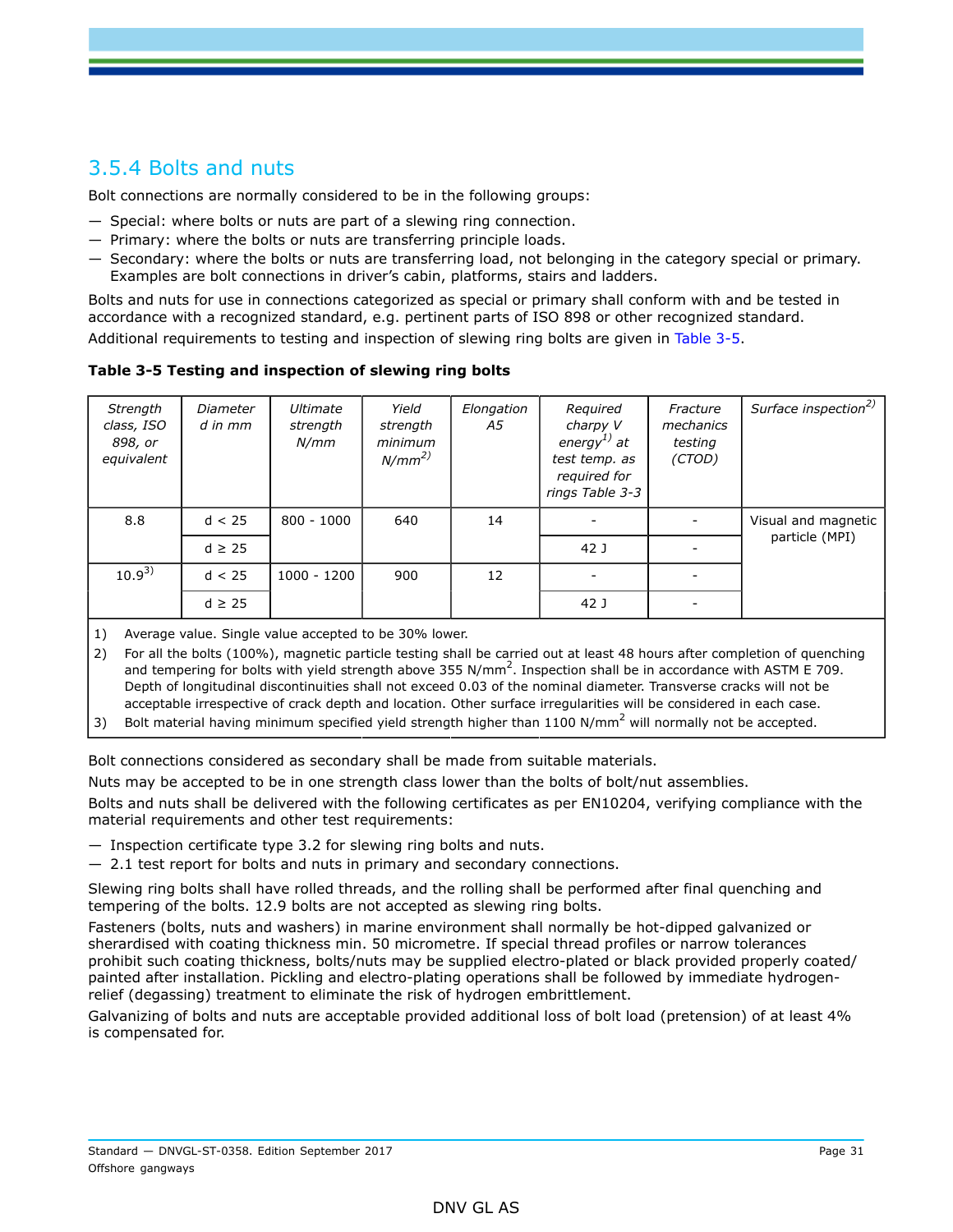### 3.5.5 Steel castings

Steel castings shall comply with the requirements in DNVGL-OS-B101.

## 3.5.6 Steel pipes, tubes and fittings

Steel pipes, tubes and fittings shall comply with the requirements in DNVGL-OS-B101.

### 3.5.7 Aluminium alloys

Aluminium alloys shall comply with the requirements in DNVGL-OS-B101. The aluminium grade and hardness shall be selected such that risks of thermite reactions are mitigated, see [6.3.14].

### 3.5.8 Non-metallic materials

Non-metallic materials shall comply with the requirements in DNVGL-RU-SHIP Pt.2 Ch.3.

As an alternative, materials that comply with national or proprietary specifications may be accepted provided such specifications are considered by DNVGL to be equivalent to the requirements in DNVGL-RU-SHIP Pt.2 Ch.3 or are case-by-case approved by the Society/DNVGL.

### 3.5.9 Steel wire ropes

<span id="page-31-0"></span>Steel wire ropes shall comply with the requirements in DNVGL-ST-0378 [3.10].

# **3.6 Fabrication and testing**

### 3.6.1 General

The manufacturer shall have a system for quality control involving competent personnel with defined responsibilities that shall cover all aspects of quality control. For qualification of welders, see DNVGL-OS-C401. The materials shall be identifiable during all stages of manufacturing and construction.

Manufacturing and construction shall be in accordance with the approved drawings and specifications. The specification shall refer to recognized codes, standards or rules relevant for the structure in question. Supplementary requirements amending the reference documents may be stipulated.

Dimensional tolerances specified in the design analysis of the gangway structures shall be complied with during manufacturing and construction.

All defects and deficiencies shall be corrected before the structural parts and equipment are painted, coated or made inaccessible.

Alternative methods of making joints may be considered by DNV GL and will be subject to consideration in each case.

### 3.6.2 Forming of materials

Forming of materials shall comply with the requirements in DNVGL-OS-C401.

### 3.6.3 Welding

All aspects relating to welding (i.e. welding procedures, consumables, welding preparations, welding performance, repairs, heat-treatment, production, inspection, NDT and acceptance criteria) shall comply with the requirements in DNVGL-OS-C401.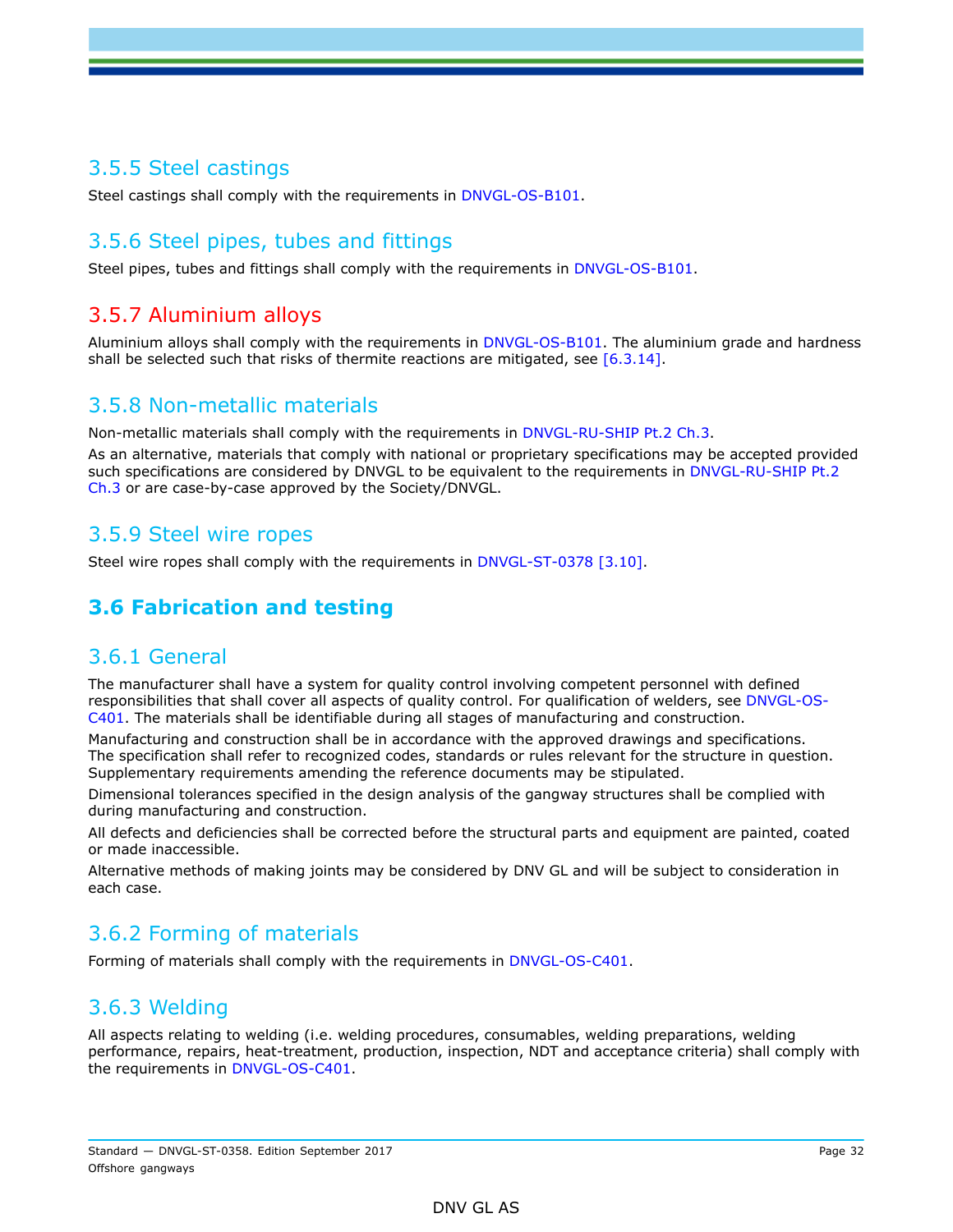### 3.6.4 Non-destructive testing acceptance criteria for components machined after forging/casting

Acceptance criteria from the following documents can be used for NDT of machined components, unless otherwise specified in the approved manufacturer's specification.

For forged components:

— IACS recommendation no.68, inspection zone 1.

For cast components:

— IACS recommendation no.69, quality level 1.

NDT testing shall be focused on critical areas. Extent to be specified by the manufacturer and shall be according to recognized standards.

#### **Guidance note:**

The objective and scope of quality control for materials, material testing and documentation thereof is to verify that the relevant properties as specified by the designer and accepted by DNV GL are obtained.

---e-n-d---o-f---g-u-i-d-a-n-c-e---n-o-t-e---

# 3.6.5 Material protection against corrosion

#### **3.6.5.1 Steel**

Steel surfaces exposed to marine atmospheric conditions shall be protected by a suitable coating system.

Steel surfaces to which application of coating is not possible and which are exposed to internal corrosive conditions shall be protected by other protective systems such as oil, grease, grouting etc.

Bolts, nuts and associated elements shall be protected by hot-dip galvanizing according to relevant standards, e.g. BS 729 or ASTM A 153-82. Alternatively they may be fully encapsulated and the open space be filled with inhibited oil, grease etc.

Other protection methods may be accepted upon special consideration by DNV GL.

#### **3.6.5.2 Aluminium**

Corrosion protection for aluminium alloys shall comply with the requirements in DNVGL-RU-HSLC Pt.3 Ch.3 Sec.2.

Other protection methods may be accepted upon special consideration by DNV GL.

#### **3.6.5.3 Steel and aluminium connections**

In areas exposed to green sea/sea spray, a non-hygroscopic material shall be applied between steel/stainless steel and aluminium in order to prevent galvanic corrosion. Bolts with nuts and washers shall be of stainless steel, quality A4-316 or equivalent.

Horizontal inertia forces in bolted connections may be required to be taken up by metal to metal stoppers with insulation tape in the gap.

Aluminium superstructures that are provided with insulating material between aluminium and steel shall be earthed to the hull. See DNVGL-RU-SHIP Pt.4 Ch.8 Sec.2.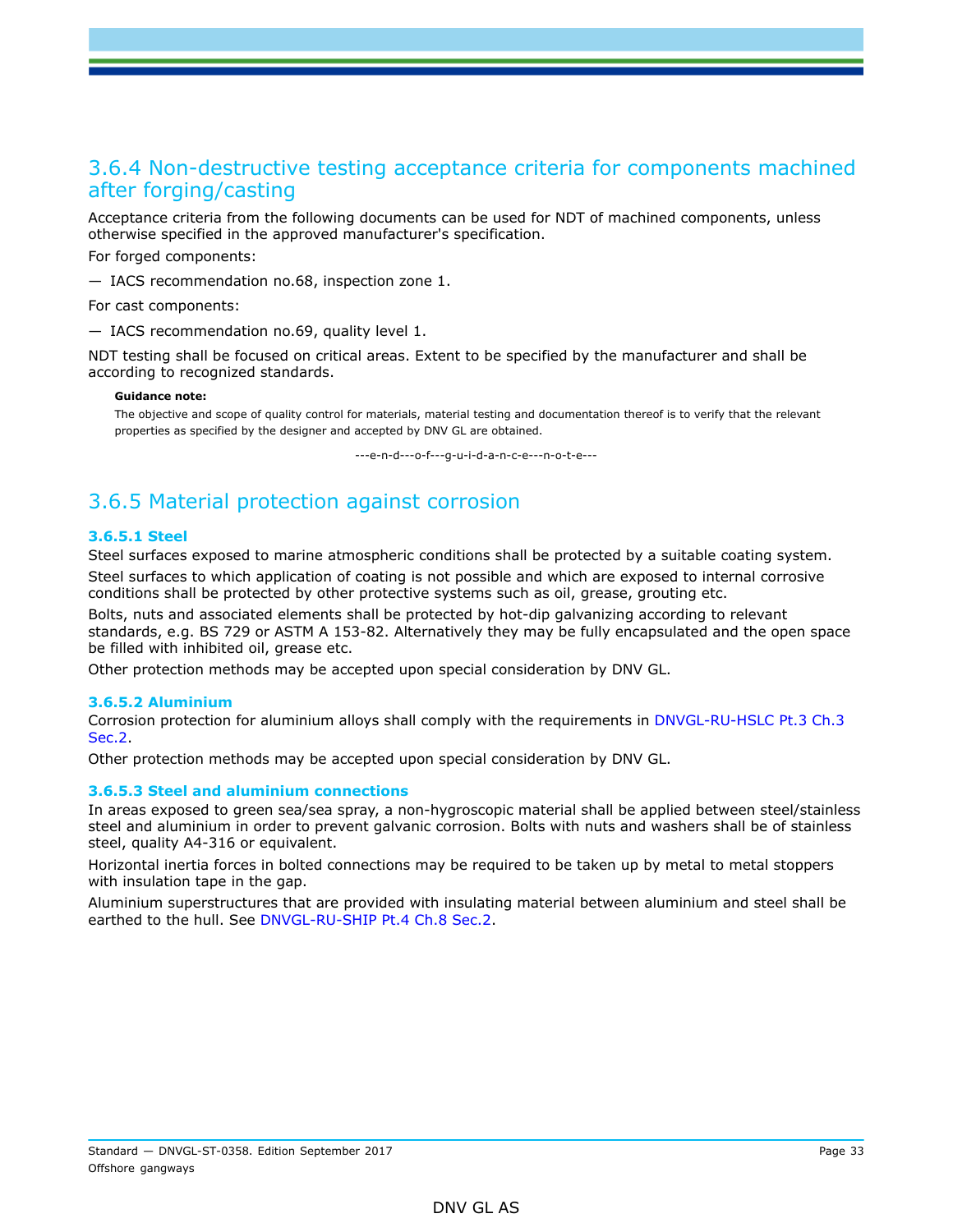# <span id="page-33-0"></span>**SECTION 4 STRUCTURAL DESIGN AND STRENGTH**

# <span id="page-33-1"></span>**4.1 Design loads**

### 4.1.1 General

The loads to be considered in the analysis of structures are divided into:

- a) principal loads (see  $[4.1.2]$ )
- b) vertical loads due to operational motions (see  $[4.1.3]$ )
- c) horizontal loads due to operational motions (see  $[4.1.4]$ )
- d) loads due to climatic effects (see  $[4.1.5]$ )
- e) loads due to motion of the vessel on which the gangway is mounted (see  $[4.1.6]$ ).

The determination of the loads specified by the designer shall be documented with enclosed calculations, references to standards, or other justification.

Below stated loads, as well as other relevant loads, shall be considered for the gangway design, as applicable.

# 4.1.2 Principal loads

- the loads due to dead weight of the components: self-weight of the structure and all installed equipment
- the loads due to live load.

In addition, the following loads shall be considered, as applicable:

- Loads due to self-weight of:
	- personnel waiting area (see  $[5.7]$ )
	- $-$  access to the gangway and/or waiting area (see [5.7])
	- driver's cabin.
- Loads due to live loads on:
	- personnel waiting area (see  $[5.7]$ ).

### 4.1.3 Vertical loads due to operational motions

Vertical refers to the coordinate system of the gangway (Z axis direction).

#### **4.1.3.1 Inertia forces due to acceleration or deceleration of vertical motions**

Forces shall be determined on the basis of the maximum possible acceleration with the given machinery, and on the basis of the maximum possible deceleration with the given brakes. Typically, forces of this type occur by starting and stopping of luffing motions (e.g. during deployment/retrieval of the gangway).

The inertia forces shall be taken into account by multiplying the self-weight of the gangway by a dynamic factor (DF) $<sub>z</sub>$  (see Table 4-4 and Table 4-5 note 2).</sub>

The dynamic factor shall be calculated by the designer based on the stiffness of the gangway taking into account all elements from gangway tip to pedestal. However, it shall not be less than 10% x G. For the dynamic case (LC 2b), it shall be added to the vertical vessel acceleration.

### 4.1.4 Horizontal loads due to operational motions

Horizontal refers to the coordinate system of the gangway (Y-axis direction). It is assumed that horizontal is so defined that it corresponds to physical horizontal in the ideal position with zero heel and trim of the vessel/unit on which the gangway is mounted.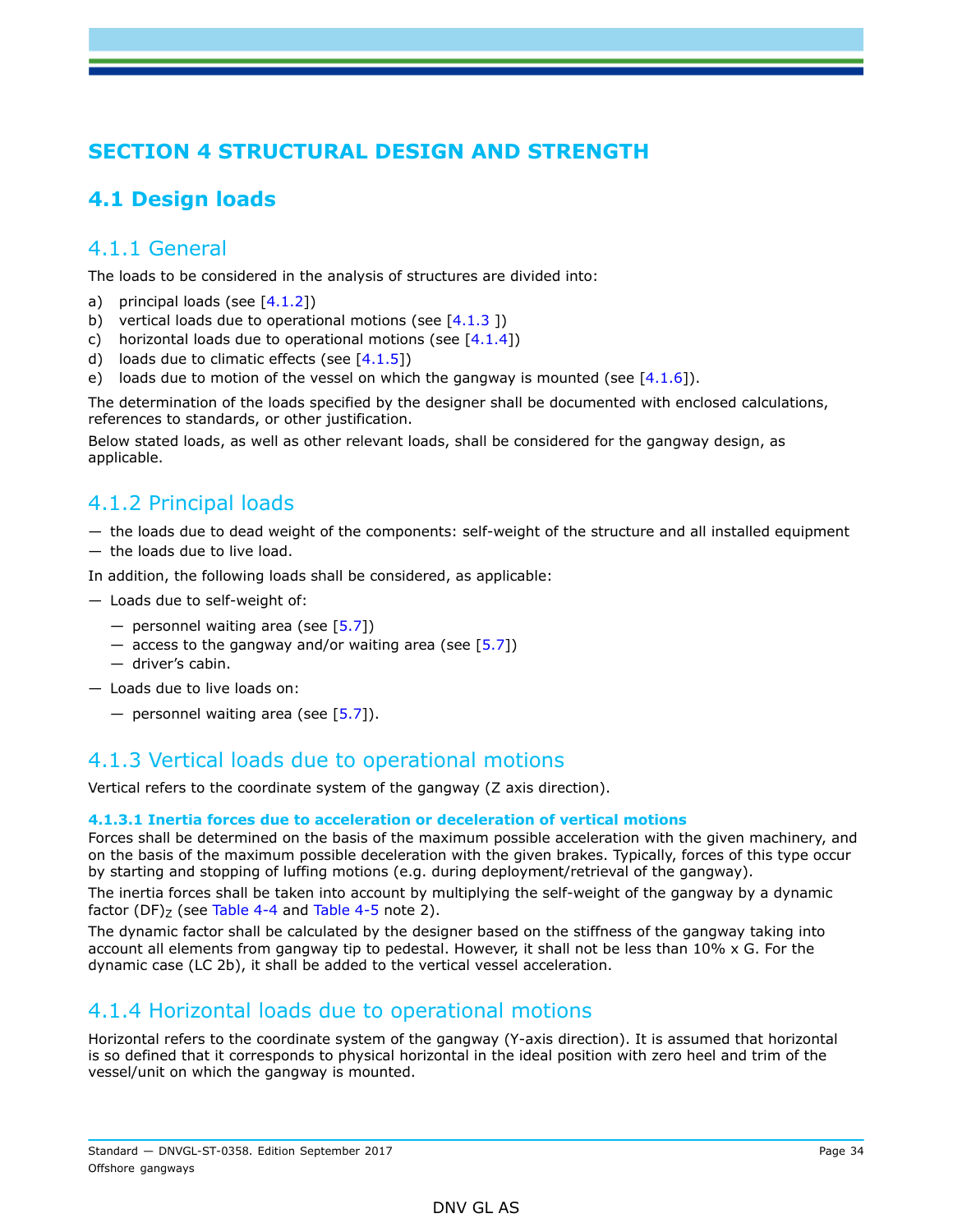It should be noted that these horizontal forces act in addition to possible simultaneously acting horizontal components of the principal loads, see [4.1.2].

#### **4.1.4.1 Inertia forces due to acceleration or deceleration of horizontal motions**

Forces shall be determined on the basis of the maximum possible acceleration with the given machinery, and on the basis of the maximum possible deceleration with the given brakes. Typically, forces of this type occur by starting and stopping of slewing motions.

The inertia due to angular acceleration/deceleration of rotating machinery components shall be taken into account when this effect is significant. The lateral force to be applied at the gangway (bridge) center of gravity (CoG) shall be calculated based on the below formula:

$$
F_H
$$
 = (G/100) x (2.5 + 0.1 x r x n)  $\ge$  5% x G where:

- $F_H$  = lateral force (kg)
- $G =$  gangway self-weight and installed equipment (kg)
- $r =$  radius/distance from revolving axis to gangway (bridge) CoG (m)
- *n* = revolutions per minute

Alternatively, the inertia forces shall be taken into account by multiplying the self-weight of the gangway by a  $DF<sub>Y</sub>$  (see Table 4-4 and Table 4-5 note 2). DF<sub>Y</sub> shall not be less than 5% x G. For the dynamic case (LC 2b), it shall be added to the relevant horizontal vessel acceleration (longitudinal/transverse).

#### **4.1.4.2 Centrifugal forces**

The centrifugal/radial force may be determined on the basis of maximum angular velocity and radius to the considered mass and shall be calculated based on the below formula:

 $CF (kg) = (G/1000) \times (n^2 \times r)$ 

For the dynamic case (LC 2b), it shall be added to the relevant horizontal vessel acceleration (longitudinal/ transverse).

### 4.1.5 Loads due to climatic effects

#### **4.1.5.1 Ice and snow load**

Ice accretion from sea spray, snow, rain and air humidity shall be considered, where relevant. Snow and ice loads may be reduced or neglected if snow and ice removal procedures are established.

When determining wind load, possible increases of cross-sectional area and changes in surface roughness caused by icing shall be considered, where relevant.

For gangways designed to be used on assets with classnotation **Ice** or **Winterization**, the requirements in DNVGL-RU-SHIP Pt.6 Ch.6 or DNVGL-OS-A201 Ch.2 Sec.4 (as applicable) shall be applied as per the class notation assigned to the asset where the gangway shall be installed.

#### **Guidance note:**

1) The same requirements may be applied upon request from the customer. Compliance/non-compliance with the above requirements may be mentioned in the certificate.

---e-n-d---o-f---g-u-i-d-a-n-c-e---n-o-t-e---

#### **4.1.5.2 Wind load**

Generally, the wind loads on the gangway shall be calculated according to the simplified method in DNVGL-ST-0378 App.A.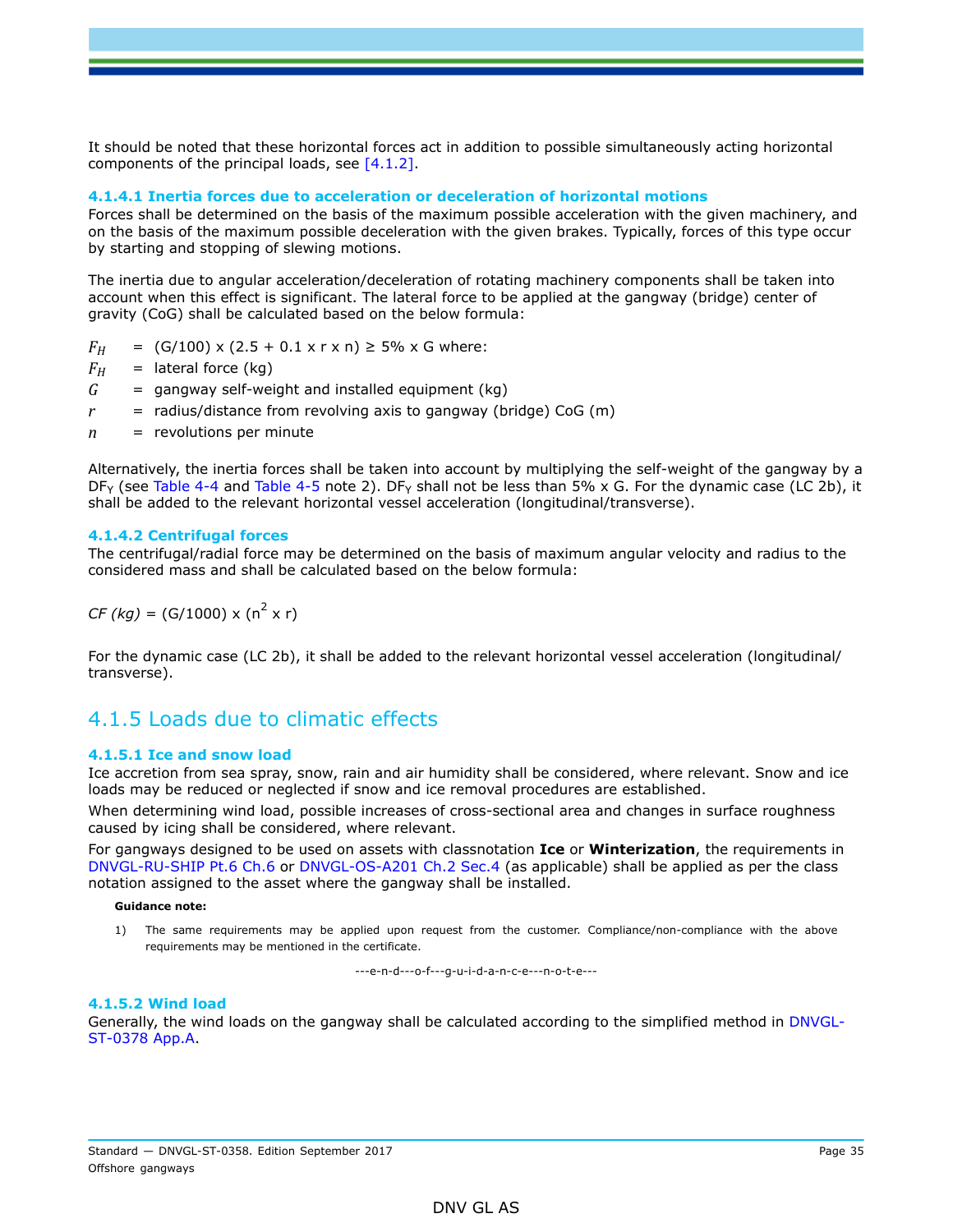#### **Guidance note:**

For a more complex approach, DNVGL-RP-C205 or other internationally recognized standards may be used.

---e-n-d---o-f---g-u-i-d-a-n-c-e---n-o-t-e---

The below wind speed values are in accordance with the provisions in DNVGL-ST-0378 Table A-2 at 10 m above sea level. The wind speed/pressure shall be modified accordingly for the gangway location with the variation of height.

The design wind velocity and pressure shall be based on the highest 3 second gust wind speed expected to occur at the gangway location.

- $-$  For the operational case, the design wind speed should not be less than 20 m/s. The gangway should be parked when wind speed exceeds this value.
- $-$  For the deployment/retrieval case, the design wind speed shall not be less than the operational design wind speed. Bridge stalling shall be avoided, thus the deployment/retrieval wind speed shall be selected accordingly.
- $-$  For the transit/survival/parked case, the design wind speed shall not be less than 44 m/s.

For gangways intended to be installed and/or operated on offshore installations compliant with the MODU code, the gangway design wind speeds (for operational, deployment/retrieval and transit/survival cases) shall be in accordance with MODU code Ch.3 requirements (i.e. 51.5 m/s transit/survival/parked wind speed).

For gangways that shall be installed on vessels intended to maintain station or wait on weather, the gangway design wind speed for the parked/transit case shall be correlated with the maximum wind speed that the supporting vessel is designed to operate in (e.g. when the wind speed is expected to be higher than 44 m/s or 51.5 m/s).

#### **4.1.5.3 Vortex induced oscillations**

Consideration of loads from vortex shedding on individual elements due to wind, current and waves may be based on DNVGL-RP-C205. Vortex induced vibrations of frames shall also be considered. The material and structural damping of individual elements in welded steel structures shall not be set higher than 0.15% of critical damping.

The problem of wind induced VIV (vortex induced vibrations) of members in space frame offshore structures should be treated as an on-off type. Either the member will experience vibrations and then there is a fatigue problem or it will not experience vibrations and then there is no danger of fatigue cracks. Such members should therefore be designed according to an avoidance criterion that will ascertain that the structure will not vibrate.

#### **4.1.5.4 Sea pressure loads (green sea loads)**

These loads will vary according to vessel type and the actual location of the gangway on vessel.

Sea pressure loads shall be calculated according to DNVGL-RU-SHIP Pt.3 Ch.4 Sec.5 and DNVGL-CG-0156.

Sea pressure loads shall be considered for the global structural design (i.e. gangway primary structure), as well as for the local design (i.e. for checking the connections of the external equipment, e.g. operator's cabin, accumulators, power packs, hoses/cables, to the gangway structure).

### 4.1.6 Loads due to motion of the vessel on which the gangway is mounted

Vessel motions are dependent on the vessel on which the gangway will be installed, as well as on the specific location of the gangway on the supporting vessel.

The vessel accelerations for the parked/transit/survival case shall be based on the extreme values given in the governing code for the supporting vessel.

The vessel accelerations for the operational and deployment/retrieval cases shall be stated by the designer. The inertia forces caused by the vessel motions shall be combined according to relevant rules/calculations for the vessel considered. Alternatively, combinations of the maximum values may be used:

— vertical force alone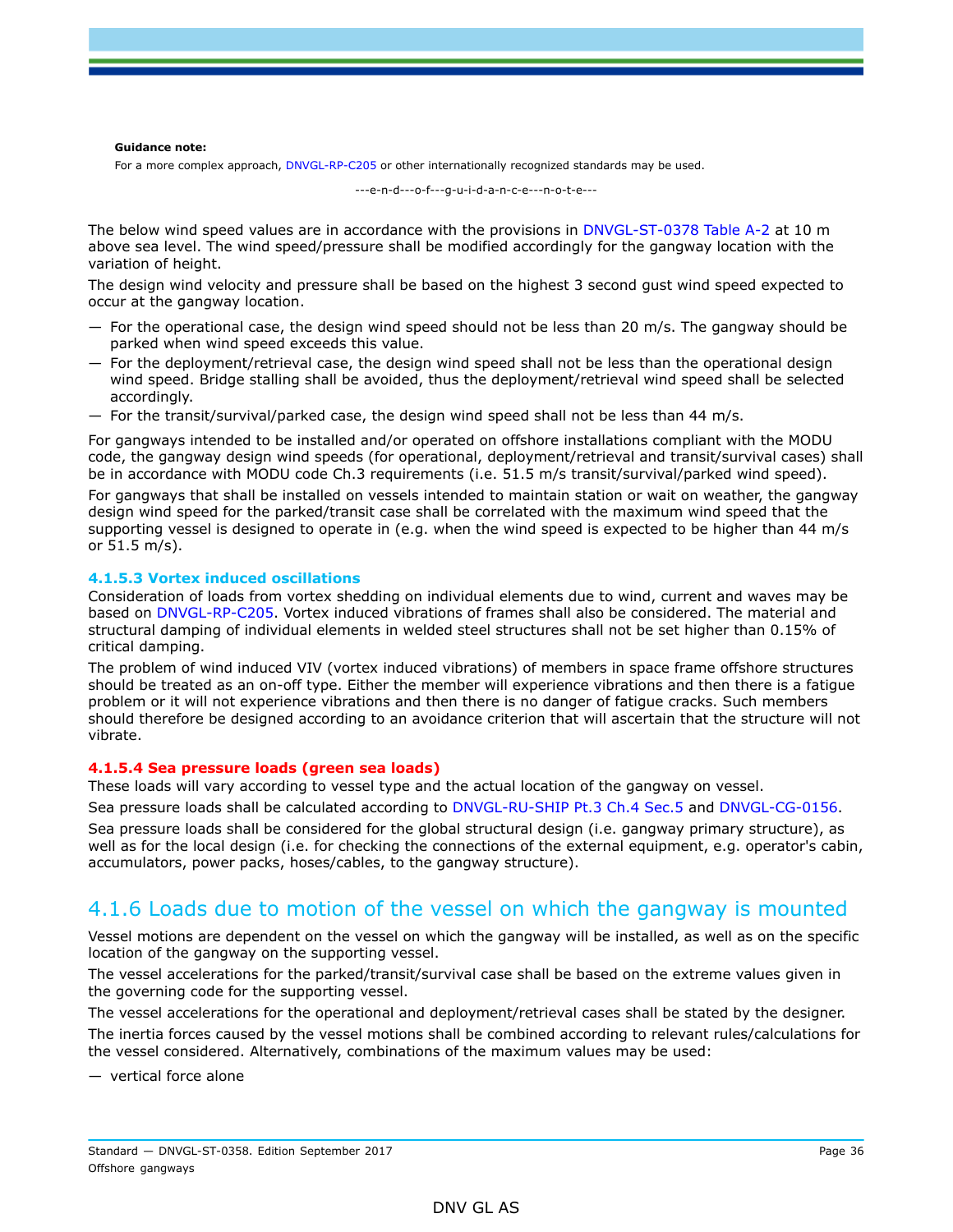- vertical and transverse force
- vertical and longitudinal force
- vertical, transverse and longitudinal force.

Typical extreme values (i.e. probability level =  $10^{-8}$ ) for the calculated accelerations may, for a ca. 180 m ship with 60 000 tonnes displacement and the gangway near the bow/aft, be:

- combined<sup>1)</sup> vertical acceleration:  $a_V = 1.0 \cdot q$
- combined<sup>1)</sup> transverse acceleration:  $a_T = 0.7·g$
- combined<sup>1)</sup> longitudinal acceleration:  $a_1 = 0.3 \cdot q$ .

 $1)$  Combined means that the acceleration is a result of all the ship motion (surge, sway/yaw, heave, roll and pitch). Gravity is, however, not included.

## 4.1.7 Gangway subject to exceptional loads

Exceptional/accidental loads are loads related to abnormal operations or technical failure. Examples of accidental loads are loads caused by:

- dropped objects
- accidental human actions (e.g. loss of balance, falls, etc.)
- collision impact
- explosions
- fire
- extreme vessel accelerations
- extreme wind.

Relevant accidental loads should be determined on the basis of an assessment and relevant experiences. With respect to planning, implementation, use and updating of such assessment and generic accidental loads, see DNVGL-OS-A101.

Accidental load combinations shall be evaluated on a case-by-case basis. Stress acceptance levels shall be as per acceptance criteria III.

# **4.2 Load combinations**

### 4.2.1 General

Listed below are six generic load combinations to be considered. Applicability of each load combination, as well as any additional relevant load combination(s) shall be evaluated and agreed with DNV GL on a case-bycase basis.

- 1) normal working condition, the gangway in operation mode (transferring persons to-from another unit) (acceptance criteria I and acceptance criteria II)
- 2) in uplift situation (deployment/retrieval) (acceptance criteria I and acceptance criteria II)
- 3) emergency disconnection (acceptance criteria III)
- 4) parked position (acceptance criteria II and acceptance criteria III)
- 5) test load (acceptance criteria III)
- 6) offshore lifting.

For gangways intended to be installed on the supporting vessel/unit offshore, the gangway structure shall also be evaluated for the offshore lifting case, the assessment shall be based on an internationally recognized standard (e.g. DNVGL-ST-E273 as a type C structure, DNVGL-ST-N001 etc.).

#### **Guidance note:**

For acceptance criteria I, II and III permissible stresses with respect to yielding and buckling, see [4.3].

---e-n-d---o-f---g-u-i-d-a-n-c-e---n-o-t-e---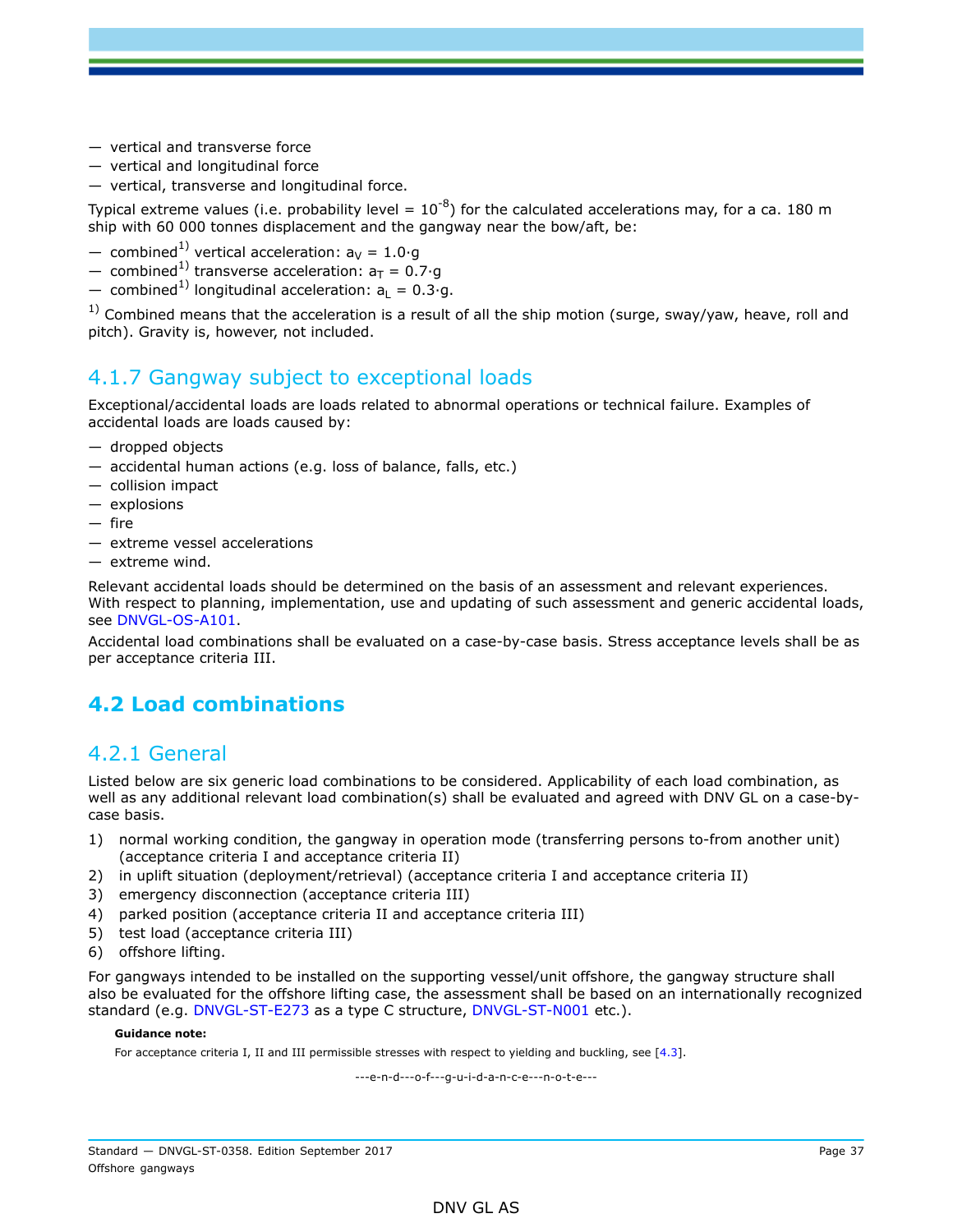It is recommended that a sensitivity analysis is performed in order to identify all the operational and transit configurations (positions) of the gangway and the corresponding environmental loads, including loads due to vessel motions, acting on the gangway for each configuration. Based on this, the gangway structure shall be dimensioned for the most unfavourable condition(s).

A general overview of the proposed load combinations for type 1 and type 2 gangways is presented in Table 4-4 and Table 4-5.

### 4.2.2 Normal working condition

The following normal working conditions are defined:

- $-$  Principal loads: self-weights and live loads as per  $[4.1.2]$ .
- $-$  Loads due to climatic effects: as per  $[4.1.5]$ , wind speed: operational.
- Loads due to motion of the vessel on which the gangway is mounted (maximum operational accelerations), see [4.1.6].

Other relevant conditions shall be agreed with DNV GL on a case by case basis.

### 4.2.3 Deployment/retrieval (gangway in uplift situation)

The following uplift conditions are defined:

 $-$  Principal loads: self-weights and live loads as per  $[4.1.2]$ .

```
Guidance note 1:
```
Live loads on gangway and waiting area assumed to be 0.

---e-n-d---o-f---g-u-i-d-a-n-c-e---n-o-t-e---

- Vertical loads due to operational motions as per  $[4.1.3]$ .
- $-$  Horizontal loads due to operational motions as per [4.1.4].

#### **Guidance note 2:**

Unless luffing and slewing are performed at the same time, the effect of the vertical and horizontal loads needs not to be combined.

---e-n-d---o-f---g-u-i-d-a-n-c-e---n-o-t-e---

- $-$  Loads due to climatic effects: as per  $[4.1.5]$ , wind speed: deployment/retrieval.
- Loads due to motion of the vessel on which the gangway is mounted (maximum operational accelerations), see  $[4.1.6]$ .

Other relevant conditions shall be agreed with DNV GL on a case by case basis.

## 4.2.4 Emergency disconnection

The following emergency disconnection conditions are defined:

- $-$  Principal loads: self-weights and live loads as per  $[4.1.2]$ .
- Live Load on gangway applied at tip.
- Gangway length: maximum operational length plus safety length.
- $-$  Vertical loads due to operational motions as per [4.1.3].
- $-$  Loads due to climatic effects: as per  $[4.1.5]$ , wind speed: deployment/retrieval.
- Loads due to motion of the vessel on which the gangway is mounted (maximum operational accelerations), see [4.1.6].

Other relevant conditions shall be agreed with DNV GL on a case by case basis.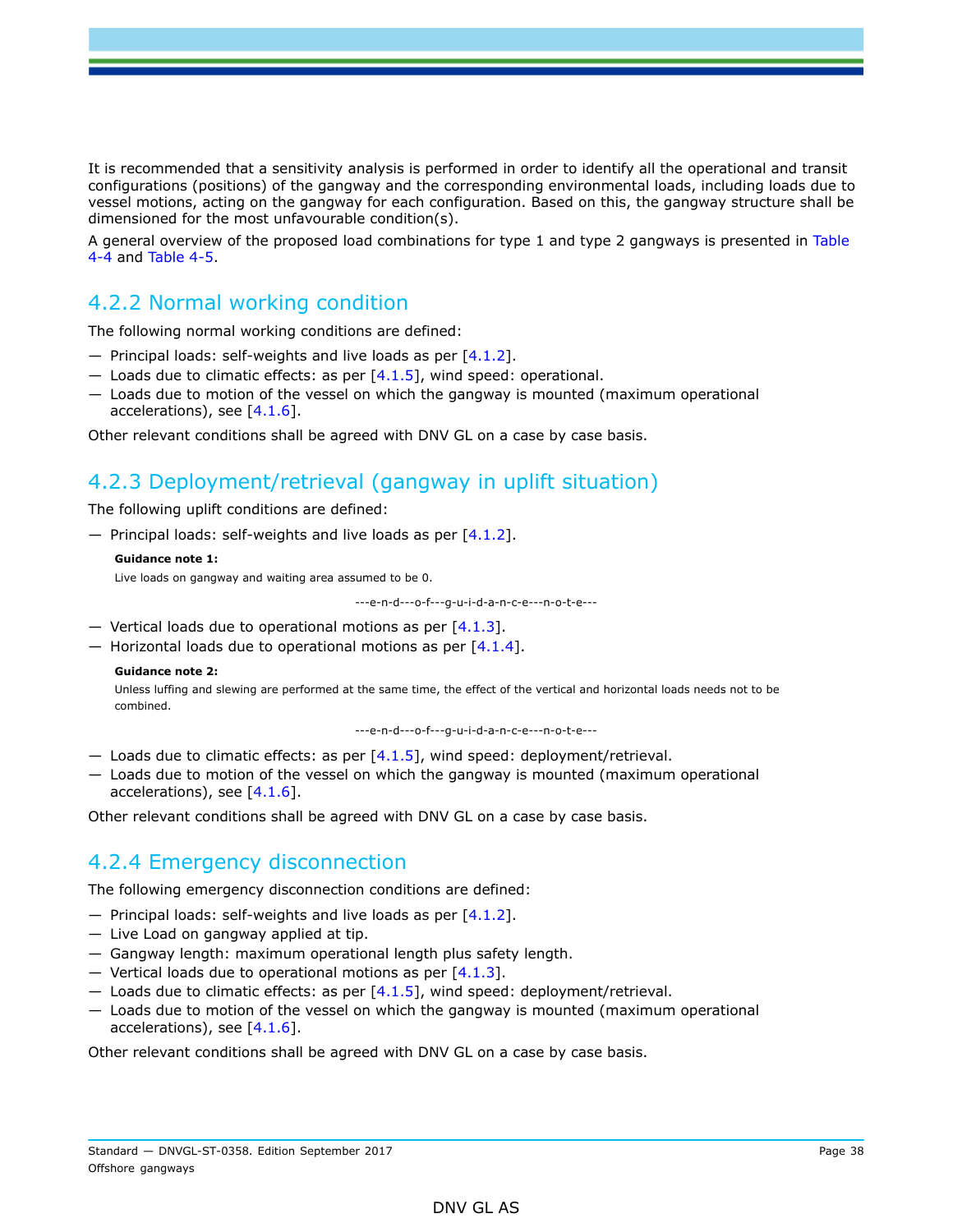## 4.2.5 Parked position/transit

The gangway is parked when completely pulled-in and supported at the free-end in a cradle/bridge rest:

- $-$  Principal loads: self-weights as per  $[4.1.2]$ .
- $-$  Loads due to climatic effects: as per  $[4.1.5]$ , wind speed: transit/survival.
- Loads due to motion of the vessel on which the gangway is mounted (maximum transit/survival accelerations), see [4.1.6].

Additional considerations:

- Increased abrasion on part of the gangway system. The hydraulic luffing cylinders are a typical example of parts that may be exposed to increased abrasion. During the gangway's operating condition, the hydraulic cylinders are usually exposed to less than 2 x  $10^5$  load cycles. If the hydraulic cylinders are part of the system supporting the bridge in transport condition, they are exposed to additionally 10<sup>8</sup> load cycles due to ship movement. Even if the loading in transport condition is smaller than those in working condition, the transport condition may, due to the large amount of cycles (500 times more cycles than that for working condition) be of significance when considering the expected life duration of the cylinders.
- The design check of a gangway does not cover investigations whether the gangway interferes with other equipment on-board the ship. For example, if the bridge points along the ships longitudinal axis, the transverse displacement of the bridge tip in a storm may be significant. The ship buyer/owner should, ensure that the gangway does not interfere other equipment, not only for working condition, but also for transport condition.
- Calculation of natural-frequencies and Eigen modes is normally not covered. The natural period of the bridge is quite different when the bridge rests in a cradle compared to when it is supported by hoisting wire and/or luffing cylinders. If, for instance, the ship movement has the same period as a natural period for the bridge, quite a dynamic amplification of the displacements in the bridge may occur. Additional securing systems for the bridge may be required if the in-service experience of the gangway shows that large vibrations may occur under transport condition.
- The vessel owner/operator shall ensure the means to secure the gangway in an out of service condition in a safe manner (e.g. lashing, etc.), however these are not covered by the gangway design review.

# **4.3 Strength calculations**

## 4.3.1 General

It shall be shown that structures and components have the required safety against the following types of failure:

- excessive yielding (see  $[4.3.2]$ )
- buckling (see  $[4.3.3]$ )
- $-$  fatique fracture (see [4.3.4]).

The safety shall be evaluated for the load combinations defined in [4.2]. For each of these cases and for each member or cross-section to be checked, the most unfavourable position and direction of the forces shall be considered.

The strength calculations shall be based on accepted principles of structural strength and strength of materials. When applicable, plastic analysis may be used. If elastic methods are not suitable to verify safety, for instance due to pre-stressing, plastic analysis may be required.

Strength requirements defined in following sections are applicable for steel and aluminium alloys. For composite materials, requirements shall be specially developed for the intended use applying the technology qualification process required by DNVGL-RP-A203 *Technology qualification*.

The verification of safety may be based on the permissible stresses method (WSD) or the limit state method (LRFD). With the factors given in this standard there will be only a formal difference between the two methods.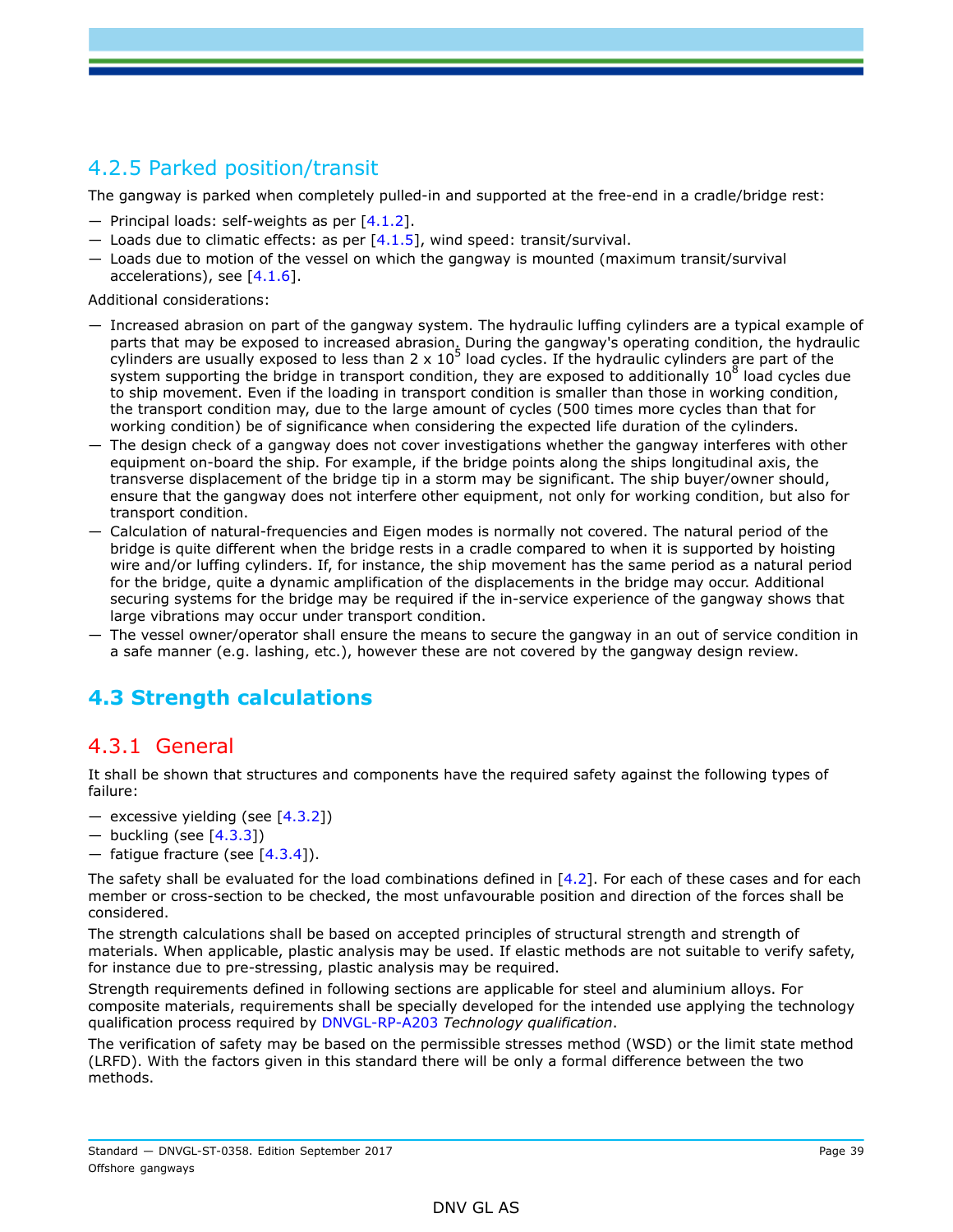### **4.3.1.1 Design by LRFD method**

### **Table 4-1 LRFD load factors**

| Combination<br>of loads        |  | Load categories                                                                                                                                                                                                                                                                                                           |   |  |  |  |  |  |
|--------------------------------|--|---------------------------------------------------------------------------------------------------------------------------------------------------------------------------------------------------------------------------------------------------------------------------------------------------------------------------|---|--|--|--|--|--|
|                                |  | G                                                                                                                                                                                                                                                                                                                         | D |  |  |  |  |  |
| $ULS$ a)                       |  | 1.3<br>$1.3$ (xDF <sub>II</sub> )<br>0.85<br>1.0                                                                                                                                                                                                                                                                          |   |  |  |  |  |  |
| ULS b)                         |  | 1.05<br>$1.05$ (xDF <sub>II</sub> )<br>1.3<br>1.0                                                                                                                                                                                                                                                                         |   |  |  |  |  |  |
| G<br>$=$<br>Q<br>E<br>$=$      |  | permanent load (self-weight of the structure and all installed equipment, vertical and<br>horizontal loads due to operational motions)<br>= variable functional load (live load, bumper load)<br>environmental load (loads due to climatic effects, loads due to motion of the vessel on<br>which the gangway is mounted) |   |  |  |  |  |  |
| $DF_{LL}$<br>$\qquad \qquad =$ |  | Design factor for LL, depending on gangway type                                                                                                                                                                                                                                                                           |   |  |  |  |  |  |
| $=$                            |  | 1 for type 1 gangways                                                                                                                                                                                                                                                                                                     |   |  |  |  |  |  |
|                                |  | 2 for types 2, 3 and 4 gangways:                                                                                                                                                                                                                                                                                          |   |  |  |  |  |  |
| D                              |  | deformation load                                                                                                                                                                                                                                                                                                          |   |  |  |  |  |  |

For steel structures, the capacity check shall normally be based on DNV GL rules and standards or alternatively other internationally recognized standards (e.g. EN 1993-1 or NORSOK). When EN 1993-1 is applied, the material factors shall be:

— γ<sub>M0</sub> and γ<sub>M1</sub> = 1.15

 $-$  γ<sub>M2</sub> = 1.3

— for capacity checks where other material factors ( $\gamma_{\text{Mi}}$ ) than those defined above are used,  $\gamma_{\text{Mi}}$  as defined by EN 1993-1 shall be multiplied with an additional  $y_{ST} = 1.05$ . The calculated material factors shall, however, not be taken less than 1.15.

#### **Guidance note:**

Material factor symbols and definitions are in accordance with EN 1993-1.

---e-n-d---o-f---g-u-i-d-a-n-c-e---n-o-t-e---

For aluminium structures, the capacity checks shall normally be based on EN 1999-1 or equivalent internationally recognized standards. When EN 1999-1 is applied, the material factors to be used shall be taken as specified in EN 1999-1 and multiplied with an additional  $y_{AL} = 1.1$ . The calculated material factors shall, however, not be taken less than 1.2.

The LRFD load combinations ULS a) and b) are associated with the WSD operational load cases (i.e. load combination LC1x and LC2x).

In addition, an exceptional LRFD load combination shall be considered (corresponding to the WSD emergency and parked/transit load cases, i.e. acceptance criteria III). The load factors shall be  $= 1.0$ , the material factors shall be as per [4.3.2] acceptance criteria III safety factors for steel and aluminium.

The service limit state (SLS) shall be represented by the test case, see Sec.7.

If capacity checks are based on other structural design standards, the material factors shall be agreed with DNV GL on a case-by-case basis. For structures with nonlinear behaviour, however, significant differences may occur. In such cases the limit state method shall be used, or the safety factor shall refer to load and not to stresses.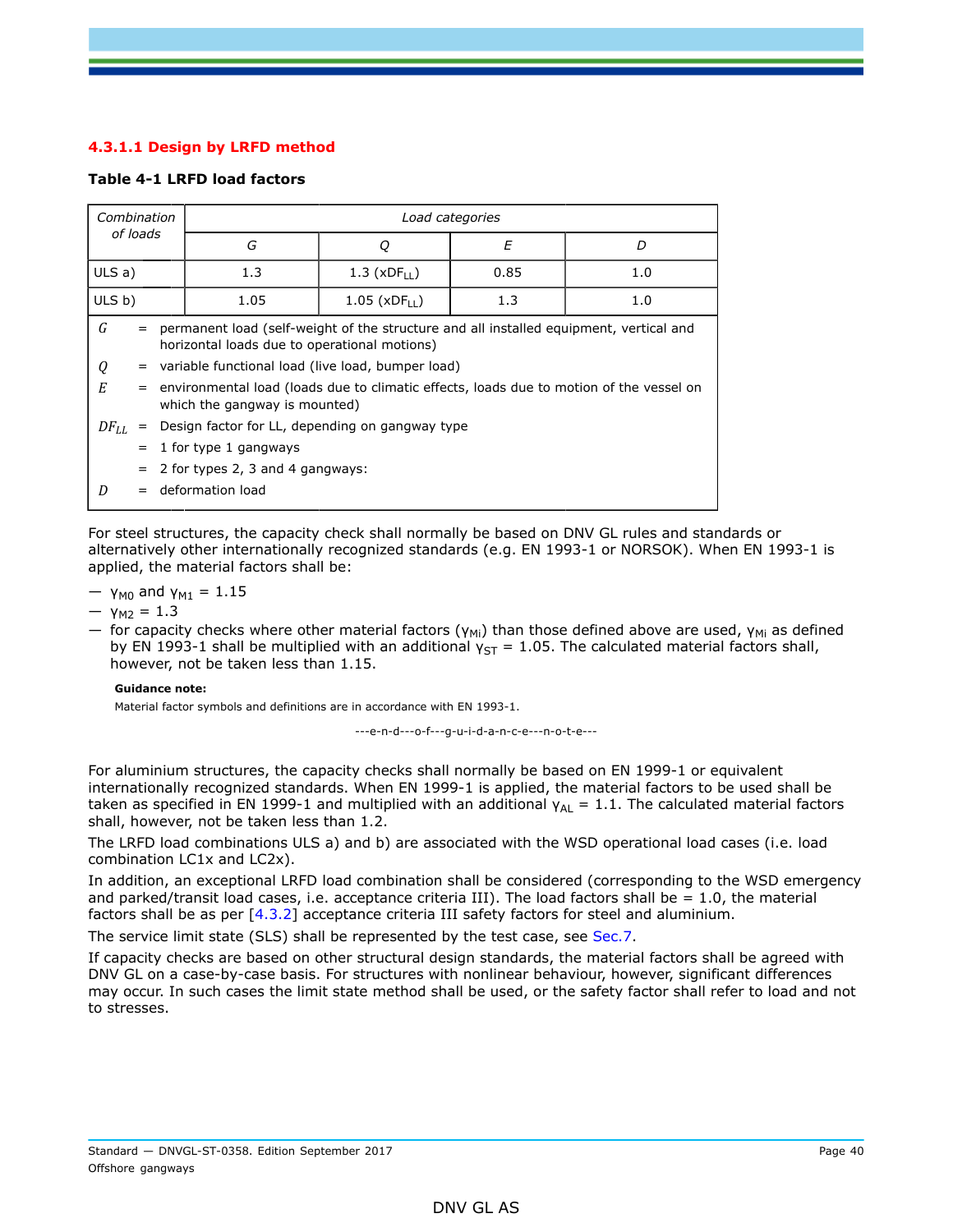### **4.3.1.2 Design by WSD method**

When using elastic analysis for cases of combined stresses, the permissible stresses (or the required safety factors) given in Table 4-2 refer to the equivalent stress according to von Mises. Local peak stresses in areas with pronounced geometrical changes may be accepted on a case by case evaluation.

## 4.3.2 Checking with respect to excessive yielding

### **4.3.2.1 General**

With reference to method of analysis and method of verification of safety given in Table 4-2,  $\sigma_{v}$  is the guaranteed minimum yield strength (or 0.2% proof stress). If  $\sigma_{\rm v}$  is higher than 0.8 times the ultimate strength  $\sigma_{\text{u}}$  it shall be used 0.8 x  $\sigma_{\text{u}}$  instead of  $\sigma_{\text{v}}$ .

Joints shall not be weaker than the minimum required strength of the members to be connected. For riveted joints, bolted joints, friction-grip joints, and welded joints the design shall be based on an internationally recognized standard.

|  | Table 4-2 Criteria for the checking with respect to excessive yielding |  |  |
|--|------------------------------------------------------------------------|--|--|
|--|------------------------------------------------------------------------|--|--|

| Criteria for the checking with respect to excessive yielding |                              |                       |                           |                            |  |  |  |
|--------------------------------------------------------------|------------------------------|-----------------------|---------------------------|----------------------------|--|--|--|
|                                                              | Method of verification       | Acceptance criteria I | Acceptance<br>criteria II | Acceptance<br>criteria III |  |  |  |
| Safety factor                                                | Elastic analysis             | 1.50                  | 1.33                      | 1.10                       |  |  |  |
|                                                              | Plastic (ult. str.) analysis | 1.69                  | 1.51                      | 1.25                       |  |  |  |
| Permissible stresses                                         | Elastic analysis             | $\sigma_{v}$ /1.50    | $\sigma_{v}$ /1.33        | $\sigma_{v}$ /1.10         |  |  |  |

### **4.3.2.2 Aluminium**

In the case of welded connections, the respective mechanical properties in the welded condition shall be assumed. If these values are not available, the corresponding values in the soft condition shall be assumed. For aluminium structures, the safety factors in Table 4-2 shall be multiplied with an additional safety factor,  $SF_{Al} = 1.05$ .

## 4.3.3 Checking with respect to buckling

The guiding principle is that the safety against buckling shall be the same as the required safety against the yield limit load being exceeded. This principle indicates that the safety factors given in the third line of Table 4-2 should represent the normal requirement. These are based on the assumption that the critical stresses (or loads) are determined by recognized methods, taking possible effects of geometrical imperfections and initial stresses into account.

However, other values may be required or allowed, for instance due to uncertainty in the determination of the critical stresses (or load) or due to the post-buckling behaviour. Required factors are given for various types of buckling in Table 4-3. Elastic buckling in Table 4-3 means that elastic buckling stress does not exceed the yield strength.

Calculation methods and corresponding required safety factors as specified by other internationally recognized standards for structural design may also be used.

### **Table 4-3 Safety factors for the checking with respect to buckling**

| Safety factors for the checking with respect to buckling |                         |      |      |  |  |  |
|----------------------------------------------------------|-------------------------|------|------|--|--|--|
| Type of buckling                                         | Acceptance criteria III |      |      |  |  |  |
| Elastic buckling                                         | 1.86                    | 1.66 | 1.38 |  |  |  |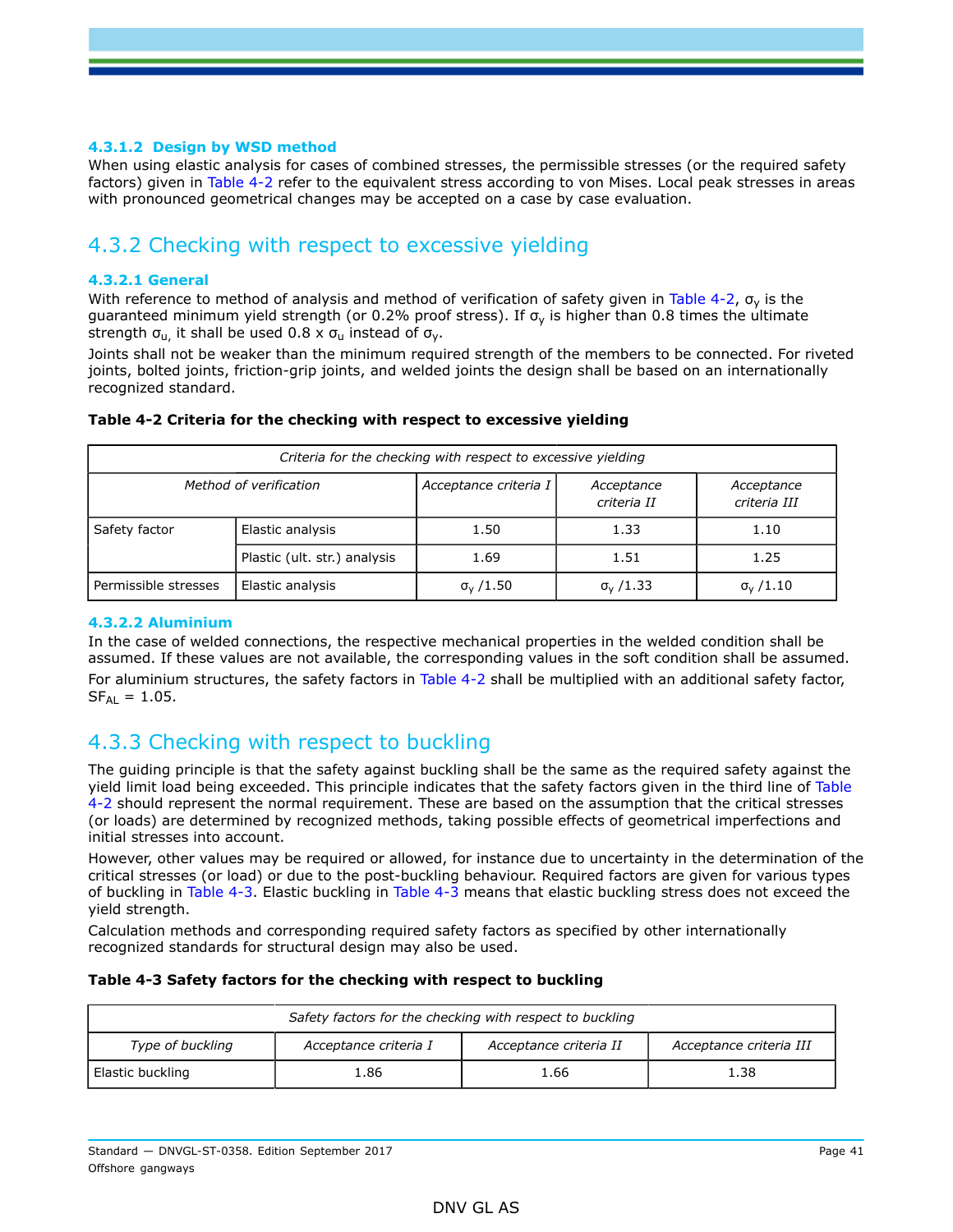| Safety factors for the checking with respect to buckling |        |  |  |  |  |  |
|----------------------------------------------------------|--------|--|--|--|--|--|
| Elastic-plastic buckling                                 | . . 69 |  |  |  |  |  |

## 4.3.4 Checking with respect to fatigue

Checking with respect to fatigue shall be based on an internationally recognized standard applicable for structures intended to be used offshore (e.g. DNVGL-RP-C203, DNVGL-CG-0129, etc.). The fatigue assessment shall be performed on the gangway structure considering the cumulative damage effects of both the operational (including deployment/retrieval) and transit/parked cases and shall consider (but not limit to) the following gangway specifics:

- Operation time: not less than 20 years
- Translation and/or rotation cycles in the directions/around X, Y and Z axis (e.g. telescoping, luffing, slewing, etc.)
- Loads due to motion of the vessel on which the gangway is mounted
- Wind load may usually be excluded
- Type 1 only: on and off-load cycles at full live load: not less than 6/day (e.g. 3 working shifts).

#### **Guidance note:**

- 1) On-load: gangway subject to full LL
- 2) Off-load: gangway completely unloaded (LL=0).

The on and offload cycles shall be agreed with DNV GL and be noted in the certificate.

---e-n-d---o-f---g-u-i-d-a-n-c-e---n-o-t-e---

- Deployment/retrieval cycles/day.
- The design fatigue factor (DFF) shall not be less than 2 (for definition of DFF see DNVGL-OS-C101).
- The load combinations for the fatigue assessment can be based on the load combinations defined in Table 4-4 and Table 4-5 (as applicable).
- Stress acceptance levels according to the fatigue standard used.

The stress range spectrum shall be defined by the designer considering the above minimum limitations. Different fatigue design parameters shall be agreed with DNV GL on a case by case basis.

For the gangway pedestal below the slewing ring, in addition to the above defined conditions, the introduction of relative stress in the pedestal caused by global deformation of the asset shall also be evaluated, if relevant.

## 4.3.5 Design and strength of components

### **4.3.5.1 General**

Components part of the primary load path that are not directly or completely covered by this standard shall be designed and calculated in accordance with applicable internationally recognized codes or standards.

#### **4.3.5.2 Slewing bearings and flanges**

Slewing bearings and flanges shall be designed based on the same loads as for the gangway and as per the methology in DNVGL-ST-0378 [4.4.3] and [4.4.4]. The additional offshore safety factor SF1, see DNVGL-ST-0378 [8.2.2.4], is not required for offshore gangways.

### **4.3.5.3 Pedestals and pedestal adapters**

Pedestals and pedestal adapters shall be designed based on the same loads as for the gangway. Telescopic pedestals shall also fulfil the requirements in [6.3.8.2].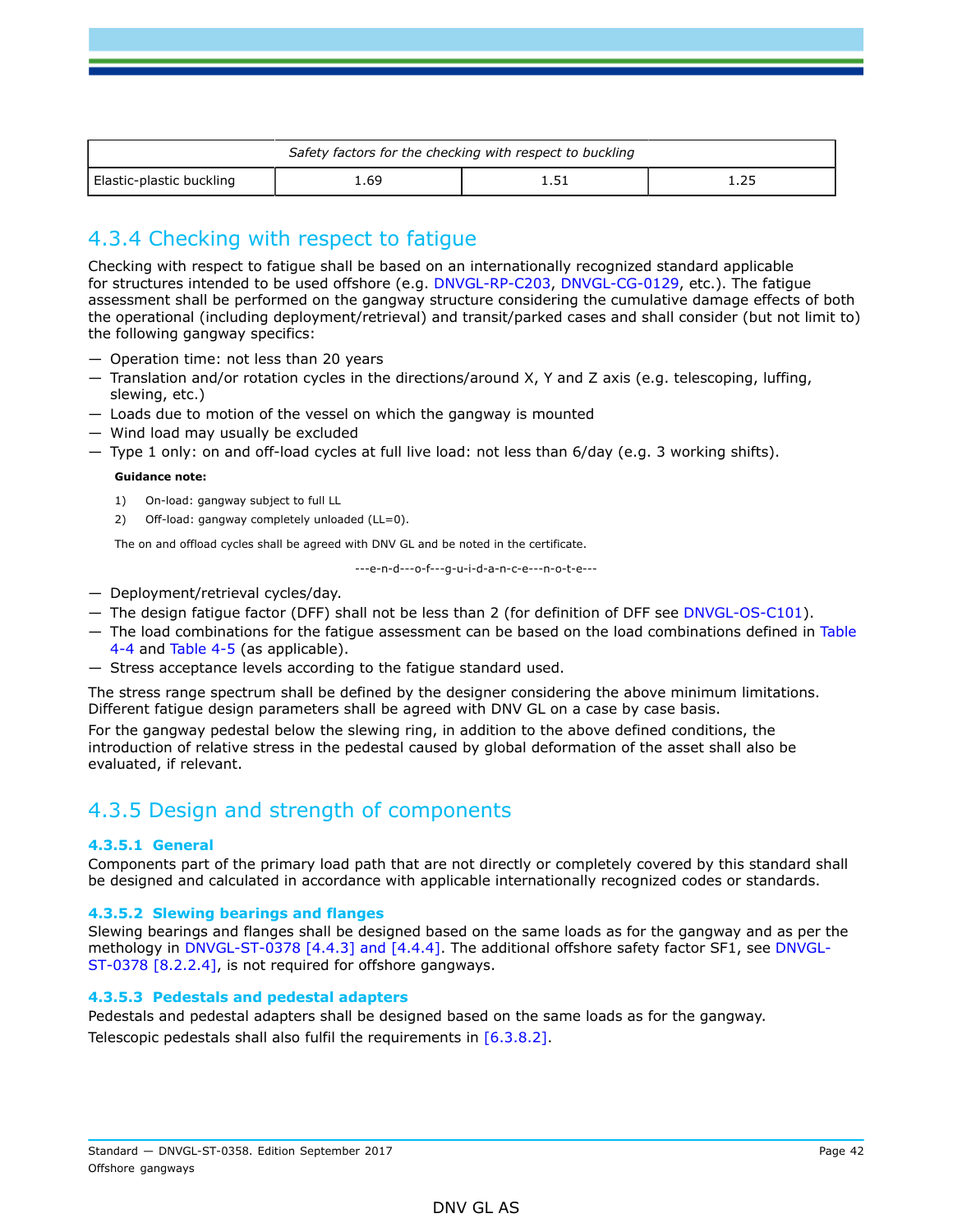### **4.3.5.4 Wheel rolling on rail/structure**

Calculation of stress shall be done as per EN 13001-3-1 annex C.4.

EN 1993-6 part 5 or other applicable internationally recognized standards shall be used if the wheel and runway beam design is not covered in EN 13001-3-1 annex C.4. These standards shall be agreed with DNV GL.

Alternatively, FE calculations shall be provided.

#### **4.3.5.5 Hydraulic cylinders**

Load carrying hydraulic cylinders (i.e. cylinders part of the luffing and telescoping systems) shall fulfil the requirements in DNVGL-CG-0194 *Hydraulic cylinders*.

Where cylinders are used for luffing and/or telescoping, each motion shall have two independent cylinders, with each cylinder being capable of holding the design loads. Alternatively, a single cylinder may be used, provided that no single point failure can lead to uncontrolled motion, see [6.3.8.2].

The design calculations for hydraulic cylinders shall be based on the maximum obtainable pressure (safety valve setting). Alternatively, if the maximum dynamic force applied on the gangway is known, this may be used as basis for the design calculations. In both cases different outreach positions shall be evaluated.

Based on case by case considerations, a safety factor with respect to buckling down to 2.3 may be accepted for slenderness ratios above 110 when applying detailed calculations. For slenderness ratios below 90, buckling is not considered and a safety factor of 1.8 with respect to yield stress will be required. For slenderness ratios between 90 and 110, linear interpolation between the two above acceptance criteria shall be applied.

### **4.3.5.6 Winches**

Winches used for luffing or telescoping shall be designed based on DNVGL-ST-0378 [5.2] and DNVGL-ST-0378 Sec.11 requirements for offshore cranes. Alternative solutions may be considered based on documented equivalent safety level on specific applications.

### **4.3.5.7 Drive components**

Drive components (e.g. gears transmitting braking forces) shall be designed according to DNVGL-ST-0378 requirements considering the specific use of the gangway and consequences in case of failure (see also [6.3.8]). The transmission components shall be considered as brake components.

The hoisting or luffing drive systems shall primarily be designed to hold at least 1.5 times the design torque caused by environmental and operational (including inertia) loads.

The slewing and telescoping drive systems shall primarily be designed to hold at least 1.3 times the design torque caused by environmental and operational (including inertia) loads.

The drive systems shall consist of a minimum of two drive units.

#### **Guidance note:**

A single drive unit is acceptable provided failure of the drive unit and its control system will not cause uncontrolled movement of the gangway.

---e-n-d---o-f---g-u-i-d-a-n-c-e---n-o-t-e---

#### **4.3.5.8 Wire ropes and chains**

Wire ropes used for luffing, telescoping and hoisting the gangway and/or its support structure while the gangway is manned shall have a safety factor, measured against the minimum specified breaking load (MBL), not less than 8 with respect to the wire rope design load. Lower safety factors may be accepted in the following conditions:

- Redundant hoisting/telescoping/luffing wire ropes, minimum SF=5 for each wire rope.
- The gangway telescoping segment is prevented from falling inside/outside the fixed segment by means of end stops, minimum SF=5 (for the telescoping wire rope).
- The gangway and/or its support structure is physically locked at the operational elevation (i.e. hoisting wire rope not part of the load path), minimum SF=5 (for the hoisting wire rope).

With reference to above provisions, the safety factors for chains shall not be less than 6 or 4, respectively.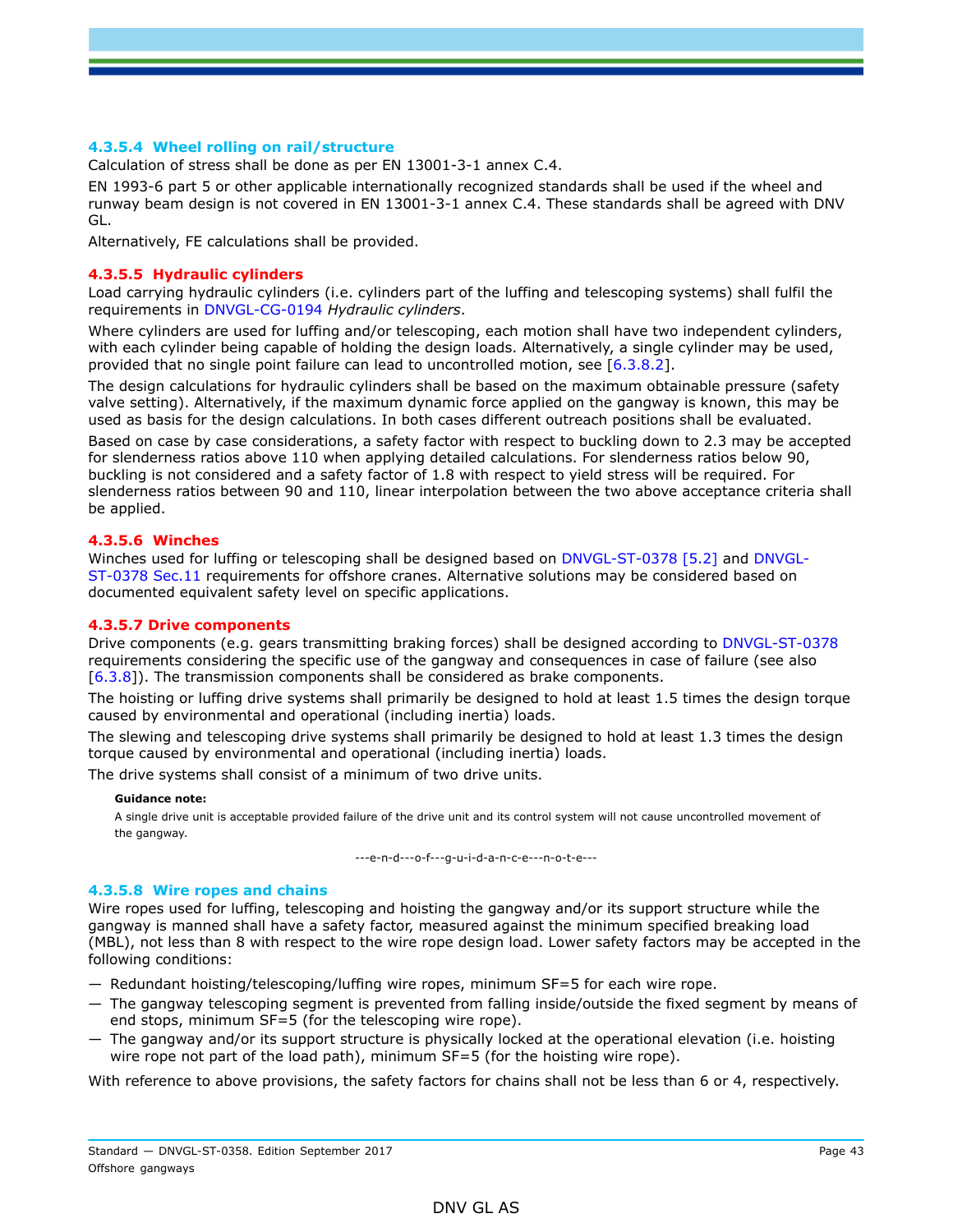# **4.4 Design loads type 1 gangways**

Type 1 gangways shall normally be evaluated based on the load combinations defined in  $[4.2]$ . Other design specific loads and load combinations shall be evaluated on a case-by-case basis.

Type 1 specific design requirements are:

- Normal working condition:
	- $-$  Live load on the gangway 400 kg/m<sup>2</sup>, where live load shall be evenly distributed across the effective load area of the gangway and:
		- width of gangway for calculating the load shall be the clear width
		- length of loaded gangway shall be the maximum operational length without the safety length.
- Emergency disconnection:
	- Live load on the gangway tip 600 kg.

Below Table 4-4 summarizes the load combinations and acceptance criteria for type 1 gangways.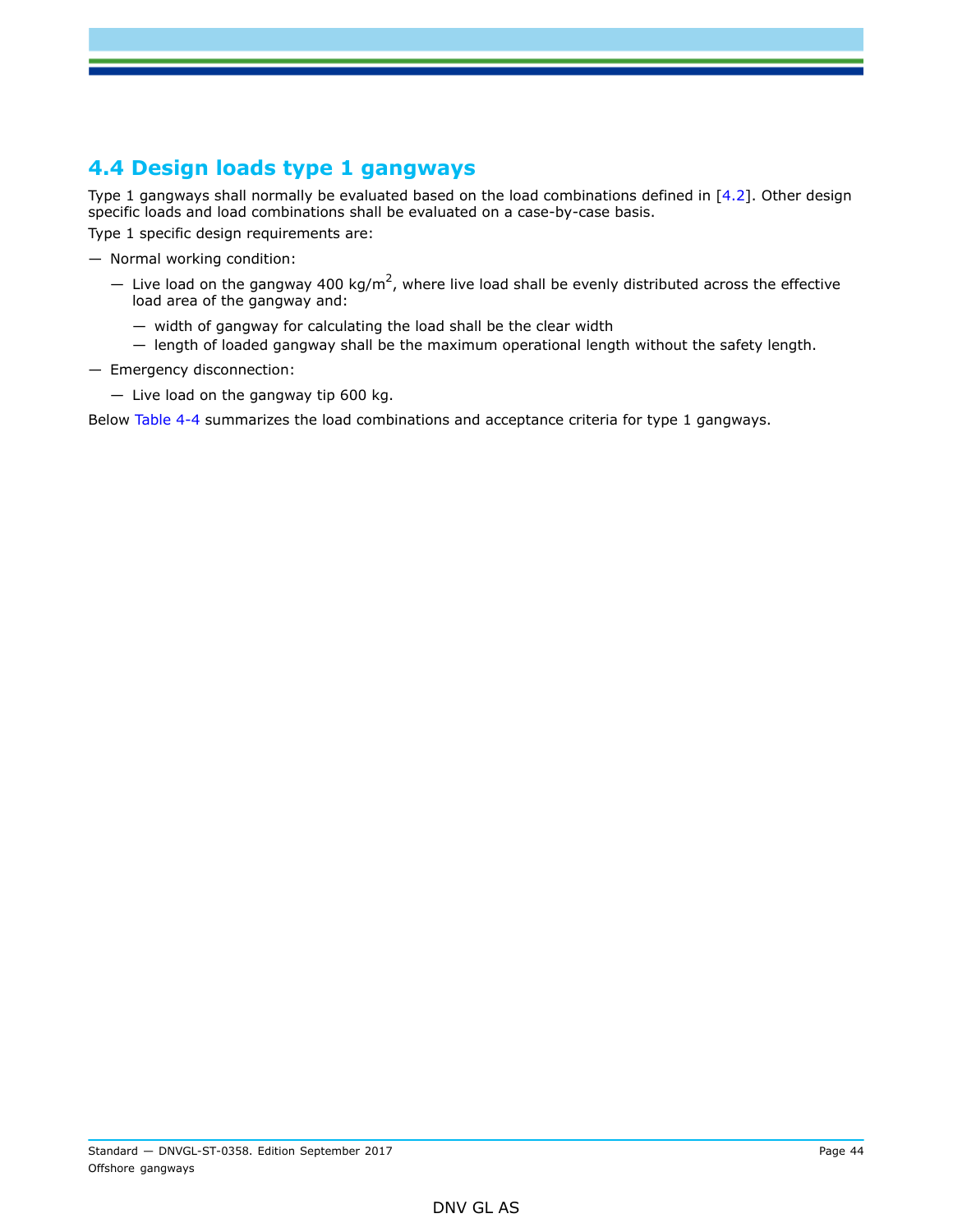### **Table 4-4 Type 1 - load combinations5)**

|                                         | LC 1a                                        | LC1b                                         | LC <sub>2a</sub>                        | LC <sub>2b</sub>                          | LC <sub>3</sub>                                | LC <sub>4</sub>                                 | LC <sub>5</sub>              |
|-----------------------------------------|----------------------------------------------|----------------------------------------------|-----------------------------------------|-------------------------------------------|------------------------------------------------|-------------------------------------------------|------------------------------|
|                                         | Normal working<br>condition<br>(see [4.2.2]) | Normal working<br>condition<br>(see [4.2.2]) | Deployment/<br>retrieval<br>(see [4.2]) | Deployment/<br>retrieval<br>(see [4.2.3]) | Emergency<br>disconnection<br>(see $[4.2.4]$ ) | Parked/<br>transit/survival<br>(see $[4.2.5]$ ) | Load test<br>(see [7.3.2])   |
| Self-weight<br>$(G)_{1}$ <sub>4</sub> ) | G                                            | G x MOA                                      | $G \times DF^{2)}$                      | G x $(DF + MOA)^{2}$                      | G x $(DF + MOA)^{2}$                           | G x MTA                                         | G                            |
| Live load                               | $LL = 400 \text{ kg/m}^2$                    | $LL = 400 \text{ kg/m}^2$                    |                                         |                                           |                                                |                                                 | Test load                    |
| (LL)                                    |                                              | LL x MOA                                     |                                         |                                           |                                                |                                                 |                              |
| Live load                               |                                              |                                              |                                         |                                           | $F \ge 600$ kg                                 |                                                 |                              |
| (applied at<br>the tip of<br>gangway)   |                                              |                                              |                                         |                                           | $F \times (DF_Z + MOA)^{2)}$                   |                                                 |                              |
| Centrifugal<br>force                    |                                              |                                              | $100\%$ , as<br>applicable              | $100\%$ , as<br>applicable                |                                                |                                                 |                              |
| Green<br>sea loads                      |                                              |                                              |                                         |                                           |                                                | $100\%$ , as<br>applicable                      |                              |
| Wind load                               |                                              | operational<br>wind speed                    |                                         | deployment/<br>retrieval<br>wind speed    | deployment/<br>retrieval<br>wind speed         | parked/<br>transit/survival<br>wind speed       |                              |
| Acceptance<br>criteria<br>(see [4.3])   | $\mathbf I$                                  | $_{\rm II}$                                  | $\mathbf I$                             | $\rm II$                                  | III                                            | II <sup>3</sup>                                 | Deflection,<br>see Table 7-1 |

 $MOA$  = maximum operational accelerations, see  $[4.1.6]$ 

*MTA* = maximum transit/parked accelerations, see [4.1.6]

 $1)$  G includes gangway self-weight and all installed equipment.

<sup>2)</sup> Dynamic factor (DF<sub>7</sub>/DF<sub>Y</sub>) due to vertical/horizontal loads due to operational motions.

 $^{3)}$  Stresses in the gangway structure (e.g. in the bridge, the slewing bearing, etc.), cradle (bridge support) and pedestal may be accepted up to acceptance criteria III allowable stresses, if extreme vessel accelerations (i.e. probability level 10<sup>-8</sup>) are used. If vessel accelerations with higher probability level (i.e.  $10^{-4}$ ) are used, then stress levels shall comply with acceptance criteria II safety requirements.

4) Including snow/ice accretion, as applicable.

5) Other relevant load cases and/or combinations shall be agreed with DNV GL.

D N V

G L A S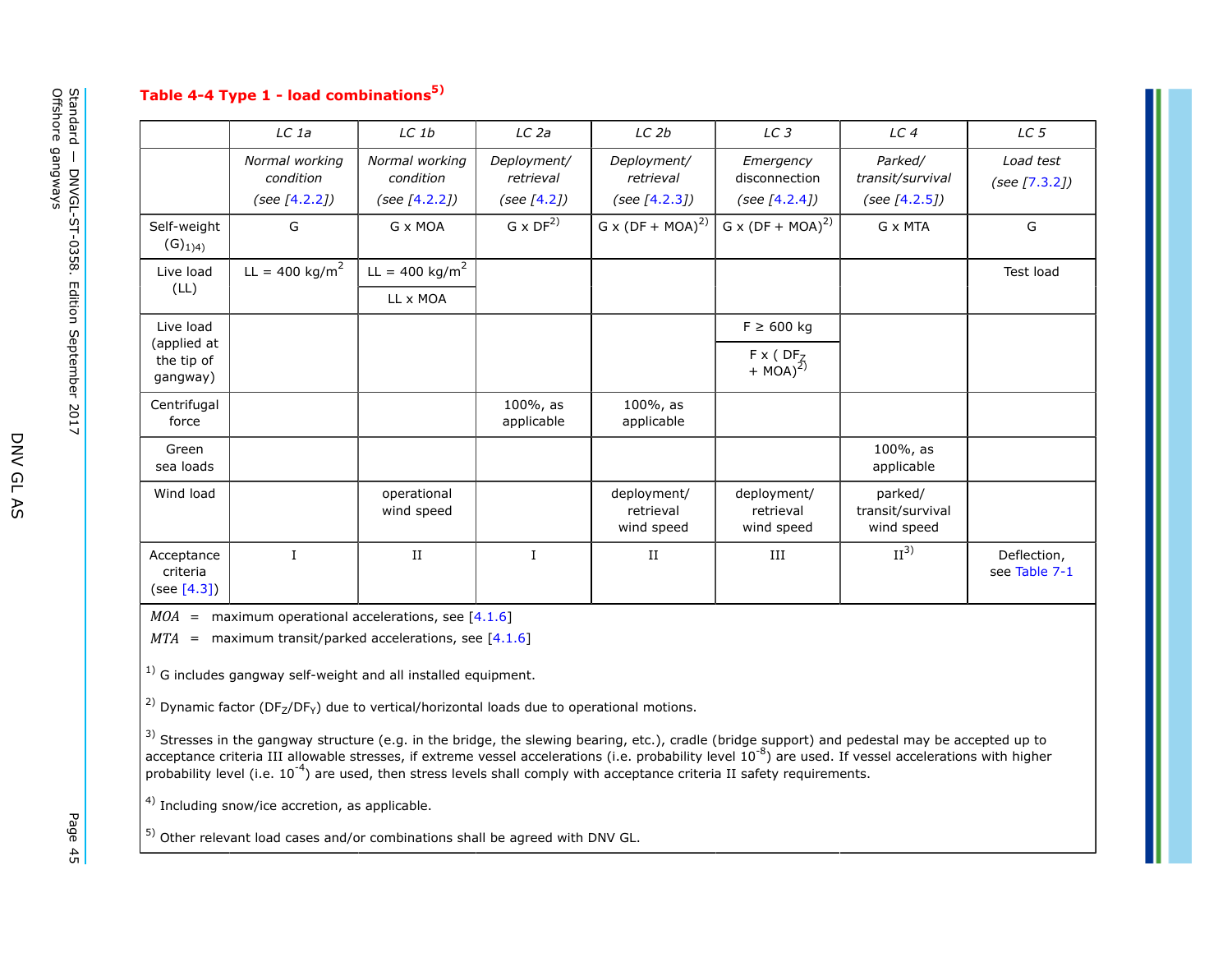# **4.5 Design loads type 2 gangways**

## 4.5.1 General

Type 2 gangways shall normally be evaluated based on the load combinations defined in  $[4.2]$ . Other design specific loads and load combinations shall be evaluated on a case-by-case basis.

Type 2 specific design requirements are:

- Normal working condition:
	- the gangway shall be designed according to the most onerous of the 2 below scenarios.
		- Live load (LL) on the gangway shall be the maximum number of persons, including hand tools/ luggage, allowed on the gangway at the same time. The actual distribution of the LL along the gangway (as specified in the gangway's operational manual) shall be used for calculations.
		- Live load on the gangway tip 120 kg, gangway in uplift/cantilever position.
	- $-$  The design load shall be 2 x live load.
	- Length of loaded gangway is the maximum operational length without the safety length.
	- Vertical and horizontal (longitudinal/transverse) bumper/push loads, as applicable.
- Emergency disconnection:
	- Live load on the gangway tip: minimum 350kg (equivalent to a minimum of 2 persons and a person in the stretcher).
	- Gangway in uplift/cantilever position.
	- Length of loaded gangway is the maximum operational length without the safety length.

## 4.5.2 Full motion compensated gangways

As a general principle, these shall be designed according to the requirements in  $[4.5.1]$  with stress acceptance levels according to acceptance criteria III (accidental load case is when the motion compensating system is out of service).

In addition, the gangway shall also be calculated for LC 1a and LC 2a in Table 4-5.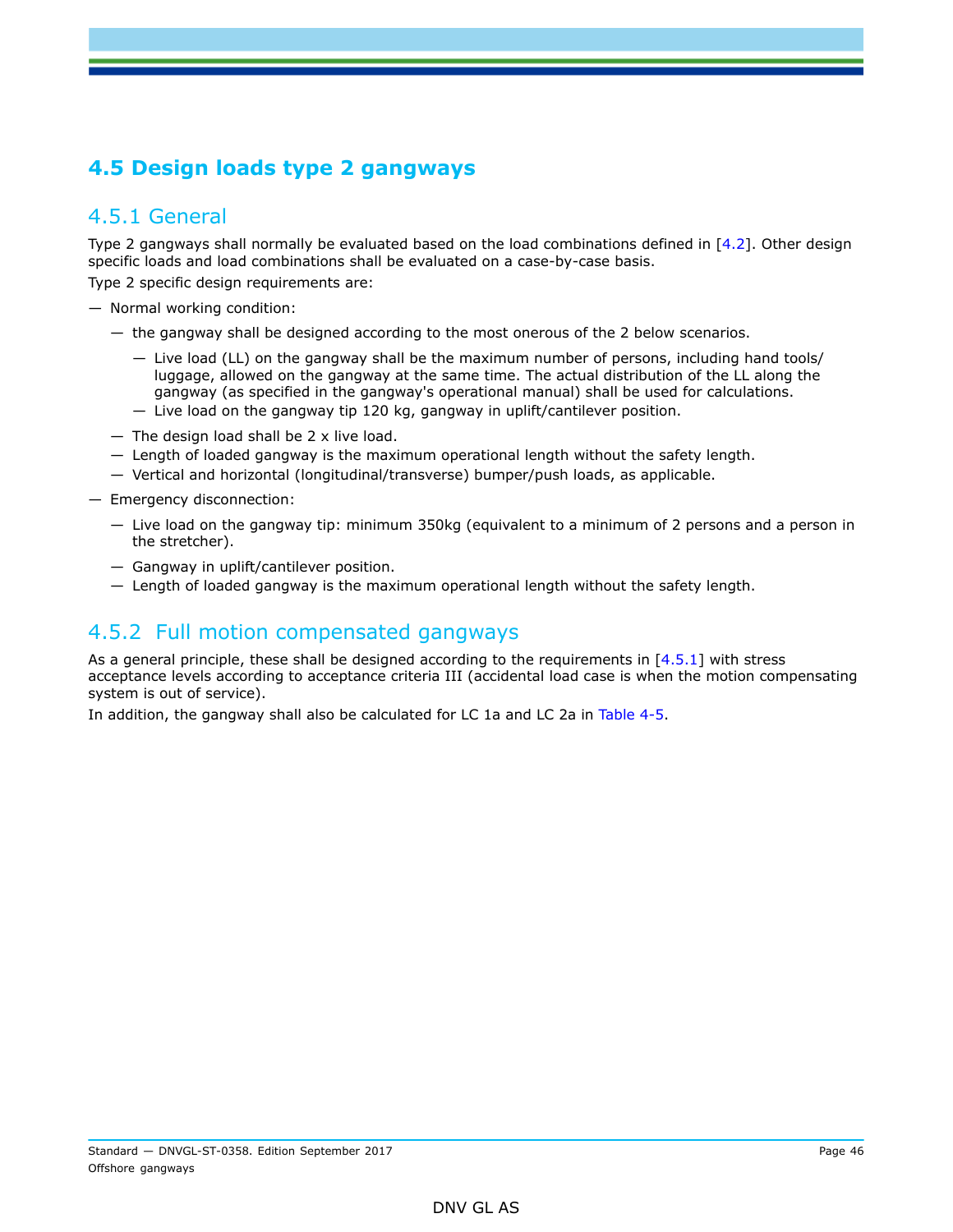# **Table 4-5 Type 2 - load combinations6)7)**

|                                                                      | LC 1a                                        | LC 1b                                        | LC 1c                                        | LC <sub>2a</sub>                          | LC <sub>2b</sub>                          | LC <sub>3</sub>                                | LC <sub>4</sub>                              | LC <sub>5</sub>              |
|----------------------------------------------------------------------|----------------------------------------------|----------------------------------------------|----------------------------------------------|-------------------------------------------|-------------------------------------------|------------------------------------------------|----------------------------------------------|------------------------------|
|                                                                      |                                              |                                              |                                              |                                           |                                           |                                                |                                              |                              |
|                                                                      | Normal working<br>condition<br>(see [4.2.2]) | Normal working<br>condition<br>(see [4.2.2]) | Normal working<br>condition<br>(see [4.2.2]) | Deployment/<br>retrieval<br>(see [4.2.3]) | Deployment/<br>retrieval<br>(see [4.2.3]) | Emergency<br>disconnection<br>(see $[4.2.4]$ ) | Parked/<br>transit/survival<br>(see [4.2.5]) | Load test<br>(see [7.3.2])   |
| Self-weight<br>$(G)^{15}$                                            | G                                            | G x MOA                                      | G x MOA                                      | $G \times DF^{2)}$                        | G x (DF<br>$+ MOA)^{2}$                   | G x (DF<br>$+ MOA)^{2)}$                       | G x MTA                                      | G                            |
| Live load                                                            | LL.                                          | LL                                           | min. $120kg4$                                |                                           |                                           |                                                |                                              | Test load                    |
| (LL)                                                                 | $2 \times LL$                                | 2 x LL x MOA                                 | 2 x LL x MOA                                 |                                           |                                           |                                                |                                              |                              |
| Live load                                                            |                                              |                                              |                                              |                                           |                                           | $F \geq 350$ kg                                |                                              |                              |
| (applied at<br>the tip of<br>gangway)                                |                                              |                                              |                                              |                                           |                                           | $F \times (DF_Z + MOA)^{2}$                    |                                              |                              |
| <b>Bumper</b><br>loads<br>(vertical,<br>longitudinal,<br>transverse) | 100%, as<br>applicable                       | 100%, as<br>applicable                       |                                              |                                           |                                           |                                                |                                              |                              |
| Centrifugal<br>force                                                 |                                              |                                              |                                              | 100%, as<br>applicable                    | 100%, as<br>applicable                    |                                                |                                              |                              |
| Green<br>sea loads                                                   |                                              |                                              |                                              |                                           |                                           |                                                | 100%, as<br>applicable                       |                              |
| Wind load                                                            |                                              | operational<br>wind speed                    | operational<br>wind speed                    |                                           | deployment/<br>retrieval<br>wind speed    | deployment/<br>retrieval<br>wind speed         | parked/<br>transit/survival<br>wind speed    |                              |
| Acceptance<br>criteria<br>(see [4.3])                                | $\mathbf{I}$                                 | $_{\rm II}$                                  | $\;$ II                                      | $\mathbf{I}$                              | $_{II}$                                   | III                                            | II <sup>3</sup>                              | Deflection,<br>see Table 7-1 |

Page 47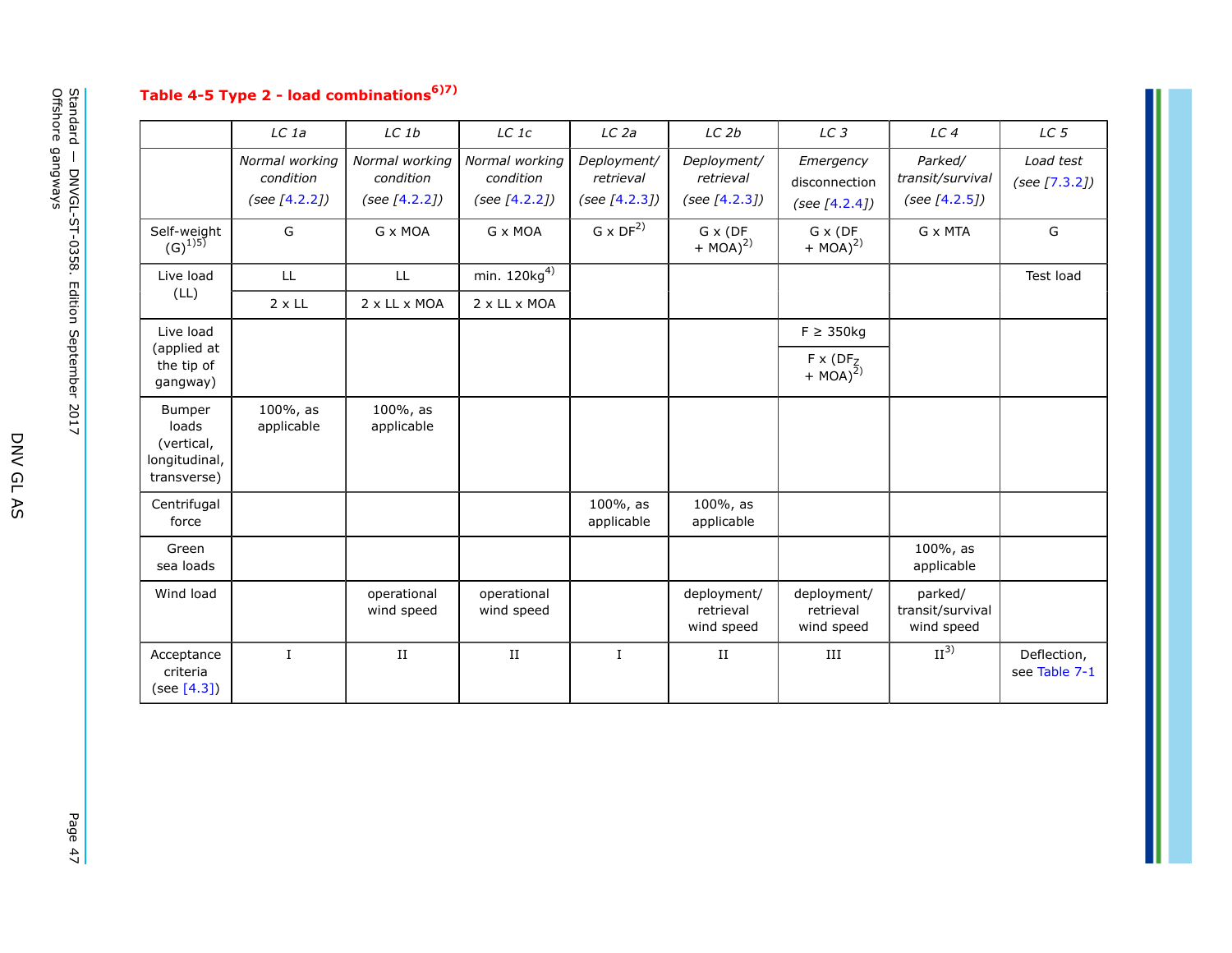$MOA$  = maximum operational accelerations, see [4.1.6]

- *MTA* = maximum transit/parked accelerations, see [4.1.6]
- <sup>1)</sup> G includes gangway self-weight and all installed equipment.

<sup>2)</sup> Dynamic factor (DF<sub>7</sub>/DF<sub>Y</sub>) due to vertical/horizontal loads due to operational motions.

 $^{3)}$  Stresses in the gangway structure (e.g. in the bridge, the slewing bearing, etc.), cradle (bridge support) and pedestal may be accepted up toacceptance criteria III allowable stresses, if extreme vessel accelerations (i.e. probability level 10<sup>-8</sup>) are used. If vessel accelerations with higher probability level (i.e.  $10^{-4}$ ) are used, then stress levels shall comply with acceptance criteria II safety requirements.

<sup>4)</sup> Gangway in uplift position (cantilever), load applied at the free end (tip).

5) Including snow/ice accretion, as applicable.

 $^{6)}$  Other relevant load cases and/or combinations shall be agreed with DNV GL.

 $^{7)}$  Fully motion compensated gangways shall have special consideration. Not all load combinations and stress acceptance levels in the table are directly applicable.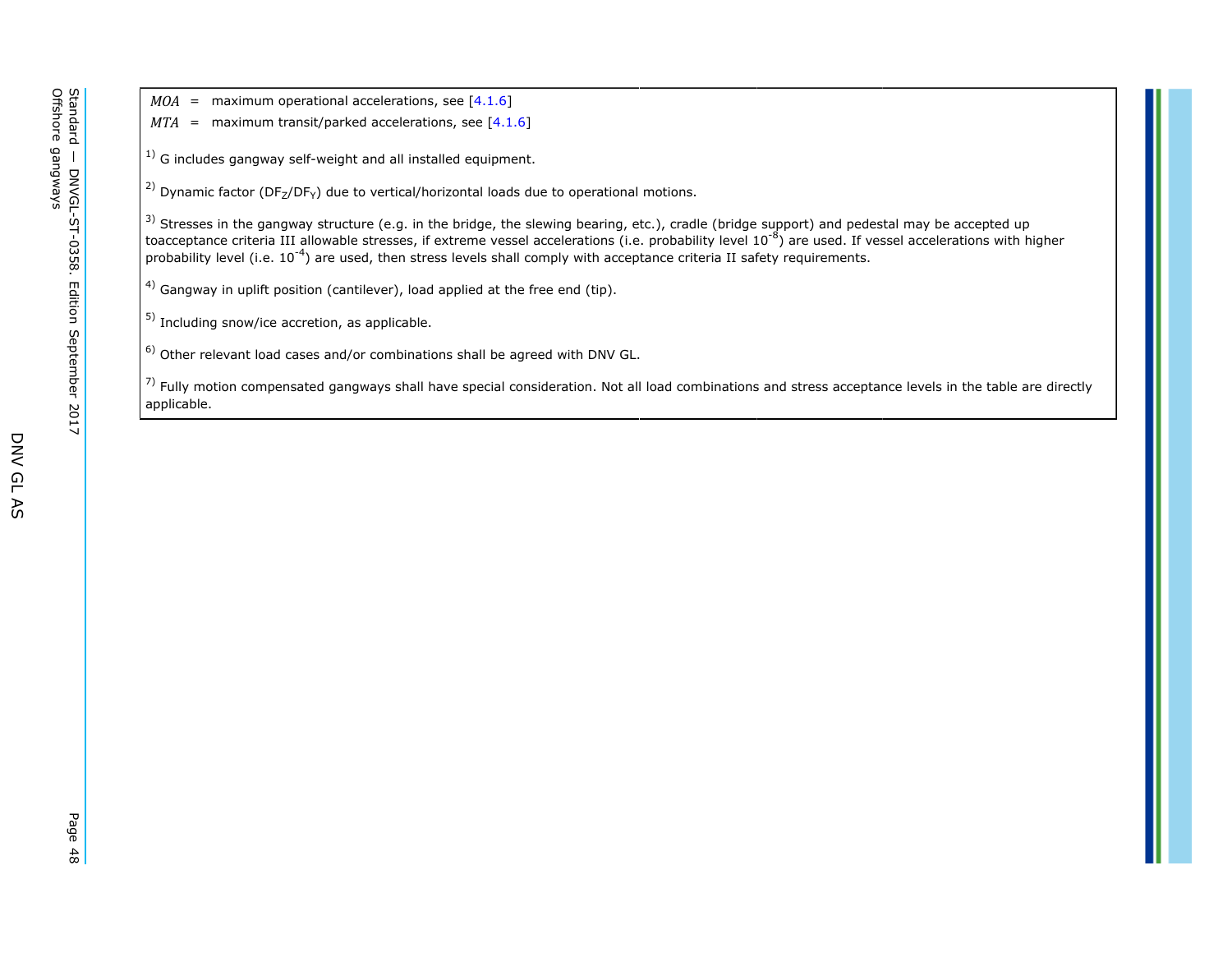# **SECTION 5 FUNCTIONAL REQUIREMENTS**

## **5.1 General**

Generally, the gangway structure shall be designed so that the critical areas (joints, connections with the supporting structure, sliding surfaces and arrangements, wheels and rails, etc.) shall be easily accessible for regular inspection and maintenance.

# **5.2 Machinery**

### 5.2.1 Design conditions (environmental, operational) for machinery and systems

Machinery and systems for offshore gangways shall be designed to operate under marine environmental conditions, with ambient air temperatures matching the gangway design temperature (see [3.2]). If not otherwise specified in the detail requirements for the component or system:

- $-$  ambient air temperature between the design temperature, see [3.2], and 35 $\degree$ C
- ambient air temperature inside machinery housing or other compartments containing equipment between 5°C and 55°C
- relative humidity of air up to 96%.

For gangways designed to be used on vessels with **Ice** or **Winterization** class notation, the requirements in DNVGL-RU-SHIP Pt.6 Ch.6 or DNVGL-OS-A201 (as applicable) shall be considered as a minimum.

## 5.2.2 Materials

The applied material standards shall comply with Sec.3 or other relevant recognised code or standard. Materials with high heat resistance shall be applied where a fire may cause unacceptable consequences of damage, such as collapse, outflow of flammable fluids etc.

Non-metallic materials shall be flame-retardant in accordance with recognised standard.

# 5.2.3 Arrangement and general design of components and equipment

All components in a system shall be adequately matched with regard to strength, capacity and functional performance.

Relative movements due to load variations, thermal expansion, misalignment, vibration and interaction from foundations shall be allowed to avoid detrimental effects.

Bolts and nuts exposed to dynamic forces and vibrations shall be properly secured or pre-stressed.

All operational equipment shall be arranged for easy access. Components and equipment normally subject to inspection and maintenance shall be installed to provide easy access.

Arrangement for adequate lubrication of bearings and gears shall be provided.

Protection against rain, sea-spray, snow, ice and sand shall be provided (essential for brakes, clutches etc.). Provisions shall be made to prevent accumulation of water in any construction. Rapid drainage shall be ensured.

Gangway seatings and their supporting structures shall be of rigid design. Tolerances of mating surfaces of seatings shall meet the standard required by the manufacturer of the slewing ring and general engineering standards.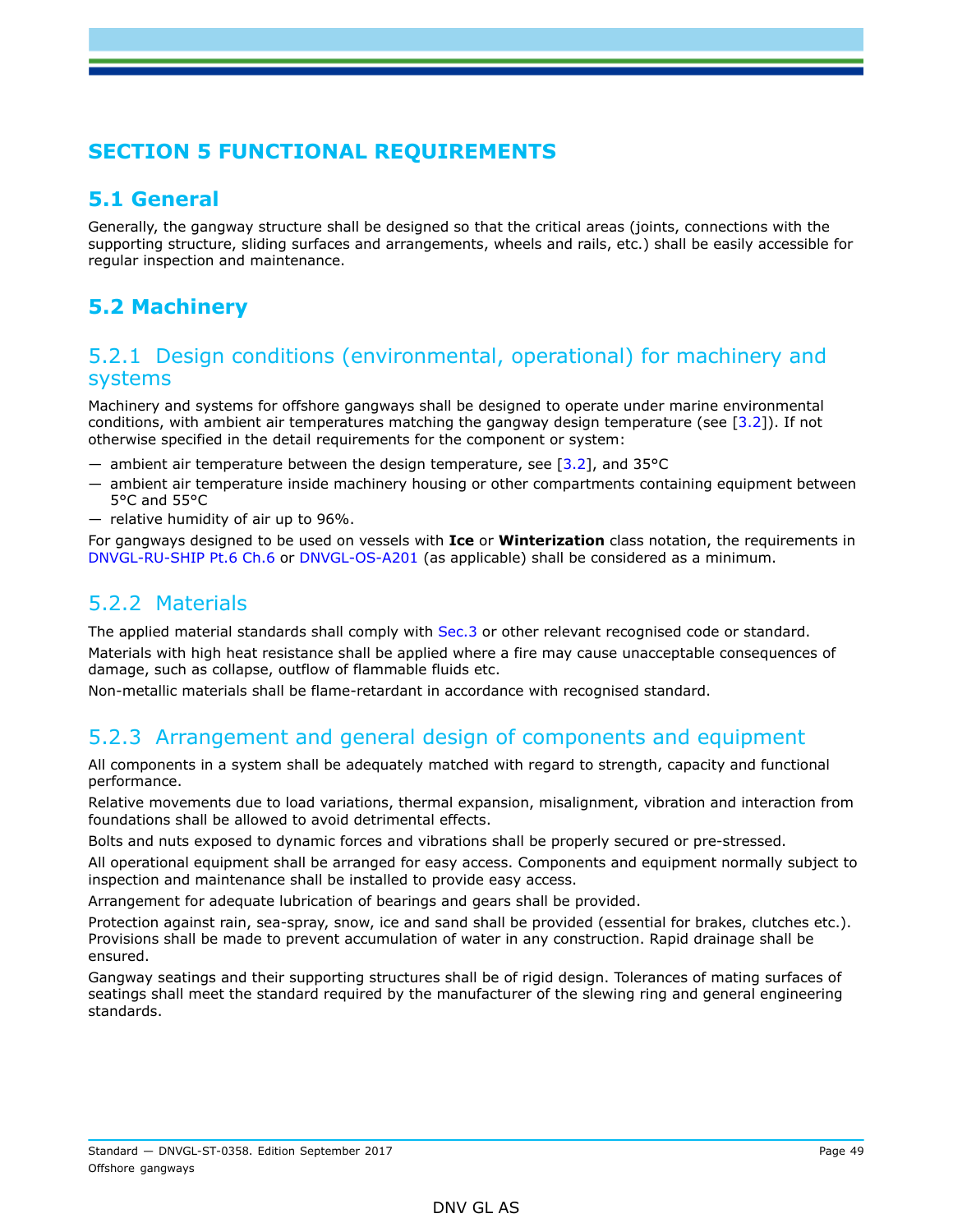## 5.2.4 Ventilation

Forced ventilation (heating/cooling) shall be provided, when necessary, to ensure inside temperatures within the range required by [5.2.1]. Higher temperatures may be accepted provided installed equipment is regarded as suitable for such higher temperature.

Verification of temperature and final acceptance shall be based on the gangway's operational live load and sequence.

## 5.2.5 Strength

The strength of components and equipment shall generally comply with Sec.4. If acceptable accuracy cannot be obtained by strength calculations, special tests may be required for determination of the strength of a design.

## **5.3 Walking height**

Free walking height shall be a minimum of 2.1 meters.

## **5.4 Clear width**

Clear width shall be at least 1.2 meters for type 1 gangways. For type 2 gangways, a minimum clear width of 0.60 meters shall be required for allowing transportation of injured personnel by means of standard stretchers if not otherwise agreed with DNV GL.

## **5.5 Walkway**

The surfaces of the walkway, treads and steps shall be of/coated with hard-wearing, oil resistant non-slip surface/coating.

Any features that could represent a tripping hazard for the persons crossing the gangway (e.g. pipe/cable guides, etc.) shall be avoided.

Toe boards not less than 100 mm high shall be fitted on either side of the walkway. Alternative arrangements shall be considered provided that they ensure at least the same safety and functional requirements.

The walkway shall be designed for drainage and easy cleaning of contaminants like mud and oil. A clearance of maximum 10 mm between the toe board and walkway shall be ensured.

When people might be present below the walkway while the gangway is in operation, the maximum size of the grating openings shall be selected considering the hazards caused by objects or other materials falling or passing through the flooring. However, the opening size shall not allow a 20 mm sphere to pass through.

## **5.6 Handrails**

Handrails shall be in form of a protecting grid or railing, min. 1.0 m high on both sides:

- Stanchions shall be spaced not more than 1.5 m apart.
- Handrails shall have at least 3 courses. The openings below the lowest course of the handrails shall not exceed 230 mm. The other courses shall be not more than 380 mm apart.

The stanchions and handrails shall be designed for a side loading at the upper guide level of 75 kg/m (load case III). The global effect of the above defined side load on the gangway primary structure shall also be considered for the operational case LC 1b.

Handrails shall have smooth surfaces. Edges shall have radii (minimum 2 mm) or be chamfered (minimum 2 x 2 mm). Alternative arrangements shall be considered provided that the safety level achieved is similar or higher.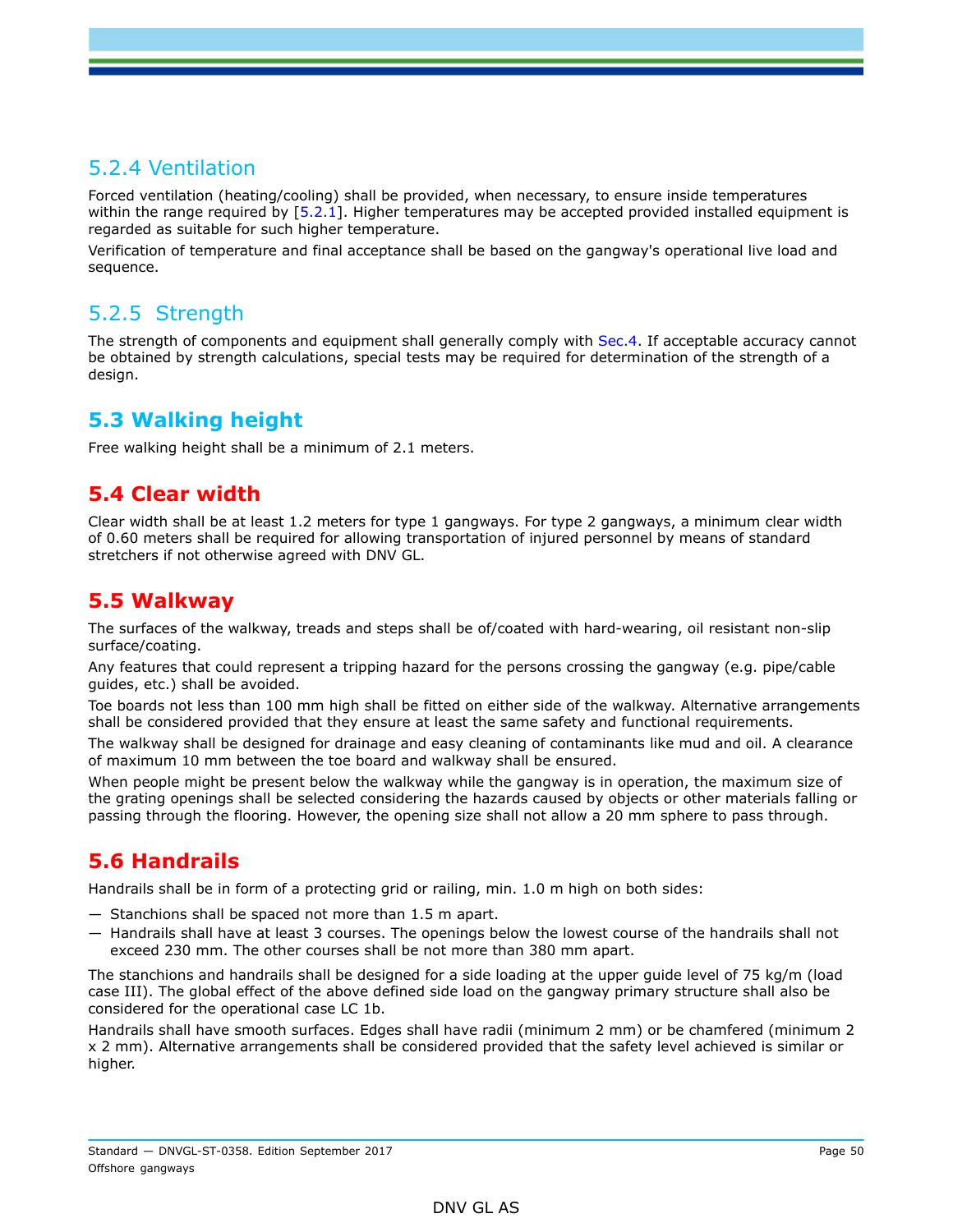## **5.7 Access to gangway and waiting area**

The structural strength requirements of the waiting area and its access, as well as their connections with the gangway structure, shall be based on the below criteria.

If the gangway is designed with a personnel waiting area attached to or otherwise supported by the gangway, the design load for this area shall be 400 kg/m<sup>2</sup>. The design loads for the waiting area shall be considered when evaluating the strength of the main structure of the gangway.

The access to the gangway and/or waiting area (in form of a stairway, a dedicated small gangway/ramp or the gangway itself) shall be designed for a load not less than 400 kg/m<sup>2</sup> (but not less than 100 kg applied in the most onerous position) or 100 kg/step applied as a central point load on every step.

The handrails shall be able to withstand an impact force of 50 kg/m at the upper level without permanent deformation.

The clear width of the main access to the gangway shall be correlated with the clear width of the gangway, see [5.4] , and the expected number of persons to be evacuated in case of an emergency.

#### **Guidance note:**

- i) For gangways with high LL, such as type 1 gangways, the main access should typically be at least as wide as required in [5.4], especially if the access is in form of stairs with multiple flights.
- ii) It is recommended that the design of the access to the gangway and waiting area, in terms of dimensional and layout requirements, complies with international recognized standards/codes (e.g. EN-13586 for type 1 access, NORSOK C-002, etc.).
- iii) It is recommended that the main access to/from the gangway to be ensured by means other than ladders.

---e-n-d---o-f---g-u-i-d-a-n-c-e---n-o-t-e---

Gangways for which an elevator represents the main access shall be arranged with emergency escape. Fixed ladders may be accepted in connection to the use of portable escape equipment (e.g. safety harness). The access and waiting areas of gangways shall be designed and located such that the consequences associated with a failure in an equipment or component part of the gangways power system (e.g. fire, hydraulic discharge, etc.) do not represent a risk to any persons using these spaces.

Protection shall be ensured by physical means (e.g. protective panels) or proximity. Hazards due to external power generators, hydraulic supplies and associated equipment (i.e. located in the proximity of the gangway) shall also be considered.

In addition to the above, access (including any stairs at either or both ends) to the gangway shall be according to applicable requirements in SOLAS, flag state, shelf state and class requirements.

## **5.8 Protecting grid**

There shall be adequate protection at locations of relative movement between gangway sections to prevent injury to parts of the human body. These shall be highlighted and marked using high visibility paint. The minimum size of the gaps below which the hazard of crushing parts of the human body is considered acceptable shall be calculated based on an internationally recognized standard (e.g. EN 349).

## **5.9 Lighting**

Lighting shall be arranged for the entire gangway (including the access to gangway, see [5.7]) and landing platform with stairs, at locations of relative movement between gangway sections, as well as at the ends of the gangway).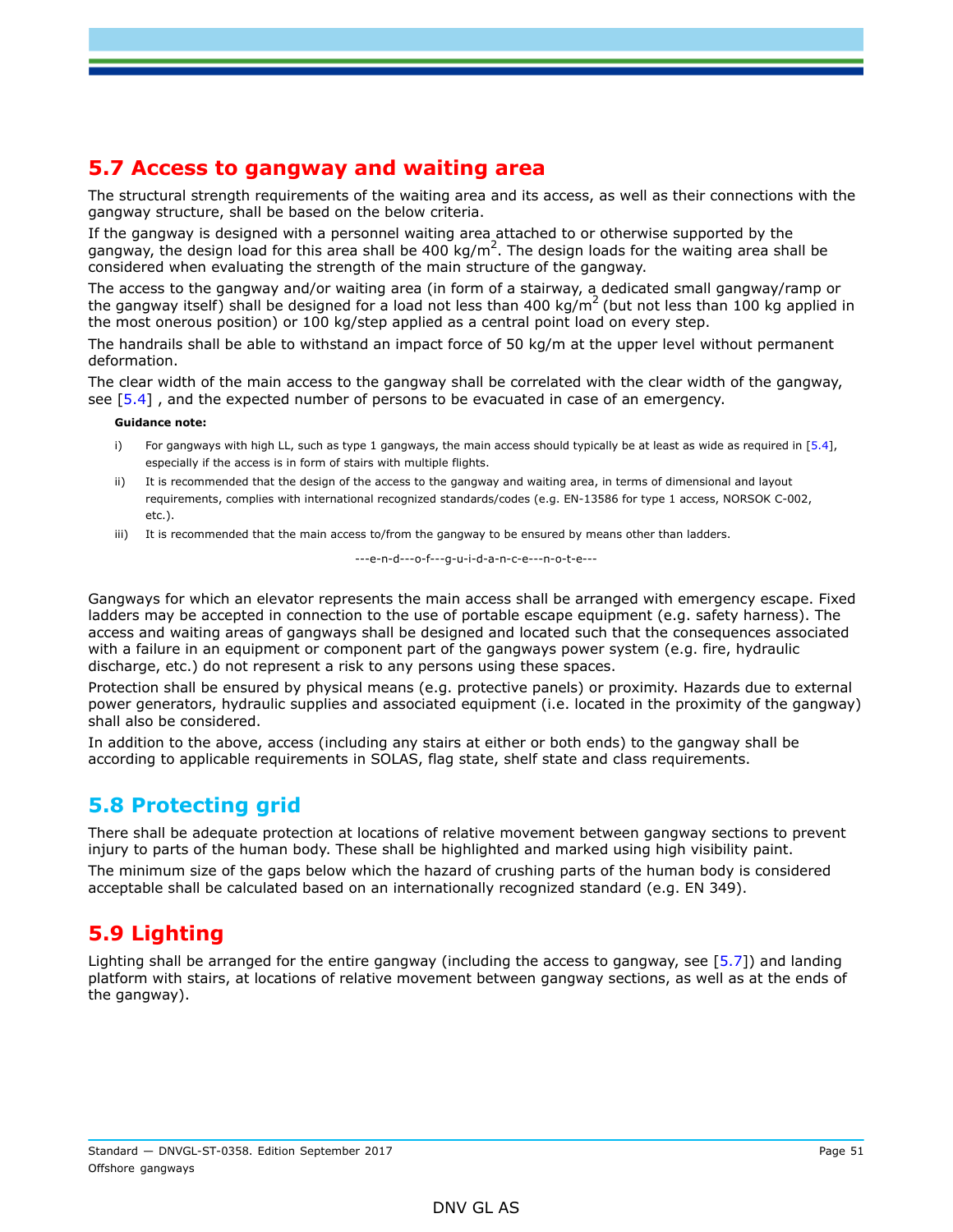#### **Guidance note:**

- 1) Recommended illumination at floor level for normal operation should not be less than 100 lux, 25 lux when powered from emergency generator or 15 lux when powered from battery in case of main power supply failure.
- 2) Lighting mounted on gangway fixed end (e.g. vessel side) may be substituted by the supporting vessel's illuminating system, provided that the visibility and safety levels are properly documented.

---e-n-d---o-f---g-u-i-d-a-n-c-e---n-o-t-e---

The illuminating system shall be so designed so that a single failure, e.g. in the gangway electrical system, of a single light or cut in a lighting strip, etc. shall not affect its functionality.

#### **Guidance note:**

The illuminating system redundancy may be ensured by means of dual electrical supply, battery packs installed on each light fixture or strip, etc.

---e-n-d---o-f---g-u-i-d-a-n-c-e---n-o-t-e---

### **5.10 Operator's cabin**

If required or fitted, the cabin shall satisfy the following overall requirements:

- be of adequate size and give adequate protection against weather and other environmental exposure
- give the operator an adequate view of the area of operation
- have windows capable of being readily and safely cleaned inside and outside and to have defrosting and defogging means, shall have windscreen wipers fitted to all windows necessary for the gangway operator's free view when operating the gangway
- be adequately tempered (heated, cooled) and ventilated according to local conditions
- be of fireproof construction, have doors that can be readily opened from both inside and outside
- noise and vibration shall remain within acceptable limits.

#### **Guidance note:**

It is recommended that noise level is kept under 80 dB inside the cabin.

---e-n-d---o-f---g-u-i-d-a-n-c-e---n-o-t-e---

- have a comfortable and purpose-designed seat from which all operations can easily be controlled. Foot rests shall be arranged where necessary
- have the gangway controls marked and lit to show their respective function.

#### **Guidance note:**

It is recommended that the design complies with international recognized standard/code (e.g. EN-13557).

---e-n-d---o-f---g-u-i-d-a-n-c-e---n-o-t-e---

### **5.11 Landing area**

## 5.11.1 Gangway supported at both ends

For gangways supported at both ends in X, Y, and/or Z axis directions, the landing area shall be arranged to prevent unacceptable movement. This may include a platform for providing support in Z axis direction, side stoppers or equivalent arrangements to prevent unacceptable sideways movements. Other arrangements shall be agreed with DNV GL.

#### **Guidance note:**

Side stopper may be a physical structure or lashing.

---e-n-d---o-f---g-u-i-d-a-n-c-e---n-o-t-e---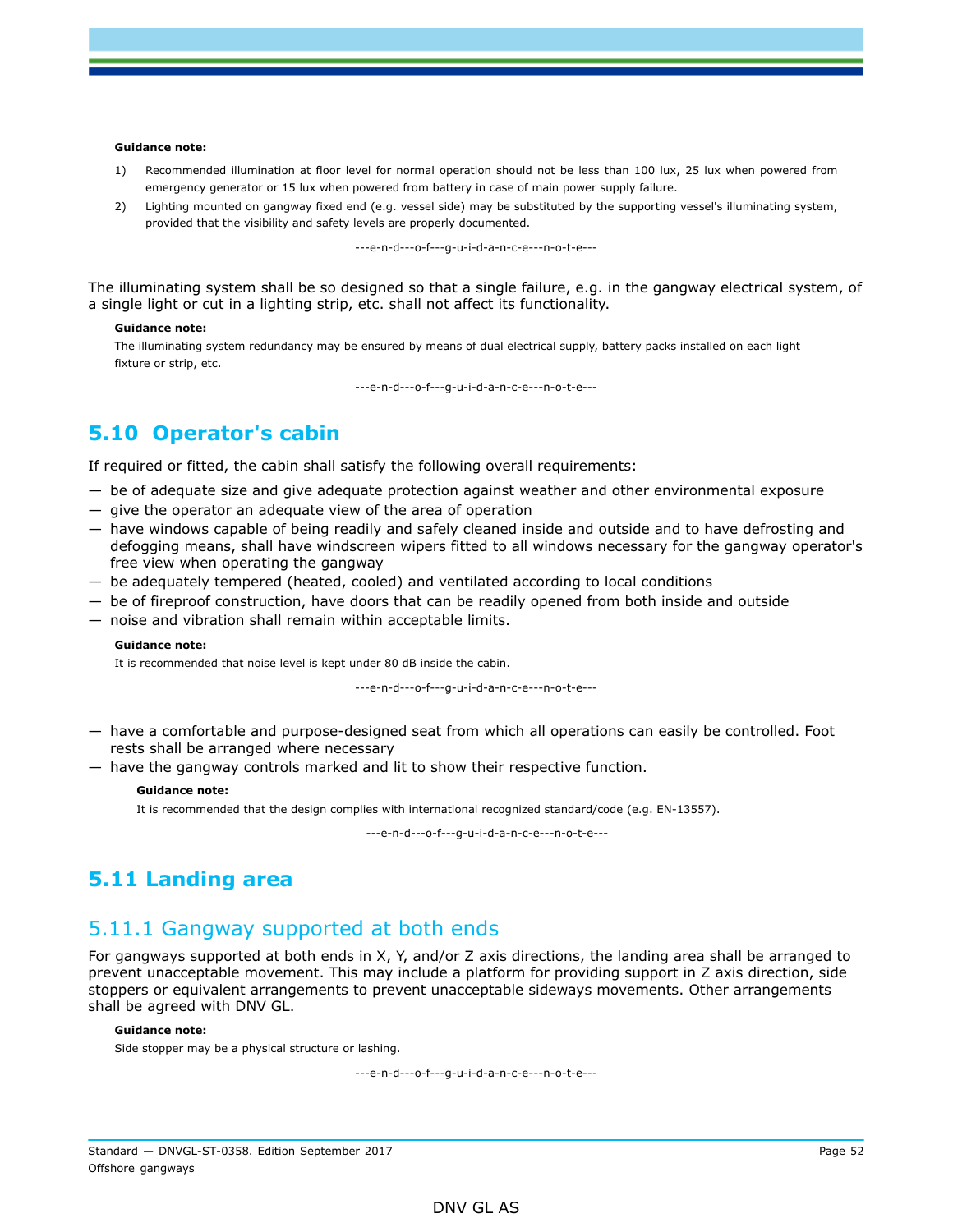Design features to prevent unacceptable movement (e.g. platform, side stoppers, etc.) shall be dimensioned for a design load of twice the resultant loads in X, Y, and Z axis directions at the gangway tip due to:

- gangway self-weight and live loads
- $-$  loads due to climatic effects, see [4.1.5]
- loads due to motion of the vessel on which the gangway is mounted/supported, see  $[4.1.6]$ .

The gangway shall be fitted with a break-away system (see [6.3.1.3]).

## 5.11.2 Gangway supported at one end only (cantilever)

For gangways designed to operate as a cantilever, the gangway shall be equipped with a system to hold the gangway end in constant position in X, Y and Z axis directions (e.g. motion compensation system). Tolerance shall not be more than +/- 100 mm unless suitable protection to prevent personal injury is installed. The alternative solution shall be documented by means of risk identification and physical testing proving an equivalent safety level.

In addition, the gangway shall be designed for an upward vertical load and horizontal loads (in direction of X and Y axis) according to  $[4.5]$  (as applicable). See also  $[6.3.1.2]$ .

### 5.11.3 Gangway supported at both ends (gangway tip in light contact with supporting structure)

For such gangways, the provisions in  $[5.11.1]$  and  $[5.11.2]$  shall be followed, as applicable.

## **5.12 Operation angle**

### 5.12.1 General

Normally, a gangway is classified as a ramp. The maximum operational angle amplitude/range to the horizontal for the gangway shall be  $\pm 10$  degrees. Up to  $\pm 20$  degrees may be used if the gangway is fitted with enhanced slip resistance features.

#### **Guidance note:**

Steeper operational angles may be considered provided that the deck of the gangway is fitted with treads or steps, see ISO 14122. The specific requirements shall be agreed with DNV GL.

---e-n-d---o-f---g-u-i-d-a-n-c-e---n-o-t-e---

# 5.12.2 Tread design

All treads shall be securely fitted, and shall extend over the full width of the gangway between the toe boards. Provision should be made for easy cleaning of the gangway between the treads, by leaving a 25 mm space between tread and toe board at each side. Liquids shall not gather between the treads.

- Spacing: at regular intervals, not more than 400 mm (in X axis direction).
- Height: not less than 30 mm above the walkway.

### **5.13 Power system**

The main gangway functions (slewing, luffing and telescoping) shall have such response to the controls that the minimum required speed from stand still shall be obtained within 2 seconds from activation of the control lever. The control levers shall have predictable smooth motions proportional to their position.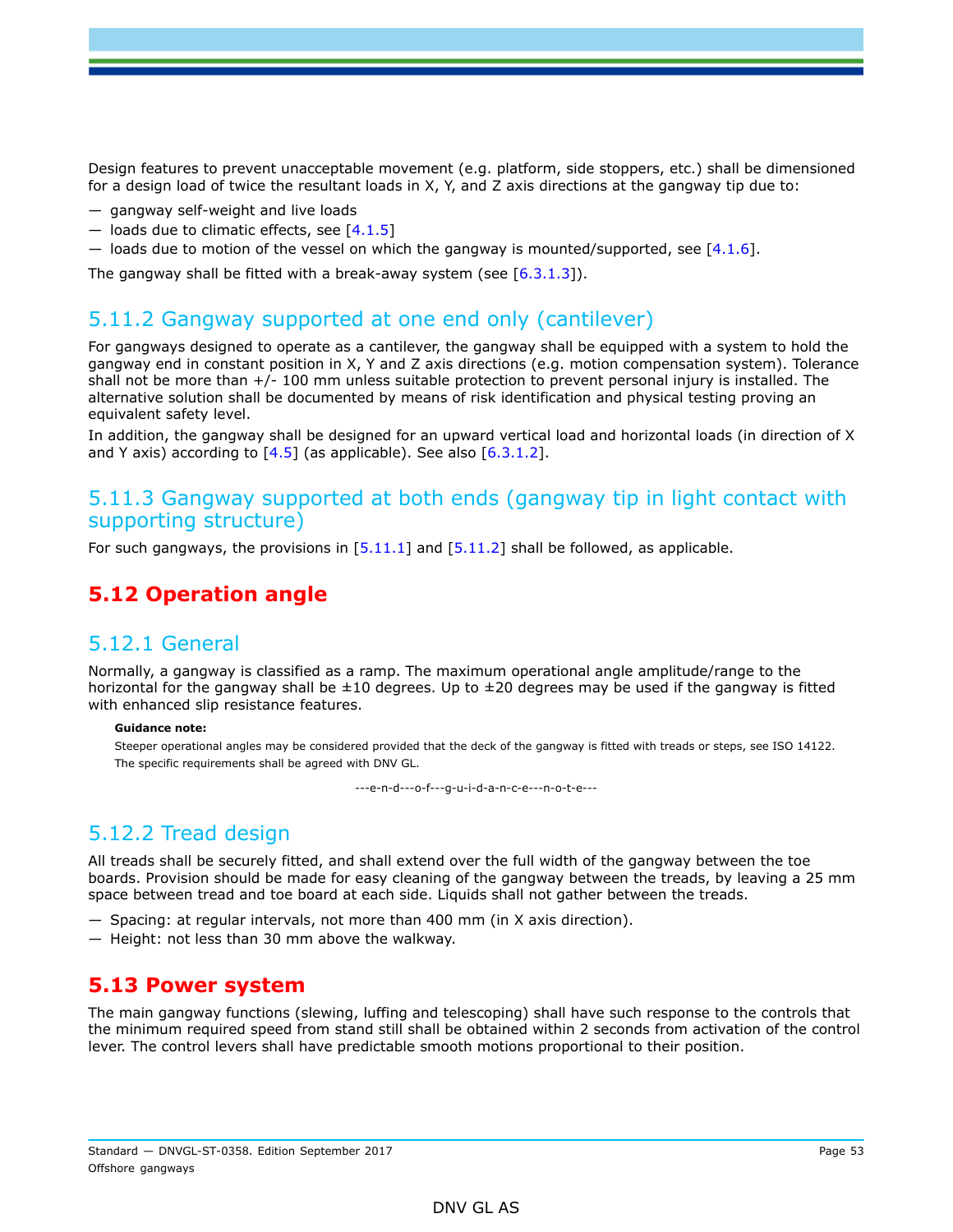The gangway shall have enough power to be able to perform its functions (slewing, luffing and telescoping) with adequate speed, thus enabling it to connect/maintain its position relative to the landing area in a safe and quick manner.

The gangway shall be connected to an independent emergency power source, rated to handle the gangway at full LL, i.e. luffing, slewing, telescoping and full functionality under all conditions. The emergency power source may be a redundant main power supply, an emergency power supply from the installation or a standalone emergency power supply in the gangway.

For operation within hazardous (gas-dangerous) areas, prime movers and their installation shall meet additional pertinent requirements.

Adequate insulation and shielding shall be provided for the protection of personnel during performance of their normal duties and to prevent ignition of flammable fluids.

Internal combustion engines shall normally not be located in hazardous areas. The exhaust gas outlet of the engines shall have an effective spark arrester. The outlet shall be led to the atmosphere at a safe distance from any hazardous area.

## **5.14 Electrical installations, equipment and systems**

Electrical installation shall comply with relevant and recognized codes or standards pertinent to the location of the gangway.

The electrical equipment and systems supporting the gangway main functions shall comply with DNVGL-RU-SHIP Pt.4 Ch.8 and will be defined as essential. Specifically, equipment and systems having impact on the safety and safety equipment requirements listed in Sec.6 shall fulfil requirements with respect to essential installations. However, the documentation requirements are given in  $[2.1.1]$  and certification requirements are provided below.

All electrical equipment part of the control and/or safety system shall be type approved by an internationally recognized certification body, documenting suitability for the intended application in a marine environment.

#### **Guidance note:**

The requirement normally applies to the following components:

- switchboards
- motor starters and frequency converters, electric motors
- slip rings
- generators and transformers
- cables, termination accessories
- other components that may be essential for the electrical system functionality.

---e-n-d---o-f---g-u-i-d-a-n-c-e---n-o-t-e---

For gangways on-board mobile offshore units (semi submersibles, jack-ups, etc.), additional requirements as specified by the governing DNV GL rules for classification: Offshore units (RU-OU) shall be applied.

#### **Guidance note:**

Relevance of the additional requirements may be agreed with DNV GL on a case-by-case basis.

---e-n-d---o-f---g-u-i-d-a-n-c-e---n-o-t-e---

# **5.15 Hydraulic systems**

### 5.15.1 General

Hydraulic systems and their lay-out shall be in accordance with DNVGL-RU-SHIP Pt.4 Ch.6. Alternatively, compliance with other internationally recognized standards shall be agreed with DNV GL on a case by case basis during design review.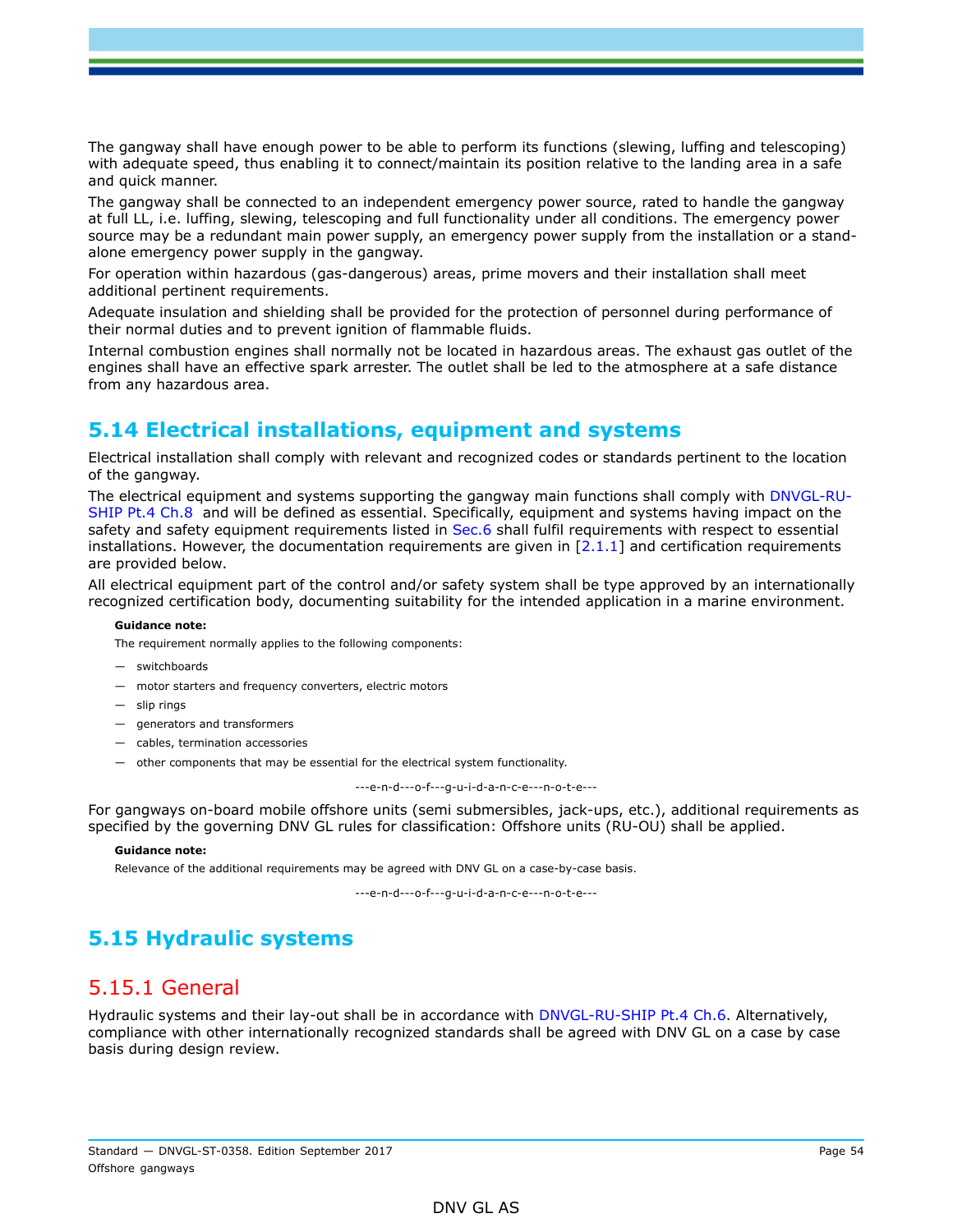When designing hydraulic circuits, all aspects of possible methods of failure (including control supply failure) shall be considered. In each case, components shall be selected, applied, mounted and adjusted so that in the event of a failure, maximum safety to personnel shall be the prime consideration, and damage to equipment minimized (fail-safe concept).

All parts of the system shall be designed or otherwise protected against pressures exceeding the maximum working pressure of a system or any part of the system or the rated pressure of any specific component. Systems shall be designed, constructed and adjusted to minimize surge pressures and intensification pressures. Surge pressure and intensified pressure shall cause no hazards.

Loss of pressure or critical drops in pressure as well as missing hydraulic refilling and leakage (internal or external) shall not cause a hazard.

Whatever type of control or power supply used (e.g., electrical, hydraulic, etc.), the following actions or occurrences (unexpected or by intention) shall create no hazard:

- switching the supply on or off
- supply reduction
- supply cut-off or re-establishment.

Hydraulic systems and other machinery in connection with the hydraulic system shall be designed to protect personnel from surface temperatures that exceed touchable limits by either insulating or guarding.

To facilitate maintenance, means shall be provided or components so fitted that their removal from the system for maintenance:

- shall minimize the loss of fluid
- shall not require draining of the reservoir
- shall not necessitate extensive disassembly of adjacent parts.

The fluid reservoir shall be designed with respect to:

- dissipation of heat from the oil
- separation of air
- settling of contamination in the oil
- maintenance work.

Indicators showing the fluid level shall be permanently marked with system high and low levels.

Air breathers on vented reservoirs should be provided which filter air entering the reservoir to a cleanliness level compatible with the system requirements, taking into consideration the environmental conditions in which the system shall be installed.

Effective means for filtration and cooling of the fluid shall be incorporated in the system. A means of obtaining a representative fluid sample shall be provided to allow for checking fluid cleanliness condition. Valves for fluid sampling shall be provided with sealing and with warning signs marked system under pressure.

## 5.15.2 Flexible hoses

Flexible hoses and couplings shall be of approved type with work product certificate level documentation (type approval certificate issued by DNV GL is recommended). Flexible hoses shall only be used:

- between moving elements
- $-$  to facilitate the interchange of alternative equipment
- to reduce mechanical vibration and/or noise.

Flexible hoses shall be located or protected to minimize abrasive rubbing of the hose cover.

## 5.15.3 Hydraulic cylinders

Specific design requirements for hydraulic cylinders to be installed on offshore gangways are listed in [4.3.5.5].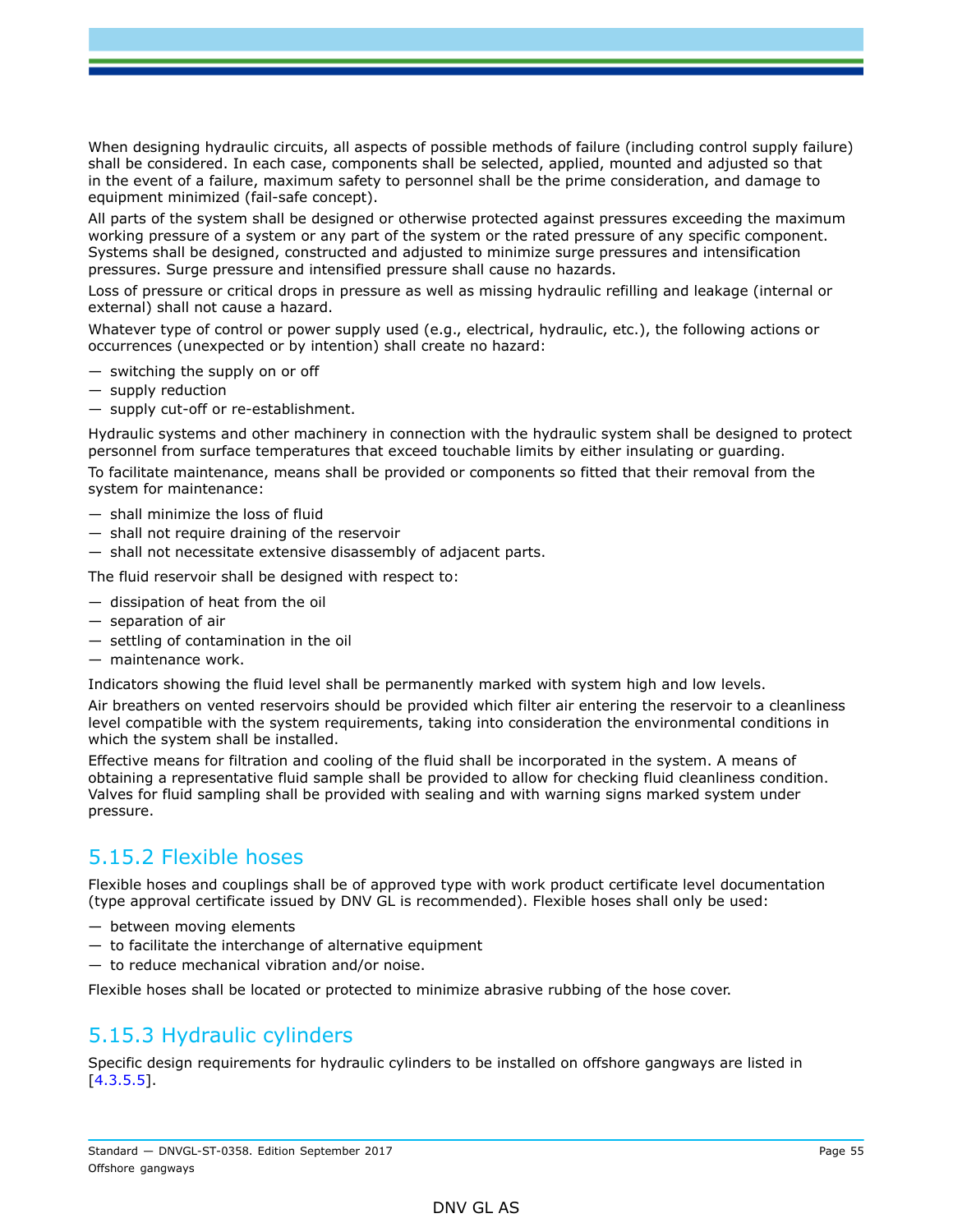## 5.15.4 Testing

Each component shall be pressure tested to 1.5 times the design pressure, except for mountings which shall be tested at 2 times the design pressure. The test pressure needs not to exceed the design pressure by more than 70 bar.

Hydraulic testing of the gangway hydraulic system shall be performed in the presence of a surveyor, unless otherwise agreed. The pressure from the overload testing is deemed sufficient and shall be maintained for a time sufficient for check of leakage. The hydraulic system shall exhibit no sign of defects or leakage. Hydraulic cylinders shall be tested in accordance with DNVGL-CG-0194 requirements.

### **5.16 Pneumatic systems**

Air intakes for compressors shall be so located as to minimize the intake of oil- or water contaminated air.

When designing pneumatic circuits, all aspects of possible methods of failure (including control supply failure) shall be considered. In each case, components shall be selected, applied, mounted and adjusted so that in the event of a failure, maximum safety to personnel shall be the prime consideration, and damage to equipment minimized (fail-safe concept).

Loss of pressure or critical drops in pressure, as well as leakage (internal or external) shall cause no hazard.

Whatever type of control or power supply used, the following actions or occurrences (unexpected or by intention) shall not create a hazard:

- switching the supply on or off
- supply reduction
- supply cut-off or re-establishment.

Air supply to instrumentation equipment shall be free from oil, moisture and other contaminants. The dew point shall be below 5°C for air in pipes located in gangway engine room. In pipes outside the engine room the air shall have a dew point below  $(T_D-5)$ °C.

Components requiring extremely clean air shall not be used.

Main pipes shall be inclined relative to the horizontal, and drainage shall be arranged. Piping and pressure vessels shall comply with DNVGL-RU-SHIP Pt.4 Ch.6 or other relevant internationally recognized codes and standards.

## **5.17 Control and monitoring systems**

### 5.17.1 General

All gangways shall be provided with safety functions reducing the risk connected to personnel transfer operations, therefore control and monitoring systems supporting the gangway safety functions shall be designed with respect to redundancy, robustness against single failures and availability.

The control system shall be designed based on the generic principles specified in DNVGL-RU-SHIP Pt.4 Ch.9, the functional requirements in [5.17], [5.18] and safety requirements in Sec.6. The documentation requirements are given in [2.1.1]and certification requirements are provided below.

The main components for control, monitoring and safety systems shall be type approved by an internationally recognized certification body, documenting suitability for the intended application in a marine environment.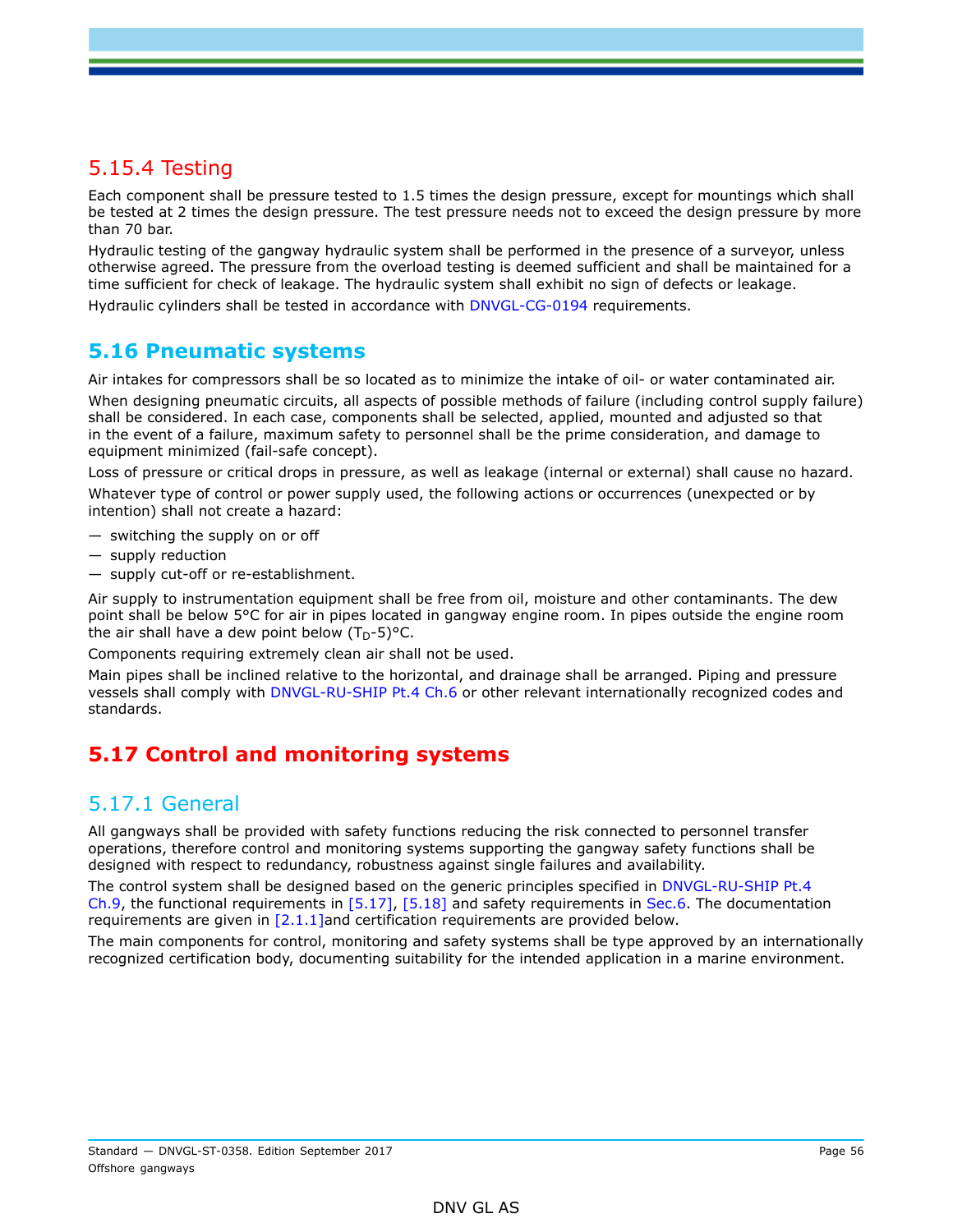#### **Guidance note:**

The requirement normally applies to the following components:

- controllers, PLCs
- I/O cards, communication cards
- operator stations, computers
- network switches, routers, firewalls
- other components that may be essential for the control system functionality.

---e-n-d---o-f---g-u-i-d-a-n-c-e---n-o-t-e---

Control system design and components shall therefore be selected, applied, mounted and adjusted so that in the event of a failure, personnel safety shall be the prime consideration (fail-safe concept). The testing program shall follow the requirements in [7.2.4].

### 5.17.2 Wireless remote control systems

The wireless remote control shall be designed, built and tested following the same principles applicable to the hardwired control station, see [5.171].

Further, specific requirements for wireless control devices shall be complied with:

- The wireless communication with the gangway shall comply with the technical requirements in DNVGL-RU-SHIP Pt.4 Ch.9 Sec.4 [3].
- Loss of communication with the remote control shall cause the gangway to go into a safe state as outlined in  $[5.17.1]$ . The error shall trigger an acoustic alarm.
- By starting of the remote control unit, a self-check shall be conducted in order to prevent movements if the control has been left in such mode.
- The remote control unit shall be provided with a key-switch for closing when not in use.
- The remote control unit shall also be provided with a dead man button.

Should a gangway be possible to be controlled from multiple workstations (e.g. the hardwired control station and the wireless remote control), the following shall apply:

- Only one workstation shall be in control at any one time.
- Control shall not be transferred before being acknowledged by the receiving workstation.
- Transfer of control shall give an audible pre-warning.
- It shall be indicated at each alternative workstation, which control station holds the command rights.
- Failure of the remote control shall initiate an audible and visual alarm and shall not prevent and immediate normal manual control from the hardwired control station.

### **5.18 Control and monitoring systems for active motion compensating gangways**

### 5.18.1 General

For gangways fitted with an active motion compensating (AMC) system which is operational during normal working condition/personnel transfer, the control and monitoring system shall fulfil the following requirements, in addition to the provisions in [5.17].

AMC gangways shall be designed and built based on a fail-safe concept.

## 5.18.2 Fail-operational gangways

Generally, the safety philosophy shall be based on a fail-operational concept, where redundancy in the AMC control system supporting both main and safety functions will be required. Specific requirements for such systems are further defined in below sections. Testing shall follow the requirements in [7.2.4].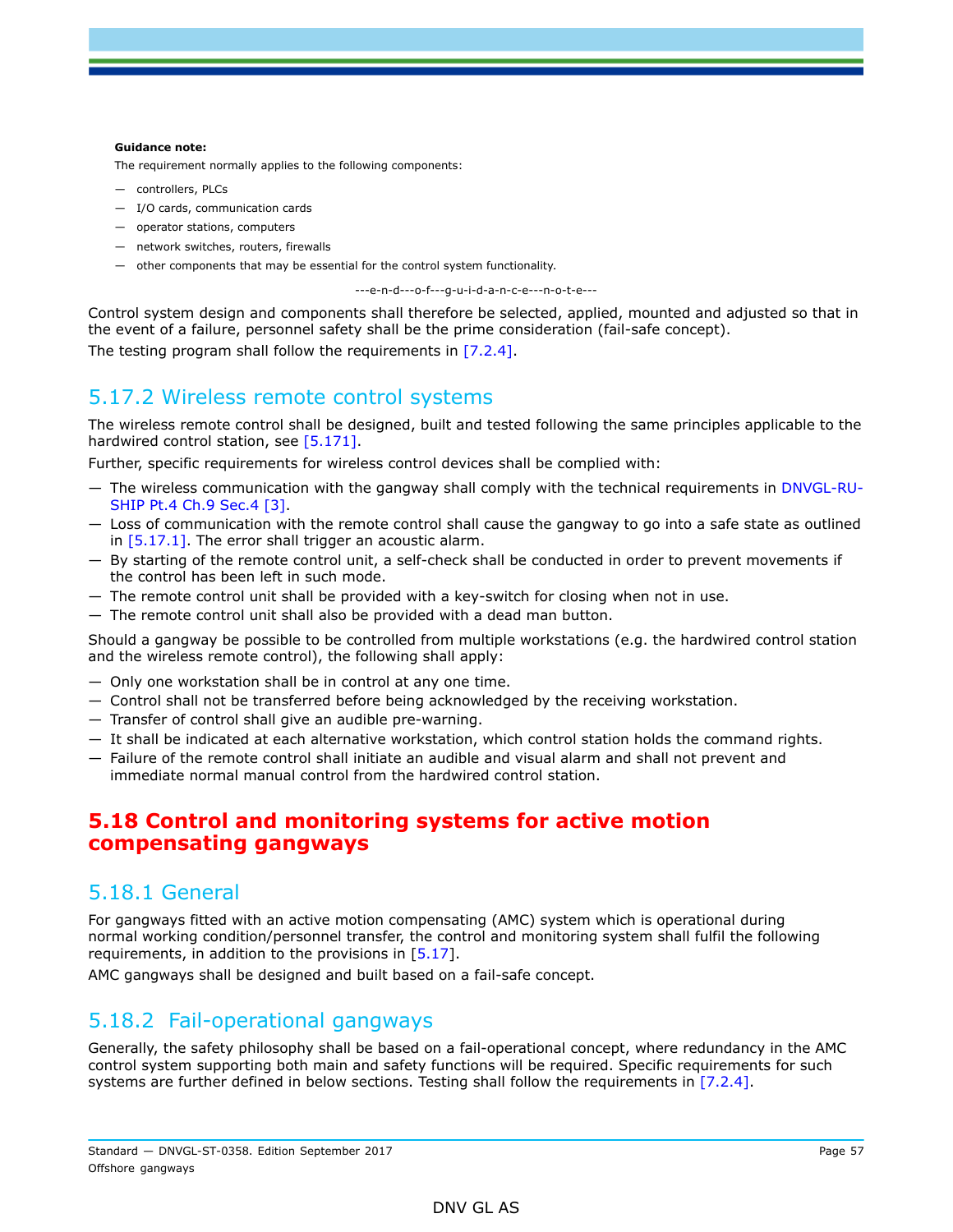#### **5.18.2.1 Redundancy and failure modes**

Redundancy of active components (e.g. cylinders, winches, gears, etc.) is generally not required if adequate reliability can be documented, the part is protected from mechanical damage (e.g. overloading) and subject to a regular inspection and maintenance regime.

For the AMC control system, the design and level of redundancy employed in system arrangements shall be to the extent that the gangway maintains the ability to actively compensate vessel motions after a single failure of a component or subsystem for sufficient time, emergency operational time, to safely abort the personnel transfer operation (i.e. to allow all persons crossing the gangway to evacuate to a safe zone, to alert/inform nearby personnel that the gangway is no longer safe to use and to bring the gangway to a safe state, see  $[6.2.1]$  and  $[6.2.2]$ ).

In addition, the AMC function of the gangway shall not be affected by any failure in the power system (electric or hydraulic).

#### **Guidance note:**

Typically, the emergency operational time should be not less than 60 s.

---e-n-d---o-f---g-u-i-d-a-n-c-e---n-o-t-e---

The AMC control system design philosophy shall describe the main features of the design and identify the redundancy design intent (including the separation design intent when required).

Consequences of single failures in accordance with rule requirements shall be documented in the form of a failure mode and effect analysis (FMEA).

#### **5.18.2.2 Failure mode effect analysis (FMEA)**

The main purpose of the FMEA is normally to demonstrate that redundant systems are not degraded beyond acceptable performance criteria after a single failure. The FMEA shall normally consist of the following parts, (see DNV-RP-D102):

- general system information
- specification of acceptance criteria
- specification of the overall boundary of the system/unit subject to the FMEA
- redundancy design intent, worst case failure design intent, time requirements, and gangway operational modes
- specification of all redundant components and single component groups included within the overall system boundary. The relevant system names, main units, compartments (when applicable), and their main intended functions shall be presented in a structured manner, supported with a descriptive narrative text
- specification of all assumptions related to systems interfaces and dependencies of external systems
- single failure and common cause analysis at unit and subsystem levels, including consequence for the function and eventual manual/automatic corrective actions assumed
- summary and conclusions
- a redundancy and failure mode test program specifying tests to verify assumptions and conclusions shall be developed
- a compliance statement referring to the overall system boundary, operational modes, tests, and acceptance criterion including time requirements shall be stated for the FMEA.

The requirements to FMEAs for redundant systems differ from traditional bottom up FMEAs in the following respects:

- requirement to state the redundancy design intent
- requirements to specification of acceptance criterion to be complied with
- requirements to refer to full scale testing to support analysis
- requirements to state compliance with the acceptance criterion. The FMEA documentation shall be selfcontained and provide sufficient information to get the necessary overview of the system.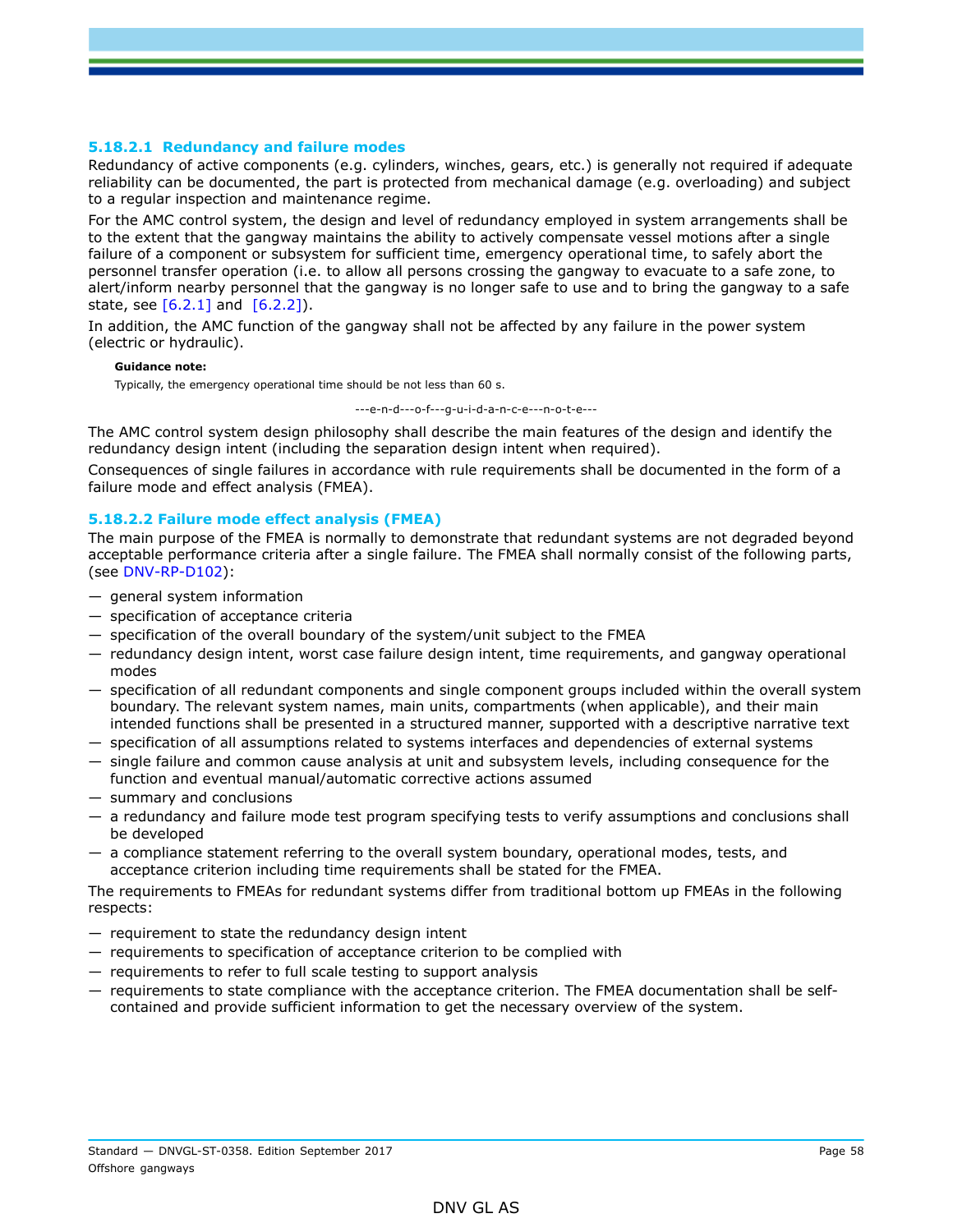## 5.18.3 Fail-passive gangways

Alternatively, a safety philosophy based on a fail-passive concept (i.e. reduced or complete loss of AMC function) may be accepted provided that a safety level equivalent to a fail-operational concept is ensured. However, the gangway safety system shall maintain its continuous availability, see [6.2].

Evidence (e.g. risk analysis, testing, etc.) shall be provided demonstrating that the sudden change of gangway state from static (motion compensated) to dynamic (not motion compensated) will not lead to new hazards (see [6.3] for any persons crossing/adjacent to the gangway, as well as the supporting vessel, connected unit or the gangway itself).

The risk analysis shall be based on an internationally recognized standard (e.g. ISO 31000) and the risk contributors listed in Sec.6. Relevant testing shall be derived from the risk analysis.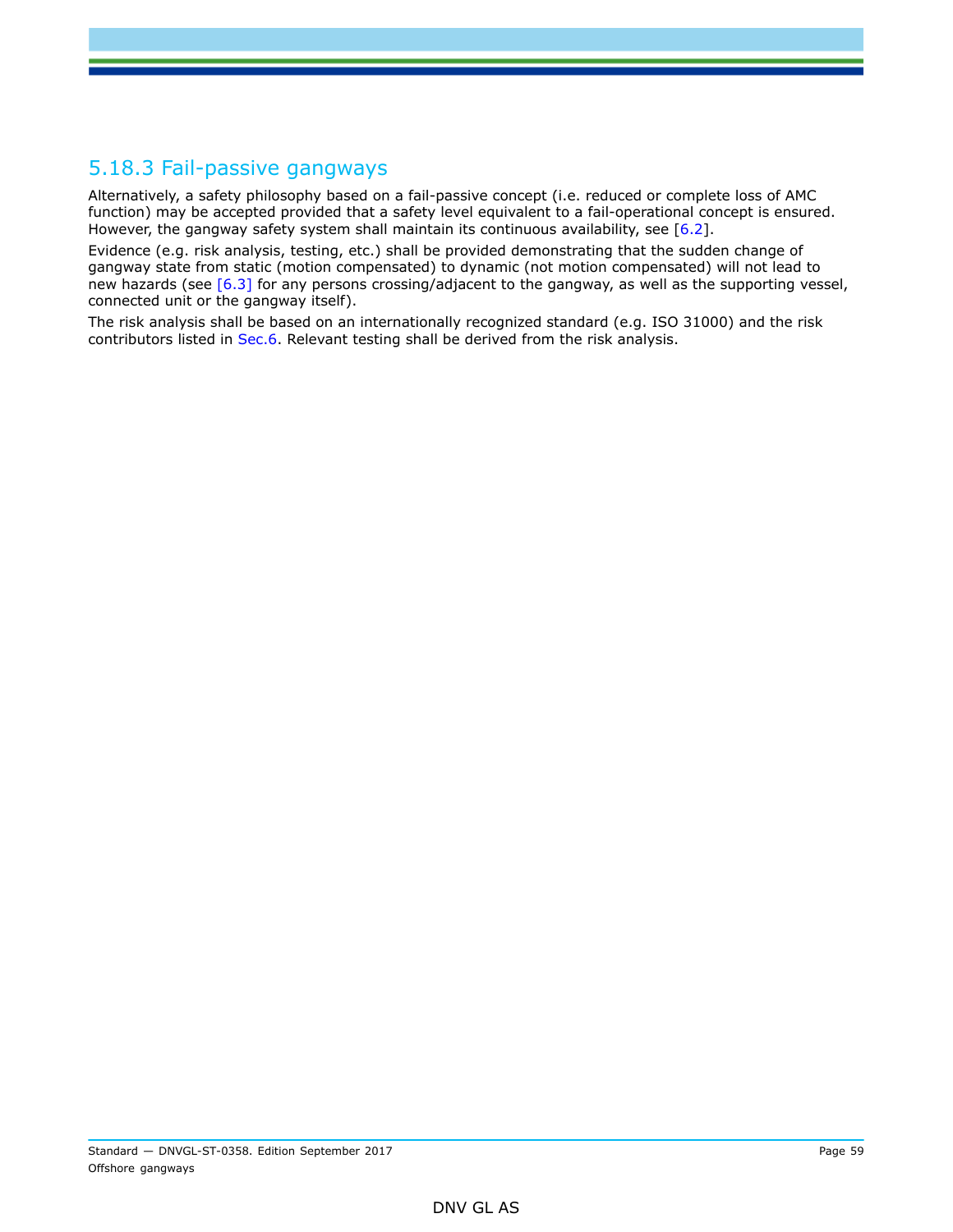# **SECTION 6 SAFETY AND SAFETY EQUIPMENT**

# **6.1 Safety philosophy**

## 6.1.1 General

All gangways shall be provided with safety functions, reducing the risk connected to personnel transfer operations. The subsequent safety function requirements are founded on a risk based approach. It is up to the customer to select the technological platform for the safety functions. In principle, all alternatives documenting an equivalent level of safety will be accepted.

The safety philosophy report shall identify, define and describe the following:

- overall principles and functionality for the safety systems handling accidental events
- description of the functions that shall be implemented as automatic actions, manual action, remote control, local control, emergency control, back-up control/operation
- specification of failure handling and safe state(s)/condition(s) for the gangway.

#### **Guidance note:**

The guiding design principle for the equipment shall be based on the fail-to-safe criteria that should be translated into one or a combination of the 3 following concepts: fail-operational, fail-passive and/or fail-safe. Depending on the operational condition/ mode, the gangway may be, for example, fail-operational while actively motion compensating and during personnel transfers, and fail-passive or fail-safe for the rest of the operating modes. The equipment safety philosophy report shall describe the implementation of the above basic 'fail-to-safe' concepts into the gangway design.

#### ---e-n-d---o-f---g-u-i-d-a-n-c-e---n-o-t-e---

These shall be proposed by the customer following a risk assessment process, including a hazard identification, considering the functional and safety requirements in this Section and performed to ensure proper implementation of safety in the design. The fail-safe state(s)/condition(s) shall be agreed with DNV GL on a case-by-case basis.

The following are identified as generic risk contributors for offshore gangways:

- $-$  overloading  $[6.3.1]$
- $-$  gangway movements outside operational limitations  $[6.3.2]$
- $-$  dangerous or unintentional gangway movements  $[6.3.3]$
- $-$  lack of visibility  $[6.3.4]$
- lack of communication  $[6.3.5]$
- $-$  failure in control system  $[6.3.6]$
- $-$  failure in safety components/system  $[6.3.7]$
- lack of holding/braking capacity  $[6.3.8]$
- loss of support landing area  $[6.3.9]$
- loss of power  $[6.3.10]$
- unintended activation of safety functions  $[6.3.11]$
- spurious trip of safety functions [6.3.12]
- $-$  hazards due to activation of safety functions  $[6.3.13]$
- $-$  fire/fire ignition  $[6.4]$
- deviations and extended risks  $[6.6]$ .

## 6.1.2 Operator in control

The operator shall have the possibility to manually override any of the gangway's automatic safety systems in case of an emergency.

Type 2 gangways shall be designed such that they can be used only with an operator present in the control cabin/pod at all times.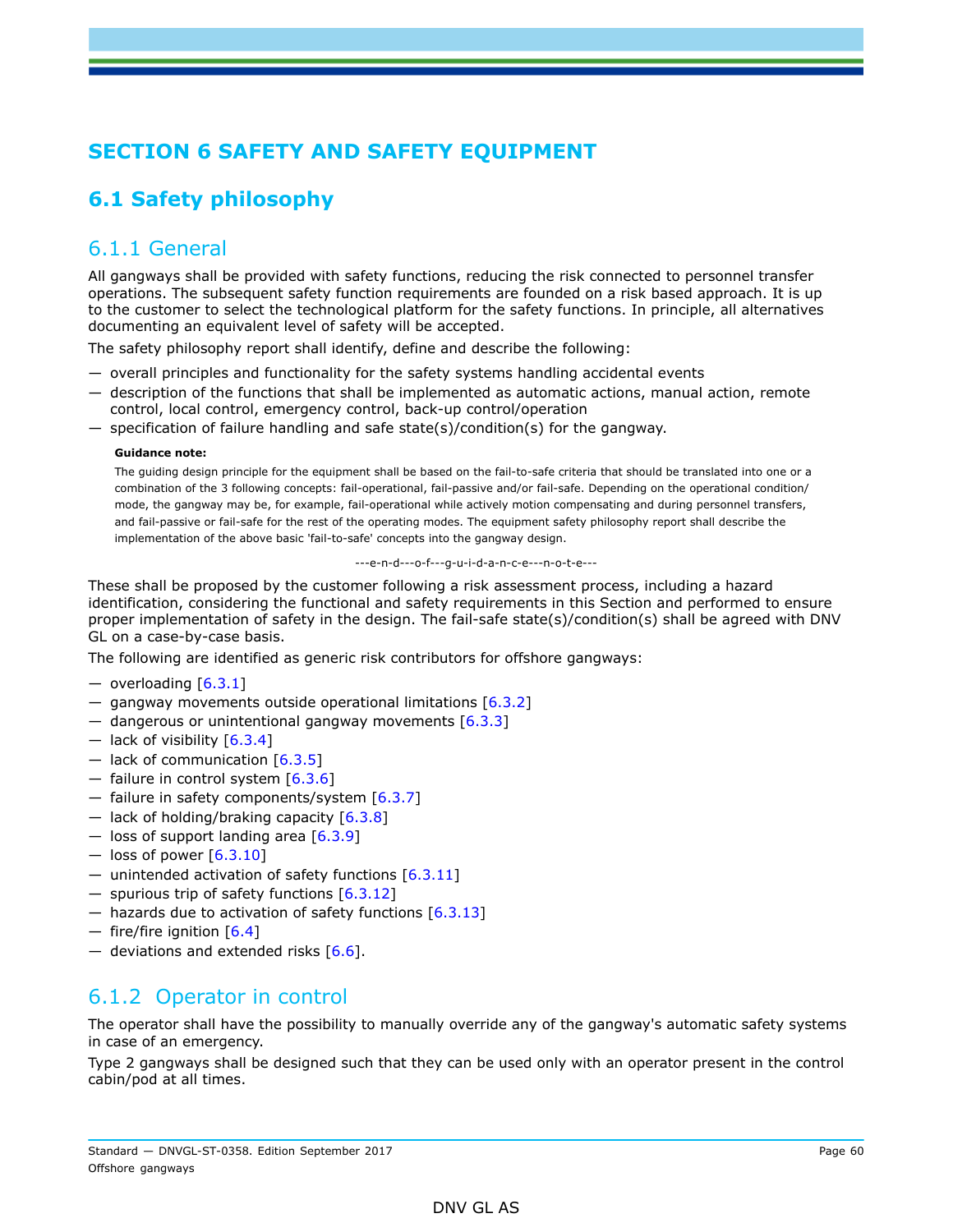## **6.2 Safety system**

A safety system consistent with the safety philosophy and mutually independent of the main control and alarm systems, preventing the use of the gangway outside its operational limitations, shall be installed.

Redundancy in the main control system design may be accepted as an alternative to meet the requirement for independency between the systems. Redundancy in the main control system shall be based on the principles in [5.18.2.1].

No single failure shall affect the functionality of the safety system. Actuators, however, need not be redundant.

#### **Guidance note:**

- 1) From the main hydraulic power source up to the actuators, elements or components that have the sole function as carrier of power are not considered to be critical for safety system. These components may be part of the main control system as well as part of the safety system.
- 2) For mutually independent safety control systems, elements or components of the main control system that have the function to transform or generate signals or power should be considered failed when designing the safety system.

---e-n-d---o-f---g-u-i-d-a-n-c-e---n-o-t-e---

The safety system shall make possible to bring the gangway to a safe position and/or state in the following cases:

- failure/interruption of the main power supply
- failure in the main power unit
- failure in the control system.

The safety system shall typically include, as a minimum, the following essential safety sub-systems/ functions. Any alternative arrangements shall be agreed with DNV GL on a case by case basis.

- automatic protection system
- manual protection system
- emergency stop.

The manual protection system (MPS) and the emergency stop function shall be the preferred safety functions before other safety functions/devices/limiters (i.e. higher priority safety functions will override lower priority functions). The priority between MPS and e-stop shall be evaluated with reference to  $[6.3.3]$ .

Generally, MPS shall be the preferred safety function while the gangway is in deployed/operating mode, while emergency stop shall be the preferred safety function for the rest of the gangway modes.

### **Table 6-1 Ranking of safety functions**

| Priority level           | Safety function/system                  |
|--------------------------|-----------------------------------------|
| $1st$ priority           | Manual protection system/emergency stop |
| 2 <sup>nd</sup> priority | Automatic protection system             |
| 3 <sup>rd</sup> priority | Other limiters                          |
| $4th$ priority           | Indicators                              |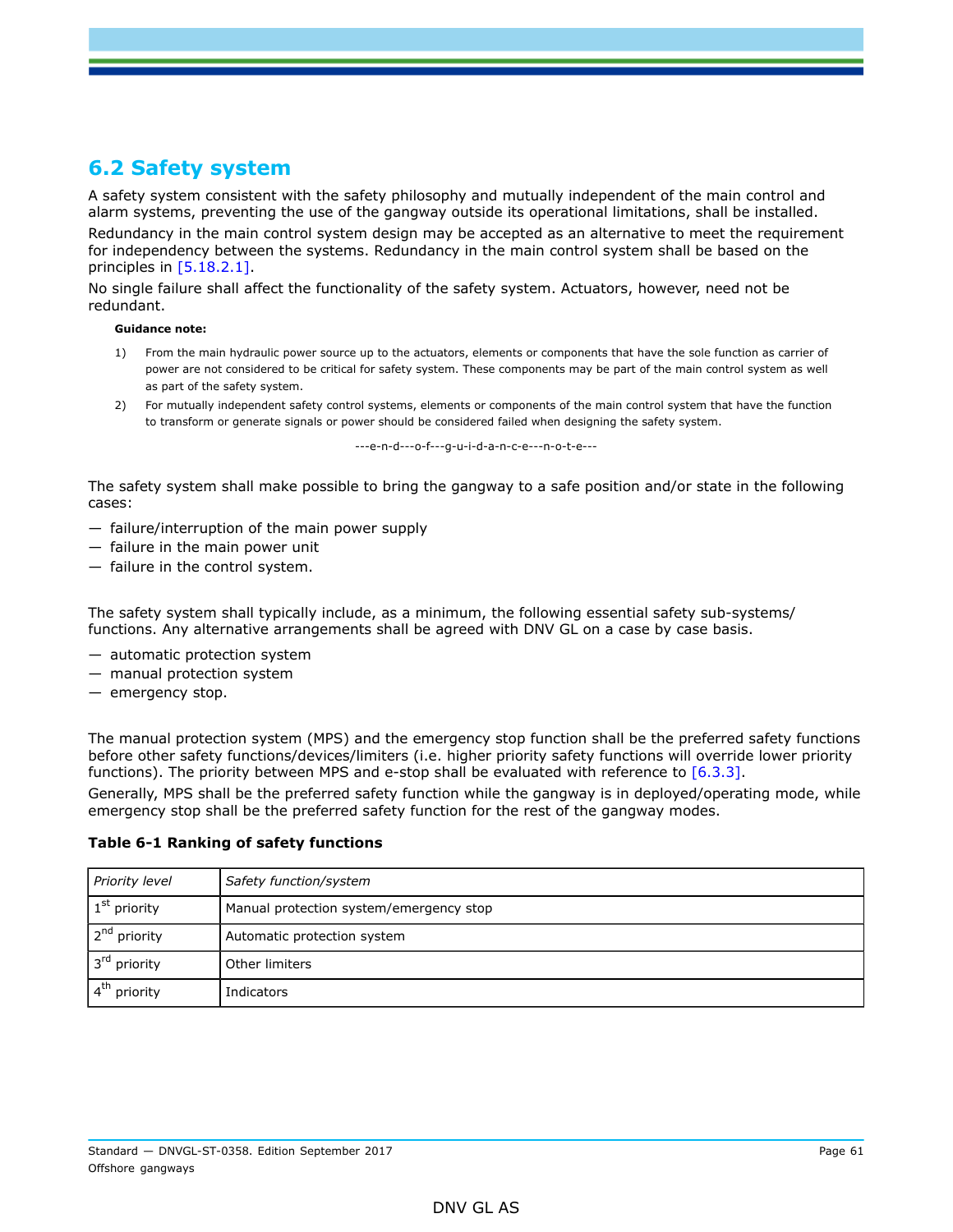A graphical representation of a basic safety system is presented in Figure 6-1:



### **Figure 6-1 Safety system**

## 6.2.1 Automatic protection system

The automatic protection system is typically required for type 1 gangways: for permanently manned gangways (i.e. the operator is actively controlling and supervising the entire personnel transfer operation as gangway deployment, personnel transfers and gangway retrieval), such a system may not be installed. When not installed, all the information otherwise collected from the sensors monitoring the risk contributors

listed in [6.3] shall be displayed at the operator's control pod/station. Consequently, the operator will decide what actions shall be undertaken.

An automatic protection sub-system/function shall be implemented in the gangway safety system to enable an automatic gangway disconnection when the gangway control system detects a pre-defined automatic disconnection condition (e.g. overloading  $[6.3.1]$ , gangway movements outside operational limitations [6.3.2], loss of support landing area  $[6.3.9]$ ].

When activated, an alarm shall automatically provide warning by audible and visual means for the users before the safety system disconnects (lifts and/or retracts) the gangway to a pre-defined safe position. In addition, an alarm shall be given in a manned control room and local control cabin/pod.

The function shall be configured such that it will allow any persons crossing the gangway when the acoustic and visual alarms are triggered to get to a safe zone prior to initiation of movement on any of the X, Y and Z axis directions.

### **Guidance note:**

Recommended minimum time between actuation of acoustic and visual alarms and initiation of gangway disconnection not less than 5 seconds.

---e-n-d---o-f---g-u-i-d-a-n-c-e---n-o-t-e---

After repositioning of the bridge to a safe position, it shall be possible to reset the function and resume normal operation.

At any time, the function shall be able to be reset by the gangway operator, without causing damage to the gangway.

## 6.2.2 Manual protection system

A manual protection sub-system/function shall be implemented in the gangway safety system to enable the operator to disconnect the gangway in case of an emergency (e.g. generated by one or a combination of multiple risk contributors, see  $[6.3]$ ).

When activated, an alarm shall automatically provide warning by audible and visual means for the users before the safety system disconnects (lifts and/or retracts) the gangway to a pre-defined safe position, whilst remaining safe for any personnel on it.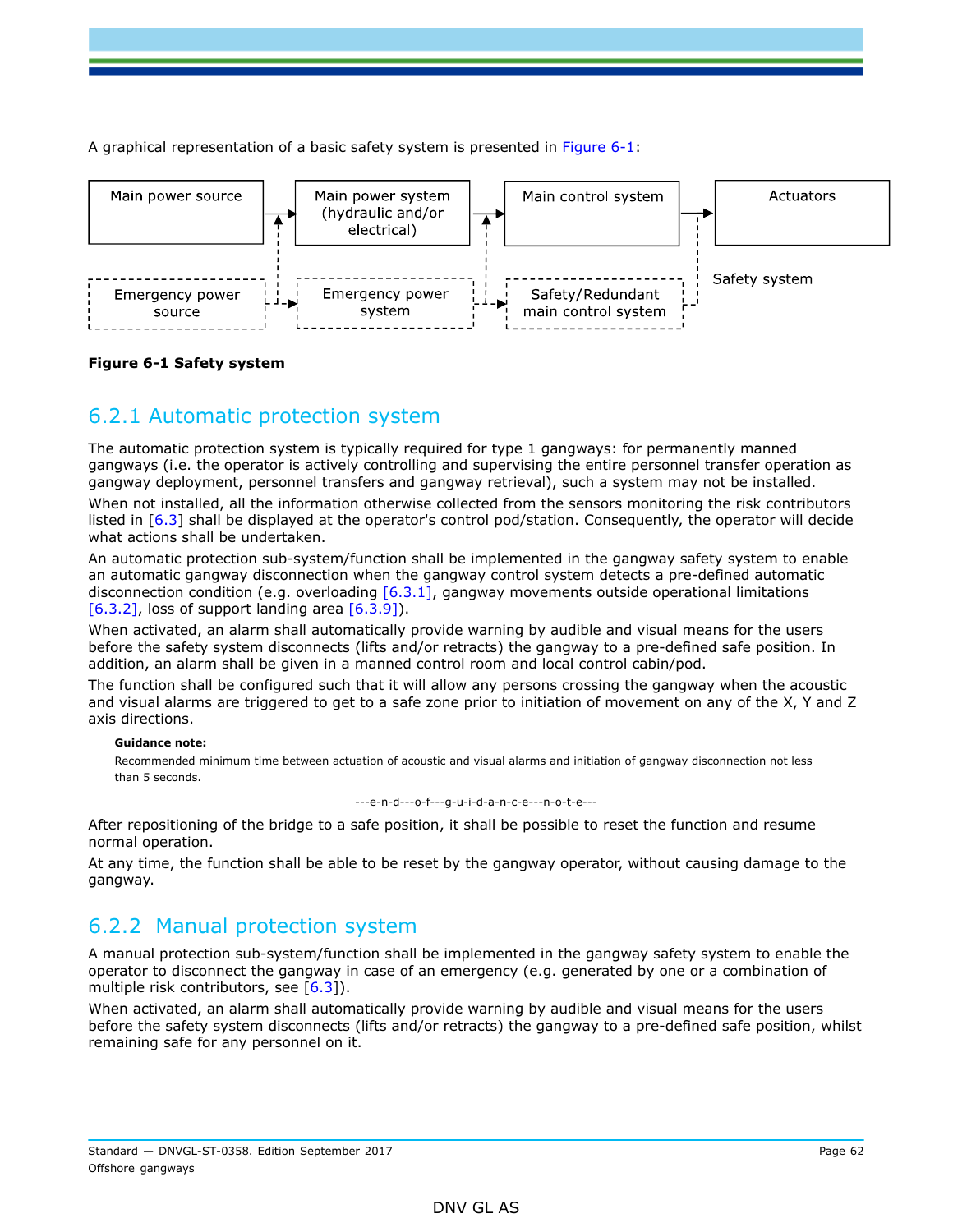The MPS shall operate under all conditions and shall override all other functions when activated. The function shall be arranged for manual activation. The activation switch or handle shall be located for rapid access at the control station, permanently marked with yellow colour, and protected against inadvertent use.

At any time, the function shall be able to be reset by the gangway operator, without causing damage to the gangway.

## 6.2.3 Emergency stop

The emergency stop function is a complementary protective measure and shall not be applied as a substitute for safeguarding measures and other functions or safety systems/functions.

The emergency stop shall retain its function regardless of any malfunction in the gangway's main control system.

The emergency stop shall function as, or stopping by:

— immediate removal of power to the machine actuators, or

— mechanical disconnection (declutching) between the hazardous elements and their machine actuators.

The emergency stop function shall be so designed that, after actuation, hazardous movements and operations of the gangway are stopped in an appropriate manner, without creating additional hazards.

#### **Guidance note:**

Depending on the specific risk, the emergency stop function may initiate functions other than stopping to minimize the risk of harm: For example, for active motion compensated gangways, the activation of the emergency stop may lead to additional hazards (e.g. dangerous static inclination angles, overloading, etc.) to any persons on/adjacent to the gangway or to the gangway itself. In this case, it may be preferred that the gangway is brought to a safe position (see  $[6.2.1]$  and  $[6.2.2]$ ) prior to stopping the machine actuators.

---e-n-d---o-f---g-u-i-d-a-n-c-e---n-o-t-e---

The emergency stop shall be so designed that deciding to actuate the emergency stop actuator shall not require the operator to consider the resultant effects (stopping zone, deceleration rate, etc.).

The emergency stop command shall over-ride all other commands except the MPS (see [6.2.2]).

The emergency stop function shall not impair the effectiveness of the safety devices or devices with safety related functions. Resetting the control device shall only be possible as the result of a manual action on the control device itself. Resetting the control device shall not cause a restart command.

The emergency stop actuators shall be designed for easy actuation. Emergency stop actuators shall be located at convenient locations at control station for immediate use by personnel in the event of a hazardous situation occurring. Types of actuators that may be used include:

— mushroom type push button

— wires, ropes, bars.

#### **Guidance note:**

With reference to the implications and possible additional hazards generated by activating the emergency stop function, it is recommended that the gangway is equipped with only one emergency stop actuator that should located at the operator's control station.

---e-n-d---o-f---g-u-i-d-a-n-c-e---n-o-t-e---

Measures against inadvertent operation shall not impair the accessibility of the emergency stop actuator. The emergency stop actuator shall be coloured red. The background shall be coloured yellow, as far as practicable. If the emergency stop actuator is not located directly on the machine, labels shall be provided addressing the actuator to the machine. A warning/alarm and an indication in the gangway cabin/on the operator control pod shall inform the gangway operator that the emergency stop has been activated.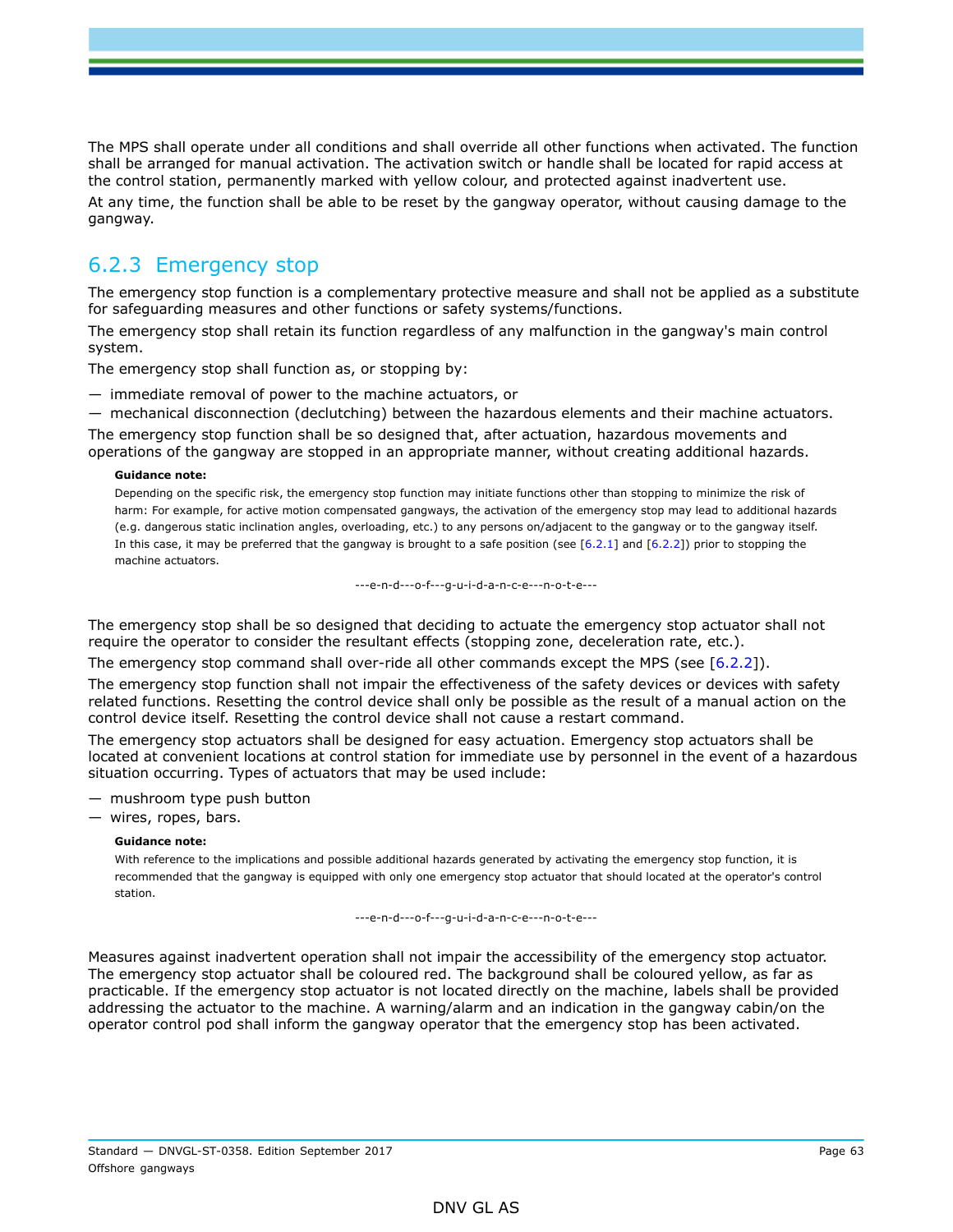# **6.3 Generic risk contributors**

## 6.3.1 Overloading

### **6.3.1.1 General**

Risk contributor:

Overloading may lead to gangway structure collapse.

Risk control measure:

Overloading shall therefore be avoided, either by means of devices (relief valves, torque limiters, etc.) protection systems (see  $[6.2.1]$ ) or physical layout.

### **6.3.1.2 Overload protection**

- Lateral overload protection shall be provided on the slew mechanism to prevent overload if side load exceeds the design limits.
- Vertical overload protection shall be provided for gangways designed to be operated as cantilevers to prevent overload if the upward vertical load exceeds the design limits.
- Axial overload protection (in gangway X axis direction, along the gangway) shall be provided on the telescoping system to prevent overload if the axial load exceeds the design limits.

### **6.3.1.3 Break-away system**

The connection of the gangway tip to the landing platform/area/support structure shall have a suitable breakaway system to allow the gangway to be easily disconnected from the supporting structure.

#### **Guidance note:**

The break-away system is typically required for type 1 and 2 gangways, supported at both ends and the gangway tip lashed to the landing platform/area/support.

#### ---e-n-d---o-f---g-u-i-d-a-n-c-e---n-o-t-e---

The system shall be designed for a break-away force of no more than 30% higher than the horizontal resultant loads due to climatic effects (e.g. wind), longitudinal push/pull force and vessel motions.

In addition, arrangement for automatic release from the attached unit in case of an emergency disconnection (when triggered by the operator, see [6.2.2], or by the automatic protection system, see [6.2.1] ) shall be made.

The function shall not be affected by loss of main electric power.

## 6.3.2 Gangway movements outside operational limitations

### **6.3.2.1 General**

Risk contributor:

Gangway movements outside operational limits may lead to stress beyond the gangway's structural strength and to operational hazards.

Risk control measure:

All gangway movements are therefore to be kept within safe operational limitations, either by means of limit devices/alarms or physical layout.

The luffing winches shall be equipped with upper and lower limiters, stopping the winch movements within safe margins to avoid collision with other structures and keeping safe number of retaining wire rope turns on the drum, usually minimum three.

Special consideration shall be paid to the gangway's bridge upper limit protection for wire rope suspended bridges, where redundancy by means of two independent limit devices is required.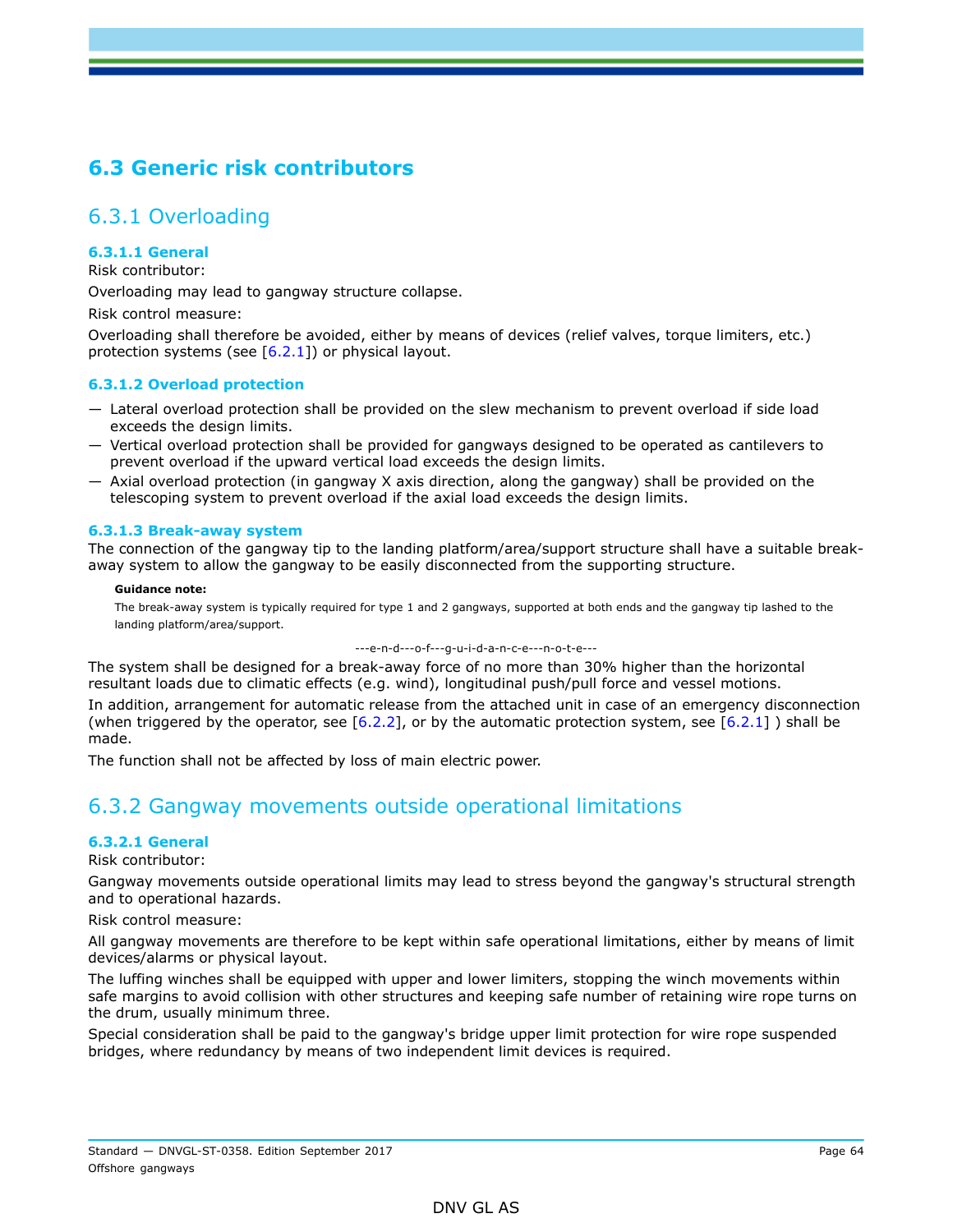Limit devices shall be positively activated and be of fail-safe type, i.e. the gangway shall go to a defined safe condition in case of failure (power failure, etc.). Activation of limit devices shall lead to indication in the gangway operator's cabin. After activation of a limiting device, movement in the reverse direction to a safer position shall not be prevented. Where more than one movement causes over-travel, all limit devices limiting such over-travel shall be activated simultaneously (e.g. telescope over-travel may be caused either by slewing or luffing). A manually operated over-ride system, provided positive and maintained action combined with indication and alarm, may be fitted.

### **6.3.2.2 Safety length**

For telescopic gangways, the length of the gangway and the arrangement shall be such that there is a minimum of  $(1+(L-20)/50)$  m, but not less than 1 m, movement reserve beyond the gangway's maximum operational stroke (in each direction).

 $L =$  gangway length at maximum operational stroke/extension (m)

#### **Guidance note:**

For gangways shorter than 12 m, a minimum movement reserve in each direction of 0.5 m may be accepted.

---e-n-d---o-f---g-u-i-d-a-n-c-e---n-o-t-e---

For gangways intended to be installed on assets compliant with the requirements of DNVGL-OS-E301 *Position mooring*, the safety length of the gangway shall not be less than 1.5 m.

When the minimum/maximum operational length of the gangway is reached, the gangway shall be brought to a safe state (see  $[6.2.1]$  and  $[6.2.2]$ ).

#### **6.3.2.3 Safety angle**

The gangway shall be designed to remain operational for luffing angle amplitude exceeding the operational angle range by not less than  $\pm 5$  degrees. When outside the operating range, the gangway shall be brought to a predefined safe state (see  $[6.2.1]$  and  $[6.2.2]$ ).

### 6.3.3 Dangerous gangway movements

Risk contributor:

Dangerous gangway movements or unintentional gangway movements that may lead to operational risks. Risk control measure:

A manually operated emergency stop function, leading to shut-down and stop of the gangway movements, shall therefore be fitted.

## 6.3.4 Lack of visibility

#### Risk contributor:

Lack of visibility due to poor sight or due to gangway operations in the gangway operator's blind zone may lead to operational hazards (e.g. during deployment).

Risk control measure:

Consequently, a camera installed at the free end of the gangway is recommended for all gangways associated with personnel transfers to/from floating assets. The camera and camera installation should be designed with due consideration to environmental factors (wind, salt, moisture, vibrations, etc.) and operational suitability.

## 6.3.5 Lack of communication

#### Risk contributor:

Lack of communication between the gangway operator and the other participants in the gangway operation may lead to operational hazards.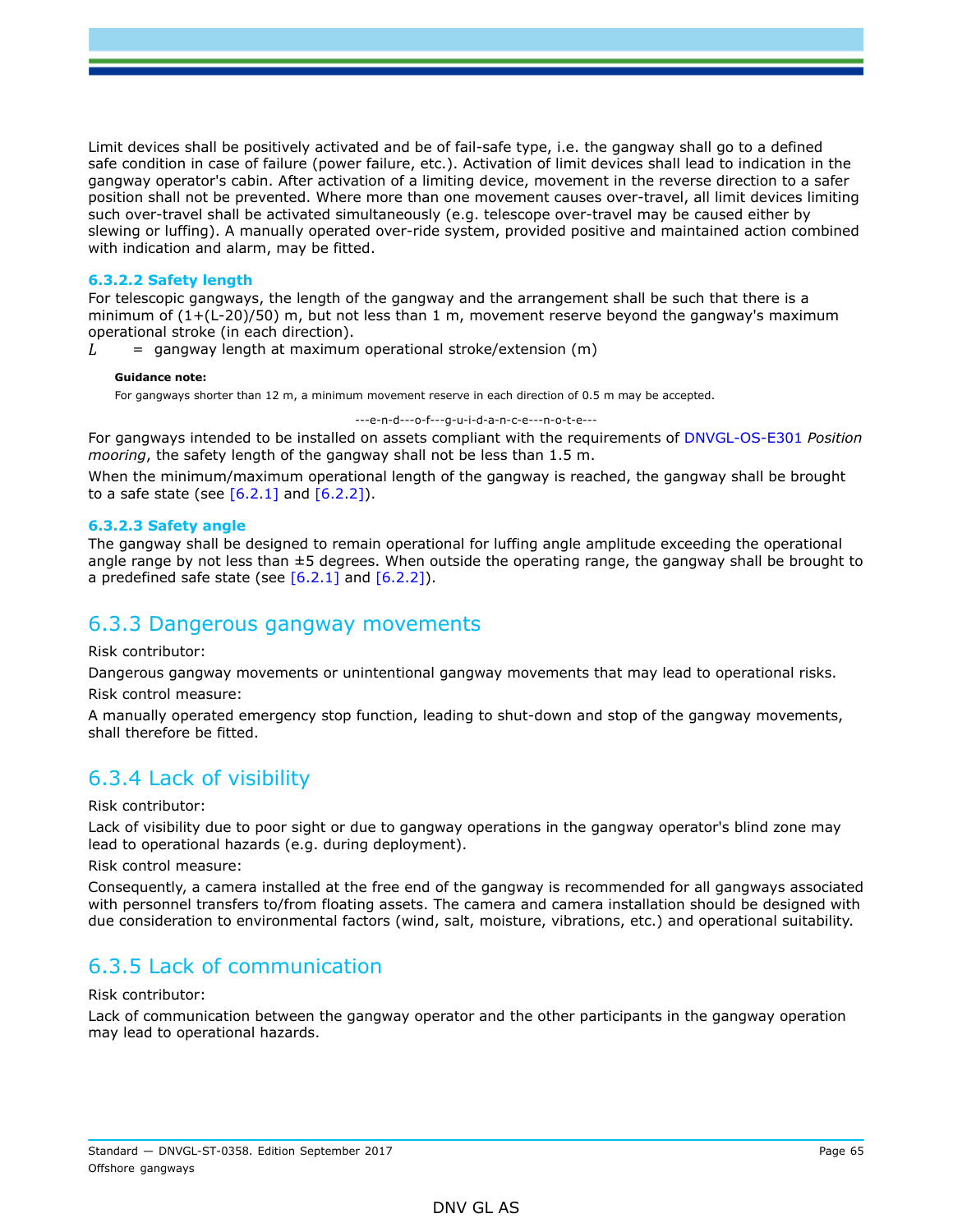Risk control measure:

Communication equipment, enabling the gangway operator to communicate with the participants in the gangway operation (e.g. crew, vessel command bridge, etc.) in a safe way, shall be provided. The gangway operator shall be able to operate the communication system without moving his hands from the main control levers/pod, e.g. by use of foot-enabled radio communication.

## 6.3.6 Failure in control system

#### Risk contributor:

Failure in the gangway's control system may result in unintentional gangway response and movements. Risk control measure:

With reference to [5.17] and [5.18], all aspects of possible methods of failure including power supply failure and control system communication failure shall be considered. If any failure occurs, the control system shall always return to the predefined safest condition, as defined and identified in the design/concept phase. Special consideration shall be paid to the below points if subjected to failure in the control system:

— unintended start of machinery shall not be possible

— safety devices or devices with safety related functions shall be impaired to a minimum degree.

An alarm and an indicator revealing any detectable failure in the control system affecting the operation shall be present in the gangway cabin/control pod.

## 6.3.7 Failure in safety components/system

### Risk contributor:

Failure in safety components and the safety system may result in hazardous situations due to override of safety limits.

Risk control measure:

The safety components/system shall therefore be so designed that all aspects of failure including power supply failure shall lead to indication and alarm in the gangway cabin (monitoring), or alternatively safeguarded by redundancy design.

## 6.3.8 Lack of holding/braking capacity

#### Risk control measure:

The support and suspension system for the gangway in lifted/operational position shall be so constructed that no single failure can cause the gangway tip to fall or drop suddenly.

### **6.3.8.1 Wire luffing gangways**

Insufficient braking/holding capacity may lead to uncontrolled gangway movements (falling bridge, etc.).

All driving mechanisms and winches intended for luffing shall be fitted with fail-safe brakes, i.e. failure of the brake's control system shall normally lead to automatic application of the brake.

### **6.3.8.2 Cylinder luffing gangways**

Lack of load holding capacity due to missing hydraulic refilling or loss/drop of hydraulic pressure, may lead to falling bridge.

The gangway's hydraulic system shall therefore be designed such a way that missing hydraulic refilling shall not occur. Further, the hydraulic system shall be fitted with safety or load holding valves on all main circuits protecting against unintended movements in case of hose rupture.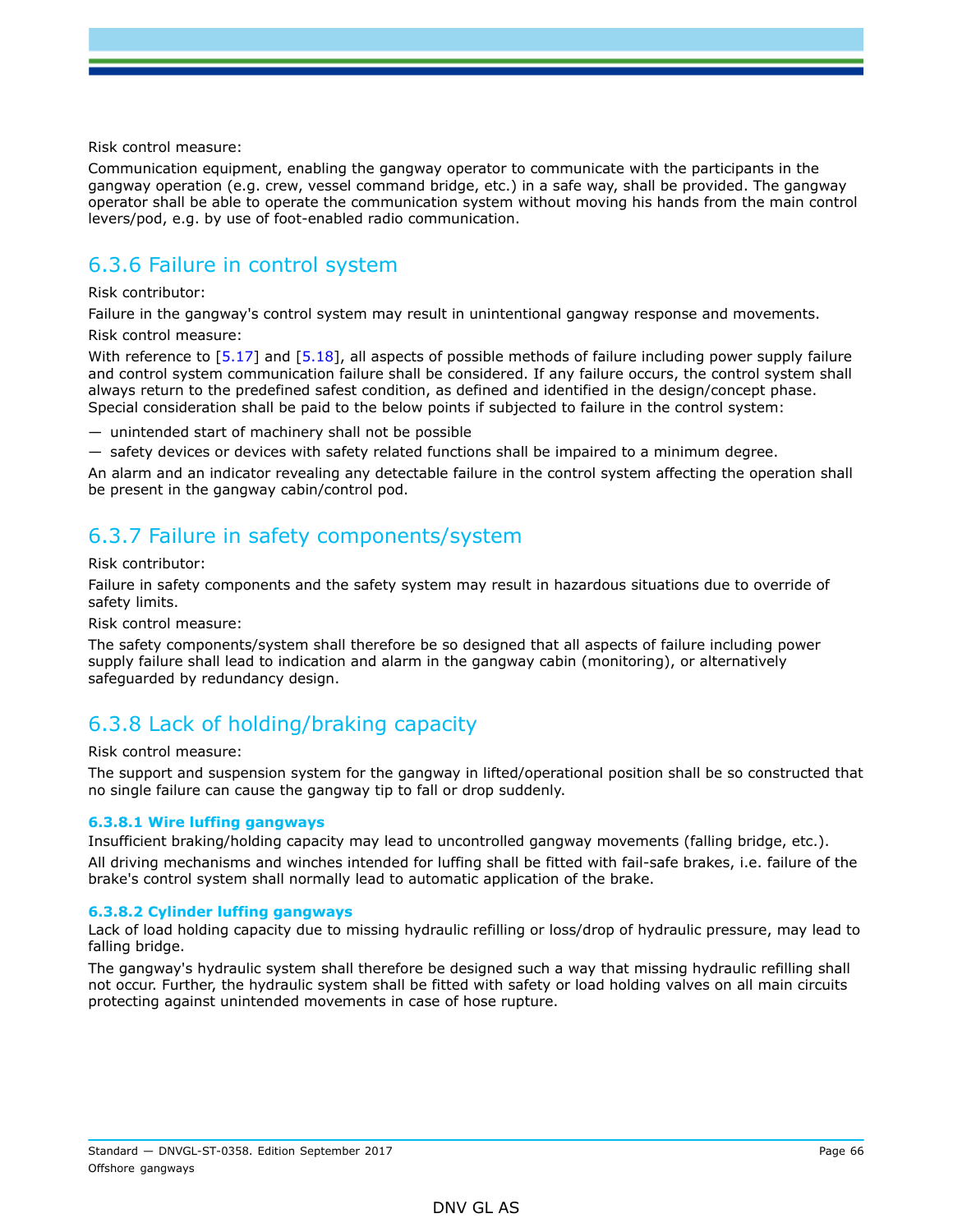## 6.3.9 Loss of support landing area

Risk control measure:

The gangway shall be brought to a safe state if it should lose the support at its tip (see [6.2.2]).

The loss of support in the landing area shall not cause a sudden change of position (e.g. drop, extension) of the gangway tip.

The function shall not be affected by loss of main/normal power.

## 6.3.10 Loss of power

### Risk contributor:

Blackout/shutdown may lead to gangway stopping in an unfavourable and unsafe position.

Risk control measure:

A loss of electric power shall not lead to the gangway becoming inoperable. In the event of loss of main/ normal power an alarm shall be given in a manned control room, local control cabin/pod and vessel integrated automation system (IAS).

The activation switches or handles for emergency operation shall be of "hold to run" type and clearly and permanently marked for their purpose.

## 6.3.11 Unintended activation of safety functions

#### Risk contributor:

Unintended activation of safety functions may lead to gangway response giving unintentional hazards/risks. Risk control measure:

Handling devices for safety functions shall be protected against inadvertent use and positioned away from ordinary operating handles. Interlock devices, preventing inadvertent activation in dangerous zones (water zone only, etc.) shall be fitted when possible.

# 6.3.12 Spurious trip of safety functions

### Risk contributor:

Initiation of a safety functions in no-hazardous situations and where there is no true demand for safety activation due to safety- or control system failure, may cause other types of hazards/risks.

### Risk control measure:

Consideration to spurious trip shall be taken in the design of the safety and control systems. A risk assessment may be required for identification and possible elimination/reduction of spurious trip and corresponding hazards/risks (see  $[6.3]$ ).

## 6.3.13 Hazards due to activation of safety functions

### Risk contributor:

Activation of safety functions may lead to secondary effects that may be harmful to the gangway and/or the persons operating/crossing it.

#### Risk control measure:

Design of safety systems and components shall be done with consideration to dangerous secondary effects. Sector limitations for some safety functions shall be considered.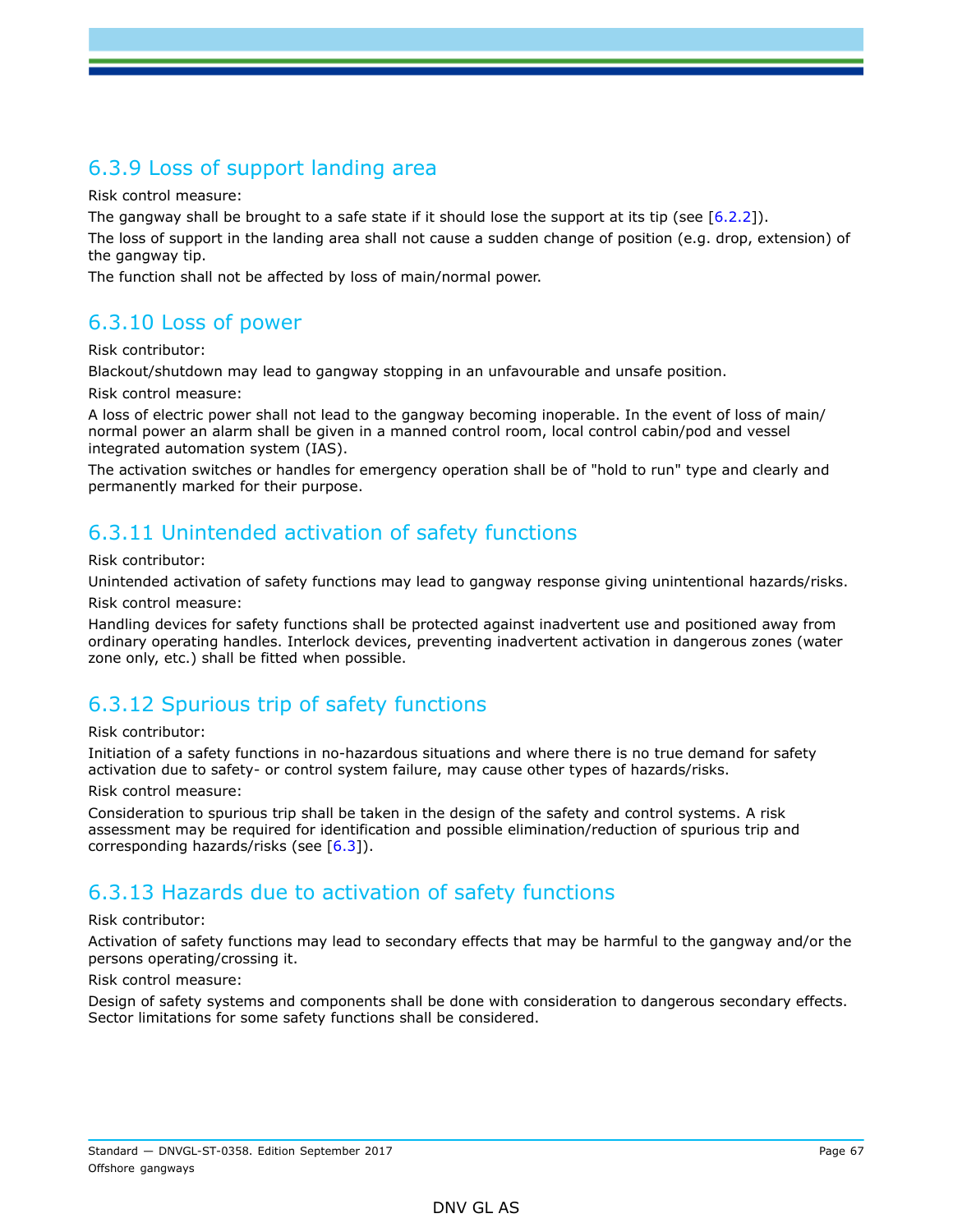# 6.3.14 Protection and precautions against fire

Fire/fire ignition may arise from the gangway itself or from the vessel/installation, and thereby lead to disaster:

1) Risk contributor: the fire can arise from the gangway itself (e.g. from the engine room, at gangway connection with vessel power system, etc.).

Risk control measure:

- fire prevention measures mitigating the risk of fire outbreak
- fire containing measures (e.g. passive: special coatings, heat shields, etc., active: fire extinguishing devices)
- smoke/gas detectors and alarm system(s).

The fire detection and alarm system shall not be affected by the loss of power.

2) Risk contributor: fire can arise from an external source and affect the gangway.

Risk control measure:

— prevention and containing measures shall be determined on a case by case basis depending on the gangway structure material (e.g. selection of materials that the risk of producing a thermite reaction are mitigated), location on the supporting vessel, proximity to a possible explosive atmosphere, etc.

Necessary protection and precautions against fires and explosions shall be considered in each case, with consideration to the hazardous area classification in which the gangway or parts of the gangway will operate and to the requirements to the gangway's emergency preparedness.

#### **Guidance note:**

- 1) If part of the equipment manufacturer's delivery, the area safety chart or fire protection data sheet shall be part of the equipment's approval scope.
- 2) If not, the area safety chart or fire protection data sheet shall be handled by the responsible for installation and final commissioning of the equipment.

---e-n-d---o-f---g-u-i-d-a-n-c-e---n-o-t-e---

The number, capacity and location of fire extinguishers and/or automatic fire fighting system shall be adequate for the type of gangway and its intended service. However, at least one fire extinguisher shall be provided in the operator's cabin.

For gangways operated on board offshore units/installations with hydrocarbon contact (production and drilling units), DNVGL-OS-A101 Sec.4 [2.1.4] applies. The gangway manufacturer shall ensure proper fire safety accordingly.

Air pipes from fuel tanks shall be led to open air.

Drip trays shall be arranged at fuel filling pipe.

It shall be possible to stop/close the following components from a central place outside the gangway engine room:

- valves on tanks for flammable fluids
- pumps for flammable fluids
- flaps (shutters) in air ducts to engine room
- fans for ventilation
- engines.

Electrical motors for luffing, slewing and telescoping shall be fitted with alarms for high temperatures.

Combustion engines part of the gangway main/emergency power system(s) shall be type approved by an internationally recognized certification body, documenting suitability for the intended application in a marine environment. Combustion engines shall be SOLAS-compliant with respect to insulation of hot surfaces, shielding of high pressure fuel piping and fuel oil leakage alarm where jacketed fuel piping is installed. See DNVGL-RU-SHIP Pt.4 Ch.3 Sec.1 for fire protection of diesel engines and other combustion engines.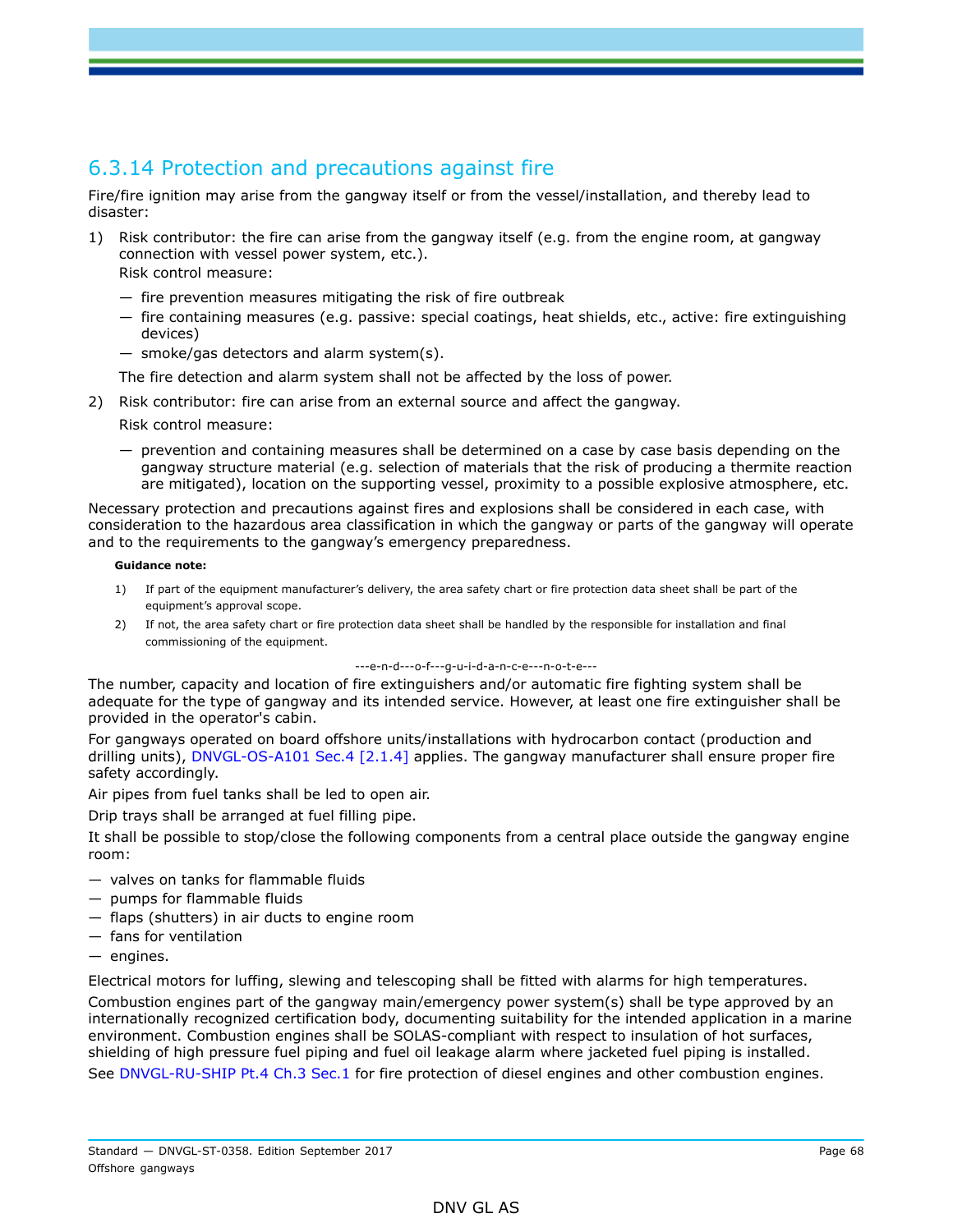## **6.4 Monitoring**

Wind speed, vessel acceleration and gangway movement including telescoping distance, slewing and luffing angle shall be constantly displayed and monitored by the gangway operator, at the unit's local control pod/ cabin and/or at a manned control room (i.e. vessel bridge for type 1 gangways). The data shall be logged into the system database.

Audible and visual alarms shall be incorporated in the display system to alert control persons when the wind, vessel and/or gangway motions go outside pre-defined operational values.

Typical functions and systems to be included in the monitoring system are presented in Table 6-2.

### **Table 6-2 Monitoring system**

| Parameter/function/system                                                                          |   | Indication* Alarm (when outside operating values) |                            |                                                                   |  |
|----------------------------------------------------------------------------------------------------|---|---------------------------------------------------|----------------------------|-------------------------------------------------------------------|--|
|                                                                                                    |   | at gangway control<br>cabin/pod                   | at gangway<br>working area | at vessel<br>manned<br>control room<br>(e.g. vessel<br>$bridge)*$ |  |
| Environmental parameters (e.g. wind speed, wave<br>height, vessel movements as roll and pitch)     | X | X                                                 | $\times$                   | X                                                                 |  |
| Gangway parameters (e.g. length, slewing and luffing<br>angles, bumper load)                       | X | X                                                 | X                          |                                                                   |  |
| Gangway operating mode (active or passive motion<br>compensation)                                  | X | X                                                 |                            |                                                                   |  |
| Power, electrical, hydraulic system parameters (e.g.<br>pressure, temperature, RPM, etc.)          | X | X                                                 |                            |                                                                   |  |
| Gangway systems parameters (telescoping, luffing,<br>slewing, motion compensating, lighting, etc.) | X | X                                                 |                            |                                                                   |  |
| Gangway safety functions, (see Table 6-3)                                                          | X | X                                                 | $\mathsf{x}$               |                                                                   |  |
| Personnel monitoring system (e.g. traffic light)                                                   | X | X                                                 |                            |                                                                   |  |

### **Table 6-3 Monitoring of safety functions and system status**

| Event                                        | Reference | Indication* | Alarm (at gangway working area) |
|----------------------------------------------|-----------|-------------|---------------------------------|
| Automatic protection system                  | [6.2.1]   | X           | X                               |
| Manual protection system                     | [6.2.2]   | X           | X                               |
| Emergency stop                               | [6.2.3]   | X           | X                               |
| Overloading                                  | [6.3.1]   | X           |                                 |
| Movements outside operational<br>limitations | [6.3.2]   | X           |                                 |
| Failure in control system                    | [6.3.6]   | X           |                                 |
| Failure in safety system                     | [6.3.7]   | X           |                                 |
| Loss of support landing area                 | [6.3.9]   | X           | Х                               |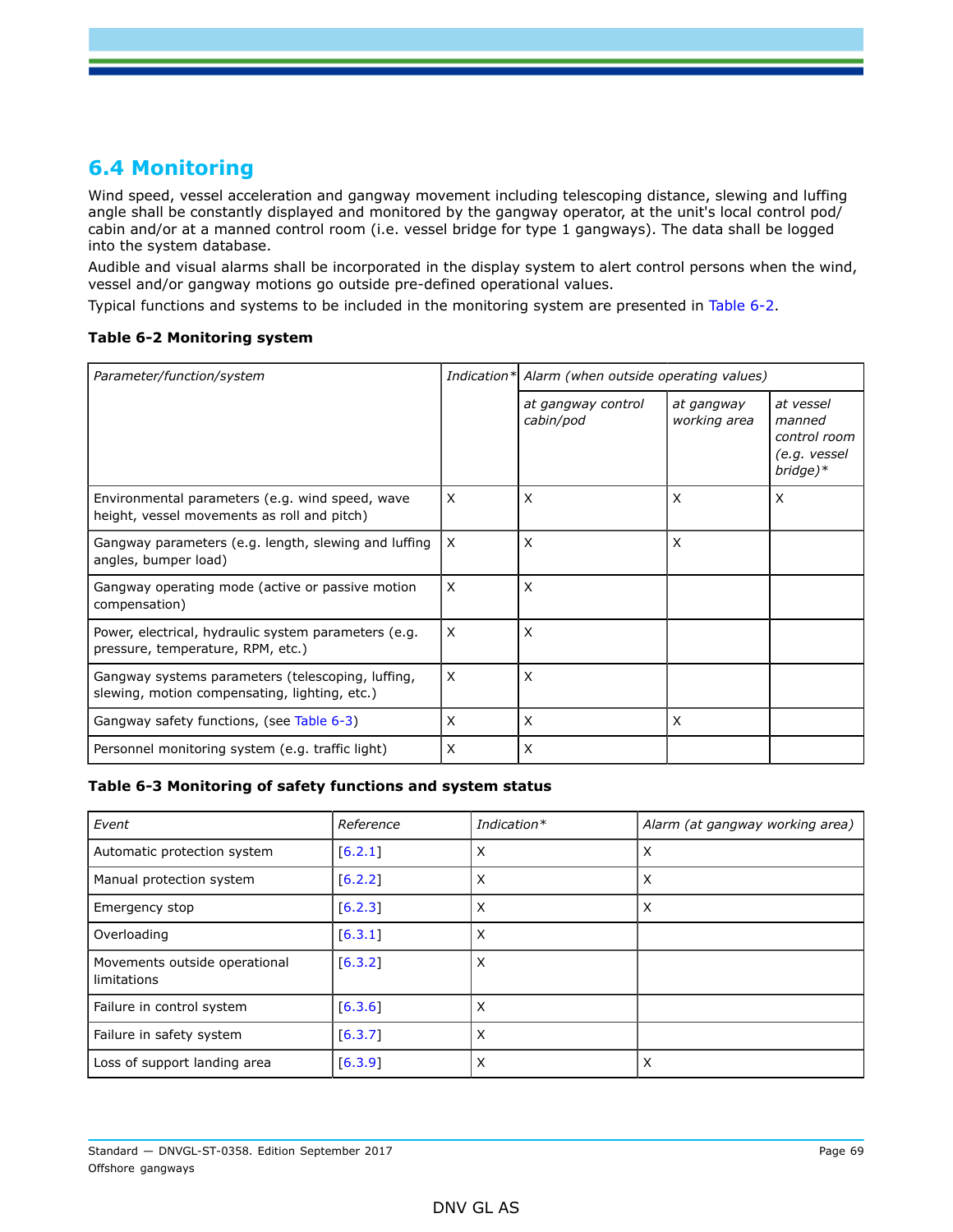| Event                                         | Reference | Indication $*$ | Alarm (at gangway working area) |
|-----------------------------------------------|-----------|----------------|---------------------------------|
| Loss of power                                 | [6.3.10]  |                |                                 |
| Fire/gas<br>High temperature, electric motors | [6.3.14]  |                |                                 |

\*)

For type 1 gangway at gangway control cabin/pod and vessel manned control room (e.g. vessel bridge). For type 2 gangway at gangway control cabin/pod.

For type 3, 4 gangways at personnel transfer supervisor.

## **6.5 Alarm system**

An alarm system comprising of visual and acoustic warning devices shall be integrated with the gangway control and monitoring system and connected to a manned control room or vessel integrated automation system (IAS).

Local visual and audible warning devices shall be installed in various locations along and in the proximity of the gangway.

The alarm system shall be structured into different levels, depending on the importance of the risk it signals. Below are listed three possible alarm levels and suggested warning signals:

- 1) For normal personnel transferring operations, there shall be a clearly visible traffic light (red/green) and sound signal on each end of the gangway informing the user when it is safe or not to enter the gangway. The traffic light at the gangway tip should also inform personnel on the gangway when it is safe or not to exit the gangway.
- 2) A clearly visible warning alarm comprising of Yellow light and strong acoustic signals shall inform users that the gangway is not yet/anymore safe to be used when:
	- gangway movements are likely to become dangerous (e.g. gangway losing its support, exceeding its operating limits, gangway movements during deployment, retrieval and parking, etc.)
	- environmental conditions (e.g. wind speed, vessel accelerations, etc.) escalate to values outside the operating envelope of the gangway
	- the overload limit (on either of X, Y and Z axis directions) is about to be exceeded (e.g. at 90% of the overload limit).
- 3) When the gangway control system detects a pre-defined disconnection condition, in case of a technical or system failure, power loss or any other event that was defined as a major risk in the gangway operational manual, a flashing red light and stronger acoustic signals shall inform the users that the gangway is no longer safe to use.

The visual and acoustic signals shall be unique to the gangway system, so that they cannot be confused with the supporting vessel alarm system.

Cancellation of any triggered alarm shall be manual, only from the gangway control pod/cabin.

# **6.6 Handling of deviations and extended risks**

In cases where the risk deviates from the generic by means of:

— assumed maximum consequence for one hazard/risk contributor that will exceeds one fatality (with the exception of fire/fire ignition), or where the specific risk contributors deviates from the specification in [6.3], identification of the specific risk and risk contributors is the customer's responsibility and shall be shown in the submitted documentation.

Further, when the specific safety functions or risk control measures deviate from the generic as specified in [6.3], these shall be agreed with DNV GL.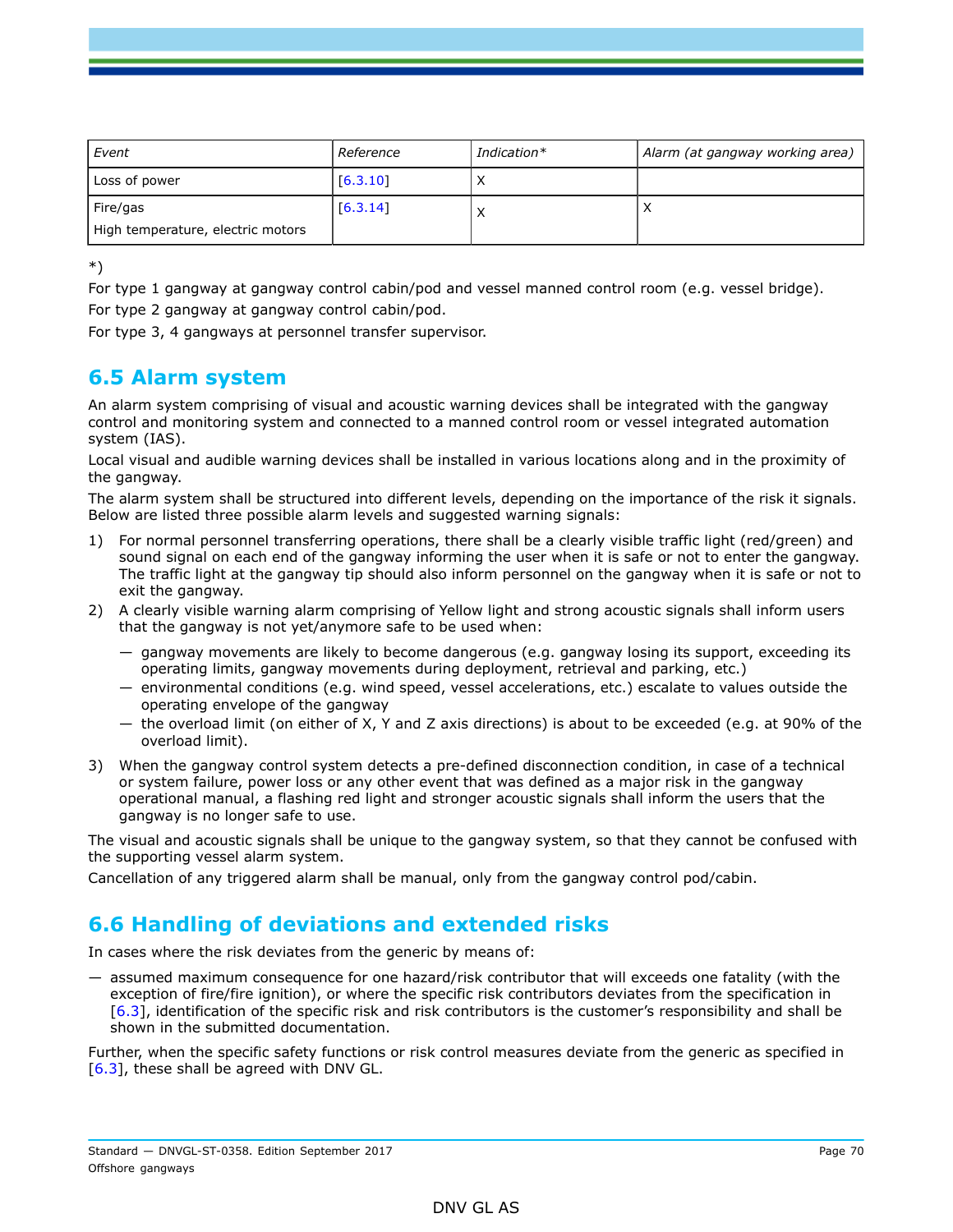# **SECTION 7 TESTING AND MARKING**

# **7.1 General**

The test setup shall be suitable in making the system properties described in the test objective observable to the surveyor. Moreover, the test setup shall include other systems necessary to enable verification of interactions between the gangway and those other systems, in case this interaction is part of the test objective.

#### **Guidance note:**

Other systems to include in the test setup may be part of the power generation and distribution system, power management system, or emergency shut-down system, or any other systems interacting with the gangway control system in such a way that may affect safety. The test setup must include both the plant and the control functionality of these connected systems. If the functionality of these systems is emulated in the test setup, a statement must be given substantiating why an emulation is adequate. Again, it is the test objective that governs what systems to include in the test setup.

#### ---e-n-d---o-f---g-u-i-d-a-n-c-e---n-o-t-e---

Test setup documentation shall describe properties of the test setup needed to execute the test cases as intended. It shall consist of description and argumentation showing that the test setup is adequate in making system properties observable to the surveyor. For simulator based testing, a set of validation tests are required, see [7.2.4.2].

#### **Guidance note:**

The description should include what parts of the gangway system and other systems that are included or excluded from the test setup , together with the rationale for doing so.

All inputs and outputs to/from the target system, and why they are included or excluded from the test setup, should also be described.

#### ---e-n-d---o-f---g-u-i-d-a-n-c-e---n-o-t-e---

The functional and failure testing shall be carried out in accordance with the approved testing procedure. The order and objective of the individual test cases to be part of the test scope shall be included in the test procedure. For each test case the following should be provided:

- unique identifier
- objective
- initial condition
- how to perform the test case, including the inputs (signals, button-push, etc.)
- what to observe during the test
- acceptance criteria for each test (expected result)
- actual test result.

All test activities shall be documented into a document providing a description of:

- what has been tested
- where and when the testing has been performed
- who has attended the testing
- all results from the testing, together with any limitation to the testing
- list of non-conformities, tagged with a responsible party for follow up within a set due date.

The findings shall, as a minimum, be categorised into safety critical and non-safety critical. This categorization shall be agreed with the certification body.

The tests specified in [7.2] and [7.3] shall be included in the test procedure.

Load testing shall be repeated every five years.

In addition, functional testing shall be performed regularly, see App.B.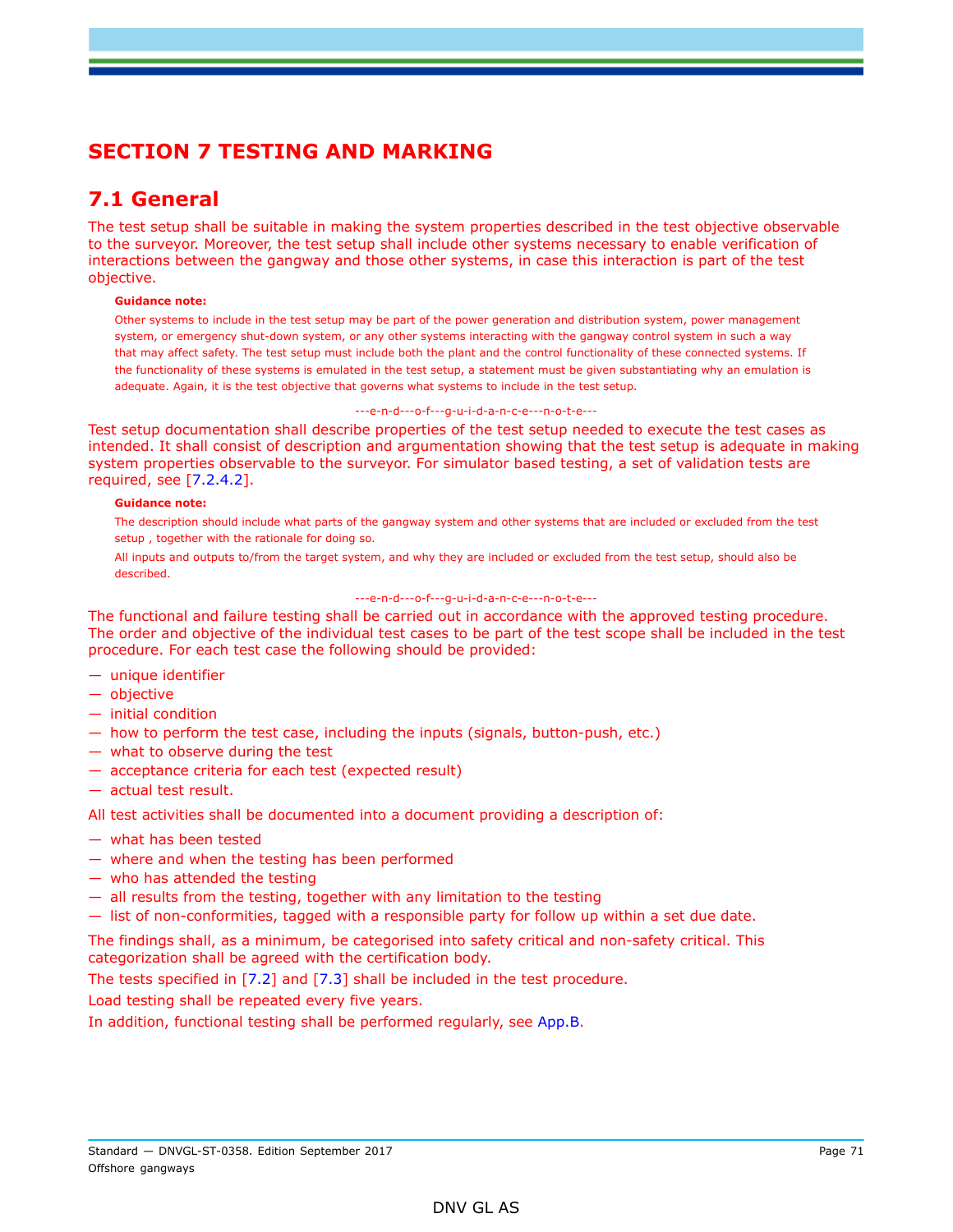# **7.2 Functional testing**

## 7.2.1 General

Each gangway shall be thoroughly tested to confirm that all the safety, power and control functions are correctly implemented.

A copy of the approved test procedure (FAT and SAT) shall be kept in the gangway (operational) manual.

### **7.2.1.1 Gangways part of class scope**

The gangway assembly shall be subject to on-board tests prior to be taken into use.

If the gangway shall be installed on vessel assigned DNV GL class notation **Walk2work** (see DNVGL-RU-SHIP Pt.6 Ch.5 Sec.16) or DNVGL qualifier **Windfarm maintenance** (requires DNV GL class notation **Offshore service vessel**, see DNVGL-RU-SHIP Pt.5 Ch.9 Sec.6), the Society shall approve on-board test procedures, conduct on-board installation survey as well as witness final on-board testing of the gangway.

If complete functional and failure testing are documented to have been carried out at manufacturers' location, limited functional and failure testing may be carried out after final installation. In such case, the proposed test plan shall specify the extent of the limited test scope to be done after final installation.

### **7.2.1.2 Gangways not part of class scope**

If the certification of the gangway assembly has been concluded at the manufacturer, on-board test procedures as well as witness/acceptance may be endorsed by a competent person accepted by flag/state authorities.

### 7.2.2 Prime movers and fluid power systems

Relevant parameters such as power, ambient temperature and pressure, exhaust gas temperature etc. shall be measured and recorded.

Pressure testing of hydraulic components may be witnessed by the surveyor. The tightness of the systems shall be checked after the installation of the components and during functional testing.

Automatic control, remote control and alarm systems connected with power systems shall be tested.

After the test, the lubricating and/or hydraulic oil filters shall be checked for solid particles. Other components of machinery may be required opened up by the surveyor.

## 7.2.3 Electrical installations

Insulation-resistance test shall be carried out for all outgoing circuits between all insulated poles and earth and, where practicable, between poles. Under normal conditions a minimum value of 1 mega ohm shall be obtained. This also applies to instrumentation and communication circuits with voltages above 30V A.C. or D.C.

The insulation resistance of a motor shall not be less than:

 $3x$  rated voltage  $\frac{3 \times$  rated voltage<br>rated  $kVA + 1000$  megaohms

tested on a clean and dry motor when hot.

When found necessary by the surveyor, switchgear shall be tested on load to verify its suitability and that operating of over-current release and other protective measures are satisfactory. Short circuit tests in order to verify the selectivity may also be required.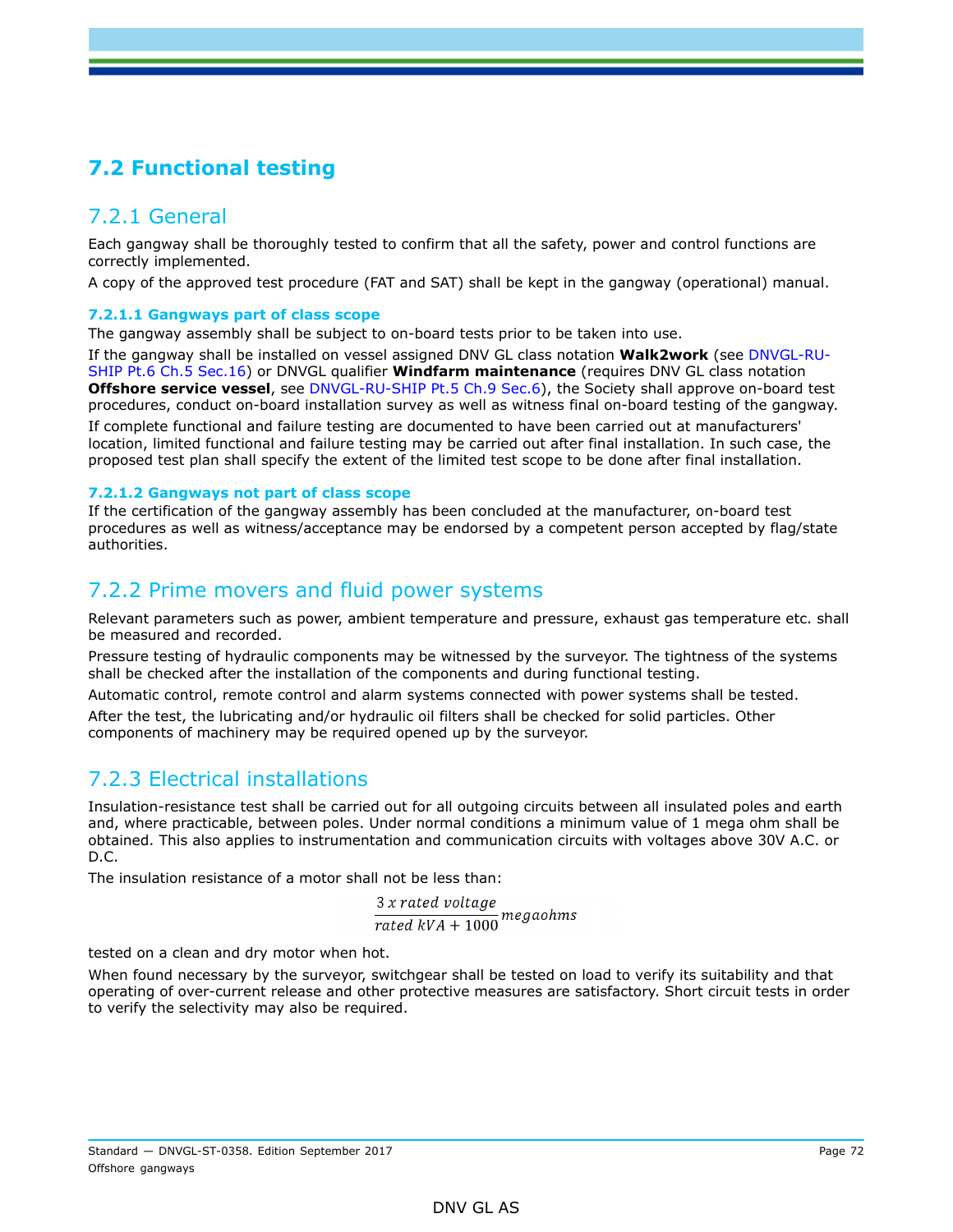# 7.2.4 Control and monitoring systems

### **7.2.4.1 General**

It shall be verified that control systems function satisfactorily during normal, abnormal and degraded operational procedures.

The testing program shall verify the control system performance with regards to the gangway functionality and safety. Typical gangway functions, but not limited to, are listed below:

- 1) basic movements (e.g. luffing, telescoping, slewing)
- 2) complex movements (e.g. motion compensation)
- 3) safety functions (e.g. overload protection, movement limitations, alarm systems, etc., see Table 6-3)
- 4) emergency functions (e.g. manual and/or automatic protection systems, emergency stop, etc.)
- 5) other relevant functions.

The failure modes associated with the above functions identified and addressed in the failure mode description document and/or FMEA shall also be included in the testing program. Normally, the test scope shall be focusing on single and common failure modes and common components.

Typical failures, as applicable and not limited to, are listed below:

- 1) sensors or input devices failure modes
- 2) failure mode of actuators, drives, power system components or other electro-mechanical components
- 3) feedback from sensors on actuator failure modes
- 4) failure modes in computer networks
- 5) failures affecting weighting and voting mechanisms
- 6) failures affecting protective safety functions
- 7) failures affecting alarms, monitoring, and analysis functions
- 8) failures causing and/or otherwise affecting switch-over in redundant systems
- 9) common mode failures affecting several components and/or signals
- 10) other relevant failures.

#### **Guidance note:**

Full scale physical performance, functional and failure mode testing of the integrated control and monitoring system may not always be practical/possible to perform during FAT/SAT. Consequently, the test scope may be split as follows:

- 1) Testing of the control system and software by means of physical or simulator based testing during manufacturing survey, (see [7.2.4.2]).
- 2) Factory acceptance testing of physical system (parts or complete) with reduced scope with reference to the simulator based test scope.
- 3) Site acceptance testing of (complete) physical system.

#### ---e-n-d---o-f---g-u-i-d-a-n-c-e---n-o-t-e---

Traceability shall be ensured by documenting actions performed during each stage of the testing process.

#### **Guidance note:**

For gangways on-board mobile offshore units (semi submersibles, jack-ups, etc.), additional requirements as specified by the governing DNVGL rules for classification: Offshore units (OU) shall be applied.

#### ---e-n-d---o-f---g-u-i-d-a-n-c-e---n-o-t-e---

Active motion compensated gangways with the motion compensation system active during personnel transfers, shall be subject to an extended functional and failure test scope aiming to verify control system robustness against failures, proper implementation of the redundancy design intent and software integrity. For such systems, simulator based testing shall be carried-out on simulators to demonstrate proper control system functionality and failure handling.

Alternatively, physical testing of gangways on purpose-built test stands or in adequate testing environment (e.g. during sea trials) may be accepted based on special consideration and subject to the Society's approval, either to complement or replace the simulator based testing.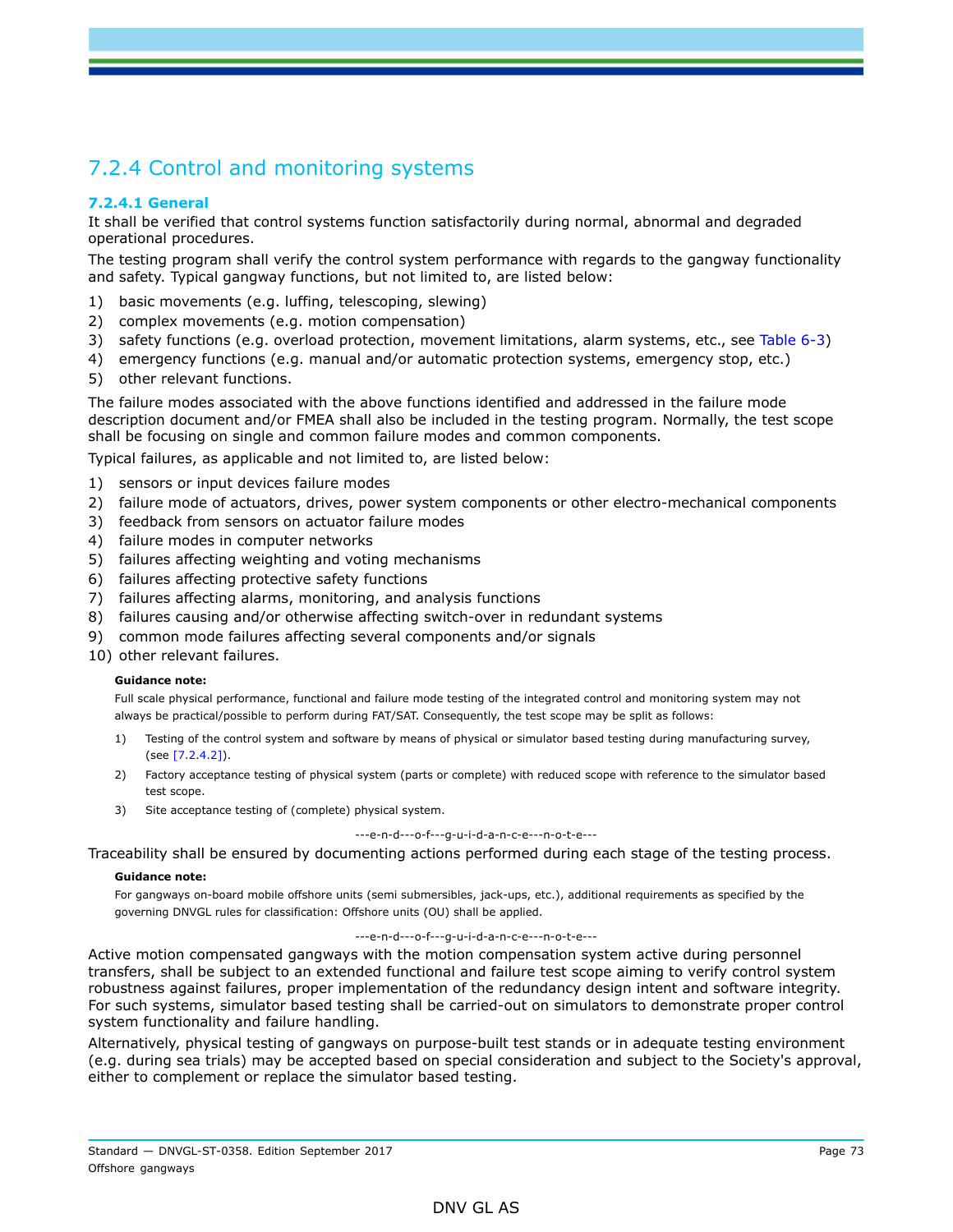### **7.2.4.2 Simulator based testing**

### 7.2.4.2.1 General

Simulator based testing shall provide objective evidence of suitable functionality (during normal, abnormal and degraded condition) of the specified target control system according to functional and safety requirements defined in [5.17], [5.18] and Sec.6.

### 7.2.4.2.2 Test setup requirements

Simulator based testing shall be executed on the actual control system hardware to be installed on the vessel or on a replica control system, subject to Society's approval.

#### **Guidance note:**

Replica setup may be used subject to approval. Cloud-based testing by use of soft-PLC may also be accepted.

---e-n-d---o-f---g-u-i-d-a-n-c-e---n-o-t-e---

The simulator shall run on a unit separate from the control system.

Testing shall be performed on released software revisions for both simulator and control system(s) such that the software is uniquely identified.

Testing shall be executed on the same test setup and software as validated through the test setup validation activity, see [7.2.4.2.4], and according to DNV GL approved test scope/program.

Testing shall be performed and test results shall be documented in the presence of the DNV GL surveyor.

### 7.2.4.2.3 Simulator framework

All (relevant) I/O shall be interfaced between control system and simulator. If any signals are ignored/not interfaced, this shall be documented and agreed upon in writing before test is executed.

It shall be possible to monitor and/or trend all I/O-signals between simulator and control system.

It shall be possible to introduce/simulate typical control system failures to the system, such as broken wire, value out of range, noise on signals, command errors (functions being executed without being commanded), execution errors (functions not being executed when commanded etc.

The simulator shall be adequate for the type of failures intended to be tested.

#### **Guidance note:**

Failures may either be introduced by manipulating the command or sensor signal, while others may have dynamic and/or spread effects, requiring to be generated from the simulator to propagate correctly to all affected signals.

---e-n-d---o-f---g-u-i-d-a-n-c-e---n-o-t-e---

### 7.2.4.2.4 Simulator accuracy and test setup validation

The simulator and control system shall run in closed-loop and the simulator outputs shall render a real-life behavior of the gangway system.

#### **Guidance note:**

Simulator response should be in the correct range, e.g.:

- 1) speed of a cylinder movement is in the correct range
- 2) deadbands for hydraulic valves are correct simulated
- 3) vessel motions (amplitude/frequency etc.) are in the correct range when e.g. testing motion compensated gangways.

#### ---e-n-d---o-f---g-u-i-d-a-n-c-e---n-o-t-e---

It shall be possible to run all the functions in the control system (target system) without the need of manual manipulation of simulator signals.

A simulator based test setup shall be validated with validation tests demonstrating adequacy/suitability for the purpose (test objective) and that it does not mask errors in the target system.

Before the validation testing is performed, it shall be verified that there are no active nor ignored/suppressed alarms in the system that may have impact on the testing.

Test setup validation shall be performed and validation test results shall be documented in the presence of the DNV GL surveyor.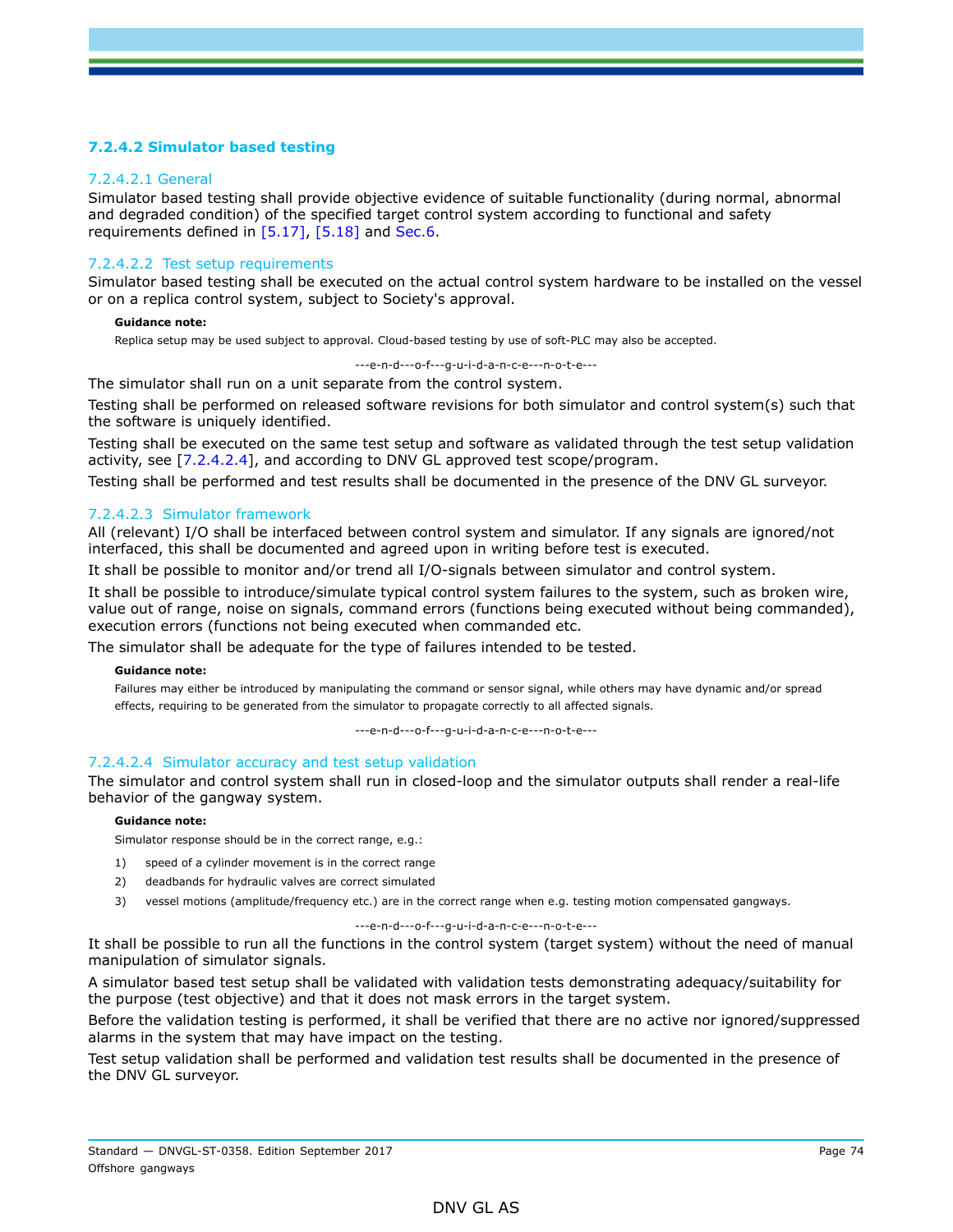#### **Guidance note:**

- 1) The key element for planning the validation activities is to analyse the test objective, and identify possible critical factors/ elements in the test setup which may invalidate the test results. A set of relevant validation activities for the test setup should be identified, and measures for limiting possible inaccuracies and uncertainties should be described.
- 2) One possible cause of masking errors in the target system, is that a parameter in the target system is just copied into the simulator configuration. If this parameter is wrong, it will be wrong in the simulator as well, making it difficult to identify the error when both the target system, and the simulator is using the same (wrong) parameter value. The likelihood of such masking may be mitigated if the simulator configuration is performed independently from the target system configuration. Moreover, running simulator configuration tests independently from the target system may also decrease the likelihood of such errors.
- 3) The validation tests may be performed before the surveyor arrive at test site. Results from the validation tests must be made available for the surveyor for review, and the surveyor may request some of the validation tests to be repeated before testing starts.

---e-n-d---o-f---g-u-i-d-a-n-c-e---n-o-t-e---

#### 7.2.4.2.5 Redundancy and failure response tests

For redundant systems, a selection of tests within each system analysed in the FMEA shall be carried out. Specific conclusions of the FMEA for the different systems shall be verified by tests when redundancy, fail safe response, or independency is required. The test selection shall cover all specified technical system configurations.

The test procedure for redundancy shall be based on the simulation of failures and shall be performed under as realistic conditions as practicable, e.g. by use of simulators, see [7.2.4.2].

#### **Guidance note:**

It is understood that not all failure modes in all systems are possible to simulate. For such failure modes the acceptance of the system will be based on the theoretical FMEA, and hence the documentation analysis of these failure modes should be emphasized in the FMEA.

---e-n-d---o-f---g-u-i-d-a-n-c-e---n-o-t-e---

### 7.2.5 Brakes

Brakes shall be tested by braking each motion from maximum speed to full stop by releasing the joystick/ handle. In addition, each brake for the luffing motion shall be tested for three such stops in quick succession during lowering motion.

The emergency stop system shall be tested. The test may be carried out at reduced speed.

### 7.2.6 Slewing system

Slewing system shall be tested for the horizontal design load including design wind load. The test procedure shall be agreed with DNV GL.

### 7.2.7 Break-away system

The automatic release function of the breakaway system shall be tested at full design load (vertical, horizontal including wind and combined).

The test procedure shall be agreed with DNV GL.

### 7.2.8 Telescopic system

Gangways subject to longitudinal bumper loads, a function test proving the pushing capability of the telescopic system shall be performed at 100% of the design push force.

The overload protection of the system shall also be tested.

The test procedure shall be agreed with DNV GL.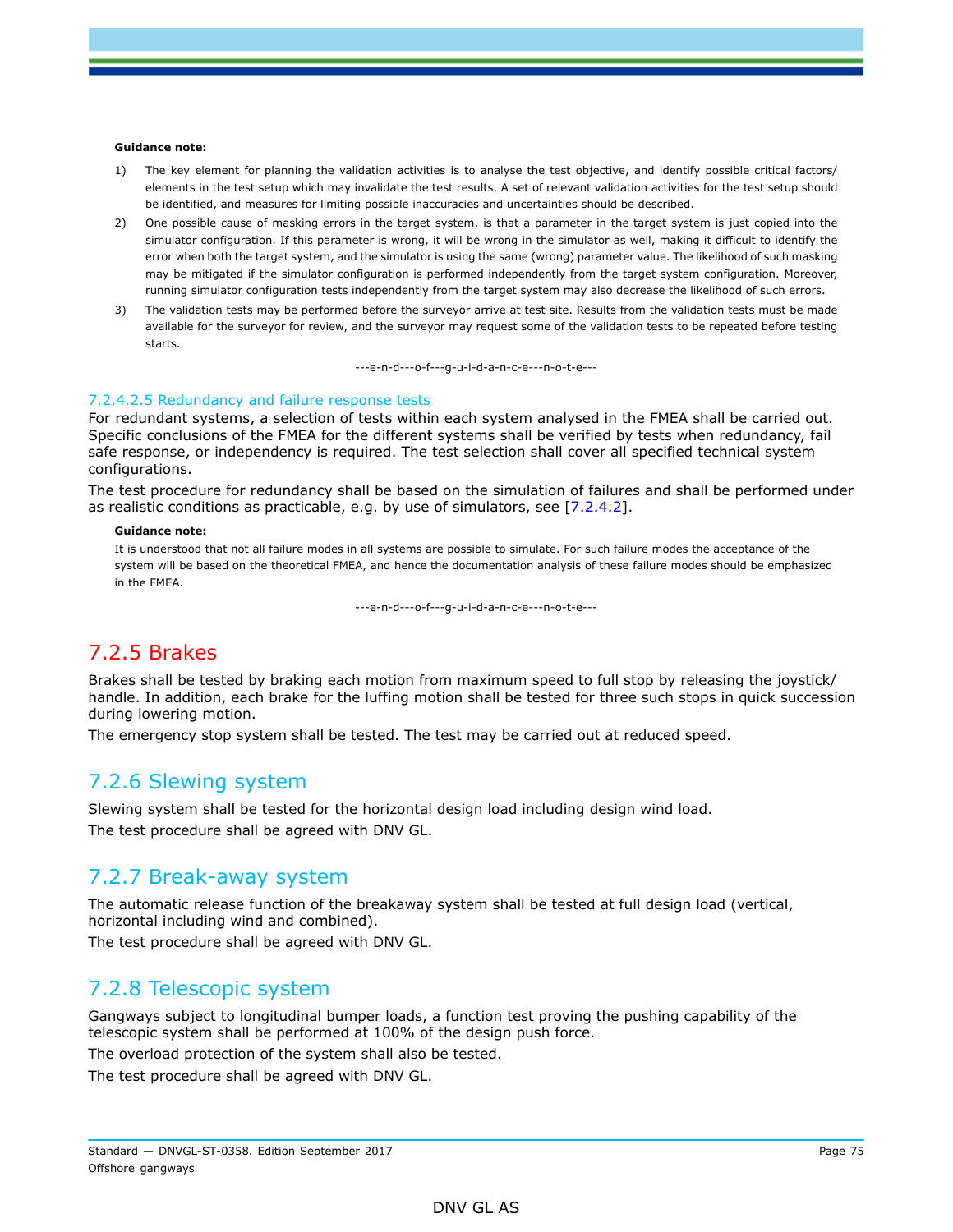# 7.2.9 Motion compensation system

For gangways designed to operate as a cantilever (see [5.10.2]), the motion compensating system's performance and ability to maintain the gangway tip within its operating envelope sphere according to the minimum/maximum operational specifications shall be tested.

Testing may be in form of computer simulations and/or physical tests.

The test procedure shall be agreed with DNV GL.

# **7.3 Load testing**

### 7.3.1 General

Before a gangway is put into service, the following shall be carried out.

The tests shall not cause permanent deformation and the gangway shall not be brought into such a position that it represents danger to persons on the gangway.

All tests shall be held for minimum 15 minutes.

Testing shall be performed according to an approved test procedure.

## 7.3.2 Bridge load test

### **7.3.2.1 Type 1 Gangways**

With the gangway extended to its maximum operational length and supported at both ends, a load test equal to 500 kg/m<sup>2</sup> shall be applied along the gangway.

The total structural deflection of the gangway shall not exceed L/200. The test shall not cause permanent deformation.

### **7.3.2.2 Type 2 Gangways**

For gangways designed to operate while supported in Z-axis direction at both ends, with the gangway extended to its maximum operational length, a load test equal to 1.25 x LL, but not less than 300 kg, shall be applied at the middle of the gangway.

For gangways designed to operate as a cantilever, with the gangway in cantilevered position and extended to its maximum operational length, a test load equal to 1.25 x LL, but not less than 300 kg, shall be applied on the gangway tip.

If a type 2 gangway is designed for a LL higher than 3 persons, the test load distribution along the gangway shall be agreed on a case-by-case basis.

The total deflections shall not exceed the values in Table 7-1. The test shall not cause permanent deformation.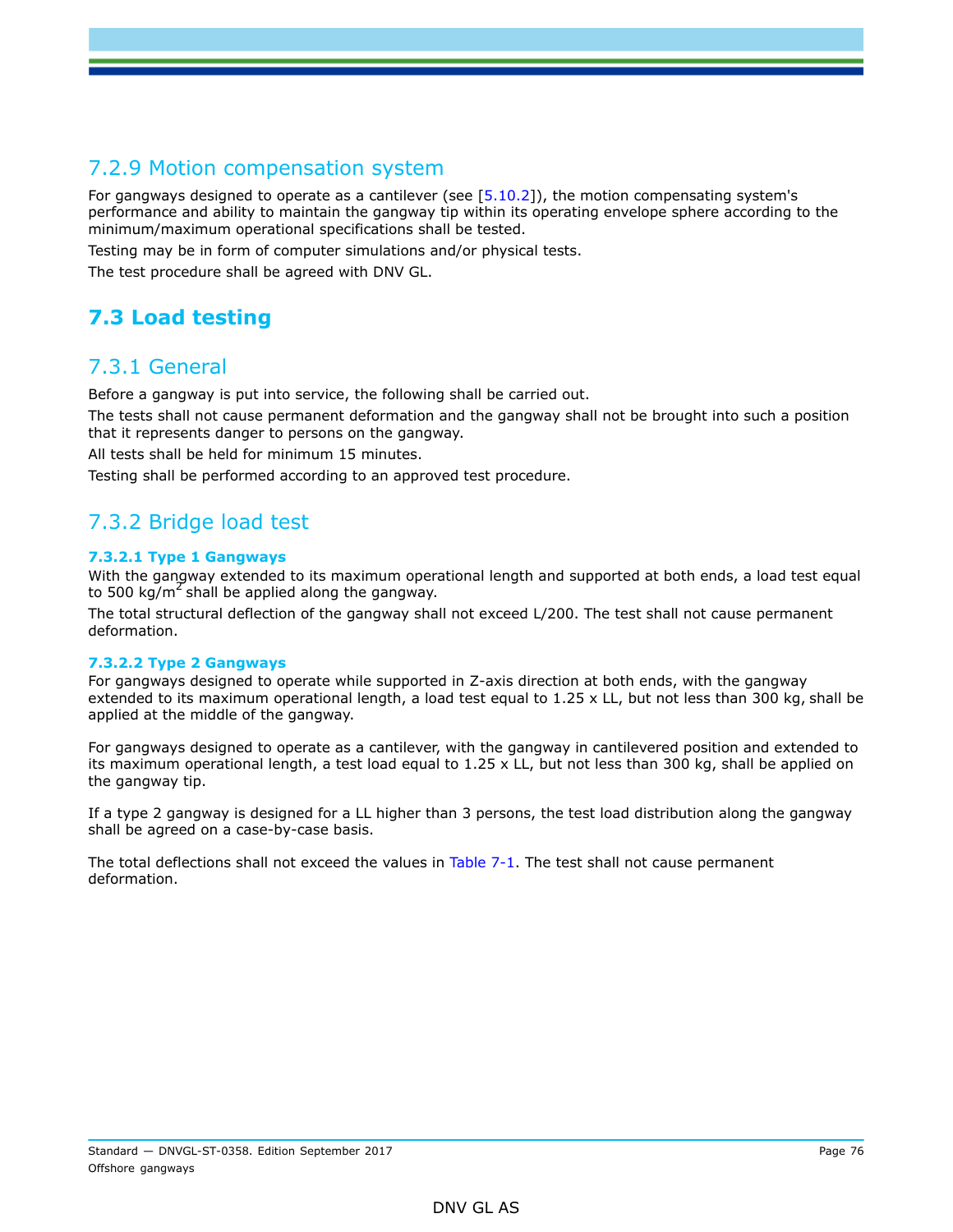### **Table 7-1 Condition**

|                                |            | Limit for $\delta_{max}$ | Limit for $\delta_2$ |
|--------------------------------|------------|--------------------------|----------------------|
| Gangway supported at both ends | $G < 2*TL$ |                          | L/300                |
|                                | $G = 2*TL$ | L/200                    | L/400                |
|                                | $G > 2*TL$ |                          | L/600                |
| Cantilever gangway             | $G < 2*TL$ |                          | L/150                |
|                                | $G = 2*TL$ | L/100                    | L/200                |
|                                | $G > 2*TL$ |                          | L/300                |



*G* = gangway self-weight

*TL* = test load

- $L =$  gangway maximum operational length
- $\delta_{max}$  = gangway total deflection
- $\delta$ <sup>0</sup> = gangway pre-camber
- $\delta$ <sup>1</sup> = gangway initial sag due to G
- $\delta_2$  = deflection due to TL.

For cantilever gangways, deflections  $δ_0$ ,  $δ_1$  and  $δ_2$  shall be measured at the gangway tip (free end).

### 7.3.3 Gangways support structure/slewing bearing test

### **7.3.3.1 Gangways designed not to carry persons in uplift position**

Load test when the gangway is in cantilevered position (simulating lift-off or loss of support at one end) and maximum operational length. The following test load shall be applied at the tip of the gangway:

Test load = 
$$
\frac{(G \times 0.25 \times Lg)}{L}
$$

 $G = self-weight of$  gangway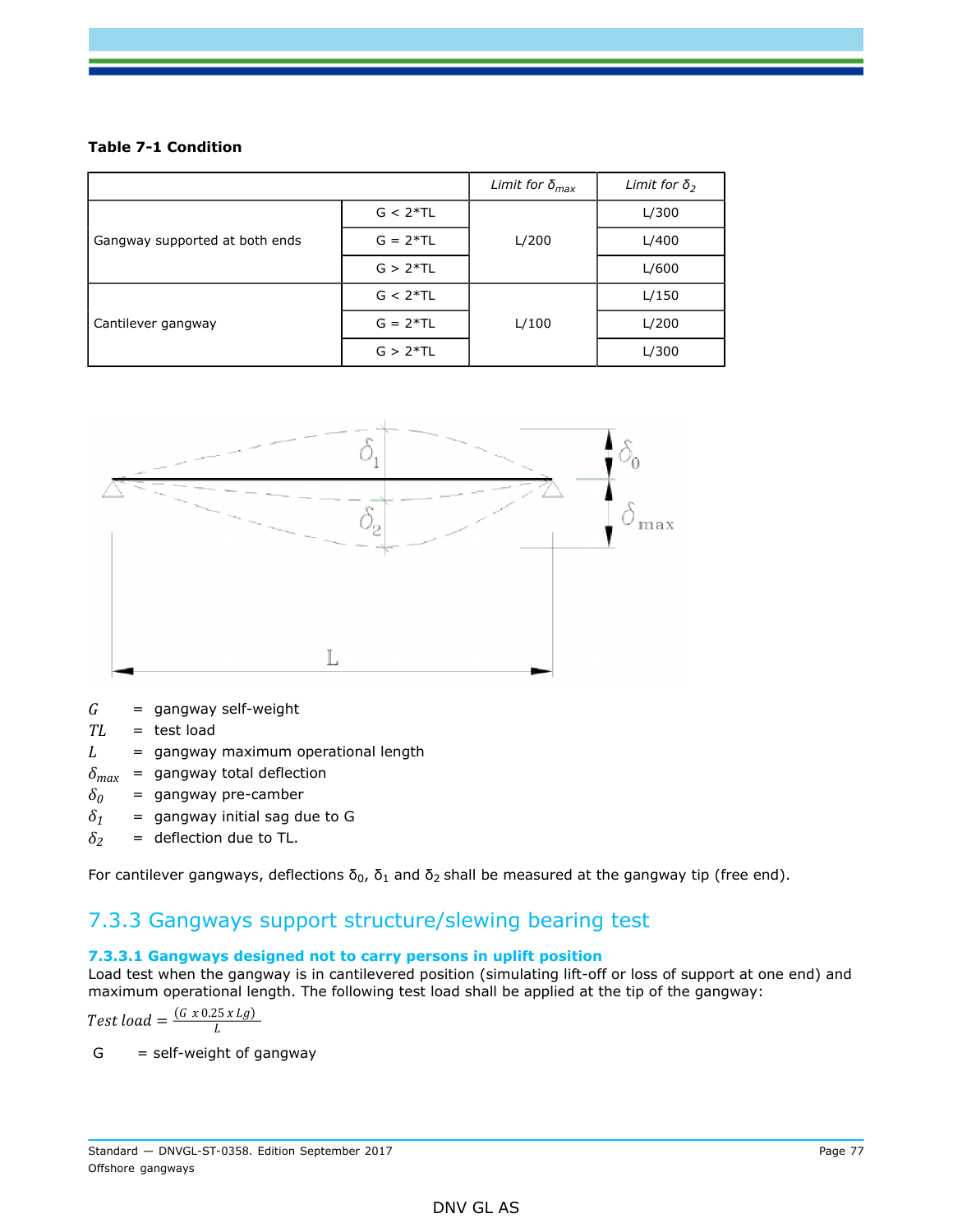- $Lg$  = distance from center of gangway support to the gangway center of gravity (m)
- $L =$  maximum operational length  $(m)$ .

#### **Guidance note:**

Alternative test load and load application point may be accepted as long as the same overturning moment at the slewing bearing is achieved.

---e-n-d---o-f---g-u-i-d-a-n-c-e---n-o-t-e---

#### **7.3.3.2 Gangways designed to carry persons in uplift position**

#### 7.3.3.2.1 Type 1 gangways

The following test load shall be applied at the tip of the gangway:<br>Test  $load = \frac{(G \times 0.25 \times Lg) + (Fx Lg)}{r}$ 

 $F = 500 \frac{kg}{m^2} \times L \times w$ 

- $L =$  maximum operational length  $(m)$
- $w =$  clear width of gangway  $(m)$ .

#### 7.3.3.2.2 Type 2 gangways

The following test load shall be applied at the tip of the gangway:

Test load =  $\frac{(G \times 0.25 \times Lg)}{L} + F$  $F = 1.25 x$  max (LL, 120kg)

 $LL = live load (kg).$ 

#### **Guidance note:**

Alternative test load and load application point may be accepted as long as the same overturning moment at the slewing bearing is achieved.

---e-n-d---o-f---g-u-i-d-a-n-c-e---n-o-t-e---

### **7.4 Examination after testing**

After testing, the gangway shall be examined thoroughly to observe whether any part has been damaged or permanently deformed by the test. Dismantling and/or non-destructive testing may be required if deemed necessary by the surveyor.

Any overload protection system that may have been disconnected during load testing shall be reconnected. Accordingly safety valves and/or electrical circuit-breakers shall be adjusted. Set points shall be verified and sealed by the surveyor.

### **7.5 Marking**

As a minimum the gangway shall be marked on the gangway structure clearly visible with the following data:

- name of manufacturer
- gangway serial number or similar means of singular identification
- LL, allowable number of persons (to be marked at both ends of the gangway), not applicable for type 1 gangways
- clear walking width and height
- operational length of gangway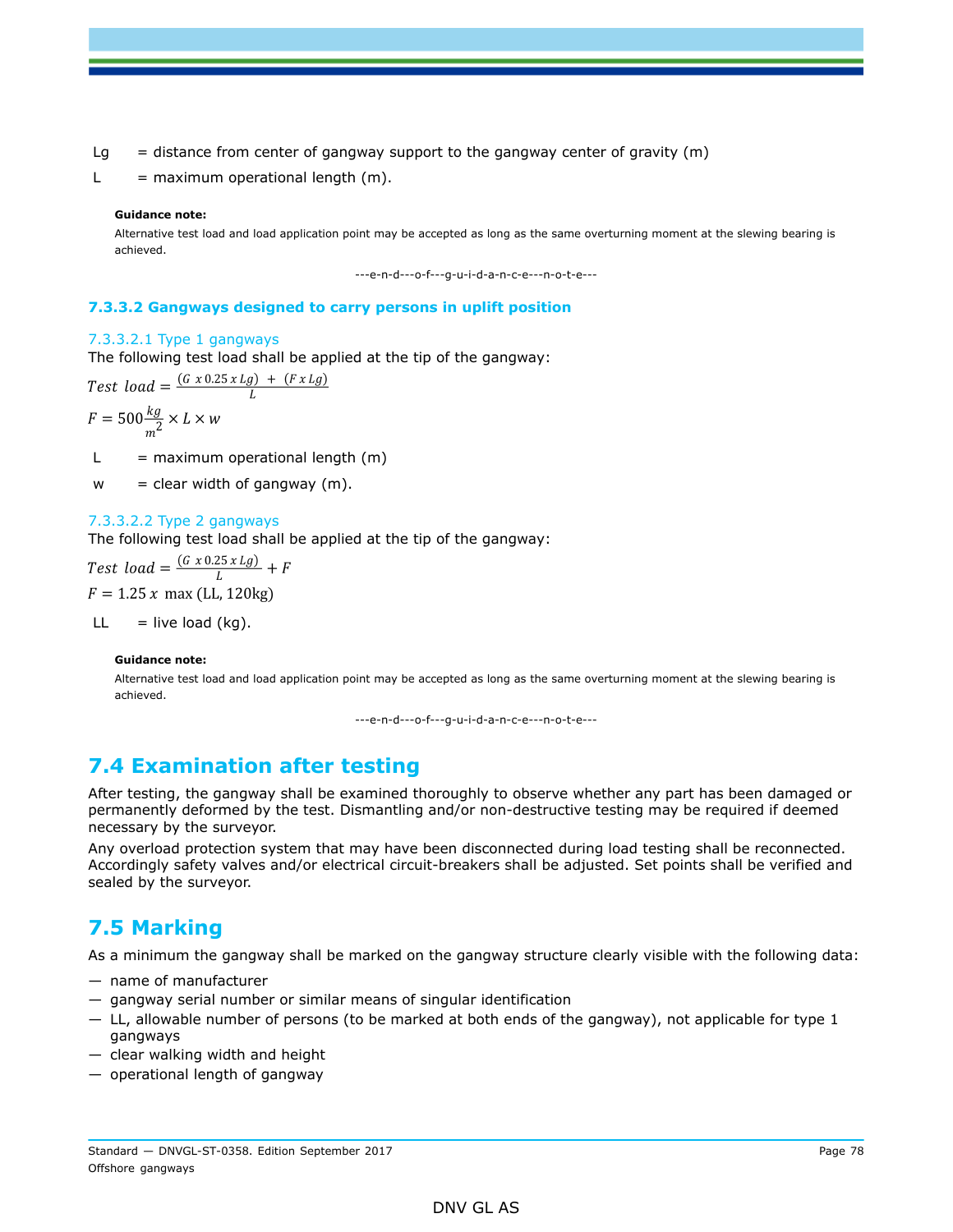— operational angles of gangway.

To prevent effacement of the inscriptions, they shall normally be incised, punched or marked. Gangways on board vessels shall be marked with a reference number to enable them to be related to their location onboard.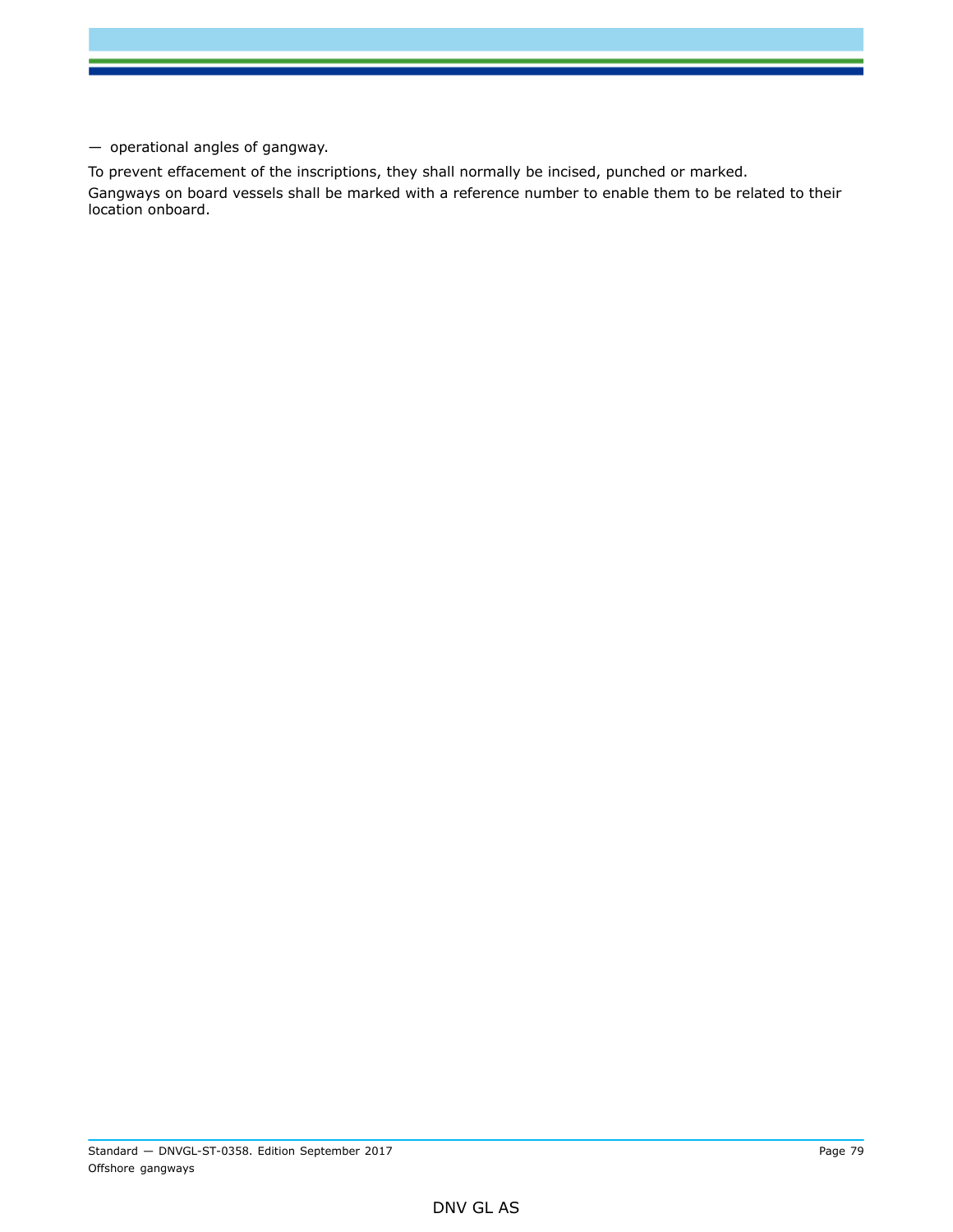# **SECTION 8 TYPE 3 GANGWAYS**

# **8.1 General**

It is required that type 3 gangways are used according to approved controlled operational procedures, with trained personnel and taking into account the specific functional and safety requirements and limitations of the gangways.

Approval of the above operational procedure shall be performed by a flag/state recognized body.

Generally, a type 2 certified gangway may be accepted provided that it is a cantilever gangway and meets the functional and safety requirements defined in the personnel transfer procedure.

Gangways of more basic design may also be accepted (e.g. fixed length, not operated by hydraulics, fully passive motion compensated, etc.). For such basic designs, the requirements as in the remaining of the section will apply.

# **8.2 Assumptions**

The requirements for type 3 gangways are based on the following design assumptions:

- People cannot move freely between the connected units; the flow of people is controlled/regulated by the landing and transfer coordinator.
- Connection time: according to the personnel transfer procedure, usually less than 4 hours.
- $-$  At least one end of the gangway is supported in the X, Y and Z axis directions.
- The supporting vessel shall contain means moving away the gangway in a safe manner and short time.

# **8.3 Technical requirements**

### 8.3.1 Design loads

Design loads shall be as per [4.5] (as applicable). Other relevant load cases or conditions shall be agreed with DNV GL.

## 8.3.2 Functional requirements

Generally, Sec.5 shall be applied, with the following amendments:

- $[5.9]$  lighting, not applicable.
- $-$  [5.10] landing area: other arrangements than those defined in [5.11.1] to [5.11.3] may be considered, provided that the safety level achieved is similar or higher.
- $-$  [5.12] operating angle: in addition to the requirements in [5.12], the real-time operating angle shall be clearly displayed and positioned so that the landing and transfer coordinator can monitor it at any given time. When outside the operating angle range, the landing and transfer coordinator shall decide whether the personnel transferring operation shall continue or be temporarily/permanently suspended. Regardless of the operating angle, the gangway shall be fitted with enhanced slip resistance features.
- $-$  [5.13] to [5.18] not applicable.

### 8.3.3 Safety and safety equipment

Generally, Sec.6 shall be applied, with the following amendments:

— Safety length, (see [6.3.2.2]) :

The gangway operational length shall be correlated with the minimum/maximum distance between the two connected vessels and the dimensions of the landing area.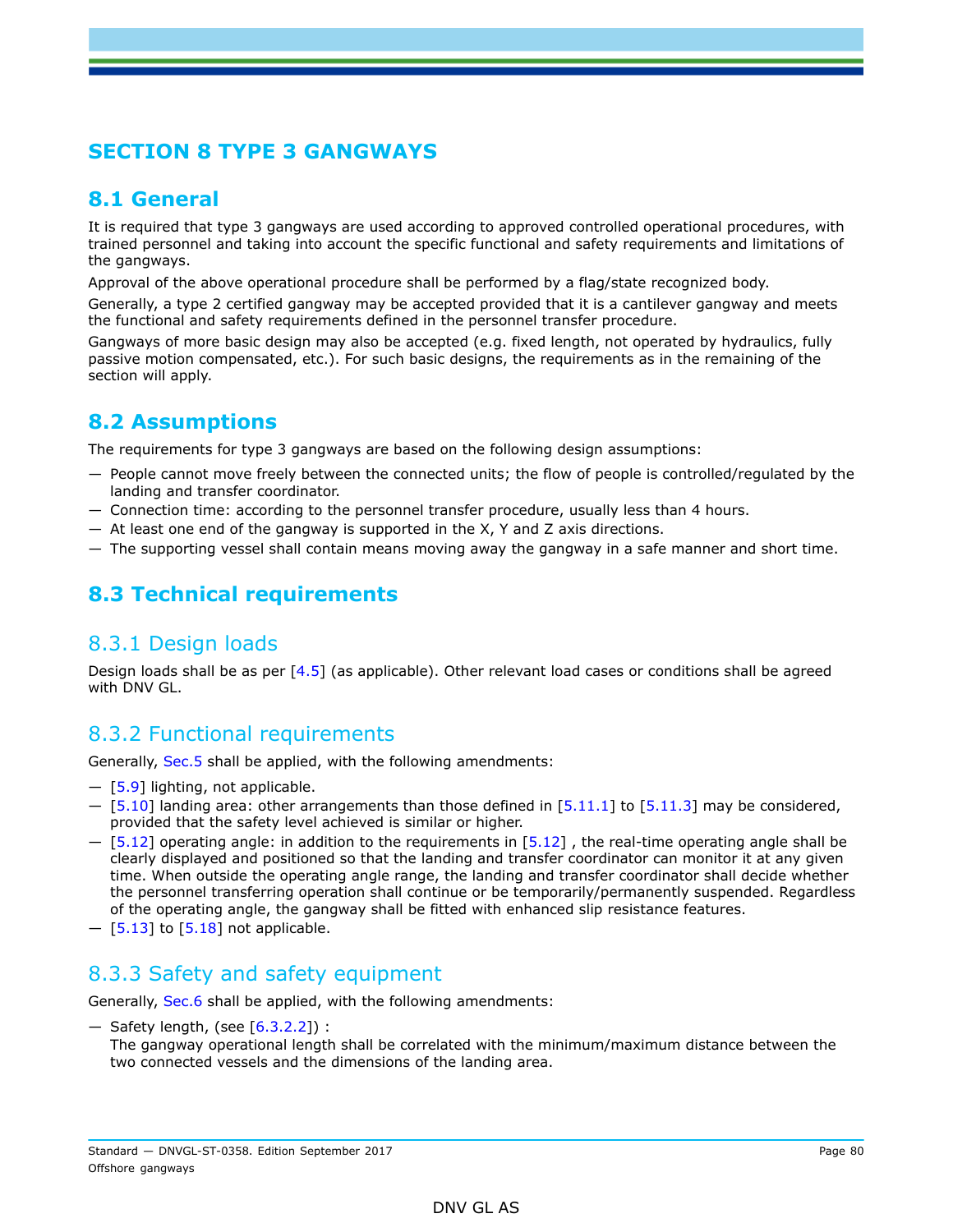The minimum/maximum distance between the vessels shall be considered an operational limitation and shall be noted in the gangway certificate.

In addition to the operational length gangways shall have a minimum 3 m length reserve in relation to the landing area during operation to accommodate any sudden spacing increase between the two connected vessels.

#### **Guidance note:**

Depending on how the gangway tip is supported on the landing area, the dimensions of the landing area should be adjusted accordingly.

---e-n-d---o-f---g-u-i-d-a-n-c-e---n-o-t-e---

### — Monitoring (see  $[6.4]$ ):

Real-time wind speed, luffing angle, the spacing between the connected vessels, etc. shall be constantly monitored and clearly displayed to the landing and transfer coordinator.

Audible and visual alarms shall be incorporated in the display system and/or gangway proximity to alert landing and transfer coordinator when the wind, vessel and/or gangway motions go outside pre-defined operational values.

Cancellation of any triggered alarm shall be manual and only available to the landing and transfer coordinator.

 $-$  Alarm (see [6.5]):

Considering the engineered nature of the entire personnel transfer operation (including possible installation of the gangway, deployment/retrieval and actual personnel transfer), the landing and transfer coordinator, the audible and visual alarms stated in the above monitoring sub-section shall be considered as a minimum.

— Failure mode description:

In addition to the failure mode description of the installed gangway system, a hazard identification analysis (HAZID), as well as a procedure HAZOP for the personnel transferring operation shall be performed to demonstrate that the gangway is safe to use.

These Analyses shall be based on internationally recognized and industry accepted standards for risk management for marine operations (e.g. DNVGL-RP-N101).

— Operational limit:

A series of systems and/or design features preventing the use of the gangway outside its operational limitations shall be installed (e.g. overload systems, break-away system, automatic release, etc.). The gangway shall be designed so that in case of an unexpected event it will not become a truss between the two connected vessels, nor a hazard to the operating personnel. The generic risk contributors in  $[6.3]$ shall be accounted for (as applicable and agreed with DNV GL).

 $-$  Loss of support landing area (see [6.3.9]):

If a crane is used to provide passive support in vertical direction to the gangway during operation, the crane shall be certified as a crane for lifting of personnel by an internationally recognized class society. The crane and the gangway pedestal shall be installed on the same ship.

## 8.3.4 Testing and marking

Testing and marking shall be as per Sec.7 for type 2 gangways (as applicable and agreed with DNV GL).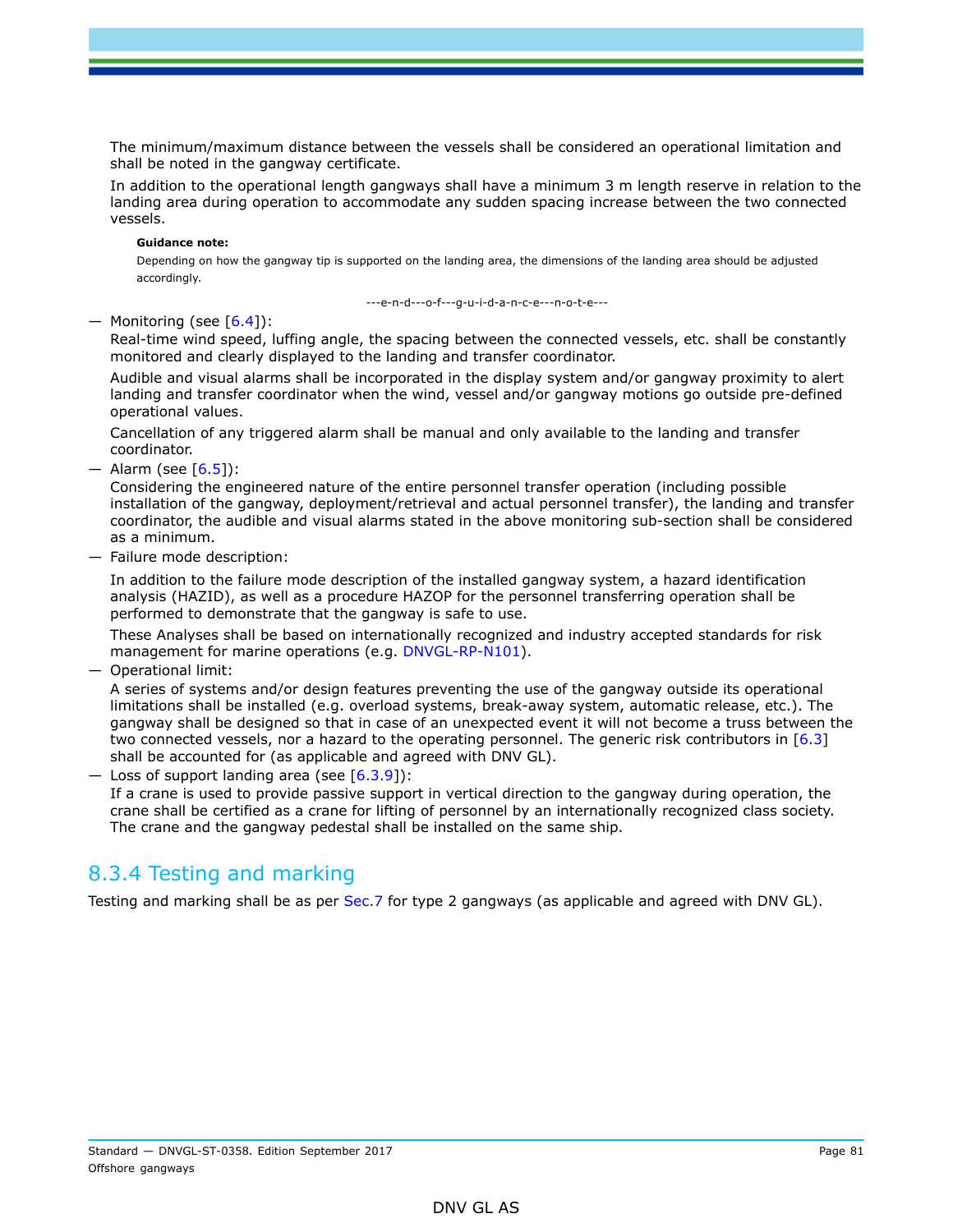### **APPENDIX A EXAMPLES ON BASIS FOR ACCEPTANCE OF PRODUCT CERTIFICATES ISSUED BY THE MANUFACTURER**

### **A.1 Sheaves**

The following should be confirmed. General:

- name of manufacturer
- type designation
- serial number
- marking
- type of marking (e.g. chiselled, painted or on attached plate) and place on the component on which the mark is attached.

Testing:

— date and place of load testing.

General design:

- applied standard.
- safe working load (SWL)
- design dynamic factor
- wrap and fleet angles
- wire diameter
- minimum design temperature.

The following drawings and documents shall be attached:

- arrangement and sectional drawings including material denotations
- calculations documenting structural capacity.

Signatures and qualifications:

- date and place of issuance of documentation
- name in printed letters and signature of person responsible for the certification (preferably a person related to quality assurance work and who is in a unit unrelated to production).

## **A.2 Transmission gears and slewing gears**

The following should be confirmed.

General:

- name of manufacturer
- type designation
- serial number
- marking
- type of marking (e.g. chiselled, painted or on attached plate) and place on the component on which the mark is attached.

Testing:

- date and place of functional testing
- special observations made or remarks to be made to the functional testing.

General design:

— applied standard.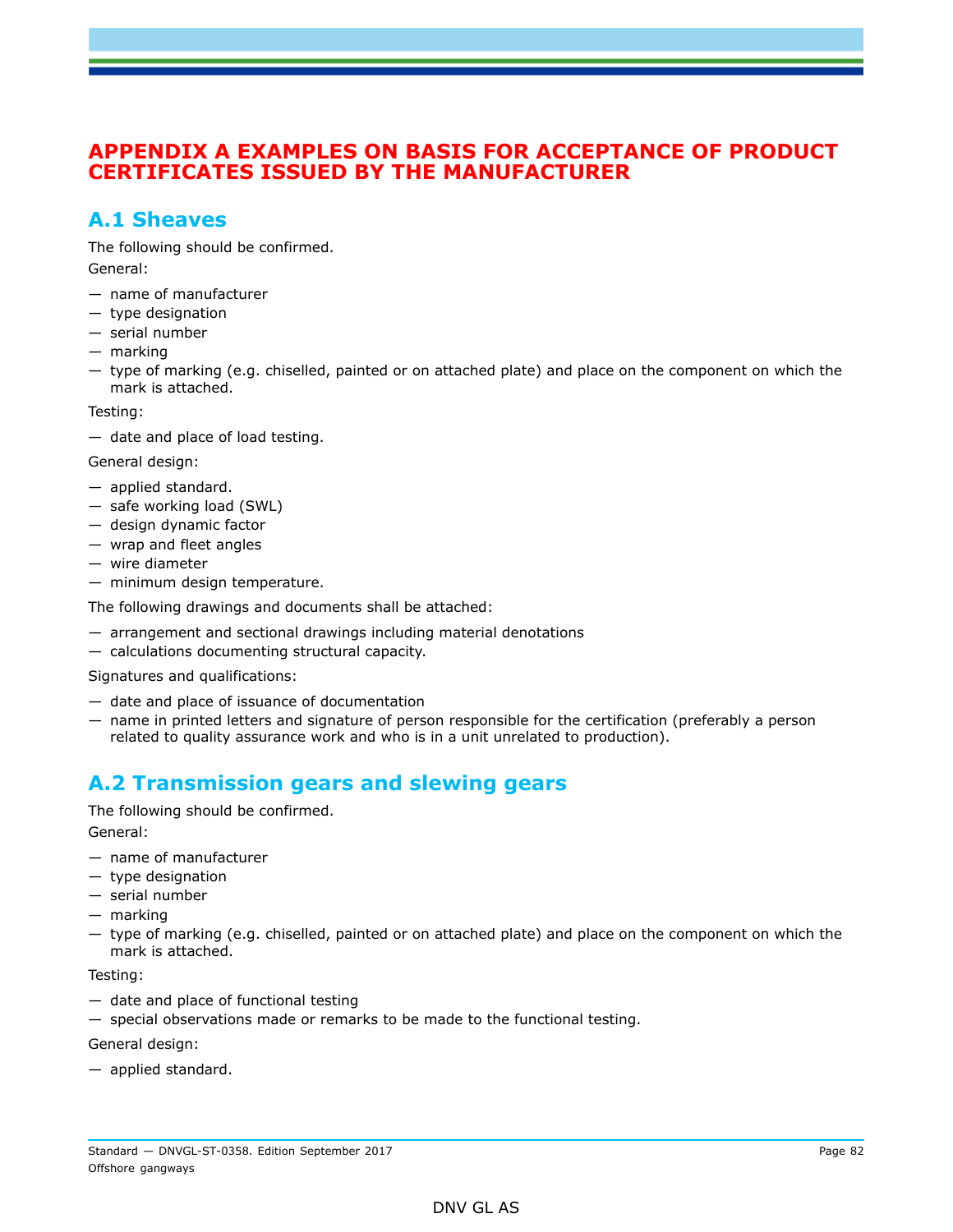The following drawings and documents shall be attached:

- sectional drawings
- calculations documenting necessary and available torque capacity.

Signatures and qualifications:

- date and place of issuance of documentation
- name in printed letters and signature of person responsible for the certification (preferably a person related to quality assurance work and who is in a unit unrelated to production).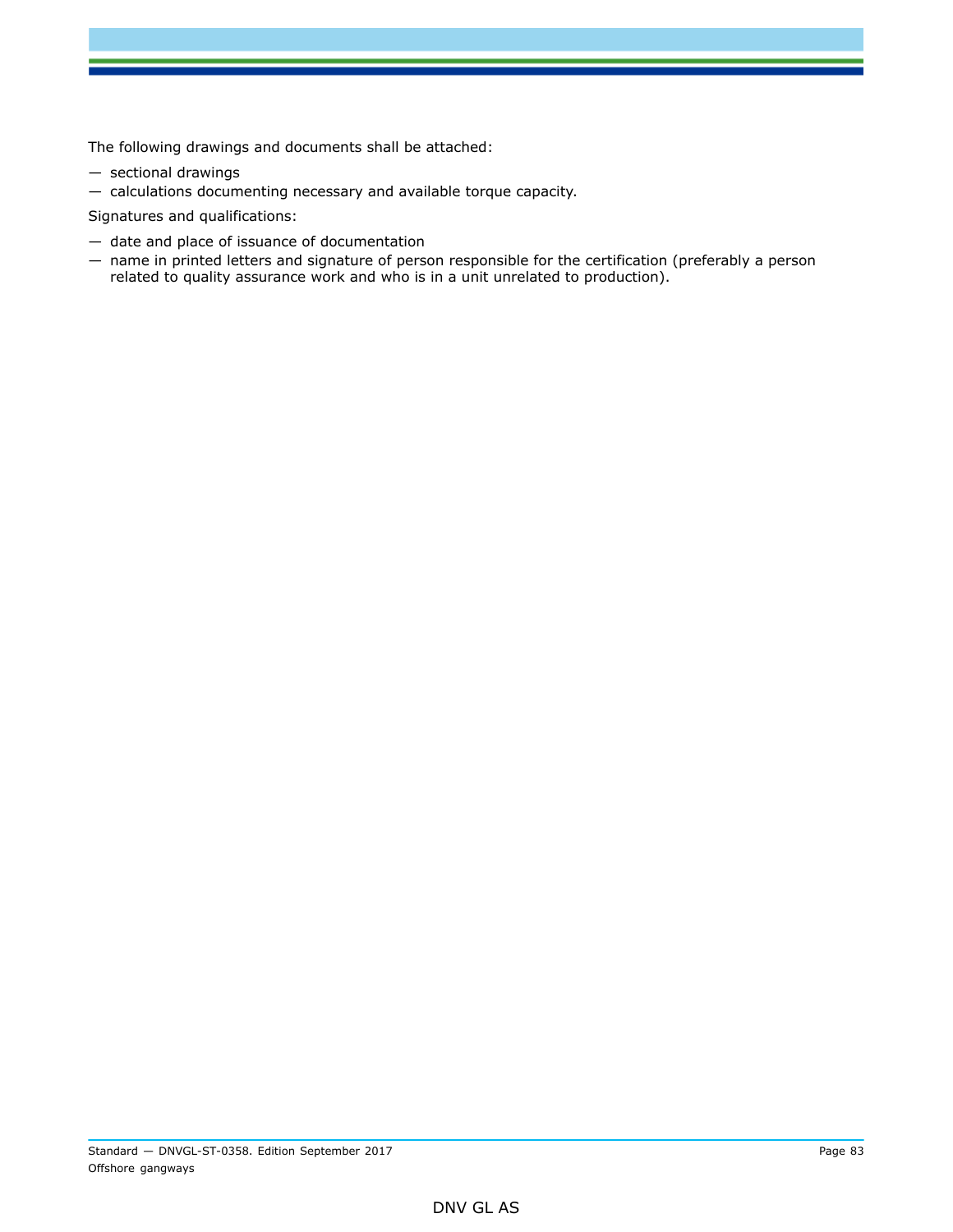# **APPENDIX B PERIODIC SURVEY, TESTS AND REPAIRS**

## **B.1 General**

It is the responsibility of the owner or an appointed representative to retain current certification for each offshore gangway, to arrange for periodic survey, to record substantial repairs, modifications, etc., and to maintain adequate records to ensure traceability in accordance with class/statutory/flag requirements.

When DNV GL is requested to follow-up the periodical inspection, the requirements in this appendix should be applied. For offshore gangways included in the class scope, the periodic surveys shall be carried out by DNV GL as part of classification's periodical survey scheme, i.e:

- annual survey
- a survey every five years (complete survey).

Before carrying out a periodic examination or test, the surveyor shall refer to the initial certificate and to the periodical inspection report.

# **B.2 Survey, tests and repairs**

### B.2.1 General

Gangways shall be periodically examined and tested in accordance with the schedule listed below. The surveyor may require other or additional tests and examinations, and dismantling if considered necessary. National authorities may have stricter requirements for periodical inspections which shall prevail.

#### **Guidance note:**

If a gangway has not been in use for more than 6 months and/or has exceeded its periodic inspection date, it should be surveyed before it is taken into use again. The same applies for offshore gangways that have remained in service on an offshore installation past the due inspection date.

---e-n-d---o-f---g-u-i-d-a-n-c-e---n-o-t-e---

## B.2.2 Procedure

- It shall be verified that initial certification, or thorough examination every five years for installations older than five years, has been carried out by a DNV GL surveyor and is valid up-to-date. This means that DNV GL product certificate type CG1 *Register of lifting appliances and cargo handling gear* parts IV to VI shall be available and endorsed as required and that the relevant DNV GL product certificates (form 71.03a) and ILO form no.4 (CG4), as applicable, are included in CG1.
- The offshore gangways shall be surveyed as per relevant requirements listed below.
- Upon successful completion of the survey, CG1 booklet shall be endorsed.

Parts which are found to be worn or corroded to a significant degree shall be required to be replaced or repaired as found appropriate. Alterations typically involving structural modifications and/or modifications to systems and safety functions/ equipment shall be re-approved by DNV GL. Surveyors may accept minor alterations.

### **B.3 Annual survey**

To be conducted at least once every 12 months (surveys accepted to take place within a time-period  $\pm 3$ months from the anniversary date of the initial certification/re-certification of the gangway).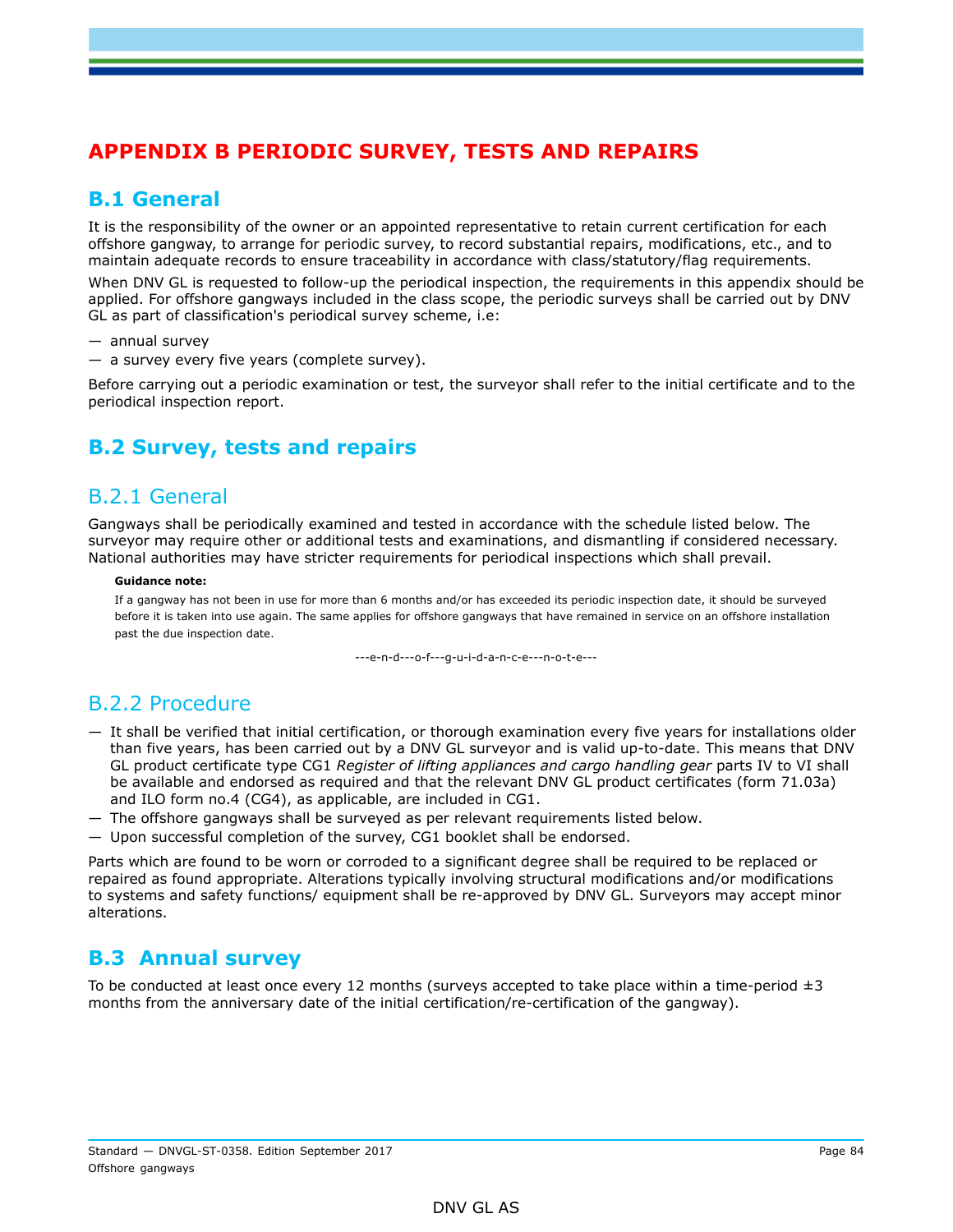Items to be considered for annual survey:

- Structural condition (damage (cracks, deformations), wear-and-tear, corrosion). NDT shall be applied when deemed necessary. Damages affecting the primary structure shall be reported and the repair measures shall be agreed with DNV GL in order to maintain the validity of the DNV GL product certificate.
- It is expected that a list of consumables is included in the operational/maintenance manual of the gangway. Consequently, it shall be checked that regular maintenance has been performed as per manufacturer's specification and that worn-out components have been/shall be replaced with equivalent parts.
- Thorough visual inspection of bolted connections (no dismantling is required, unless deemed necessary by the surveyor).
- Support structure (foundation and connections to the deck).
- Excessive clearance and proper lubrication in hinged connections.
- Eire-rope, including end attachments, with respect to wear, broken wires and corrosion.
- Visual inspection of the gangway's general operational condition, with particular focus on:
	- the slewing system (slewing bearing condition, proper lubrication, bolt condition and pretension, etc.)
	- $-$  the telescoping system (including sliding surfaces)
	- the luffing system.
- Functional test, including assessment of the control, safety and emergency systems (including power supply) and alarms.
- Visual inspection of the hydraulic system (e.g. leakages, corrosion, etc.) and correct safety valve adjustments.
- Examination of electrical installation with respect to general condition, support, physical protection, fire hazard and personal safety.
- It is expected that software and hardware change/update procedures are included in the operational/ maintenance manual of the gangway. Consequently, it shall be checked that the changes/updates have been handled according to the gangway manufacturer's specifications by the manufacturer's appointed representative. It shall be documented that these changes do not affect the safety of the gangway. In the case that major alterations are identified, DNV GL will require to assess the impact the changes might have on the originally approved system and advise regarding any testing to be performed in order to maintain the validity of the DNV GL product certificate.
- Marking (as per test certificates).
- Provisions for securing of the gangway during open sea conditions.
- Fire extinguishing system (sprinkler), if relevant.

### **B.4 5-yearly survey**

To be conducted at least once every five years (surveys accepted to take place within a time-period of  $\pm 3$ months from the anniversary date of the initial certification/re-certification of the gangway). Items to be considered for the survey every five years:

In addition to the examinations listed for annual sSurvey, the following additional surveys and load test shall be carried out (the attending surveyor may extend the scope if deemed necessary).

- Load testing and examination after testing as required for initial certification, see  $[7.3]$  and  $[7.4]$ .
- Hinge pins for the luffing and telescoping systems (i.e. connecting pins for the hydraulic cylinders, sheaves, gangway hinges, etc.) to be confirmed documented as dismantled (opened-up), examined and found in order once during the last 5 years, or to be opened now.
- Visual examination of all bolted connections, including checking of correct torque setting for 20% of the bolts in each connection. If any significant torque variation is found during this examination another 20% of the bolts shall be checked. If any significant torque variation is found during the second examination, then all bolts in the connection shall be re-tightened as per manufacturer's specification.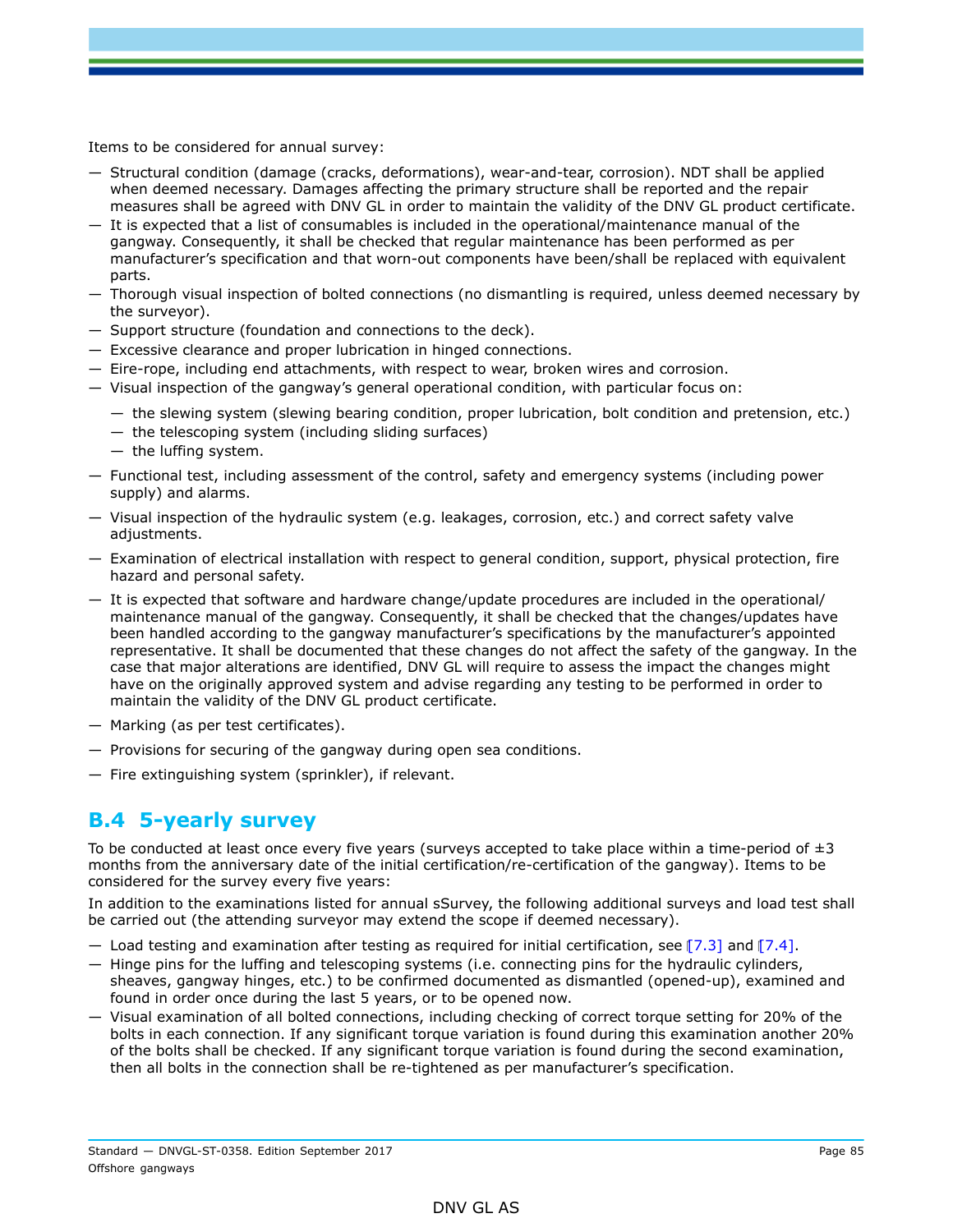- Slewing bearings to be opened up and internal fillets, raceway and bolts to be subjected to MPI. Exemption to opening-up of a bearing will be granted provided:
	- i) The gangway has an approved securing device (retainer) fitted.
	- ii) The slewing bearing has been specially adapted and approved by DNV GL for non-destructive crack detection.
	- iii) A company is available, possessing method, skill and specially trained operators within nondestructive crack detection of bearings in question. The company, operators and qualification tests to be approved by DNV GL in each case.
	- iv) A procedure including regular clearance measurements established when the gangway was new, grease sampling and fatigue evaluations are adopted in agreement with the gangway and slewing bearing manufacturer.

For single ball slewing bearings, opening up may be waived unless required upon detection of unacceptable clearances, excessive noise, etc. holding-down bolts:

- 20% of bolts shall be removed and examined. The initial 20% shall be taken in the most loaded sector of the gangway. If any significant defects are found during this examination another 20% are drawn. If any of this second set is found to be defective then all bolts shall be drawn.
- If the first 20% are found to be acceptable and the examination is stopped, a maintenance schedule shall be established for examining the remaining 80% during the 5 years period.
- When refitting, all bolts shall be pre-stressed as stated in the gangway manual or as found on approved drawings.
- Functional testing of manual protection system and automatic protection system.
- In case the gangways control system has been tested by means of simulator based testing, the follow-up shall include retesting of the control system as per previously DNV GL approved test procedure updated to reflect:
	- changes in the target system
	- changes in the simulator test tool
	- to vary and increase the total test scope during the system lifetime.

## **B.5 Repairs and modifications of gangways**

After renewal or substantial repair of damaged parts of the primary structure of a gangway, it shall be surveyed by DNV GL. This may include strength testing. Renewal or repair of damaged parts shall be carried out using DNV GL approved manufacturing procedures and materials which are at least equivalent to the original.

Modifications affecting the primary load bearing structure shall be submitted to DNV GL for approval.

The repair shall be noted on the certificate and the repair report shall be attached to the certificate as an appendix.

If a gangway is rebuilt, repaired with different materials or profiles with different cross-sections or otherwise significantly modified (e.g. increased length, etc.), it shall be re-approved, new prototype tests according to Sec.7 may be required and a new certificate shall be issued. The old certificate shall be marked deleted and attached to the new certificate.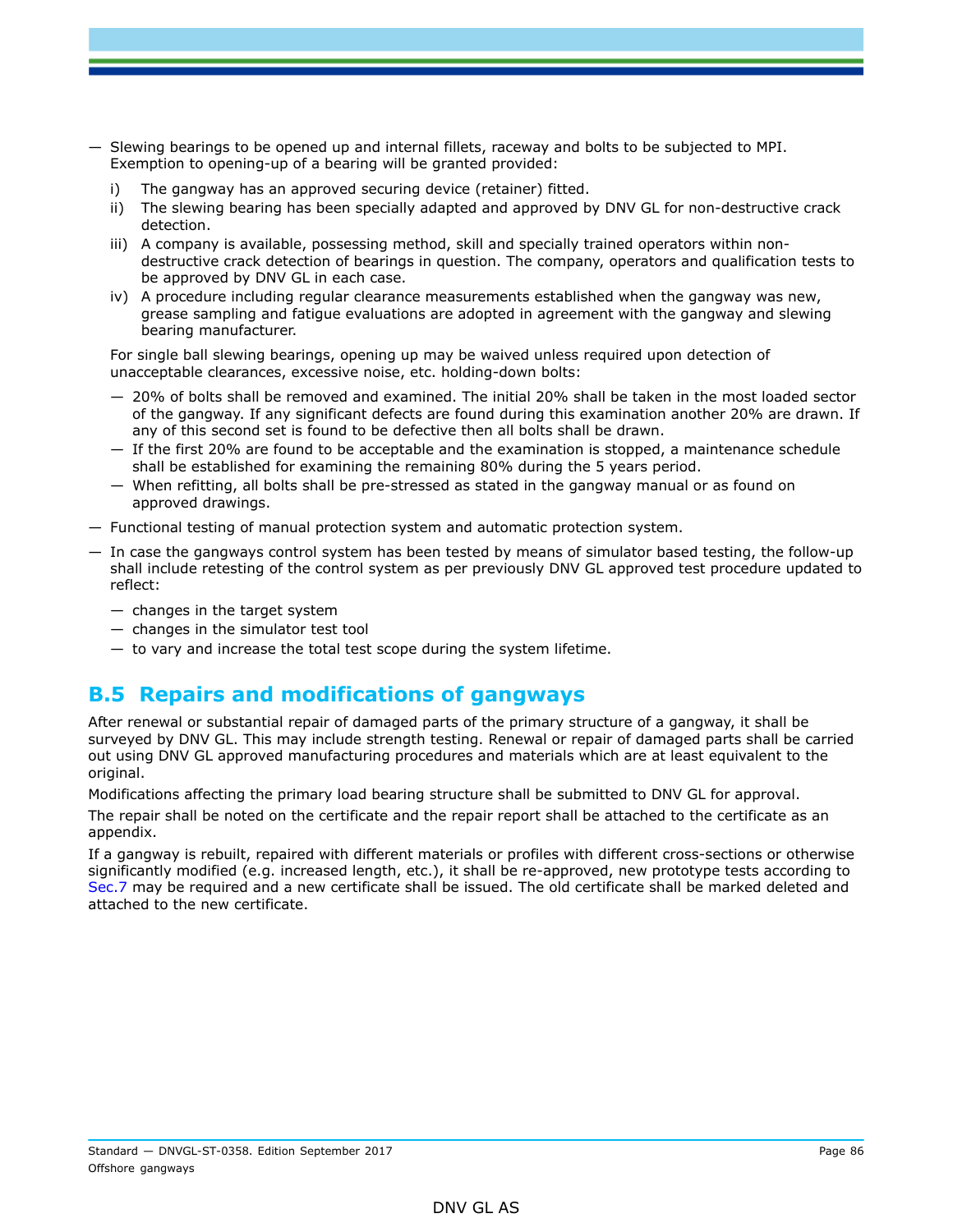# **CHANGES – HISTORIC**

There are currently no historical changes for this document.